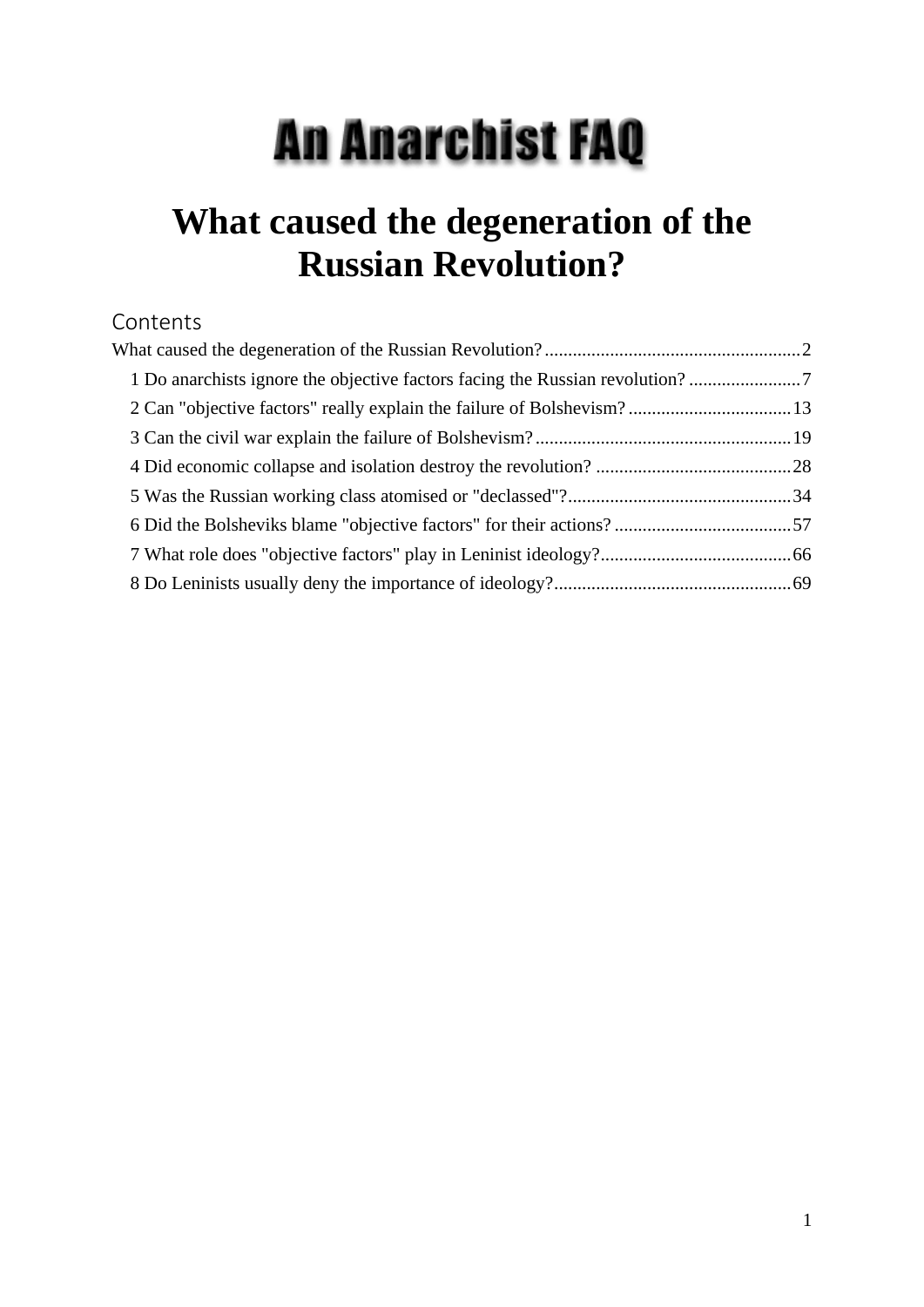## <span id="page-1-0"></span>**What caused the degeneration of the Russian Revolution?**

As is well known, the Russian Revolution failed. Rather than produce socialism, the Bolshevik revolution gave birth to an autocratic party dictatorship presiding over a state capitalist economy. In turn, this regime gave rise to the horrors of Stalinism. While Stalinism was denounced by all genuine socialists, a massive debate has existed within the Marxist movement over when, exactly, the Russian Revolution failed and why it did.

Indeed, it is fair to say that the date choosen indicates much about the individual's or party's other politics. Some argue around 1928, others say around 1924, a few -- anarchists and libertarian Marxists -- argue from the Bolshevik seizure of power 1917. The reasons for the failure tend to be more readily agreed upon within pro-Bolshevik Marxist circles than the date: isolation, the economic and social costs of civil war, the "backward" nature of Russian society and economy are usually listed as the key factors. As we shall see, these are often referred to as "objective factors" in constrast to the "subjective factors" of Bolshevik ideology, decisions and actions.

Moreover, what the Stalinist regime was is also discussed heatedly in Marxist circles. While anarchists agree with Emma Goldman's summation that it was *"an absolute despotism politically and the crassest form of state capitalism economically"* [**Red Emma Speaks**, p. 420] so confirming in practice Kropotkin's analysis that *"State Socialism . . . is in reality nothing but State capitalism"* [*"Caesarism,"*, **Freedom**, June 1899], mainstream Marxists have had more difficulty agreeing -- some (orthodox Trotskyists) claiming it was a *"degenerated workers state,"* others (such as the neo-Trotskyist British SWP) that it was *"state capitalist"* (although, as discussed in [section H.3.13,](sectionH.html#sech313) for different reasons than anarchists). Indeed, after describing the various Marxist theories on the Russian regime, one expert concluded that *"it is perfectly clear that Soviet society can hardly be explained in orthodox-Marxian terms at all. If it is accepted that the USSR was not communist in a Marxian sense, the analysis becomes almost impossible"*. [Marcel van der Linden, **Western Marxism and the Soviet Union**, p. 317]

For anarchists, however, the failure of Bolshevism did not come as a surprise. In fact, just as with the reformist fate of the Social Democrats, the failure of the Russian Revolution provided empirical evidence for Bakunin's critique of Marx [\(section H.1.1\)](sectionH.html#sech11). As Emma Goldman recounts in her memoirs:

*"Professor Harold Laski . . . expressed the opinion that I ought to take some comfort in the vindication anarchism had received by the Bolsheviki. I agreed, adding that not only their regime, but their stepbrothers as well, the Socialists in power in other countries, had demonstrated the failure of the Marxian State better than any anarchist argument. Living proof was always more convincing than theory. Naturally I did not regret the Socialist failure but I could not rejoice in it in the face of the Russian tragedy."* [**Living My Life**, vol. 2, p. 969]

Alexander Berkman, like Goldman an eye-witness to developments between 1920 and 1922, provides an excellent overview of what had happened in Russia after the October Revolution: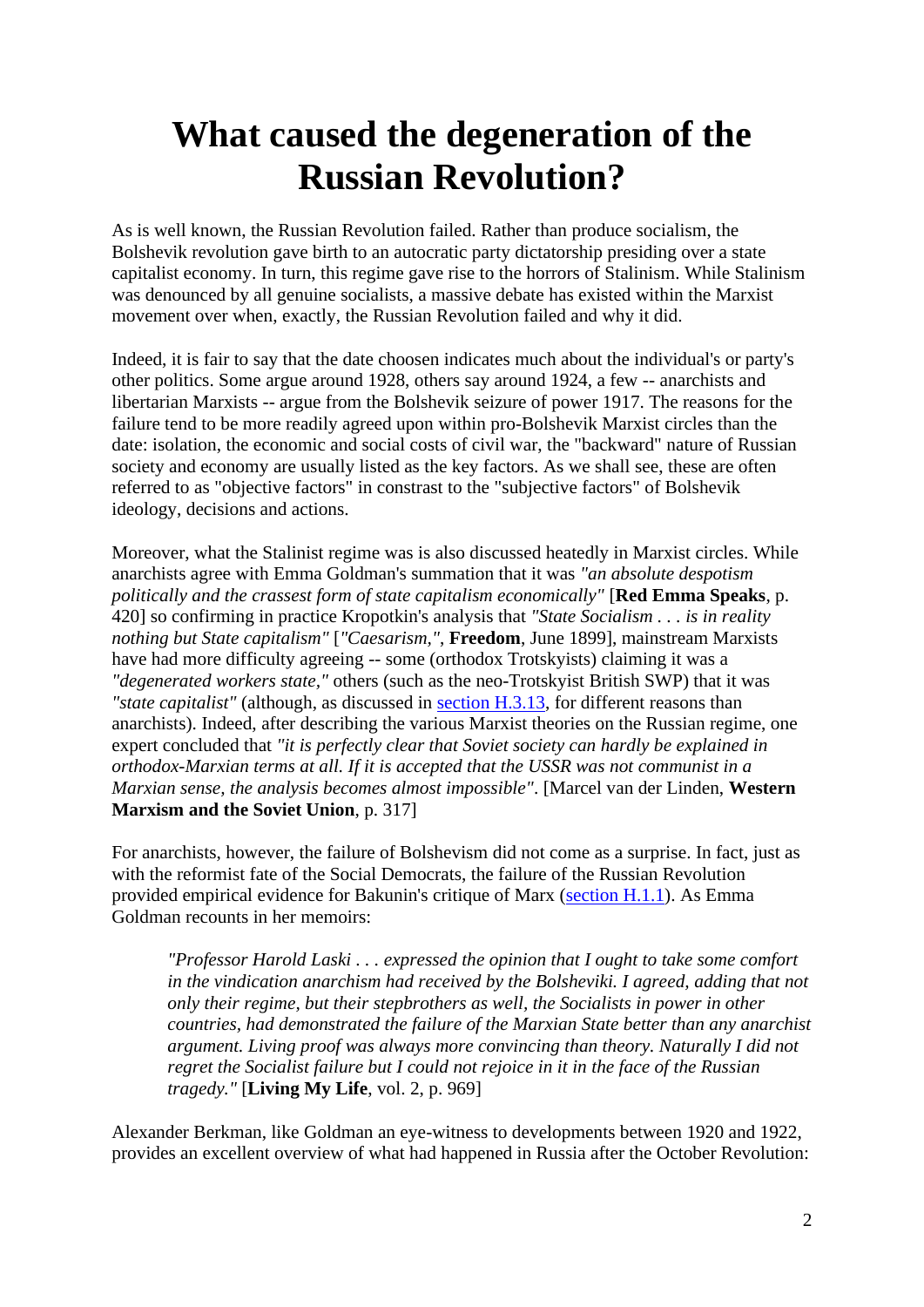*"The elective system was abolished, first in the army and navy, then in the industries. The Soviets of peasants and workers were castrated and turned into obedient Communist Committees, with the dreaded sword of the Cheka [political para-military police] ever hanging over them. The labour unions governmentalised, their proper activities suppressed, they were turned into mere transmitters of the orders of the State. Universal military service, coupled with the death penalty for conscientious objectors; enforced labour, with a vast officialdom for the apprehension and punishment of 'deserters'; agrarian and industrial conscription of the peasantry; military Communism in the cities and the system of requisitioning in the country . . . ; the suppression of workers' protests by the military; the crushing of peasant dissatisfaction with an iron hand . . ."* [**The Russian Tragedy**, p. 27]

Given that Leninists claim that the Russian revolution was a success (at least initially) and so proves the validity of their ideology, anarchists have a special duty to analyse and understand what went wrong. Simply put, if the Russian Revolution was a success, Leninism does not need failures!

This appendix aims to discuss these pro-Bolshevik explanations for the failure of Bolshevism in more detail than in [section H.6.1,](sectionH.html#sech61) indicating why anarchists are not convinced by Leninist accounts of why Bolshevism created a new class system rather than socialism. This subject is no mere historical discussion. Unless we learn the lessons of history, we will be doomed to repeat them. More, given the fact that many people who become interested in socialist ideas will come across the remnants of Leninist parties it is important that libertarians explain clearly and convincingly why the Russian Revolution failed and the role of Bolshevik ideology in that process. We need to account why a popular revolution became a state capitalist party dictatorship. As Noam Chomsky put it:

*"In the stages leading up to the Bolshevik coup in October 1917, there were incipient socialist institutions developing in Russia -- workers' councils, collectives, things like that. And they survived to an extent once the Bolsheviks took over -- but not for very long; Lenin and Trotsky pretty much eliminated them as they consolidated their power. I mean, you can argue about the justification for eliminating them, but the fact is that the socialist initiatives were pretty quickly eliminated.*

*"Now, people who want to justify it say, 'The Bolsheviks had to do it' -- that's the standard justification: Lenin and Trotsky had to do it, because of the contingencies of the civil war, for survival, there wouldn't have been food otherwise, this and that. Well, obviously the question is, was that true. To answer that, you've got to look at the historical facts: I don't think it was true. In fact, I think the incipient socialist structures in Russia were dismantled before the really dire conditions arose . . . reading their own writings, my feeling is that Lenin and Trotsky knew what they were doing, it was conscious and understandable."* [**Understanding Power**, p. 226]

As we discussed in [section H.6,](sectionH.html#sech6) Chomsky's feeling is more than supported by the historical record. The elimination of meaningful working class freedom and self-management began from the creation of the new regime after the October Revolution and was firmly in place before the start of the civil war at the end of May, 1918. The civil war simply accelerated processes which had already began, strengthened policies that had already been applied. Indeed, it could be argued that rather than impose alien policies onto Bolshevism, the civil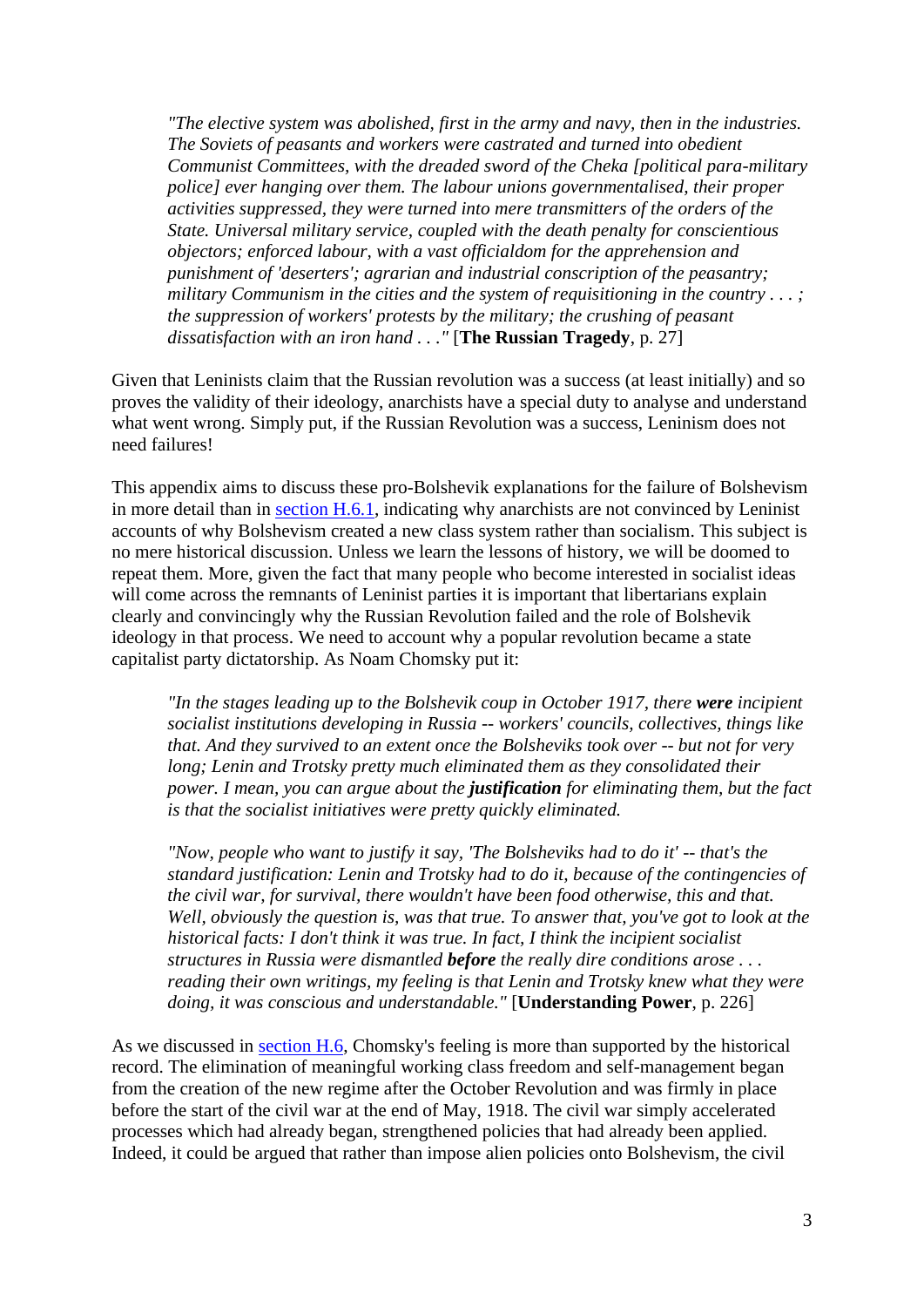war simply brought the hidden (and not-so-hidden) state capitalist and authoritarian politics of Leninism (and mainstream Marxism) to the fore.

Which is why analysing the failure of the revolution is important. If the various arguments presented by Leninists on why Bolshevism failed (and, consequently, why Stalinism developed) can be refuted, then we are left with the key issues of revolutionary politics -whether Bolshevik politics had a decisive negative impact on the development of the Russian Revolution and, if so, whether there was an alternative to those politics. As regards the first issue, as we discussed in [section H.6.2,](sectionH.html#sech62) anarchists argue that this was the case: Bolshevik ideology itself played a key role in the degeneration of the revolution (also see the appendix on ["How did Bolshevik ideology contribute to the failure of the Revolution?"\)](append44.html). And as regards the second, anarchists can point to the example of the Makhnovist movement active in Ukraine during the same revolution, which proves that alternative policies were possible and could be applied with radically different outcomes (see the appendix on ["Why does the](append46.html)  [Makhnovist movement show there is an](append46.html) alternative to Bolshevism?").

Before continuing, we must note that our division of the discussion into objective and subjective factors is, of course, artifical and purely presentational. It is impossible to discuss everything at once and, moreover, this reflects pro-Bolshevik accounts of the regime which focus primarily on "objective factors" and rarely address ideological and structural influences (beyond lamenting that their often all-too-idealised version of Bolshevik ideology had to be undermined to secure the survival of the revolution). So it must be noted that anarchists stress the interplay between the "objective factors" and the subjective ones such as party ideology. Faced with difficult circumstances, people and parties react in different ways. If they did not then it would imply what people think has no impact at all on their actions, that the politics of the Bolsheviks played no role in their decisions -- which raises the interesting contradiction of why Leninists stress the power and importance of having the correct (their!) ideology. Unsurprisingly, this position simply cannot be maintained. As [section H](sectionH.html) indicates, Leninist ideology itself played a key role in the rise of Stalinism.

Leninists, of course, try to distance themselves from Stalinism, correctly arguing that it was a brutal and undemocratic system (although some did, and do, defend it against attacks from the right). The problem is that it was when Lenin and Trotsky were at the head of the socalled "workers' state" rather than when Stalin occupied that position that the regime broke strikes, repressed protests, shot strikers, banned left papers along with radical organisations and party factions, sent workers and revolutionaries to prison, advocated and introduced oneman management and piece-work in the workplace, eliminated democracy in the military, packed soviets to secure party power and shut down soviets elected with the "wrong" (i.e. non-Bolshevik) majorities, eliminated independent trade unions, and so on.

Many Leninists know nothing of this. Their parties simply do not present their members with the full facts of when Lenin and Trotsky were in power, nor do they encourage an atmosphere of independent analysis and investigation to discover these themselves. Others do know and either ignore than when discussing the revolution or attempt to justify these actions. When anarchists discuss why the Russian Revolution failed, these Leninists have basically one reply. They argue that anarchists never seem to consider the objective forces at play during the Russian revolution, namely the civil war, the legacy of World War One, the international armies of counter-revolution and economic disruption. These "objective factors" meant that the revolution was, basically, suffocated and were the overriding cause for the rise of authoritarianism and the crushing of socialism.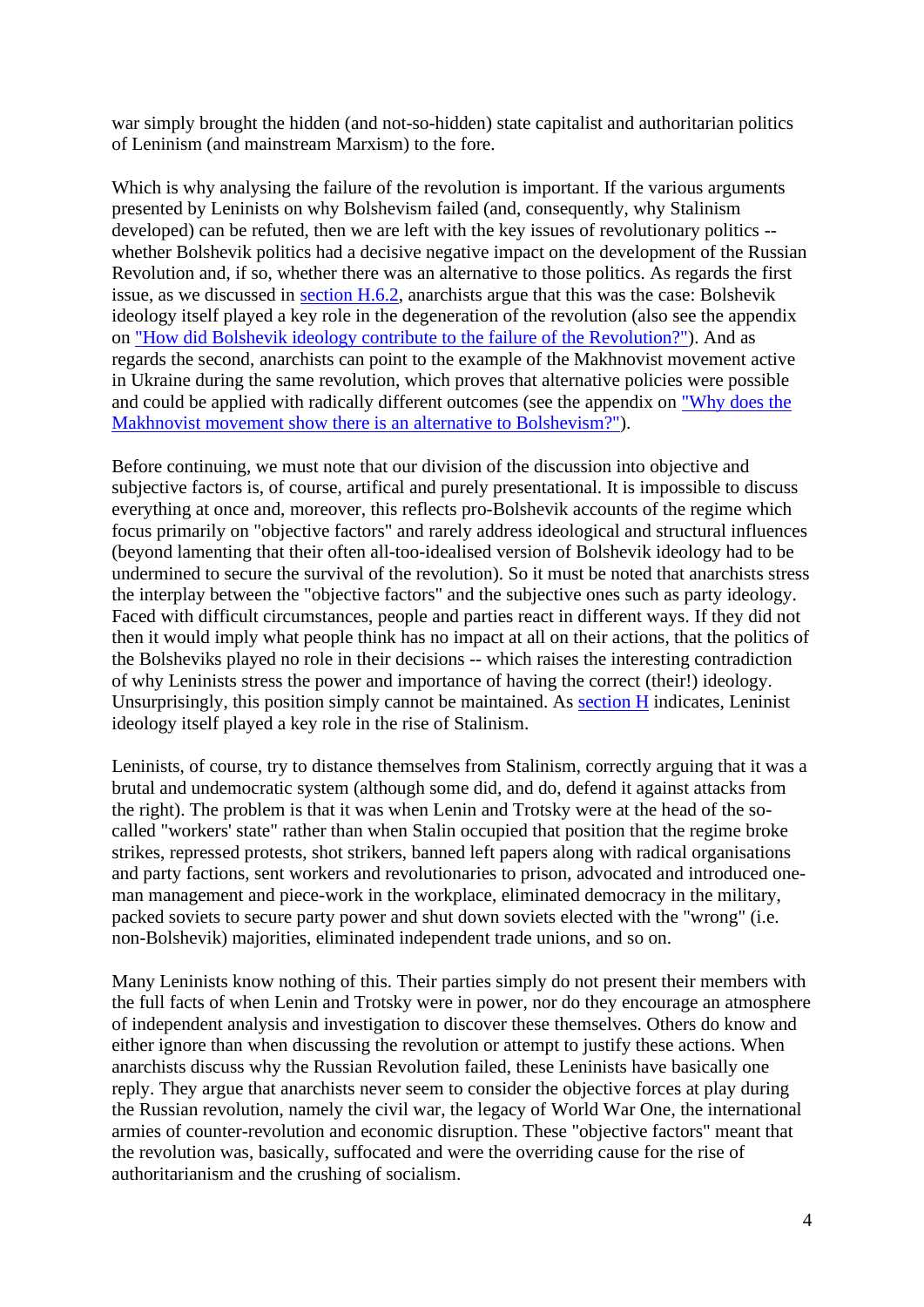Thus, as one British Leninist puts it, the *"degree to which workers can 'make their own history' depends on the weight of objective factors bearing down on them . . . To decide in any given circumstance the weight of the subjective and objective factors demands a concrete analysis of the balance of forces."* The conditions in Russia meant that the *"subjective factor"* of Bolshevik ideology *"was reduced to a choice between capitulation to the Whites or defending the revolution with whatever means were at hand. Within these limits Bolshevik policy was decisive. But it could not wish away the limits and start with a clean sheet. It is a tribute to the power of the Bolsheviks' politics and organisation that they took the measures necessary and withstood the siege for so long."* [John Rees, *"In Defence of October,"* pp. 3- 82, **International Socialism**, no. 52, p. 30]

For anarchists and other libertarian socialists, such "objective factors" do not explain why the Russian Revolution failed. This is because almost all revolutions will face the same, or similar, problems. As we indicate in [section 1](append43.html#app1) of this appendix, anarchists like Kropotkin had long indicated that a revolution would suffer such events and argued for strategies and structures which would mitigate their impact by encouraging mass participation and local initiative. More, as discussed in [section 2](append43.html#app2) the Bolsheviks themselves, with Lenin at their head, argued at the time that such factors would affect every revolution. In [section 3,](append43.html#app3) we build on this by arguing that any defence of Bolshevism based on blaming the impact of the civil war is both factually and logically flawed, not least because as we discussed in [section](sectionH.html#sech1)  [H.2.1,](sectionH.html#sech1) Leninists like to claim that they are "realistic" (unlike the "utopian" anarchists) and recognise the need for a "workers' state" because civil war is inevitable in a revolution. As far as economic disruption goes, as we discuss in [section 4](append43.html#app4) this explanation of Bolshevik authoritarianism is unconvincing as **every** revolution -- indeed, every revolutionary situation -- has faced and will face this problem. Then [section 5](append43.html#app5) analyses the common Leninist argument that the revolution failed because the Russian working class became "atomised" or "declassed," showing that the Russian working class was more than capable of collective action throughout the 1918 to 1921 period (and beyond). The problem for the Leninists, which explains why they are disinclined to discuss it, is that it was directed **against** the Bolshevik party. As [section 6](append43.html#app6) shows, the Bolshevik leaders at the time did not explain their actions in terms of the *"objective factors"* they faced. Then [section 7](append43.html#app7) discusses the ideological utility that stressing "objective factors" has for Leninist ideology (namely, it shifts perspectives away from the Bolshevik vision of socialism) while [section 8](append43.html#app8) highlights how Leninists also stress the importance of the very ideology they seek to discount.

#### Three final points.

First, anarchists do not criticise the Bolshevik regime because it was not perfect. Anarchists, as indicated in [section H.2.5,](sectionH.html#sech5) have never thought there could be an "over-night" revolution which would usher in an ideal and so we subject the Bolshevik regime to realistic criteria, namely whether it was encouraging or undermining socialist tendencies. *"Not that I expected to find Russia a proletarian Eldorado,"* Alexander Berkman recalled. *"By no means. I knew the great travail of a revolutionary period, how stupendous the difficulties to be overcome."* [**The Bolshevik Myth**, 328-9] Emma Goldman likewise summed up this position well:

*"Both these criticisms would be justified had I come to Russia expecting to find Anarchism realised, or if I were to maintain that revolutions can be made peacefully . . . I do not therefore expect Anarchism to follow in the immediate footsteps of centuries of despotism and submission. And I certainly did not expect to see it ushered in by the Marxian theory.*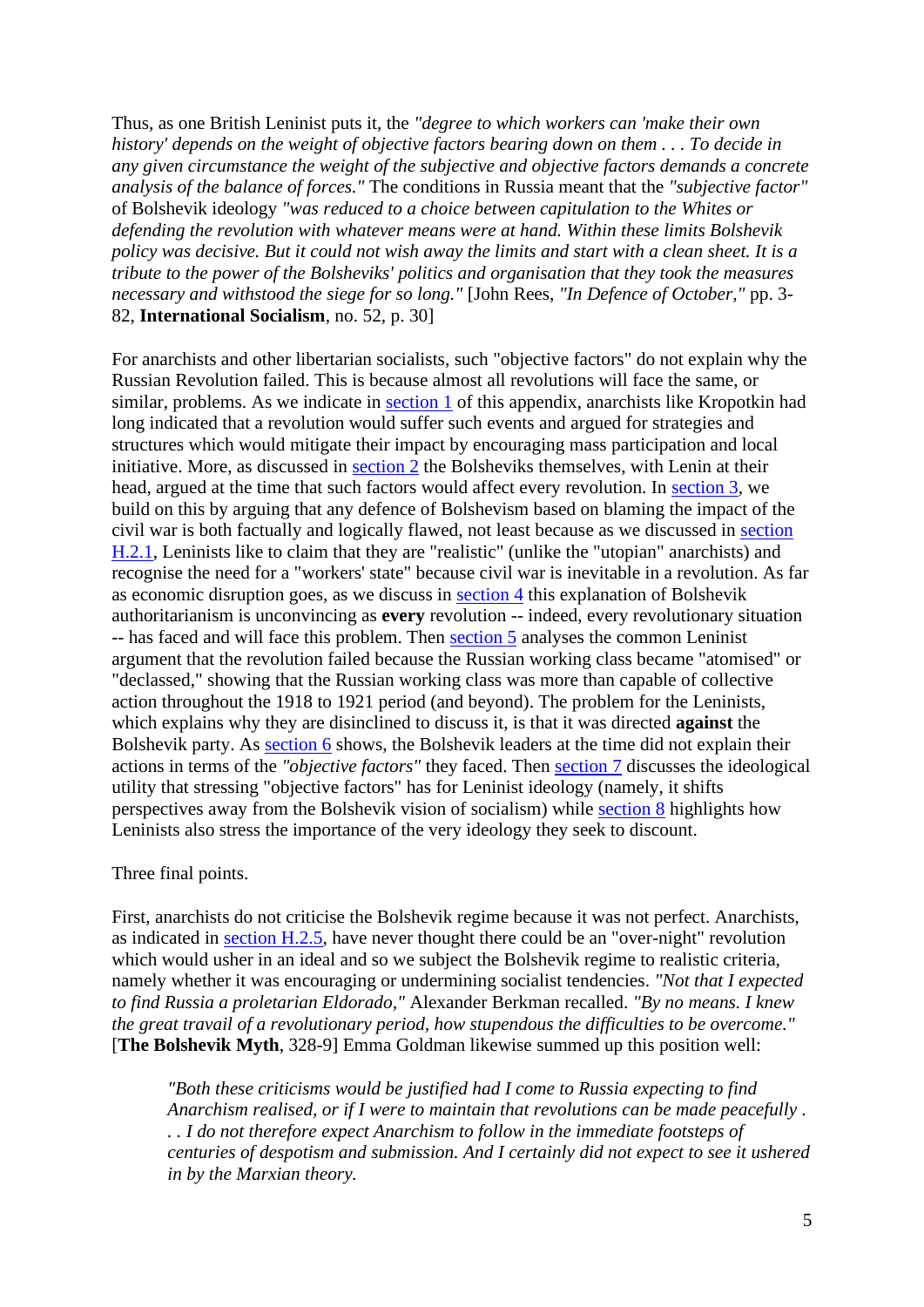*"I did, however, hope to find in Russia at least the beginnings of the social changes for which the Revolution had been fought. Not the fate of the individual was my main concern as a revolutionist. I should have been content if the Russian workers and peasants as a whole had derived essential social betterment as a result of the Bolshevik r* $\tilde{A}$ ©gime.

*"Two years of earnest study, investigation, and research convinced me that the great benefits brought to the Russian people by Bolshevism exist only on paper, painted in glowing colours to the masses of Europe and America by efficient Bolshevik propaganda. As advertising wizards the Bolsheviki excel anything the world had ever known before. But in reality the Russian people have gained nothing from the Bolshevik experiment."* [**My Disillusionment in Russia**, p. xlvii-xlviii]

Second, we must stress that libertarians do not think any future revolution will suffer as terrible conditions as that experienced by the Russian one. However, it might and we need to base our politics on the worse case possibility. That said, we argue that Bolshevik policies made things worse -- by centralising economic and political power, they automatically hindered the participation of working class people in the revolution, smothering any creative self-activity under the dead-weight of state officialdom. As a libertarian revolution would be based on maximising working class self-activity (at all levels, locally and upwards) we would argue that it would be better placed to respond to even the terrible conditions facing the Russian Revolution.

Third, it must be stressed that we are discussing these factors individually simply because it is easier to do so. It reality, they all interacted. Civil war undoubtedly meant economic disruption, economic disruption meant unemployment and that affected the working class via fewer goods available, fewer goods made it harder to exchange with the peasants for food, necessitating forced requisition by the regime, for example. So just because we separate the specific issues for discussion purposes, it should not be taken to imply that we are not aware of their combined impact. Likewise, recognising the impact of certain developments does not mean the responses to them are above criticism nor made the situation worse. Thus in our example above key links in that chain could have been broken by different policies.

To conclude: while mechanically invoking "objective factors" may be sufficient for the followers of Bolshevism, it cannot be sufficient for anyone who wants to learn from history, tather than repeat it. For, ultimately, if difficult times back in 1918-21 justified suppressing working class political and economic freedom and self-management, imprisoning and shooting anarchists and other socialists, implementing and glorifying party dictatorship, what might we expect during difficult times in the future? Simply put, if your defence of the Bolsheviks rests simply on "difficult circumstances" then it can only mean one thing, namely if "difficult circumstances" occur again (and they will) we can expect the same outcome.

Worse, perhaps a future revolution will be less destructive, less isolated, less resisted than the Russian (although, as we note below in **section 2**, leading Bolsheviks like Lenin, Trotsky and Bukharin argued that this would **not** be the case). That **is** a possibility. However, should we embrace an ideology whose argument is based on the hope that fate will be kinder to them this time? Particularly when, even assuming these better "objective circumstances," while we may manage to avoid the horrors of Stalinism we would not avoid the recreation of a some kind of new class system as such an outcome is inherent in state-socialism?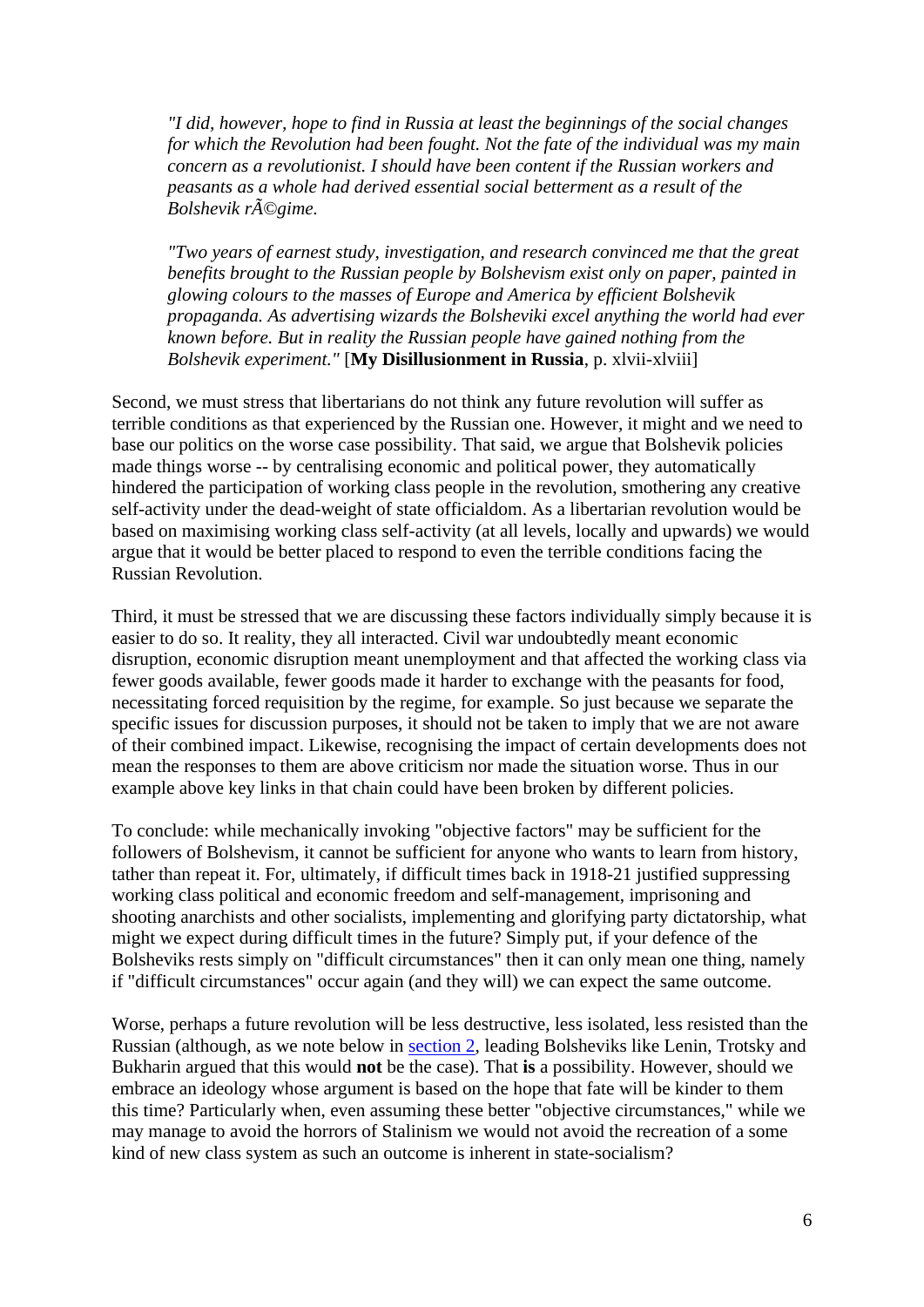So while it cannot be denied that objective factors influenced how certain Bolshevik policies were shaped and applied, the inspiration of those policies came from Bolshevik ideology. An acorn will grow and develop depending on the climate and location it finds itself in, but regardless of the "objective factors" it will still grow into an oak tree, however stunted. Similarly with the Russian revolution. While the circumstances it faced influenced its growth, Bolshevik ideology could not help but produce an authoritarian regime with no relationship with **real** socialism.

#### <span id="page-6-0"></span>**1 Do anarchists ignore the objective factors facing the Russian revolution?**

It is often asserted by Leninists that anarchists simply ignore the "objective factors" facing the Bolsheviks when we discuss the degeneration of the Russian Revolution. According to this argument, anarchists present a basically idealistic analysis of the failure of Bolshevism, one not rooted in the material conditions (civil war, economic chaos, etc.) facing Lenin and Trotsky. As one Trotskyist puts it, anarchists *"do not make the slightest attempt at a serious analysis of the situation"* and so *"other considerations, of a different, 'theoretical' nature, are to be found in their works."* [Pierre Frank, *"Introduction,"* Lenin and Trotsky, **Kronstadt**, p. 22] Thus:

*"Bureaucratic conceptions beget bureaucracy just as opium begets sleep by virtue of its sleep-inducing properties. Trotsky was wrong to explain the proliferation and rise of the bureaucracy on the basis of the country's backwardness, low cultural level, and the isolation of the revolution. No, what gave rise to a social phenomenon like Stalinism was a conception or idea . . . it is ideas, or deviations from them, that determine the character of revolutions. The most simplistic kind of philosophical idealism has laid low historical materialism."* [Frank, **Op. Cit.**, pp. 22-3]

Many other Trotskyists take a similar position (although most would include the impact of the Civil War on the rise of Bolshevik authoritarianism and the bureaucracy). Duncan Hallas, for example, argues that the account of the Bolshevik counter-revolution given in the Cohn-Bendit brothers' **Obsolete Communism** is marked by a *"complete omission of any consideration of the circumstances in which [Bolshevik decisions] took place. The ravages of war and civil war, the ruin of Russian industry, the actual disintegration of the Russian working class: all of this, apparently, has no bearing on the outcome."* [**Towards a Revolutionary Socialist Party**, p. 41]

So, it is argued, by ignoring the problems facing the Bolsheviks and concentrating on their **ideas**, anarchists fail to understand **why** the Bolsheviks acted as they did. Unsurprisingly anarchists are not impressed with this argument. This is for numerous reasons.

First, and most obvious, the rise of bureaucracies is hardly limited to Bolshevik Russia. As Trotskyists themselves note as regards the trade unions and social democratic parties, although they exist in advanced capitalist countries with a high cultural level these have ruling bureaucracies (and had them for many decades, indeed since before the First World War). Similarly, all States have bureaucracies regardless of their cultural level. Indeed, Marx himself noted the bureaucratic machine which existed in France and the role it played in society since the 1800s (see [section H.3.9\)](sectionH.html#sech39). Even Trotsky had to admit that the Bolshevik Party itself -- like all Social Democratic Parties across the globle -- had a bureaucracy before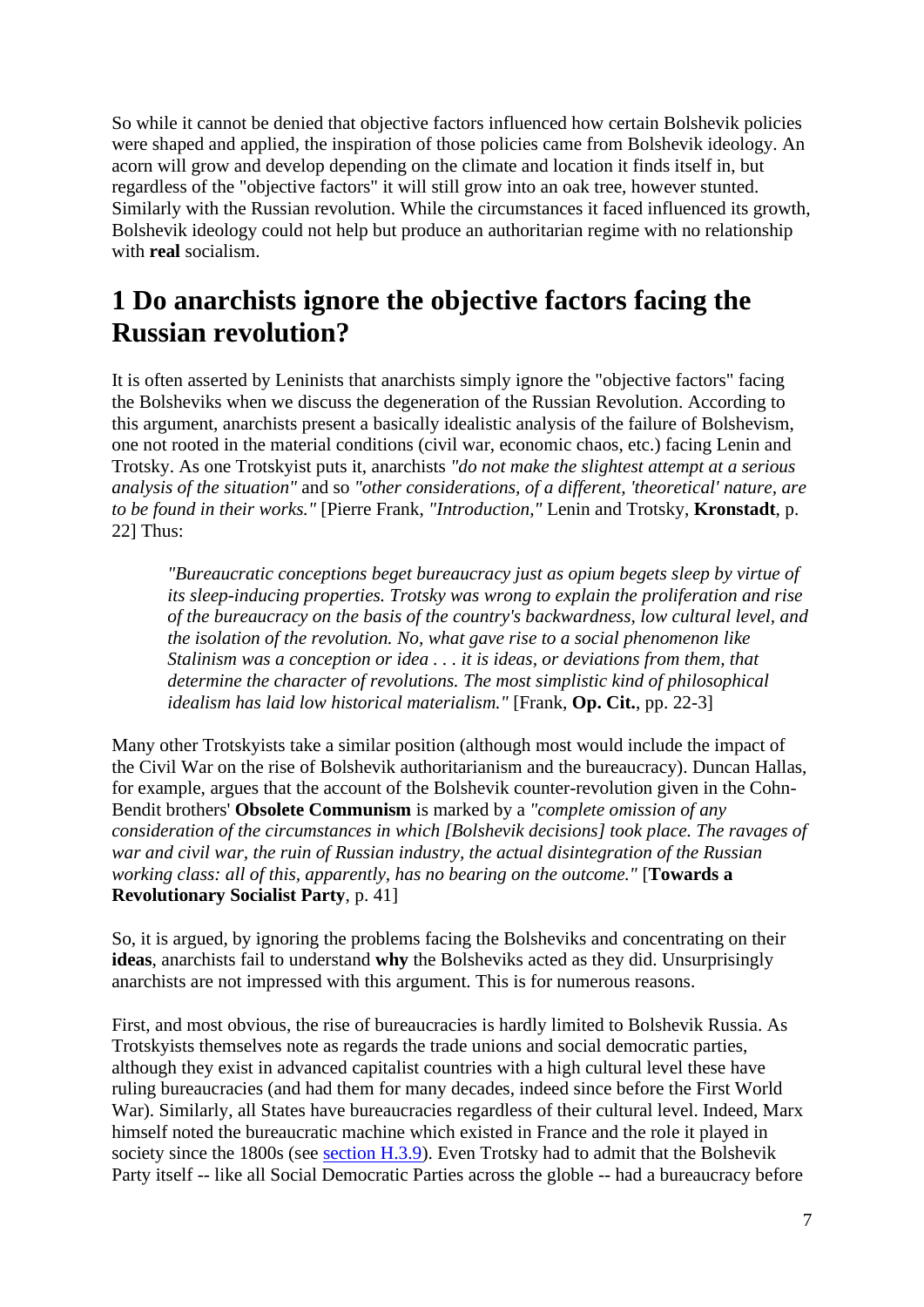the revolution (see [section H.5.12\)](sectionH.html#sech512), something which internal critics of every Leninist party which exists today echo, including those in the most advanced nations with a high cultural level (see [section H.5.11\)](sectionH.html#sech511). The list goes on.

Do anarchists argue that "ideas" produce these bureucracies? No, far from it -- specific forms of social structure generate them. Thus hierarchical and centralised structures will inevitably generate bureaucracies -- a theory generated from a careful analysis of countless organisations, including the State and mainstream trade unions. Nor do these structures just appear, but rather reflect specific class interests and needs -- minority classes cannot favour social structures which include the masses. Thus *"the ideal of the Jacobin State . . . had been designed from the viewpoint of the bourgeois, in direct opposition to the egalitarian and communist tendencies of the people which had arisen during the Revolution"* [Peter Kropotkin, **Modern Science and Anarchy**, p. 366] Likewise, previous revolutions saw a similar process, as Kropotkin noted:

*"It is often thought that it would be easy for a revolution to economise in the administration by reducing the number of officials. This was certainly not the case during the Revolution of 1789-1793, which with each year extended the functions of the State, over instruction, judges paid by the State, the administration paid out of the taxes, an immense army, and so forth."* [**The Great French Revolution**, vol. II, p. 460]

So based on an analysis of the State which recognised that it had its own vested interests (as outlined in [section B.2\)](sectionB.html#secb2), anarchists correctly predicted the *"new form of wage-labour which would arise if the State took possession of the means of production and exchange . . . New powers, industrial powers, added to those which it [already] possesses . . . would create a new, formidable instrument of tyranny."* [Kropotkin, **Modern Science and Anarchy**, p. 170] Trotsky's post-hoc analysis sought to explain something unanticipated in his own ideology and from which it had to be excused all responsibility, regardless of the facts and logic.

Given that Bolshevik ideology favoured adding more and more functions to the ("workers") state, extending its reach into economic matters, it comes as no surprise that its bureaucracy likewise grew -- at least to non-Trotskyists. As such, rather than express the *"most simplistic kind of philosophical idealism"*, the anarchist critique is rooted in a clear materialist analysis of the effects of certain organisational structures and why these develop. Insofar as ideas played a role in the fate of Russian Revolution, they are reflected in Bolshevik preferences for centralised structures and the social relationships these produced when they were built - as we discuss elsewhere (see [section H.6.2](sectionH.html#sech62) and its related appendix, ["How did Bolshevik](append44)  [ideology contribute to the failure of the Revolution?"\)](append44). Rather than Trotsky's attempts to understand a degeneration he failed to recognise until 1923, anarchists saw the signs when they first arose precisely due to our theory (indeed, Trotsky's ability to recognise and explain Stalinism could only be hindered by him being one of the main architects of the degeneration).

Second, according to anarchist theory, the "objective factors" facing the Bolsheviks are to be expected in **any** revolution. Indeed, the likes of Bakunin and Kropotkin predicted that a revolution would face the very "objective factors" which Leninists use to justify and rationalise Bolshevik actions.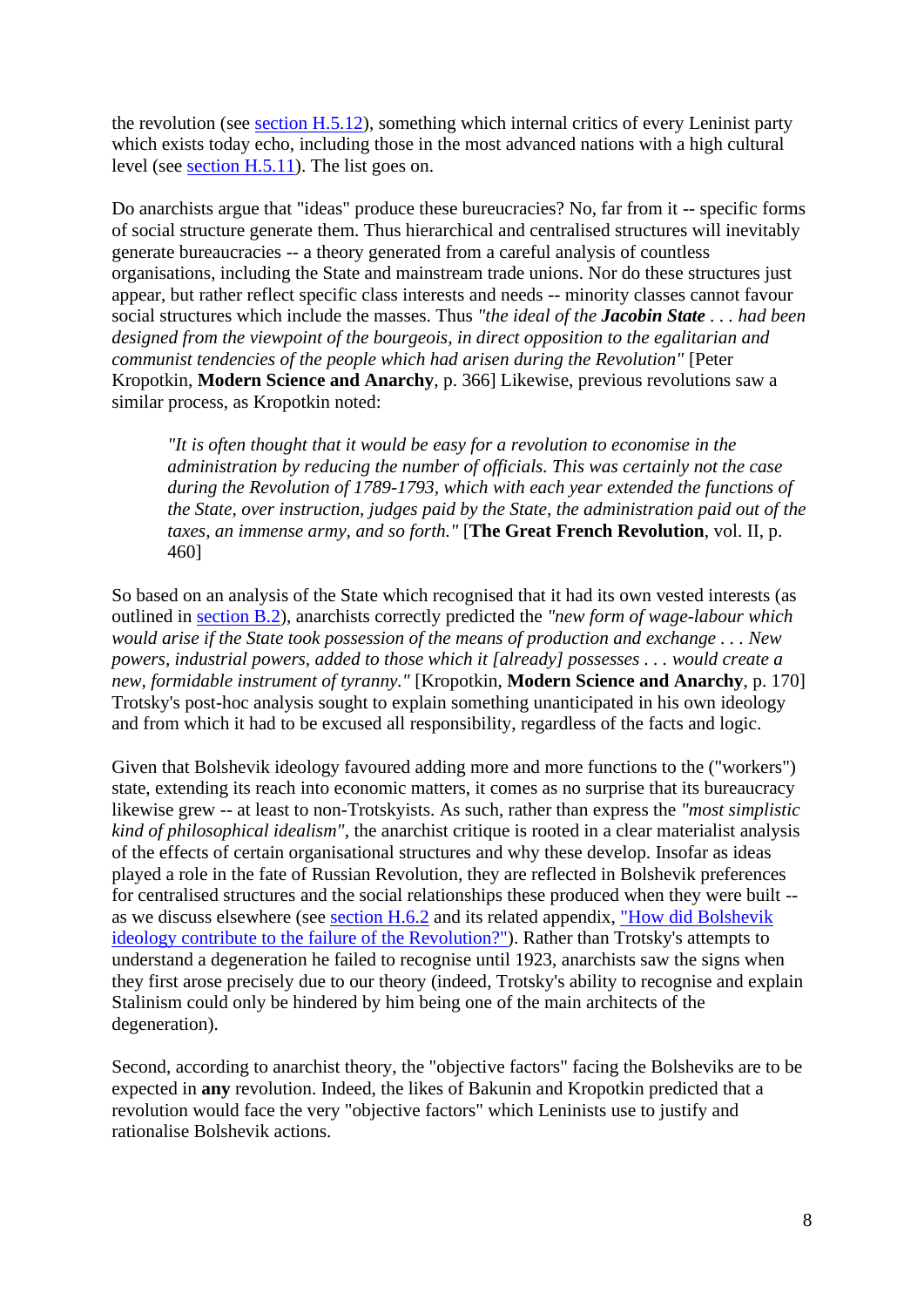As such, to claim that anarchists ignore the "objective factors" facing the Bolsheviks is simply a joke: how can anarchists be considered to ignore what we consider to be the inevitable results of a revolution? Moreover, these Bolshevik assertions ignore the fact that the anarchists who wrote extensively about their experiences in Russia never failed to note that difficult objective factors facing it. Alexander Berkman in **The Bolshevik Myth** paints a clear picture of the problems facing the revolution, as does Emma Goldman in **My Disillusionment in Russia**. This is not to mention anarchists like Voline, Arshinov and Maximoff who took part in the Revolution, experiencing the "objective factors" first hand (and in the case of Voline and Arshinov, participating in the Makhnovist movement which, facing the same -- if not worse -- factors, managed **not** to act as the Bolsheviks did).

However, as the claim that anarchists ignore the "objective circumstances" facing the Bolsheviks is relatively common, it is important to refute it once and for all -- even if it means repeating some of arguments made in [section H.6.1.](sectionH.html#sech61)

Anarchists take it for granted that, to quote Bakunin, revolutions *"are not child's play"* and that they mean *"war, and that implies the destruction of men and things."* The *"Social Revolution must put an end to the old system of organisation based upon violence, giving full liberty to the masses, groups, communes, and associations, and likewise to individuals themselves, and destroying once and for all the historic cause of all violences, the power and existence of the State."* This meant a revolution would be *"spontaneous, chaotic, and ruthless, always presupposes a vast destruction of property."* [**The Political Philosophy of Bakunin**, p. 372, p. 373, p. 380] He took it for granted that counter-revolution would exist, arguing that it was necessary to *"constitute the federation of insurgent associations, communes and provinces . . . to organise a revolutionary force capable of defeating reaction"* and *"for the purpose of self-defence."* [**Micheal Bakunin: Selected Writings**, p. 171]

It would, of course, be strange if this necessity for defence and reconstruction would have little impact on the economic conditions in the revolutionised society. The expropriation of the means of production and the land by a free federation of workers' associations would have an impact on the economy. Kropotkin built upon Bakunin's arguments, stressing that a **social** revolution would, by necessity, involve major difficulties and harsh objective circumstances. It is worth quoting one of his many discussions of this at length:

*"Suppose we have entered a revolutionary period, with or without civil war -- it does not matter, -- a period when old institutions are falling into ruins and new ones are growing in their place. The movement may be limited to one State, or spread over the world, -- it will have nevertheless the same consequence: an immediate slackening of individual enterprise all over Europe. Capital will conceal itself, and hundreds of capitalists will prefer to abandon their undertakings and go to watering-places rather than abandon their unfixed capital in industrial production. And we know how a restriction of production in any one branch of industry affects many others, and these in turn spread wider and wider the area of depression.*

*"Already, at this moment, millions of those who have created all riches suffer from want of what must be considered necessaries for the life of a civilised man. . . Let the slightest commotion be felt in the industrial world, and it will take the shape of a general stoppage of work. Let the first attempt at expropriation be made, and the capitalist production of our days will at once come to a stop, and millions and*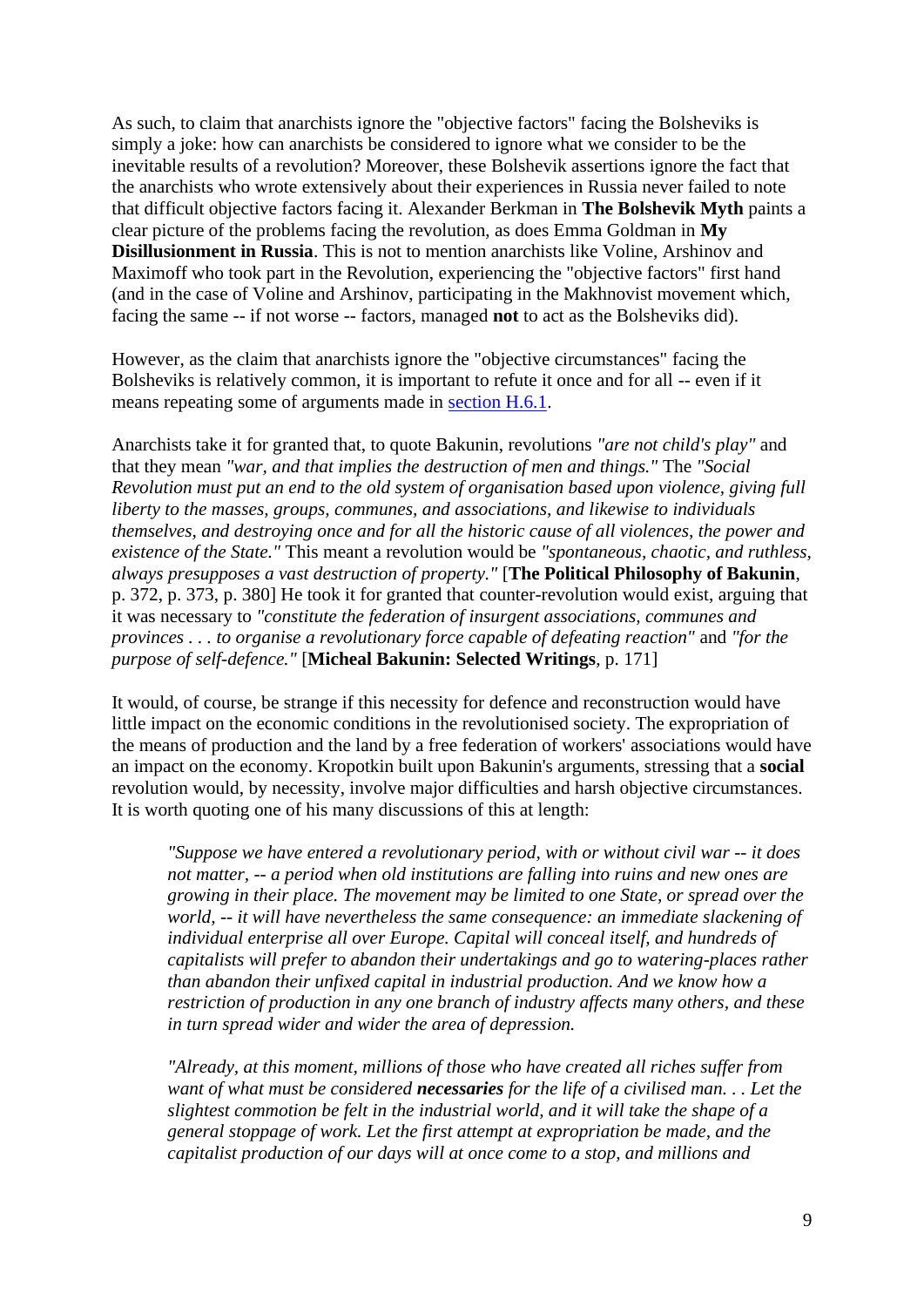*millions of 'unemployed' will join the ranks of those who are already unemployed now.*

*"More than that . . . The very first advance towards a Socialist society will imply a thorough reorganisation of industry as to what we have to produce. Socialism implies . . . a transformation of industry so that it may be adapted to the needs of the customer, not those of the profit-maker. Many a branch of industry must disappear, or limits its production; many a new one must develop. We are now producing a great deal for export. But the export trade will be the first to be reduced as soon as attempts at Social Revolution are made anywhere in Europe . . . All that can be, and will be reorganised in time -- not by the State, of course (why, then, not say by Providence?), but by the workers themselves. But, in the meantime, the worker . . . cannot wait for the gradual reorganisation of industry . . . The great problem of how to supply the wants of millions will thus start up at once in all its immensity. And the necessity of finding an immediate solution for it is the reason we consider that a step in the direction of [libertarian] Communism will be imposed on the revolted society -- not in the future, but as soon as it applies its crowbar to the first stones of the capitalist edifice."* [**Act for Yourselves**, pp. 57-9]

This perspective was at the core of Kropotkin's politics -- he was an anarchist not because he thought the revolution would be easy but because he recognised it would be difficult. His classic work **The Conquest of Bread** was based on this clear understanding of the nature of a social revolution and the objective problems it will face. As he put it, while a *"political revolution can be accomplished without shaking the foundations of industry"* a revolution *"where the people lay hands upon property will inevitably paralyse exchange and production . . . This point cannot be too much insisted upon; the reorganisation of industry on a new basis . . . cannot be accomplished in a few days."* Indeed, he considered it essential to *"show how tremendous this problem is."* [**The Conquest of Bread**, pp. 72-3]

He pointed to the experience of the French Revolution as evidence for this, as it showed, *"[o]ne of the great difficulties in every Revolution is the feeding of the large towns."* This was because the *"large towns of modern times are centres of various industries that are developed chiefly for the sake of the rich or for the export trade"* and these *"two branches fail whenever any crisis occurs, and the question then arises of how these great urban agglomerations are to be fed."* This crisis, rather than making revolution impossible, spurred the creation of what Kropotkin terms *"the communist movement"* in which *"the Parisian proletariat had already formed a conception of its class interests and had found men to express them well."* [**The Great French Revolution**, vol. II, p. 457 and p. 504]

As for self-defence, he reproached the authors of classic syndicalist utopia **How we shall bring about the Revolution** for *"considerably attenuat[ing] the resistance that the Social Revolution will probably meet with on its way."* He stressed that the *"check of the attempt at Revolution in Russia [in 1905] has shown us all the danger that may follow from an illusion of this kind."* Elsewhere he argued that *"[i]f armed brigands attack a people, is not that same people, armed with good weapons, the surest rampart to oppose to the foreign aggressor?"* He recognised that *"a society in which the workers would have a dominant voice"* would require a revolution to create, *"a revolution far more profound than any of the revolutions which history had on record."* In such a rebellion, however, *"the workers would have against them, not the rotten generation of aristocrats against whom the French peasants and republicans had to fight in the [eighteenth] century -- and even that fight was a desperate one*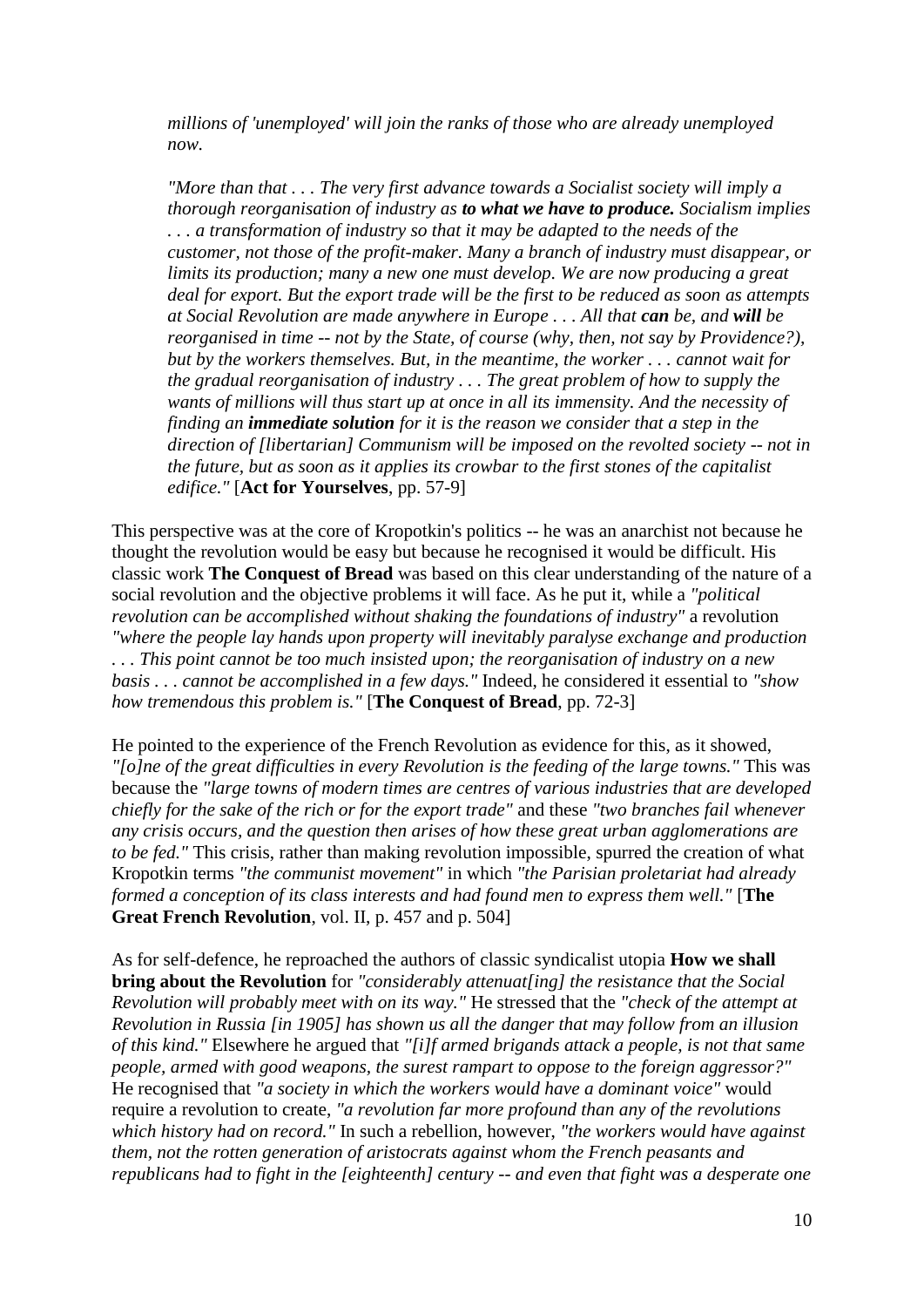*-- but the far more powerful, intellectually and physically, middle-classes, which have at their service all the potent machinery of the modern State."* Thus *"each time that such a period of accelerated evolution and reconstruction on a grand scale begins, civil war is liable to break out on a small or large scale."* [**Direct Struggle Against Capital**, p. 561, p. 121 and pp. 495- 6]

It must, therefore, be stressed that the very "objective factors" supporters of Bolshevism use to justify the actions of Lenin and Trotsky were correctly predicted by anarchists decades before hand. Indeed, rather than ignore them anarchists like Kropotkin based their political and social ideas on these difficulties. As such, it seems ironic for Leninists to attack anarchists for allegedly ignoring these factors. It is even more ironic as these very same Leninists are meant to know that **any** revolution will involve these exact same "objective factors," something that Lenin and other leading Bolsheviks eventually acknowledged (see the [next section\)](append43.html#app2).

Therefore, as noted **above**, when anarchists like Emma Goldman and Alexander Berkman arrived in Russia they were aware of the problems it, like any revolution, would face. Their critique of Bolshevism was not based on decrying what they considered as inevitable, but rather the (counter-productive) Bolshevik response. Unsurprisingly, this extremely realistic perspective can be found in their later works. Berkman, for example, stressed that *"when the social revolution had become thoroughly organised and production is functioning normally there will be enough for everybody. But in the first stages of the revolution, during the process of re-construction, we must take care to supply the people the best we can, and equally, which means rationing."* This was because the *"first effect of the revolution is reduced production."* This would be initially due to the general strike which is its *"starting point."* However, *"[w]hen the social revolution begins in any land, its foreign commerce stops: the importation of raw materials and finished products is suspended. The country may even be blockaded by the bourgeois governments."* In addition, he thought it important not to suppress *"small scale industries"* as they would be essential when *"a country in revolution is attacked by foreign governments, when it is blockaded and deprived of imports, when its large-scale industries threaten to break down or the railways do break down."* Rather than assume the problem away, it was essential that to counteract isolation workers must understand *"that their cause is international"* and that *"the organisation of labour"* must develop *"beyond national boundaries."* However, *"the probability is not to be discounted that the revolution may break out in one country sooner than in another"* and *"in such a case it would become imperative . . . not to wait for possible aid from outside, but immediately to exert all her energies to help herself supply the most essential needs of her people by her own efforts."* [**What is Anarchism?**, p. 215, p. 223 p. 228, p. 229 and p. 227]

Emma Goldman, likewise, noted that it was *"a tragic fact that all revolutions have sprung from the loins of war. Instead of translating the revolution into social gains the people have usually been forced to defend themselves against warring parties." "It seems,"* she noted, *"nothing great is born without pain and travail"* as well as *"the imperative necessity of defending the Revolution."* However, in spite of these inevitable difficulties she pointed to how the Spanish anarchists *"have shown the first example in history how Revolutions should be made"* by *"the constructive work"* of *"socialising of the land, the organisation of the industries."* [**Vision on Fire**, p. 218, p. 222 and pp. 55-56]

These opinions were, as can be seen, to be expected from revolutionary anarchists schooled in the ideas of Bakunin and Kropotkin. Clearly, then, far from ignoring the "objective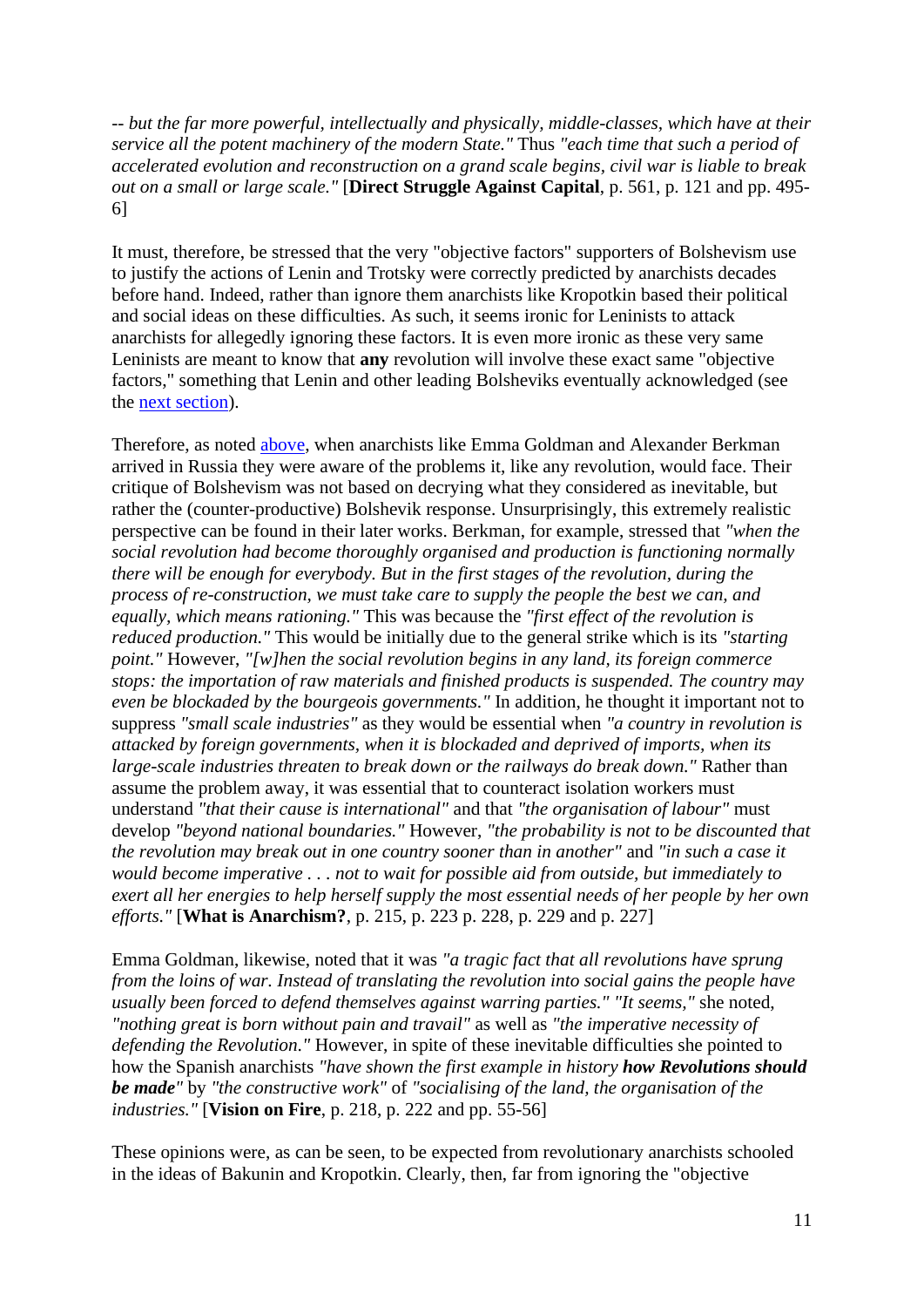factors" facing the Bolsheviks, anarchists have based their politics around them. We have always argued that a social revolution would face isolation, economic disruption and civil war and have, for this reason, stressed the importance of mass participation (and the appropriate **federalist** structures required to foster it) in order to overcome them. As such, when Leninists argue that these inevitable "objective factors" caused the degeneration of Bolshevism, anarchists simply reply that if it cannot handle the inevitable then Bolshevism should be avoided: just as we would avoid a submarine which worked perfectly well until it was placed in the sea.

Moreover, what is to be made of this Leninist argument against anarchism? In fact, given the logic of their claims we have to draw the conclusion that the Leninists seem to think a revolution **could** happen **without** civil war and economic disruption. As such it suggests that the Leninists have the "utopian" politics in this matter. After all, if they argue that civil war is inevitable then how can they blame the degeneration of the revolution on it? Simply put, if Bolshevism cannot handle the inevitable it should be avoided at all costs.

Ironically, as indicated in the [next section,](append43.html#app2) we can find ample arguments to refute the Trotskyist case against the anarchist analysis in the works of leading Bolsheviks like Lenin, Trotsky and Bukharin. Indeed, their arguments provide a striking confirmation of the anarchist position as they, like Kropotkin, stress that difficult "objective factors" will face **every** revolution. This means to use these factors to justify Bolshevik authoritarianism simply results in proving that Bolshevism is simply non-viable or that a liberatory social revolution is, in fact, impossible (and, as a consequence, genuine socialism).

There are, of course, other reasons why the Leninist critique of the anarchist position is false. In terms of theory, the Leninist position is the crudest form of economic determinism. As we discuss in [section 7,](append43.html#app7) ideas **do** matter and, as Marx himself stressed, can play a key in how a social process develops. In terms of the empirical evidence against the Trotskyist explanation, as we indicate in [section 3,](append43.html#app3) soviet democracy and workers' power in the workplace was **not** undermined by the civil war. Rather, the process had began before the civil war started and, equally significantly, continued after its end in November 1920.

Third, in terms of the economic and social backwardness of Russia, the similar (if not worse) backwardness of Germany in 1847 did not stop Marx arguing that socialist central planning was viable -- indeed, in the **Philosophy of Philosophy** he berated Ricardian Socialist John Bray for suggesting using labour-notes *"for a period of transition"* to communism while in the **Communist Manifesto** he asserted that *"the bourgeois revolution in Germany will be but the prelude to an immediately following proletarian revolution."* [**Marx-Engels Collected Works**, vo. 6, p. 142 and p. 519] Moreover, the notion that Russia was only ready for a **bourgeois** revolution was held by the Mensheviks (reflecting the mainstream position of Marxist social-democracy) and accordingly denounced by Leninists, then and now. So being predominantly a peasant society with little, if any, large-scale industy did not stop Marx issuing a very public call for communist revolution in Germany in 1847 (indeed, this was the social situation across whole of Continental Europe during Marx's lifetime and for **many** decades afterwards).

Nor does the then backwardness of Russia hinder the adoption of various aspects of Bolshevism -- such as vanguardism, the necessity of party dictatorship, the centralised structure of socialism, one-man management, etc. -- by Marxists in the West after 1917, indeed until now. As such, "backwardness" is a selective excuse -- not least because few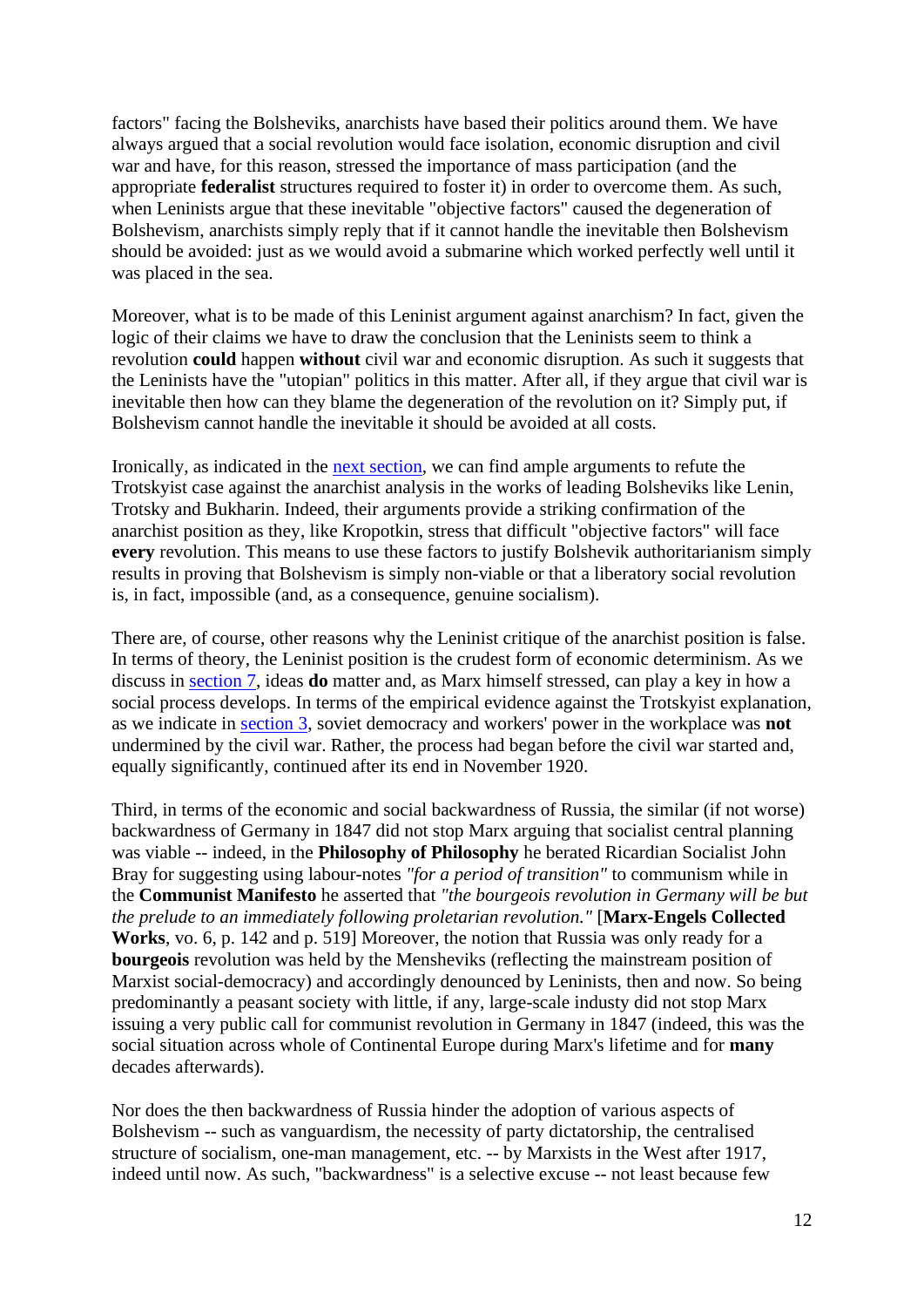Leninists would agree that vanguardism was a product of Tsarist Russia and so applicable only there and then. In short, if Leninists took the issue of "backwardness" seriously then they would question **all** aspects of their ideology and hopefully -- like the German Council Communists -- recognise that Leninism is permeated with the social conditions of a semifeudal regime and has little to offer modern revolutionaries (or revolutionaries active in the advanced capitalist nations of post-war Europe).

Fourth, there is the example of the Makhnovist movement. Operating in the same "objective circumstances," facing the same "objective factors," the Makhnovists did **not** implement the same policies as the Bolsheviks. As we discussed in the appendix ["Why does the Makhnovist](append46.html)  [movement show there is an alternative to Bolshevism?",](append46.html) rather than undermine soviet, soldier and workplace democracy and replace all with party dictatorship, the Makhnovists applied these as fully as they could. Now, if "objective factors" explain the actions of the Bolsheviks, then why did the Makhnovists not pursue identical policies? Why did the Makhnovists not raise the necessity of party dictatorship to an ideological truism?

In summary, regardless of Trotskyist assertions, anarchists do not ignore the objective factors facing the Bolsheviks during the revolution. As indicated, we predicted the problems they faced and developed our ideas to counter them. As the example of the Makhnovists showed, our ideas were more than adequate for the task -- unlike those of the Bolsheviks.

#### <span id="page-12-0"></span>**2 Can "objective factors" really explain the failure of Bolshevism?**

As noted in the [previous section](append43.html#app1) Leninists falsely argue that anarchists downplay (at best) or ignore (at worse) the "objective factors" facing the Bolsheviks during the Russian Revolution. However, there is more to it than that. Leninists also claim to be revolutionaries, they claim to know that revolutions will face problems, that civil war is inevitable and so forth. It therefore strikes anarchists as being somewhat hypocritical for Leninists to blame these very same "objective" but allegedly inevitable factors for the failure of Bolshevism in Russia.

Ironically enough, Lenin and Trotsky agree with these anarchist arguments. Looking at Trotsky, he dismissed the CNT's leaderships' arguments in favour of collaborating with the bourgeois state as follows:

*"The leaders of the Spanish Federation of Labour (CNT) . . . became, in the critical hour, bourgeois ministers. They explained their open betrayal of the theory of anarchism by the pressure of 'exceptional circumstances.' But did not the leaders of the German social democracy invoke, in their time, the same excuse? Naturally, civil war is not a peaceful and ordinary but an 'exceptional circumstance.' Every serious revolutionary organisation, however, prepares precisely for 'exceptional circumstances' . . . We have not the slightest intention of blaming the anarchists for not having liquidated the state with the mere stroke of a pen. A revolutionary party, even having seized power (of which the anarchist leaders were incapable in spite of the heroism of the anarchist workers), is still by no means the sovereign ruler of society. But all the more severely do we blame the anarchist theory, which seemed to be wholly suitable for times of peace, but which had to be dropped rapidly as soon as the 'exceptional circumstances' of the... revolution had begun. In the old days there*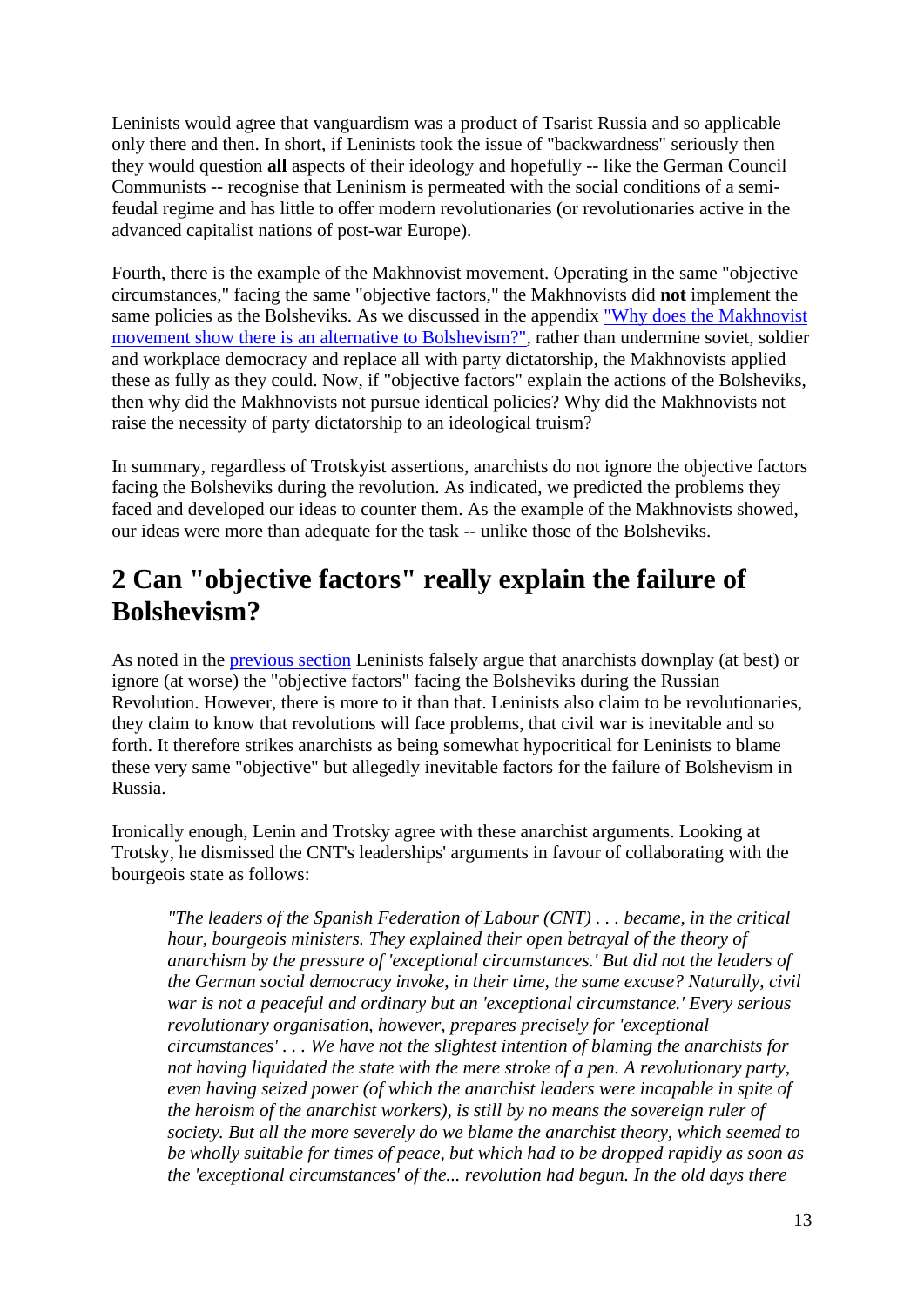*were certain generals -- and probably are now -- who considered that the most harmful thing for an army was war. Little better are those revolutionaries who complain that revolution destroys their doctrine."* [*"Stalinism and Bolshevism,"* **Writings of Leon Trotsky 1936-37**, pp. 423-4]

Thus to argue that the *"exceptional circumstances"* caused by the civil war are the only root cause of the degeneration of the Russian Revolution is a damning indictment of Bolshevism: Lenin did not argue in **State and Revolution** that the application of soviet democracy was dependent only in *"times of peace."* Rather, he stressed that they were for the *"exceptional circumstance"* of revolution and the civil war he considered its inevitable consequence. As such, we must note that Trotsky's followers do not apply this critique to their own politics, which are also a form of the *"exceptional circumstances"* excuse. Given how quickly Bolshevik "principles" (as expressed in **The State and Revolution**) were dropped, we can only assume that Bolshevik ideas are also suitable purely for *"times of peace"* as well.

But, then, Trotsky was not above using such arguments himself (making later-day Trotskyists at least ideologically consistent in their hypocrisy). In the same essay, for example, he justifies the prohibition of other Soviet parties in terms of a *"measure of defence of the dictatorship in a backward and devastated country, surrounded by enemies on all sides."* In other words, an appeal to the exceptional circumstances facing the Bolsheviks! Perhaps unsurprisingly, his followers have tended to stress this (contradictory) aspect of his argument rather than his comments that those *"who propose the abstraction of Soviets to the party dictatorship should understand that only thanks to the party leadership were the Soviets able to lift themselves out of the mud of reformism and attain the state form of the proletariat. The Bolshevik party achieved in the civil war the correct combination of military art and Marxist politics."* [**Op. Cit.**, p. 426 and p. 430] Which, of course, suggests that the prohibition of other parties had little impact on levels of soviet "democracy" allowed under the Bolsheviks.

This dismissal of the *"exceptional circumstances"* argument did not originate with Trotsky. Lenin repeatedly stressed that any revolution would face civil war and economic disruption. In early January, 1918, he was pointing to *"the incredibly complications of war and economic ruin"* in Russia and noting that *"the fact that Soviet power has been established . . . is why civil war has acquired predominance in Russia at the present time."* [**Collected Works**, vol. 26, p. 453 and p. 459] A few months later he states quite clearly that *"it will never be possible to build socialism at a time when everything is running smoothly and tranquilly; it will never be possible to realise socialism without the landowners and capitalists putting up a furious resistance."* He reiterated this point, acknowledging that the *"country is poor, the country is poverty-stricken, and it is impossible just now to satisfy all demands; that is why it is so difficult to build the new edifice in the midst of disruption. But those who believe that socialism can be built at a time of peace and tranquillity are profoundly mistake: it will be everywhere built at a time of disruption, at a time of famine. That is how it must be."* [**Op. Cit.**, vol. 27, p. 520 and p. 517]

As regards civil war, he noted that *"not one of the great revolutions of history has take place"* without one and *"without which not a single serious Marxist has conceived the transition from capitalism to socialism."* Moreover, *"there can be no civil war -- the inevitable condition and concomitant of socialist revolution -- without disruption."* [**Op. Cit.**, p. 496 and p. 497] He considered this disruption as being applicable to advanced capitalist nations as well: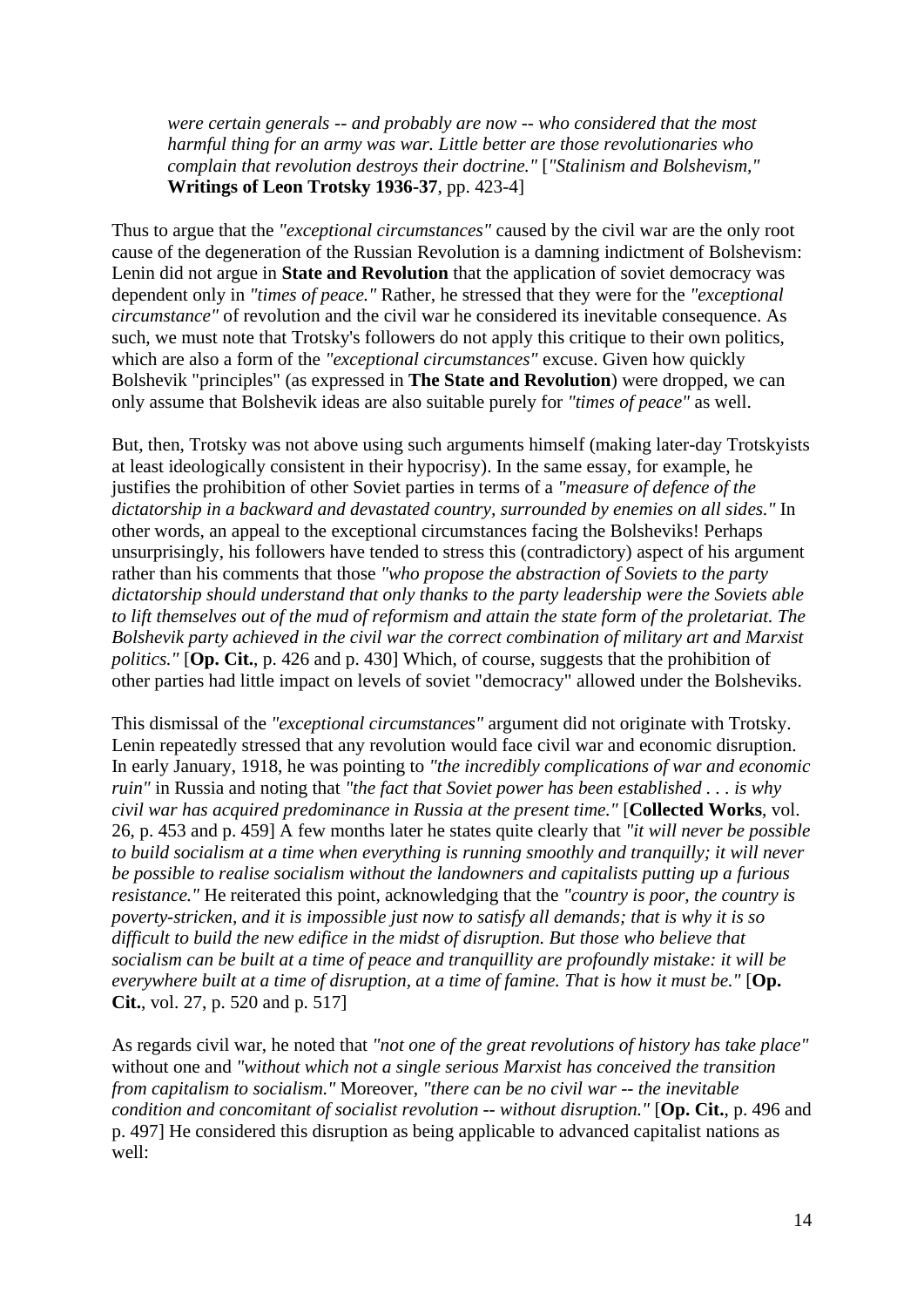*"In Germany, state capitalism prevails, and therefore the revolution in Germany will be a hundred times more devastating and ruinous than in a petty-bourgeois country - there, too, there will be gigantic difficulties and tremendous chaos and imbalance."* [**Op. Cit.**, vol. 28, p. 298]

Lenin reiterated this point again and again. He argued that *"we see famine not only in Russia, but in the most cultured, advanced countries, like Germany . . . it is spread over a longer period than in Russia, but it is famine nevertheless, still more severe and painful than here."* In fact, *"today even the richest countries are experiencing unprecedented food shortages and that the overwhelming majority of the working masses are suffering incredible torture."* [**Op. Cit.**, vol. 27, p. 460 and p. 461] And from June, 1918:

*"We must be perfectly clear in our minds about the new disasters that civil war brings for every country. The more cultured a country is the more serious will be these disasters. Let us picture to ourselves a country possessing machinery and railways in which civil war is raging, and this civil war cuts off communication between the various parts of the country. Picture to yourselves the condition of regions which for decades have been accustomed to living by the interchange of manufactured goods and you will understand that every civil war brings forth disasters."* [**Op. Cit.**, vol. 27, p. 463]

As we discuss in [section 4,](append43.html#app4) the economic state of Germany immediately after the end of the war suggests that Lenin had a point: the German economy was in a serious state of devastation, a state equal to that of Russia during the equivalent period of its revolution. If economic conditions made party dictatorship inevitable in Bolshevik Russia (as pro-Leninists argue) it would mean that soviet democracy and revolution cannot go together.

Lenin, unlike many of his latter day followers, did not consider these grim objective conditions as making revolution impossible. Rather, for him, there was *"no other way out of this war"* which is causing the problems *"except revolution, except civil war . . . a war which always accompanies not only great revolutions but every serious revolution in history."* He continued by arguing that we *"must be perfectly clear in our minds about the new disasters that civil war brings for every country. The more cultured a country is the more serious will be these disasters. Let us picture to ourselves a country possessing machinery and railways in which civil war is raging, and this civil war cuts communication between the various parts of the country. Picture to yourselves the condition of regions which for decades have been accustomed to living by interchange of manufactured goods and you will understand that every civil war brings fresh disasters."* [**Op. Cit.**, p. 463] The similarities to Kropotkin's arguments made three decades previously are clear (see [section 1](append43.html#app1) for details).

Indeed, he mocked those who would argue that revolution could occur without *"exceptional circumstances"*:

*"A revolutionary would not 'agree' to a proletarian revolution only 'on the condition' that it proceeds easily and smoothly, that there is, from the outset, combined action on the part of proletarians of different countries, that there are guarantees against defeats, that the road of the revolution is broad, free and straight, that it will not be necessary during the march to victory to sustain the heaviest casualties, to 'bide one's time in a besieged fortress,' or to make one's way along extremely narrow,*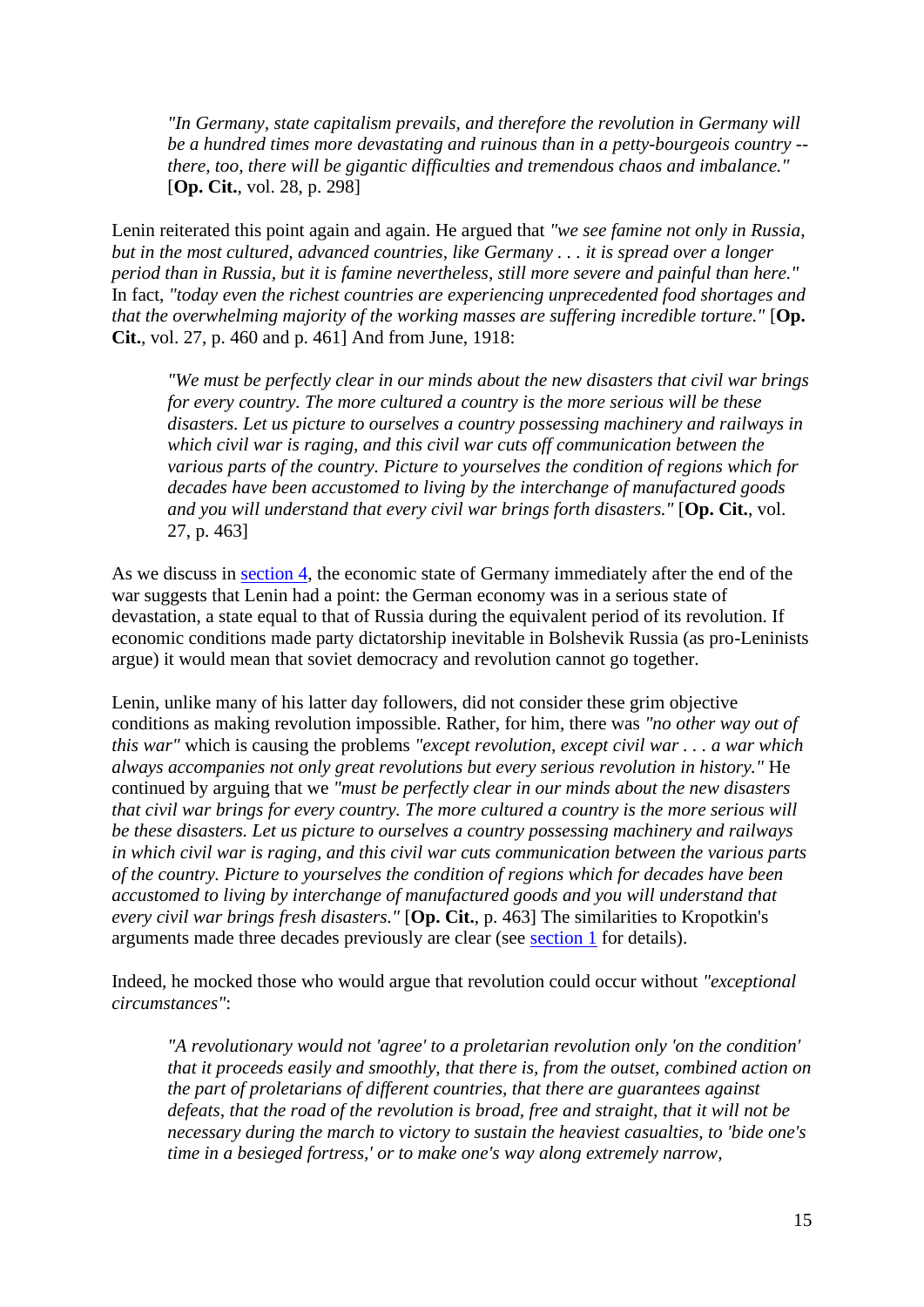*impassable, winding and dangerous mountain tracks. Such a person is no revolutionary."* [**Op. Cit.**, vol. 28, p. 68]

Thus industrial collapse and terrible difficulties would face any revolution. As Lenin noted, *"in revolutionary epochs the class struggle has always, inevitably, and in every country, assumed the form of civil war, and civil war is inconceivable without the severest destruction, terror and the restriction of formal democracy in the interests of this war."* Moreover, *"[w]e know that fierce resistance to the socialist revolution on the part of the bourgeoisie is inevitable in all countries, and that this resistance will grow with the growth of the revolution."* [**Op. Cit.**, p. 69 and p. 71] To blame the inevitable problems of a revolution for the failings of Bolshevism suggests that Bolshevism is simply not suitable for revolutionary situations.

At the 1920 Comintern Congress Lenin lambasted a German socialist who argued against revolution because *"Germany was so weakened by the War"* that if it had been *"blockaded again the misery of the German masses would have been even more dreadful,"* dismissing this argument:

*"A revolution . . . can be made only if it does not worsen the workers' conditions 'too much.' Is it permissible, in a communist party, to speak in a tone like this, I ask? This is the language of counter-revolution. The standard of living in Russia is undoubtedly lower than in Germany, and when we established the dictatorship, this led to the workers beginning to go more hungry and to their conditions becoming even worse. The workers' victory cannot be achieved without sacrificing, without a temporary deterioration of their conditions. . . If the German workers now want to work for the revolution, they must make sacrifices and not be afraid to do so . . . The labour aristocracy, which is afraid of sacrifices, afraid of 'too great' impoverishment during the revolutionary struggle, cannot belong to the party. Otherwise the dictatorship is impossible, especially in western European countries."* [**Proceedings and Documents of the Second Congress 1920**, pp. 382-3]

In 1921 he repeated this, arguing that *"every revolution entails enormous sacrifice on the part of the class making it. . . The dictatorship of the proletariat in Russia has entailed for the ruling class -- the proletariat -- sacrifices, want and privation unprecedented in history, and the case will, in all probability, be the same in every other country."* [**Collected Works**, vol. 32, p. 488]

So Lenin is on record as saying these "objective factors" will always be the circumstances facing a socialist revolution. Indeed, in November 1922 he stated that rather than having undermined the revolution, *"Soviet rule in Russia is celebrating its fifth anniversary. It is now sounder than ever."* [**Op. Cit.**, vol. 33, p. 417]

All of which must be deeply embarrassing to Leninists. After all, here is Lenin arguing that the factors Leninists list as being responsible for the degeneration of the Russian Revolution were inevitable side effects of **any** revolution and, moreover, the revolution was more sound than ever! Of course, Lenin did not ponder how *"Soviet rule"* was compatible with party dictatorship, but then neither did Trotsky.

Nor was this perspective limited to Lenin. The inevitability of economic collapse being associated with a revolution was not lost on Trotsky either. For example, in **Terrorism and**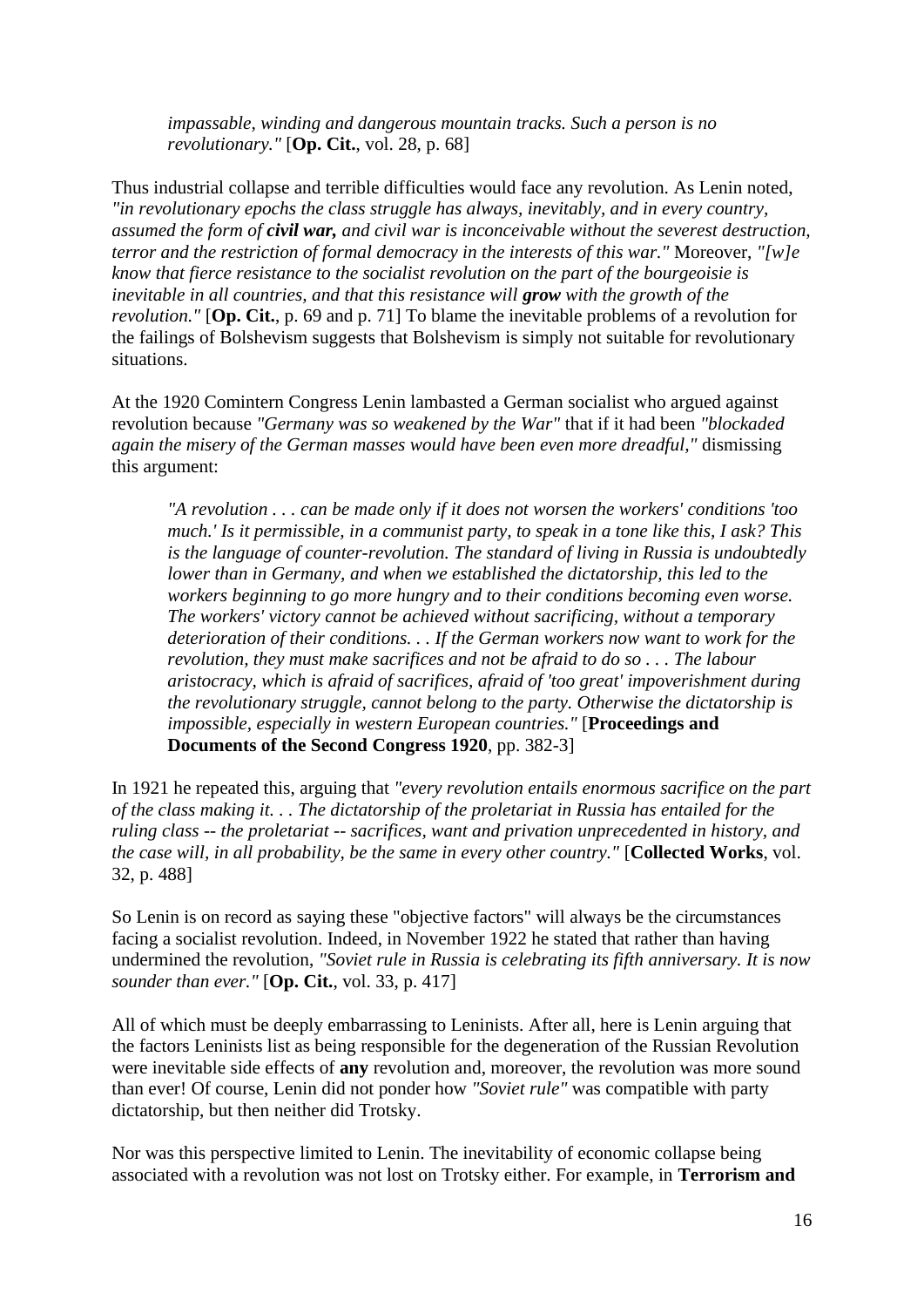**Communism** he argued that *"[a]ll periods of transition have been characterised by . . . tragic features"* of an *"economic depression"* such as exhaustion, poverty and hunger. Every class society *"is violently swept off [the arena] by an intense struggle, which immediately brings to its participants even greater privations and sufferings than those against which they rose."* He gave the example of the French Revolution *"which attained its titanic dimensions under the pressure of the masses exhausted with suffering, itself deepened and rendered more acute their misfortunes for a prolonged period and to an extraordinary extent."* He rhetorically asked: *"Can it be otherwise?"* So *"revolutions which drag into their whirlpool millions of workers"* automatically affect the *"economic life of the country."* By *"[d]ragging the mass of the people away from labour, drawing them for a prolonged period into the struggle, thereby destroying their connection with production, the revolution in all these ways strikes deadly blows at economic life, and inevitably lowers the standard which it found at its birth."* This affects the socialist revolution as the *"more perfect the revolution, the greater are the masses it draws in; and the longer it is prolonged, the greater is the destruction it achieves in the apparatus of production, and the more terrible inroads does it make upon public resources. From this there follows merely the conclusion which did not require proof - - that a civil war is harmful to economic life."* Given these inevitable circumstances, he justified Bolshevik policies as being the *"only solution . . . that is correct from the point of view both of principle and of practice"* and, moreover, *"dictatorship of the Soviets became possible only by means of the dictatorship of the party.* [**Terrorism and Communism**, p. 7, p. 135 and p. 109]

While this argument does have its self-serving elements -- generalising to all revolutions problems created or made worse by Bolshevik policies, decisions and prejudices -- the general point remains valid: revolutions are disruptive.

Another leading Bolshevik, Nikolai Bukharin, wrote his (infamous) **The Economics of the Transition Period** to make theoretical sense of (i.e. rationalise and justify) the party's changing policies and their social consequences since 1918 in terms of the inevitability of bad "objective factors" facing the revolution. While some Leninists like to paint Bukharin's book (like most Bolshevik ideas of the time) as "making a virtue out of necessity," Bukharin (like the rest of the Bolshevik leadership) did not. As one commentator, Stephan F. Cohen, notes, Bukharin *"belive[d] that he was formulating universal laws of proletarian revolution."* [**In Praise of War Communism: Bukharin's The Economics of the Transition Period**, p. 195]

Bukharin listed four *"real costs of revolution,"* namely *"the physical destruction or deterioration of material and living elements of production, the atomisation of these elements and of sectors of the economy, and the need for unproductive consumption (civil war materials, etc.). These costs were interrelated and followed sequentially. Collectively they resulted in 'the curtailment of the process of reproduction' (and 'negative expanded reproduction') and Bukharin's main conclusion: 'the production "anarchy" . . . , "the revolutionary disintegration of industry," is an historically inevitable stage which no amount of lamentation will prevent.'"* This was part of a general argument and his *"point was that great revolutions were always accompanied by destructive civil wars . . . But he was more intent on proving that a proletarian revolution resulted in an even greater temporary fall in production than did its bourgeois counterpart."* To do this he formulated the *"costs of revolution"* as *"a law of revolution."* [**Op. Cit.**, pp. 195-6 and p. 195]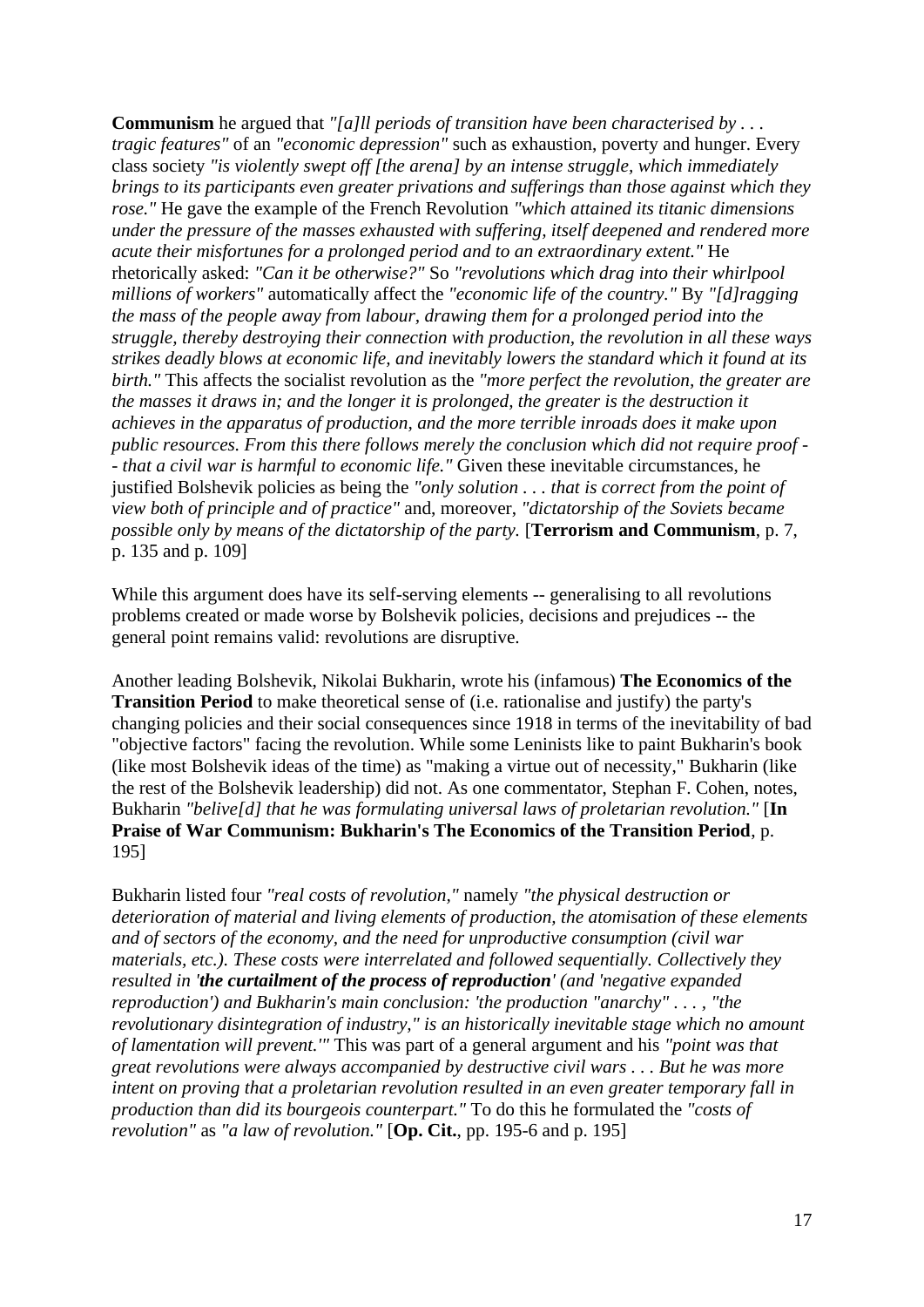Cohen notes that while this *"may appear to have been an obvious point, but it apparently came as something of a revelation to many Bolsheviks. It directly opposed the prevailing Social Democratic assumption that the transition to socialism would be relatively painless . . . Profound or not, Bolsheviks generally came to accept the 'law' and to regard it as a significant discovery by Bukharin."* [**Op. Cit.**, p. 196] To quote Bukharin himself:

*"during the transition period the labour apparatus of society inevitably disintegrates, that reorganisation presupposes disorganisation, and that there the temporary collapse of productive forces is a law inherent to revolution."* [quoted by Cohen, **Op. Cit.**, p. 196]

It would appear that this *"obvious point"* would **still** come *"as something of a revelation to many Bolsheviks"* today! Significantly, of course, Kropotkin had formulated this law decades previously and so the **real** question is how the Bolsheviks sought to cope with this inevitable law is what signifies the difference between anarchism and Leninism. Simply put, Bukharin endorsed the coercive measures of war communism as the means to go forward to socialism. As Cohen summarises, *"force and coercion . . . were the means by which equilibrium was to be forged out of disequilibrium."* [**Op. Cit.**, p. 198] Given that Bukharin argued that a workers' state, by definition, could not exploit the workers, he -- like Lenin and Trotsky - opened up the possibility for rationalising all sorts of abuses as well as condoning numerous evils because they were "progressive."

It should be noted that Lenin showed *"ecstatic praise for the most 'war communist' sections"* of Bukharin's work. *"Almost every passage,"* Cohen notes, *"on the role of the new state, statisation in general, militarisation and mobilisation met with 'very good,' often in three languages, . . . Most striking, Lenin's greatest enthusiasm was reserved for the chapter on the role of coercion . . . at the end [of which] he wrote, 'Now this chapter is superb!'"* [**Op. Cit.**, pp. 202-3] Compare this to Kropotkin's comment that the *"revolutionary tribunal and the guillotine could not make up for the lack of a constructive communist theory."* [**The Great French Revolution**, vol. II, p. 519]

Ultimately, claims that "objective factors" caused the degeneration of the revolution are mostly attempts to let the Bolsheviks of the hook for Stalinism. This approach was started by Trotsky and has continued to this day. Anarchists, unsurprisingly, do not think much of these explanations: the "objective factors" listed to explain the degeneration of the revolution are simply a list of factors **every** revolution would (and has) faced -- as Lenin, Bukharin and Trotsky all admitted at the time. Bertrand Russell noted this after his trip to Soviet Russia, that while since October 1917 *"the Soviet Government has been at war with almost all the world, and has at the same time to face civil war at home"* this was *"not to be regarded as accidental, or as a misfortune which could not be foreseen. According to Marxian theory, what has happened was bound to happen."* [**The Theory and Practice of Bolshevism**, p. 103]

So we have the strange paradox of Leninists dismissing or ignoring the arguments of their ideological gurus. For Trotsky, just as for Lenin, it was a truism that revolutionary politics had to handle *"objective factors"* and *"exceptional circumstances"* and both thought they **had** during the Russian revolution in a manner consistent with their ideology: yet for their followers, these explain the failure of Bolshevism. Tony Cliff, one of Trotsky's less orthodox followers, gives us a means of understanding this strange paradox. Discussing the **Platform of the United Opposition** he notes that it *"also suffered from the inheritance of the*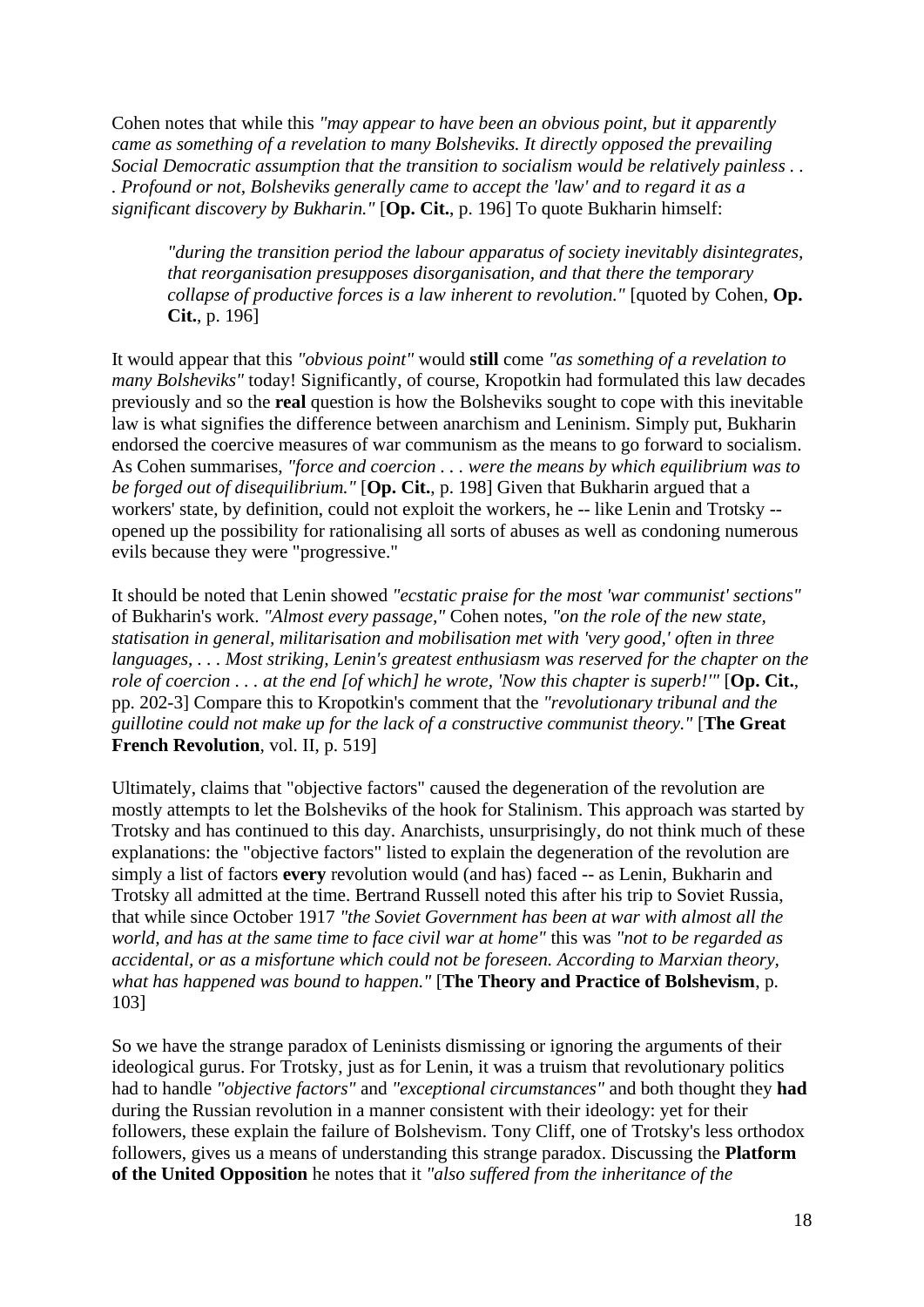*exceptional conditions of the civil war, when the one-party system was transformed from a necessity into a virtue."* [**Trotsky**, vol. 3, pp. 248-9] Clearly, *"exceptional circumstances"* explain nothing and are simply an excuse for bad politics while *"exceptional conditions"* explain everything and defeat even the best politics!

As such, it seems extremely ironic that Leninists blame the civil war for the failure of the revolution as they continually raise the inevitability of civil war in a revolution to attack anarchism (see [section H.2.1](sectionH.html#sech1) for example). Yet, if civil war and the other factors listed by Leninists (but considered inevitable by Lenin) preclude the implementation of the radical democracy Lenin argued for in 1917 as the means to suppress the resistance of the capitalists then his followers should come clean and say that his book has no bearing on their vision of revolution. Given that the usual argument for the "dictatorship of the proletariat" is that it is required to repress counter-revolution, it seems somewhat ironic that the event it was said to be designed for (i.e. revolution) should be responsible for its degeneration.

As such, anarchists think these sorts of explanations of Bolshevik dictatorship are incredulous. After all, as **revolutionaries** the people who expound these "explanations" are meant to know that civil war, imperialist invasion and blockade, economic disruption, and a host of other *"extremely difficult circumstances"* are part and parcel of a revolution. They seem to be saying, "if only the ruling class had not acted as our political ideology predicts they would then the Bolshevik revolution would have been fine"!

In summary, anarchists are not at all convinced by the claims that *"objective factors"* can explain the failure of the Russian Revolution for, according to Lenin and Trotsky, these factors were to be expected in **any** revolution. That is why they say they want a *"dictatorship of the proletariat,"* to defend against counter-revolution (see [section H.3.8](sectionH.html#sech38) on how, once in power, Lenin and Trotsky revised this position). Now, if Bolshevism cannot handle what it says is inevitable, then it should be avoided. To use an analogy:

**Bolshevik:** *"Join with us, we have a great umbrella which will keep us dry."*

**Anarchist:** *"Last time it was used, it did not work. We all got soaked!"*

**Bolshevik:** *"But what our anarchist friend fails to mention is that it was raining at the time!"*

Not very convincing! Yet, sadly, this is the logic of the common Leninist justification of Bolshevik authoritarianism during the Russian Revolution.

#### <span id="page-18-0"></span>**3 Can the civil war explain the failure of Bolshevism?**

One of the most common assertions against the anarchist case against Bolshevism is that while we condemn the Bolsheviks, we fail to mention the civil war and the wars of intervention. Indeed, for most Leninists the civil war is usually considered the key event in the development of Stalinism as well as explaining and justifying all anti-socialist acts of the Bolsheviks after they seized power in 1917.

For anarchists, such an argument is flawed on two levels, namely logical and factual. The logical flaw is that Leninist argue that civil war is inevitable after a revolution. They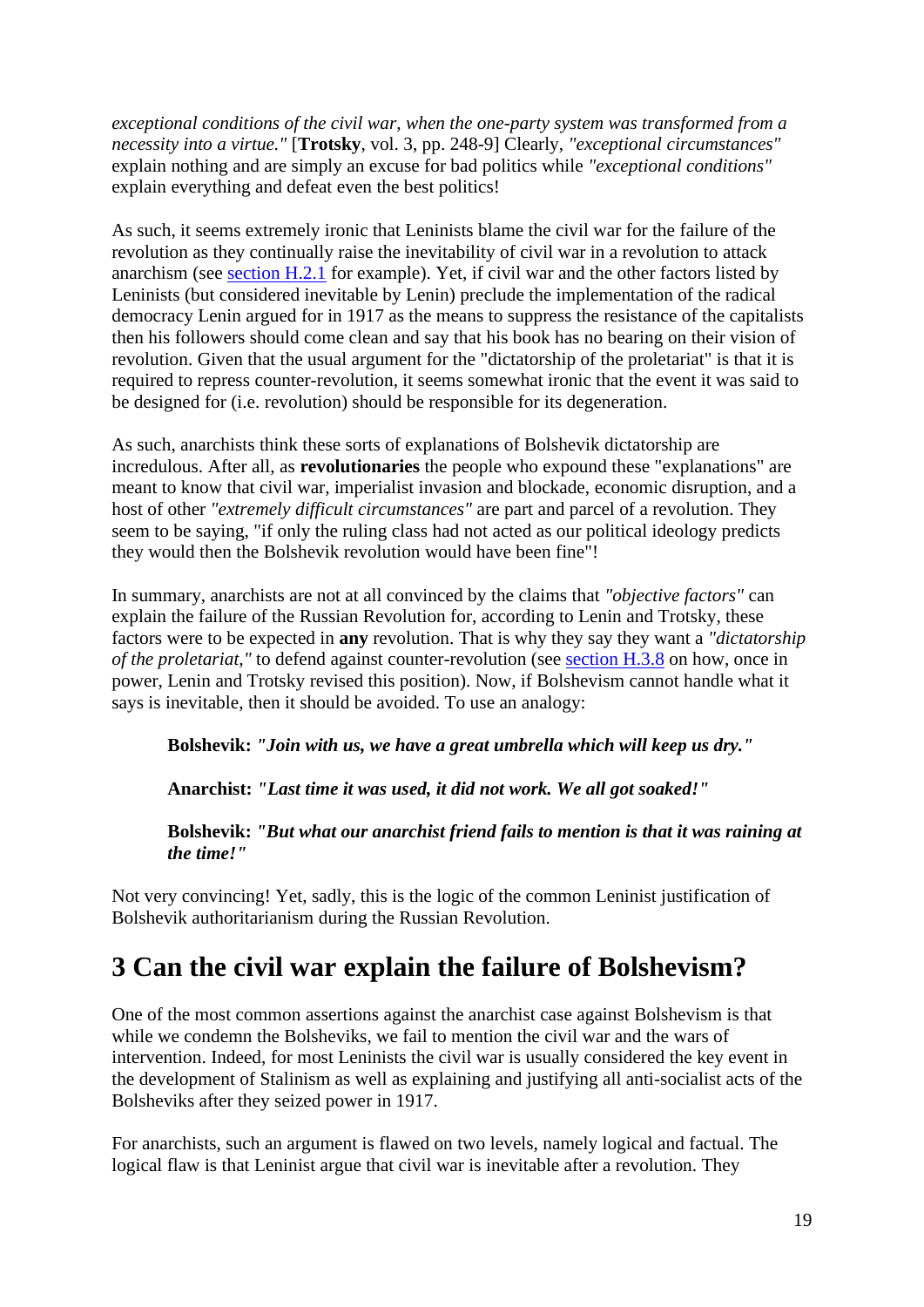maintain, correctly, that it is unlikely that the ruling class will disappear without a fight. Then they turn round and complain that because the ruling class did what the Marxists predicted they would do the Russian Revolution failed while also (incorrectly) asserting about anarchists do not recognise the need to defend a revolution (see [section H.2.1\)](sectionH.html#sech1).

So, obviously, this line of defence is nonsense. If civil war is inevitable, then it cannot be used to justify the failure of Bolshevism. Marxists simply want to have their cake and eat it to: you simply cannot argue that civil war is inevitable and then blame it for the failure of the Russian Revolution.

Also, by stressing civil war and denouncing those who *"forget the years of Civil War"*, Trotsky and his followers end up being *"Apologist[s] for Stalinism"* for the civil war *"was initiated by the international bourgeoisie. And thus the ugly sides of Bolshevism under Lenin, as well as under Stalin, find their chief and final cause in capitalism's enmity to Bolshevism which, if it is a monster, is only a reluctant monster, killing and torturing in mere self-defence.* In short, *"so, if only in a roundabout way, Trotsky's Bolshevism, despite its saturation with hatred for Stalin, leads in the end merely to a defence of Stalinism as the only possible self-defence for Trotsky. This explains the superficiality of the ideological differences between Stalinism and Trotskyism. The impossibility of attacking Stalin without attacking Lenin helps to explain, furthermore, Trotsky's great difficulties as an oppositionist. Trotsky's own past and theories preclude on his part the initiation of a movement to the <i>left* of *Stalinism and condemned 'Trotskyism' to remain a mere collecting agency for unsuccessful Bolsheviks. As such it could maintain itself outside of Russia because of the ceaseless competitive struggles for power and positions within the so-called 'communist' worldmovement. But it could not achieve significance for it had nothing to offer but the replacement of one set of politicians by another. The Trotskyist defence of Russia in the*  Second World War was consistent with all the previous policies of this, Stalinât<sup>TM</sup>s most *bitter, but also most loyal, opposition."* [Paul Mattick, *"Bolshevism and Stalinism"*, **Anti-Bolshevik Communism**, pp. 68-9]

The other flaw in this defence of Bolshevism is the factual one, namely the awkward fact that Bolshevik authoritarianism started **before** the civil war broke out at the end of May, 1918. Simply put, it is difficult to blame a course of actions on an event which had not started yet. Moreover, Bolshevik authoritarianism **increased** after the civil war finished. This, incidentally, caused the few remaining anarchists who supported the regime to some degree to re-evaluate their position. In the words of Alexander Berkman:

*"I would not concede the appalling truth. Still the hope persisted that the Bolsheviki, though absolutely wrong in principle and practice, yet grimly held on to some shreds of the revolutionary banner. 'Allied interference,' 'the blockade and civil war,' 'the necessity of the transitory stage' -- thus I sought to placate my outraged conscience . . . At last the fronts were liquidated, civil war ended, and the country at peace. But Communist policies did not change. On the contrary . . . The party groaned under the unbearable yoke of the Party dictatorship. . . . Then came Kronstadt and its simultaneous echoes throughout the land . . . Kronstadt was crushed as ruthlessly as Thiers and Gallifet slaughtered the Paris Communards. And with Kronstadt the entire country and its last hope. With it also my faith in the Bolsheviki."* [**The Bolshevik Myth**, p. 331]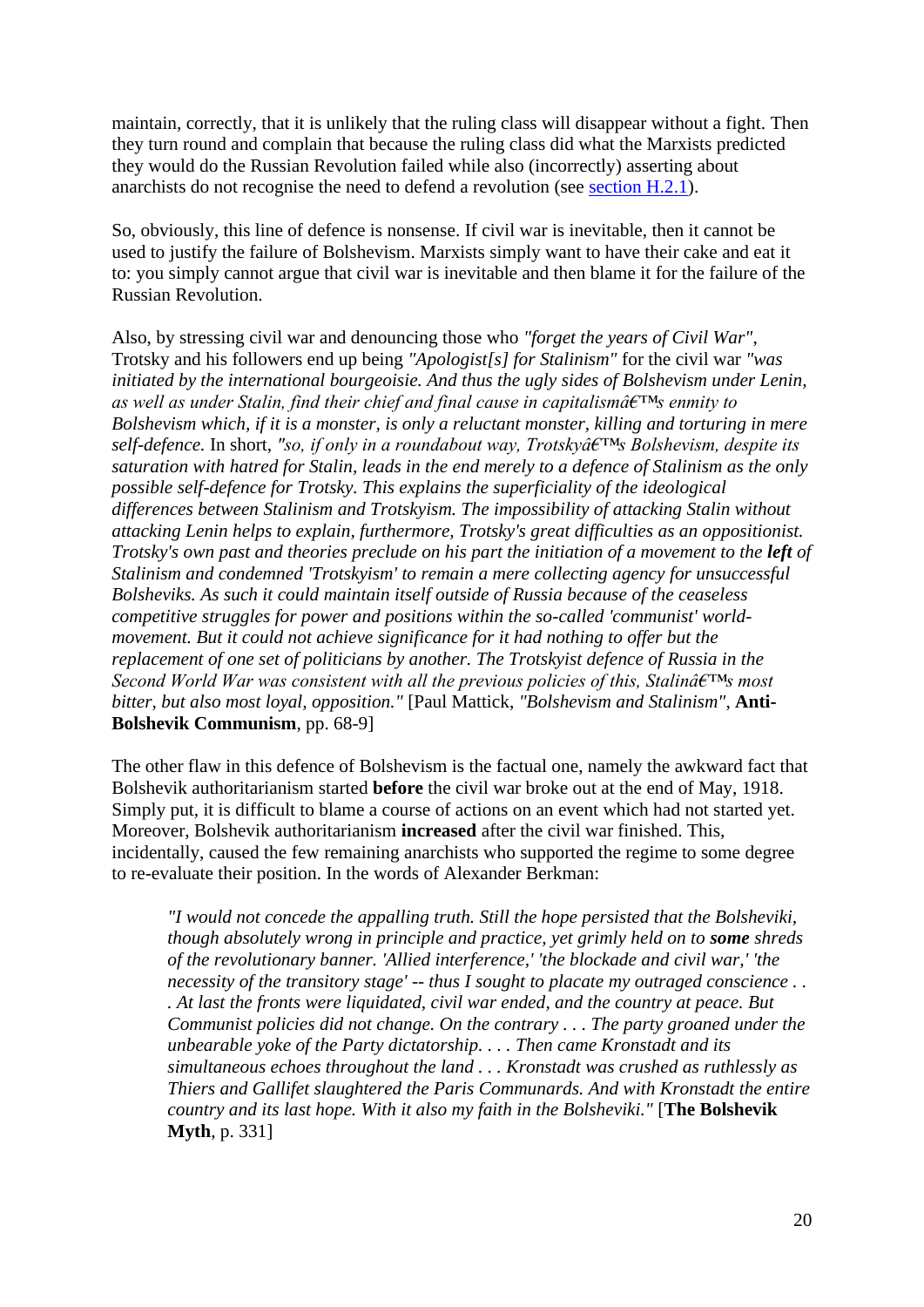If Berkman had been in Russia in 1918, he may have realised that Bolshevik tyranny after the end of the civil war which climaxed with the attack on Kronstadt (see the appendix on ["What](append42.html)  [was the Kronstadt Rebellion?"\)](append42.html) was not at odds with their pre-civil war activities to maintain their power. The simple fact is that Bolshevik authoritarianism was **not** caused by the pressures of the civil war, rather it started before then. All the civil war did was strengthen certain aspects of Bolshevik ideology and practice which had existed from the start. Needless to say, we cannot cover everything here and will by necessity focus on certain key developments which historian S.A. Smith summarises well:

*"The Bolsheviks established their power in the localities through soviets, soldiers' committees, factory committees, and Red Guards. Numbering less than 350,000 in October 1917, the party had little option but to allow such independent organisations extensive leeway. Yet the same desperate problems of unemployment and lack of food and fuel that helped turn the workers against the Provisional Government soon began to turn workers against the Bolsheviks. In the first half of 1918, some 100,000 to 150,000 workers across Russia took part in strikes, food riots and other protests, roughly on a par with labour unrest on the eve of the February Revolution. In this context, the Bolsheviks struggled to concentrate authority in the hands of the party and state organs . . . In spring 1918, worker discontent translated into a renewal of support for the Mensheviks and, to a lesser extent, the SRs, causing the Bolsheviks to cancel soviet elections and close down soviets that proved uncooperative, thus initiating the process whereby soviets and trade unions were turned into adjuncts to a one-party state. When the Whites seized leadership of the anti-Bolshevik movement in the latter months of 1918, however, most workers swung back in support of the government. During the civil war, labour unrest continued . . . the Bolsheviks generally reacted by rushing in emergency supplies and by arresting the leaders of the protest, who were often Mensheviks or Left SRs . . . they did not scruple when they deemed it necessary to deploy armed force to suppress strikes, to confiscate ration cards or even to dismiss strikers en masse and then rehire them selectively. The Bolsheviks expected the working class to speak with one voice*  $\hat{a} \in \hat{\theta}$  *in favour of the regime*  $\hat{a}\hat{\epsilon}$  *– and when they didn't they, who had once excoriated the Mensheviks for their refusal to accept that a true proletariat existed in Russia, charged the working class with being no more than a mass of uprooted peasants with a thoroughly pettybourgeois psychology."* [**Revolution and the People in Russia and China**, p. 201]

The most important development during this period was the suppression of soviet democracy and basic working class freedoms. As we discuss in [section H.6.1,](sectionH.html#sech61) the Bolsheviks pursued a policy of systematically undermining soviet democracy from the moment they seized power. The first act was the creation of a Bolshevik government **over** the soviets, so marginalising the very organs they claimed ruled in Russia (and directly against the promises made by Lenin in **The State and Revolution** -- and not the last, as discussed in [section H.1.7\)](sectionH.html#sech17). The process was repeated in the local soviets, with the executive committees holding real power while the plenary sessions became increasingly infrequent and of little consequence. Come the spring of 1918, faced with growing working class opposition they started to delay soviet elections. When finally forced to hold elections, the Bolsheviks responded in two ways to maintain their power: either they packed the soviets with representatives of Bolshevik dominated organisation (making elections from the workplace irrelevant or they simply disbanded them by force if they lost (and repressed by force any protests against this). This was the situation at the grassroots, at the summit of the soviet system the Bolsheviks simply marginalised the Central Executive Committee of the soviets: real power was held by the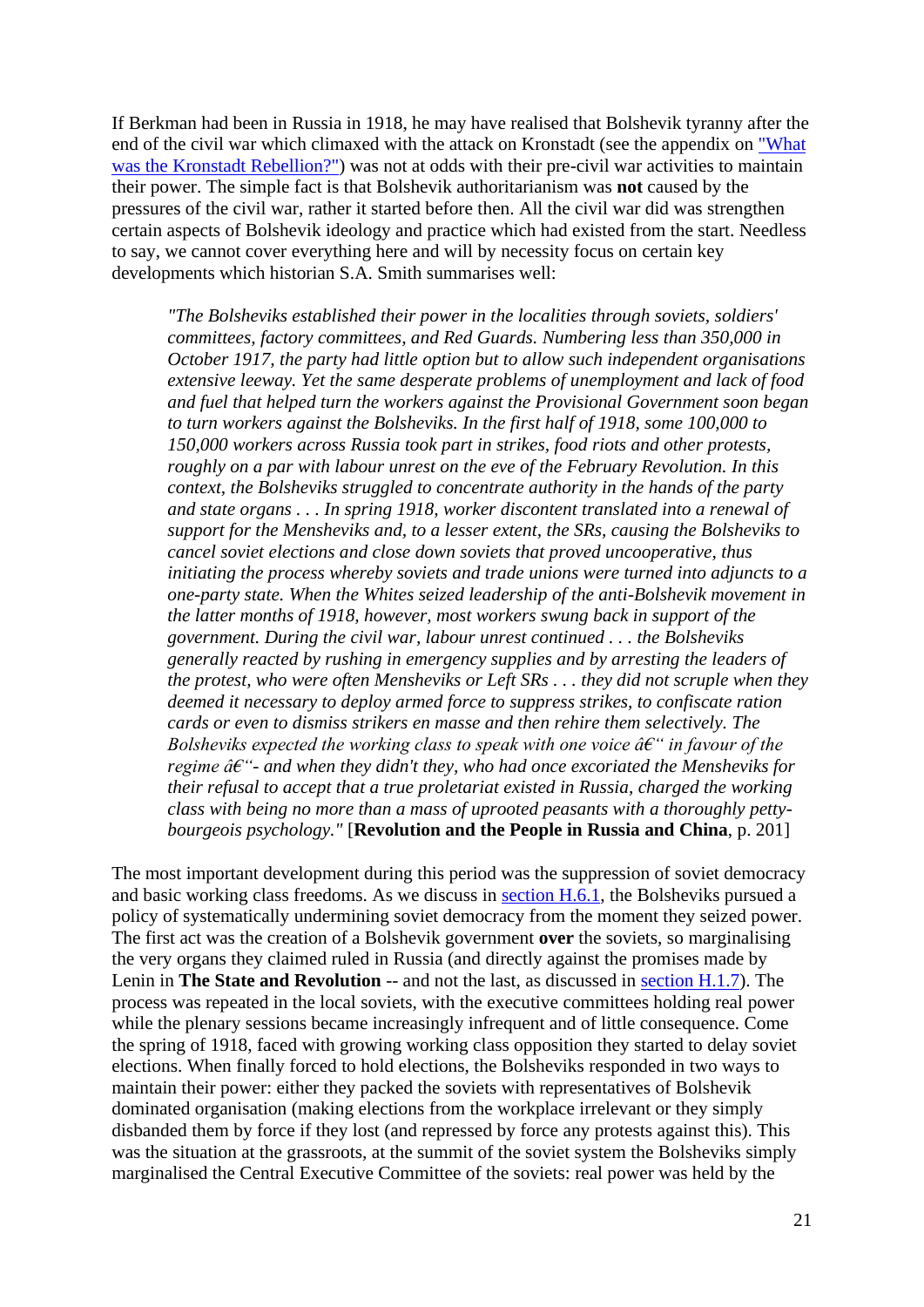Bolshevik government. They also packed the Fifth All-Russian Soviet Congress held in July 1918, using their control over the credentials committee to increase the number of Bolsheviks by seating delegates from bodies they controlled). The power of the soviets had simply become a fig-leaf for a "soviet power" -- the handful of Bolsheviks who made up the government and the party's central committee.

It should be stressed that the Bolshevik assault on the soviets occurred in March, April and May 1918. That is, **before** the Czech uprising and the onset of full-scale civil war. So, to generalise, it cannot be said that it was the Bolshevik party that alone whole-heartedly supported Soviet power: the facts are, in the words of left-Menshevik Julius Martov, the Bolsheviks loved Soviets only when they were *"in the hands of the Bolshevik party."* [quoted by Getzler, **Martov**, p. 174] If the workers voted for others, "soviet power" was openly replaced by party power (the real aim, as discussed in [section H.3.11\)](sectionH.html#sech311). The Bolsheviks had consolidated their position by early 1918, turning the Soviet State into a de facto one party state by packing, gerrymandering and disbanding soviets **before** the start of the Civil War.

Given this legacy of repression, Leninist Tony Cliff's assertion that it was only *"under the iron pressure of the civil war [that] the Bolshevik leaders were forced to move, as the price of survival, to a one-party system"* needs serious revising. Similarly, his comment that the *"civil war undermined the operation of the local soviets"* is equally inaccurate, as his is claim that *"for some time -- i.e. until the armed uprising of the Czechoslovak Legion -- the Mensheviks were not much hampered in their propaganda work."* Simply put, Cliff's statement that *"it was about a year after the October Revolution before an actual monopoly of political power was held by one party"* is false. [**Lenin**, vol. 3, p. 163, p. 150, p. 167 and p. 172] Such a monopoly existed **before** the start of the civil war, with extensive political repression existing **before** the uprising of the Czechoslovak Legion which began it. There was a **de facto** oneparty state by the spring of 1918: it took about a year for this reality to be reflected in Bolshevik ideology and rhetoric.

Other Leninists are just as loose with the facts as Cliff. His fellow British SWP member Chris Harman suggested that the Bolsheviks were really democrats and that *"[u]ntil the Civil War was well under way, this democratic dialectic of party and class could continue. The Bolsheviks held power as the majority party in the Soviets. But other parties continued to exist there too. The Mensheviks continued to operate legally and compete with the Bolsheviks for support until June 1918."* Harman does not specifically indicate when he considered the civil war to have started, but almost always it is said to have began with the revolt of the Czech Legion at the end of May 1918 (a date he seems to agree with, as he writes that the *"Right Social Revolutionaries were instigators of the counter-revolution"*). The Bolsheviks excluded the Right-SRs and Mensheviks from the government on 14 June of that year so *"well under way"* appears to mean around 3 weeks. While opposition parties were sometimes tolerated and allowed to stand for election to soviets after this date, the reality was that the soviets had become little more than a fig-leaf of Bolshevik Party by July 1918 yet Harman proclaims *"[o]f necessity the Soviet State of 1917 had been replaced by the single-party State of 1920 onwards."* [*"How the Revolution was Lost"*, pp. 13-36, Peter Binns, Tony Cliff, Chris Harman, **Russia: From Workers' State to State Capitalism**, pp. 18-9]

The suppression of Soviet democracy reached it logical conclusion in 1921 when the Kronsdadt soviet, heart of the 1917 revolution, was stormed by Bolshevik forces, the rebels executed, imprisoned or forced into exile. Soviet democracy was not just an issue of debate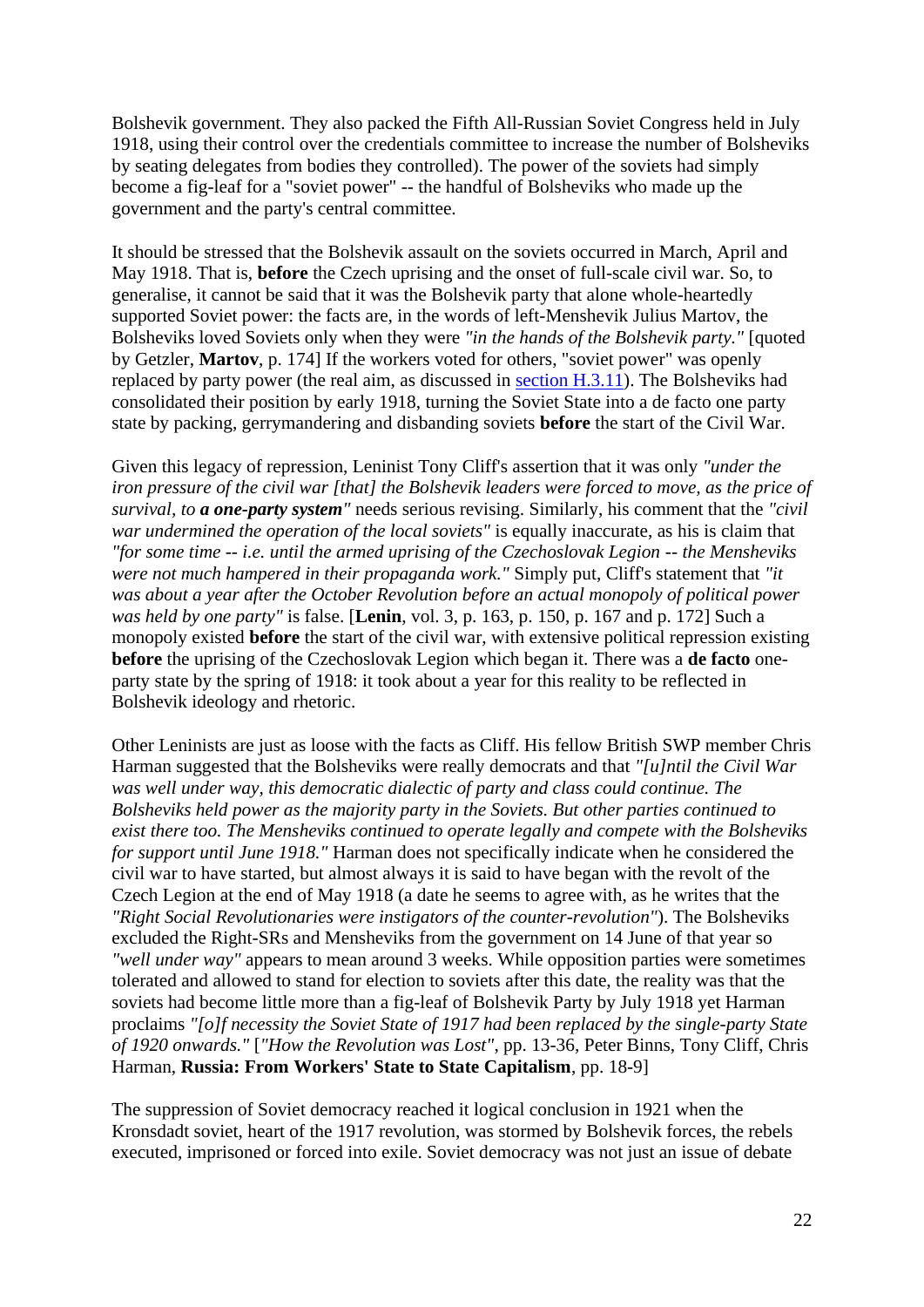but one many workers died in fighting for: similar events to those at Kronstadt had occurred three years previously.

Before turning to other Bolshevik attacks on working class power and freedom, we need to address one issue. It will be proclaimed by pro-Bolsheviks that the Mensheviks (and SRs) were *"counter-revolutionaries"* and so Bolshevik actions against them were justified. However, the Bolsheviks started to suppress opposition soviets **before** the civil war broke out, so at the time neither group could be called *"counter-revolutionary"* in any meaningful sense of the word. The Civil War started on the 25th of May and the SRs and Mensheviks were expelled from the Soviets on the 14th of June. The right-SRs **did** support the revolt of the Czech Legion to form what was called the democractic counter-revolution, based on reforming the Constituent Assembly in Samara (the White generals came later, displacing the SRs and fighting for the restoration of the Tsarist regime). The Mensheviks refused to support this strategy and while the Bolsheviks *"offered some formidable fictions to justify the expulsions"* there was *"of course no substance in the charge that the Mensheviks had been mixed in counter-revolutionary activities on the Don, in the Urals, in Siberia, with the Czechoslovaks, or that they had joined the worst Black Hundreds."* The real reason was the political loses in the soviets before the Civil War: the Bolsheviks *"drove them underground, just on the eve of the elections to the Fifth Congress of Soviets in which the Mensheviks were expected to make significant gains."* [Getzler, **Op. Cit.**, p. 181]

Official Menshevik policy was to utilise soviet democracy to secure a change in government and policy, with any member found to have supported the armed rebellion of the right-SRs was expelled. This included a member of the Menshevik central committee who went *"without its knowledge"* to Samara and was *"expelled from the party"*. Likewise, the Volga Mensheviks were *"sharply reproved by Martov and the Menshevik Central Committee and instructed that neither party organisations nor members could take part in . . . such adventures."* [Getzler **Op. Cit.**, p. 185] Such legal opposition did not stop the Bolsheviks repeatedly tolerating and banning the organisation (interestingly, periods of tolerance coincidenced with the **decline** of the White threat and the corresponding rise of working class protest). In summary, then, the charge that the Mensheviks *"were active supporters of intervention and of counter-revolution"* was *"untrue . . . and the Communists, if they ever believed it, never succeeded in establishing it."* [Leonard Schapiro, **The Origin of the Communist Autocracy**, p. 193]

Attacks on working class freedoms and democracy were not limited to the soviets. Before seizing power, the Bolsheviks had long presented economic visions much at odds with what libertarians consider as fundamentally socialist. Lenin, in April 1918, was arguing for oneman management and *"[o]bedience, and unquestioning obedience at that, during work to the one-man decisions of Soviet directors, of the dictators elected or appointed by Soviet institutions, vested with dictatorial powers."* His support for a new form of wage slavery involved granting state appointed *"individual executives dictatorial powers (or 'unlimited' powers)."* Large-scale industry (*"the foundation of socialism"*) required *"thousands subordinating their will to the will of one,"* and so the revolution *"demands"* that *"the people unquestioningly obey the single will of the leaders of labour."* Lenin's *"superior forms of labour discipline"* were simply hyper-developed capitalist forms. The role of workers in production was the same, but with a novel twist, namely *"unquestioning obedience to the orders of individual representatives of the Soviet government during the work."* [**Collected Works**, vol. 27, p. 316, p. 267-9 and p. 271]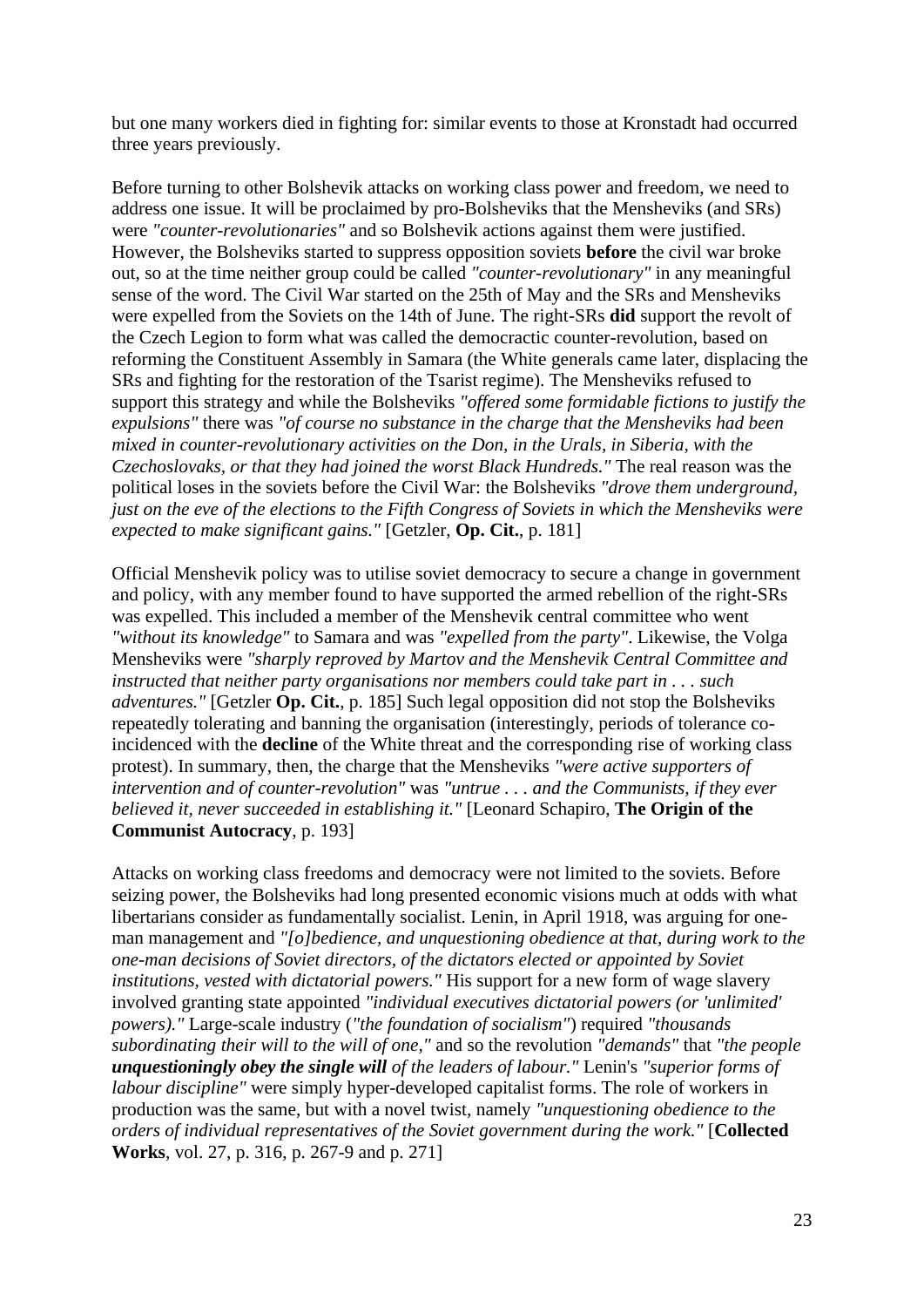This simply replaced private capitalism with **state** capitalism. *"In the shops where one-man management (Lenin's own preference) replaced collegial management,"* notes historian Diane Koenker, *"workers faced the same kinds of authoritarian management they thought existed only under capitalism."* [**Labour Relations in Socialist Russia**, p. 177] If, as many Leninists claim, one-man management was a key factor in the rise of Stalinism and/or *"statecapitalism"* in Russia, then, clearly, Lenin's input into these developments cannot be ignored (see [section H.3.13](sectionH.html#sech313) on the obvious similarities between state socialism and state capitalism). After advocating *"one-man management"* and *"state capitalism"* in early 1918, he remained a firm supporter of both and looking back at this time from April 1920, he reiterated his position (*"Dictatorial powers and one-man management are not contradictory to socialist democracy*") while also stressing that this was not forced upon the Bolsheviks by civil war. Discussing how, as in April 1918, the civil war was ended and it was time to build socialism he argued that the *"whole attention of the Communist Party and the Soviet government is centred on peaceful economic development, on problems of the dictatorship and of one-man management . . . When we tackled them for the first time in 1918, there was no civil war and no experience to speak of."* So it was *"not only experience"* of civil war, argued Lenin *"but something more profound . . . that has induced us now, as it did two years ago, to concentrate all our attention on labour discipline."* [**Op. Cit.**, vol. 30, p. 503 and p. 504]

In the light of this it is bizarre that some later day Leninists claim that the Bolsheviks only introduced one-man management because of the Civil War. Clearly, this was **not** the case: it was **this** period (before the civil war) that saw Lenin advocate and start to take the control of the economy out of the hands of the workers and place it into the hands of the Bolshevik party and the state bureaucracy. Thus what pro-Leninists like to portray as Stalinist had its roots in Lenin's regime, as can be seen when neo-Trotskyists like the British SWP's Peter Binns argue that Stalinism must be defined as *"state capitalism"* because of the *"exploitation and powerlessness of the Russian working class"*, created when it was *"decreed"* that *"all managers' orders"* were -- to quote a 1929 resolution of the Communist Party's Central Committee -- to be *"unconditionally binding on his subordinate administrative staff and on all workers"*. [*"The Theory of State Capitalism"*, pp. 73-98, **Russia: From Workers' State to State Capitalism**, p. 75] Given Lenin's imposition of one-man management in early 1918, why was Bolshevism **not** state-capitalist? Do social relationships change their nature dependent on who imposes them, whether it was Lenin or Stalin?

Needless to say, the Bolshevik undermining of the factory committee movement and, consequently, genuine worker's self-management of production in favour of state capitalism cannot be gone into great depth here (see [section H.6.2,](sectionH.html#sech62) for more discussion). Suffice to say, the factory committees were deliberately submerged in the trade unions and state control replaced workers' control. This involved practising one-man management and, as Lenin put in at the start of May 1918, *"our task is to study the state capitalism of the Germans, to spare no effort in copying it and not to shrink from adopting dictatorial methods to hasten the copying of it."* He stressed that this was no new idea, rather he *"gave it before the Bolsheviks seized power."* [**Op. Cit.**, vol. 27, p. 340 and p. 341]

It will be objected that Lenin advocated *"workers' control."* This is true, but a "workers' control" of a **very** limited nature. As we discuss in [section H.3.14,](sectionH.html#sech314) rather than seeing it as workers managing production directly, he always saw it in terms of workers' "controlling" or "supervising" those who did and his views on this matter were **radically** different to those of the factory committees. This is not all, as Lenin always placed his ideas in a statist context - rather than base socialist reconstruction on working class self-organisation from below, the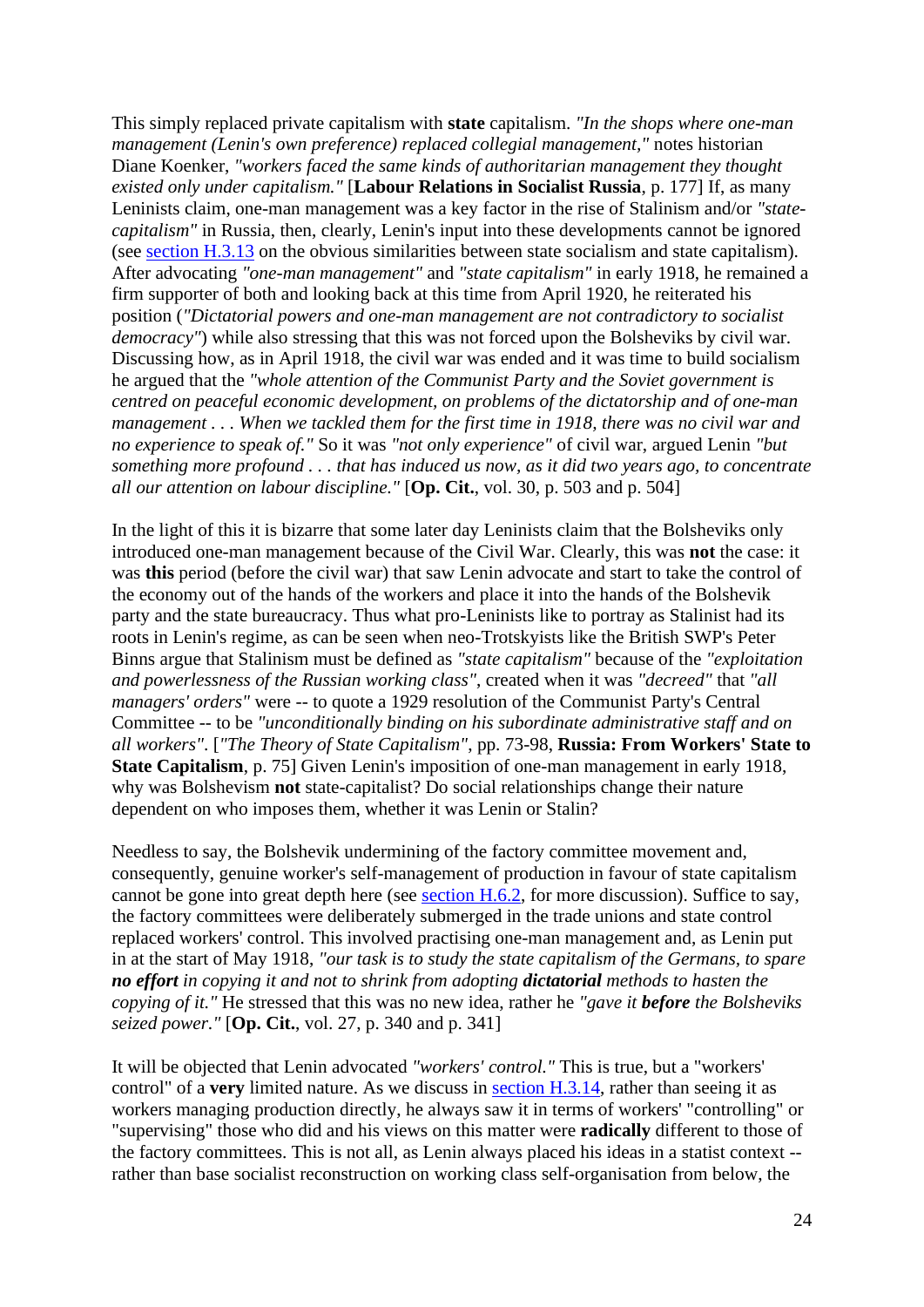Bolsheviks started *"to build, from the top, its 'unified administration'"* based on central bodies created by the Tsarist government in 1915 and 1916. [Maurice Brinton, **The Bolsheviks and Workers' Control**, p. 36] The institutional framework of capitalism would be utilised as the principal (almost exclusive) instruments of "socialist" transformation. Lenin's support for *"one-man management"* must be seen in this context, namely his vision of "socialism."

Bolshevik advocating and implementing of *"one-man management"* was not limited to the workplace. On 30th of March 1918 Trotsky, as Commissar of Military Affairs, set about reorganising the army. The death penalty for disobedience under fire was reintroduced, as was saluting officers, special forms of address, separate living quarters and privileges for officers. Officers were no longer elected. [Brinton, **Op. Cit.**, pp. 37-8] Trotsky made it clear: *"the principle of election is politically purposeless and technically inexpedient, and it has been, in practice, abolished by decree"*. [*"Work, Discipline, Order"*, **How the Revolution Armed**, vol. I, pp. 46-7] The soldiers were given no say in their fate, as per bourgeois armies.

Lenin's proposals also struck at the heart of workers' power in other ways. For example, he argued that *"we must raise the question of piece-work and apply it . . . in practice."* [*"The Immediate Tasks Of The Soviet Government"*, **Collected Works**, vol. 27, p. 258] As Leninist Tony Cliff (of all people) noted, *"the employers have at their disposal a number of effective methods of disrupting th[e] unity [of workers as a class]. Once of the most important of these is the fostering of competition between workers by means of piece-work systems."* He notes that this was used by the Nazis and the Stalinists *"for the same purpose."* [**State Capitalism in Russia**, pp. 18-9] Obviously piece-work is different when Lenin introduces it!

Finally, there is the question of general political freedom. It was also in this time period that the Bolsheviks first used the secret police (the Cheka, formed in December 1917) against leftwing opposition groups. The anarchists in Moscow were attacked on the night of April 11-12, with armed detachments of the Cheka raiding 26 anarchist centres, killing or wounding 40 and jailing 500. Shortly afterwards the Cheka carried out similar raids in Petrograd and in the provinces. In May **Burevestnik**, **Anarkhiia**, **Golos Truda** and other leading anarchist periodicals closed down. [Paul Avrich, **The Russian Anarchists**, pp. 184-5] It must surely be a coincidence that there had been a *"continued growth of anarchist influence among unskilled workers"* after the October revolution and, equally coincidentally, that *"[b]y the spring of 1918, very little was heard from the anarchists in Petrograd."* [David Mandel, **The Petrograd Workers and the Soviet Seizure of Power**, p. 357]

All this **before** the Trotsky provoked revolt of the Czech legion at the end of May, 1918, and the consequent "democratic counter-revolution" in favour of the Constituent Assembly (which the right-Socialist Revolutionaries led) and long before the rise of the White Armies (which replaced the right-SRs as the main threat to "soviet power" by the end of 1918) and Allied intervention. In summary, it was **before** large-scale civil war took place, in an interval of relative peace, that we see the introduction of most of the measures Leninists now try and pretend were necessitated by the Civil War itself. As discussed in [sections H.1.7,](sectionH.html#sec17) the promises of 1917 did not last six months.

This factual problem with the "civil war caused Bolshevik authoritarianism" excuse is the best answer to it. If the Bolsheviks pursued authoritarian policies before the civil war started, it is hard to justify their actions in terms of something that had not started yet. This explains why some Leninists have tried to muddy the waters somewhat by obscuring when the civil war started. For example, John Rees states that *"[m]ost historians treat the revolution and the*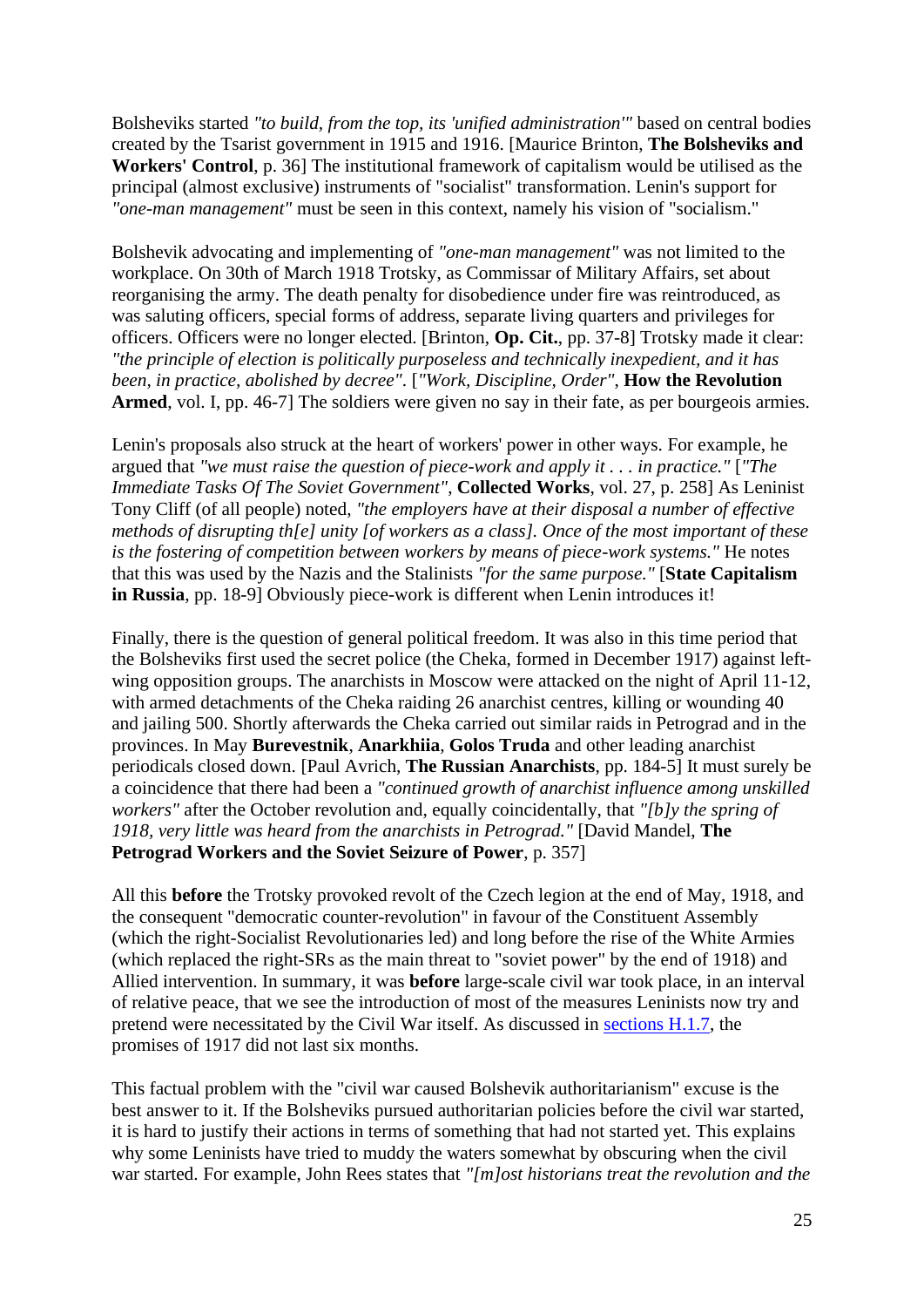*civil war as separate processes"* yet *"[i]n reality they were one."* He presents a catalogue of *"armed resistance to the revolution,"* including such *"precursors of civil war before the revolution"* as the suppression after the July days and the Kornilov revolt in 1917. [John Rees, *"In Defence of October,"* pp. 3-82, **International Socialism**, no. 52, p. 31-2]

Ironically, Rees fails to see how this blurring of when the civil war started actually **harms** Leninism. After all, most historians place the start of the civil war when the Czech legion revolted **because** it marked large-scale conflict between armies. It is one thing to say that authoritarianism was caused by war -- large-scale conflict -- and another to say **any** form of conflict caused it. Simply put, if the Bolshevik state could not handle relatively minor forms of counter-revolution then where does that leave Lenin's **State and Revolution**? It is even worse if "civil war" is pushed back to **before** the actual revolution for then revolution is equated to civil war and so doomed to degeneration before it even starts. So while the period from October to May of 1918 was not trouble free, it was not one where the survival of the new regime looked to be seriously threatened as it was after that, particularly in 1919 and 1920. Thus "civil war" should be used, as is commonly done, to refer to the period from the Czech revolt (late May 1918) to the final defeat of Wrangel (November 1920).

This means attempts to push the start of the civil war back to October 1917 (or even earlier) simply weakens the Leninist argument. It still leaves the major problem for the "blame it on the civil war" position, namely to explain why the months **before** May of 1918 saw soviets being closed down, the start of the suppression of the factory committees, restrictions on freedom of speech and association, plus the repression of opposition groups (like the anarchists). Either any level of "civil war" makes Lenin's **State and Revolution** redundant or the source of Bolshevik authoritarianism must be found elsewhere. Given that Leninists to this day continue to point to Lenin's work as what they "really" standfor, it seems unlikely that they will take their rationales for the Bolshevik's violating it in practice to their logical position and place that work in the dustbin of history.

That covers the period **before** the start of the civil war. We now turn to the period **after** it finished. Here we find the same problem, namely an **increase** of authoritarianism even after the proclaimed cause for it (civil war) had ended.

The last White General Wrangel evacuated what remained of his forces to Constantinople in November 1920. With this defeat the Russian civil war had come to an end and the Bolsheviks started to demoblise the Red Army (halving its size to around 2,500,000 by the start of 1921). Those familiar with the history of the revolution will realise that it was some 4 months **later** that yet another massive strike wave occurred and the Kronstadt revolt took place (see the appendix ["What was the Kronstadt Rebellion?"\)](append42.html), while within the party, the 10th Congress banned factions. The repression of the strikes and Kronstadt revolt effectively destroying hope for mass pressure for change from below and the faction ban within the party closed off the very last "legal" door for those who opposed the regime from the left (although, as discussed in the appendix ["Were any of the Bolshevik oppositions a real](append45.html)  [alternative?",](append45.html) given that **all** the main factions did not question the necessity of party dictatorship there was no possibility for real socialist change).

It could be argued that the Bolsheviks were still fighting peasant insurrections and strikes across the country, but this has everything to do with Bolshevik policies and could only be considered "counter-revolutionary" if you think the Bolsheviks had a monopoly of what socialism and revolution meant. In the case of the Makhnovists in the Ukraine, the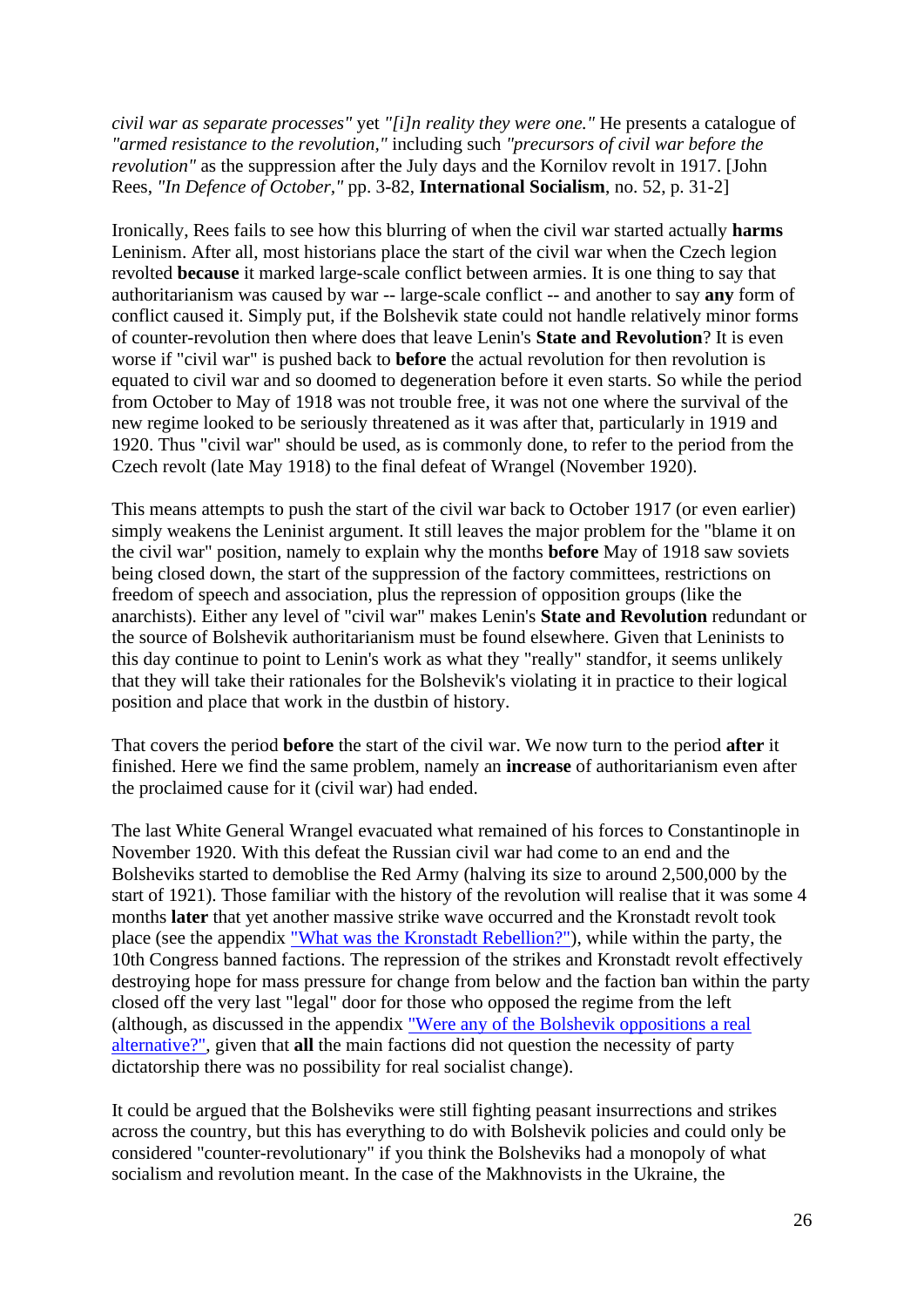Bolsheviks started that conflict by betraying them once they had played a key role in defeating Wrangel. As such, any resistance to Bolshevik rule by the working class and peasantry of Russia indicated the lack of democracy within the country rather than some sort of "counter-revolutionary" conflict.

So even the end of the Civil War causes problems for this defence of the Bolsheviks. Simply put, with the defeat of the Whites it would be expected that some return to democratic norms would happen. It did not, in fact the reverse happened. Factions were banned, even the smallest forms of opposition was finally eliminated from both the party and society as a whole. Those opposition groups and parties which had been tolerated during the civil war were finally smashed. Popular revolts for reform, such as the Kronstadt rebellion and the strike wave which inspired it (see section 5 below), were put down by force. No form of opposition was tolerated, no freedom allowed. If civil war **was** the cause of Bolshevik authoritarianism, it seems strange that it got worse after it was finished.

This grim reality was what convinced anarchists like Emma Goldman and Alexander Berkman to finally break with the regime. After rationalising away their doubts with the hope that the end of the civil war would see change, the continuation of repression showed them the error of their ways. As Goldman put it:

*"We must not fail to consider the Bolsheviki continue to employ exactly the same methods today as they did in 'the moments of grim necessity, in 1919, 1920, and 1921.' . . . The military fronts have long ago been liquidated; internal counterrevolution is suppressed; the old bourgeoisie is eliminated; the 'moments of grim necessity' are past . . . but the Terror, the Tchecka, suppression of free speech and press, and all the other Communist methods of former years still remain in force. Indeed, they are being applied even more brutally and barbarously since the death of Lenin. Is it to 'preserve the remnants of civilisation' or to strengthen the weakening Party dictatorship?"* [**My Disillusionment in Russia**, pp. liii-liv]

This, then, is the main factual problem with the "blame the civil war" approach beloved by Leninists to this day: Bolshevik authoritarianism had not began with the start of the civil war, nor did it stop when the civil war ended.

As we discuss in [section H.6,](sectionH.html#sech6) the root causes for Bolshevik authoritarianism post-October was Bolshevik ideology combined with state power. After all, how "democratic" is it to give all power to the Bolshevik party central committee? Surely socialism involves more than voting for a new government? Is it not about mass participation, the kind of participation centralised government precludes and Bolshevism vanguardism fears -- as discussed in [section H.5](sectionH.html#sech5) -- as being inevitably influenced by *"bourgeois ideology"*? In such circumstances, moving from party rule to party dictatorship is not such a leap.

That "civil war" cannot explain what happened can be shown by a counter-example which effectively shows that civil war did not inevitably mean party dictatorship ruling over a state capitalist economy (and protesting workers and peasants!). The Makhnovists (an anarchist influenced partisan army) managed to defend the revolution and encourage soviet democracy, freedom of speech, and so on, while doing so (see the appendix ["Why does the Makhnovist](append46.html)  [movement show there is an alternative to Bolshevism?"\)](append46.html). Which, of course, does not really fit in with the Bolsheviks being forced to be anti-democratic due to the pressures of civil war.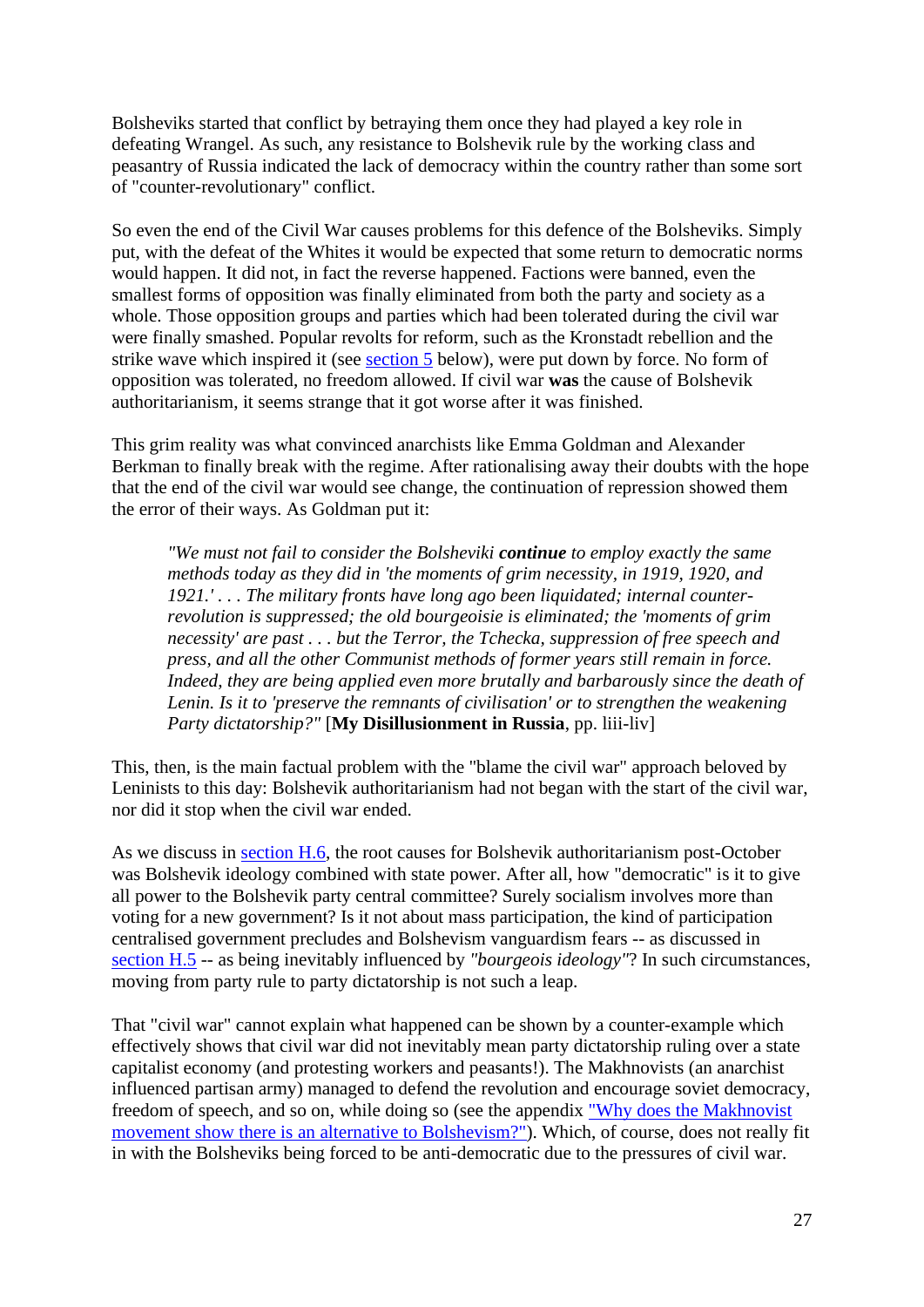So, in summary, civil war and imperialist intervention cannot be blamed for Bolshevik authoritarianism simply because the latter had started before the former existed. Moreover, the example of the Makhnovists suggests that Bolshevik policies during the civil war were also not driven purely by the need for survival. As Kropotkin argued in 1920, *"all foreign armed intervention necessarily strengthens the dictatorial tendencies of the government . . . The evils inherent in a party dictatorship have been accentuated by the conditions of war in which this party maintains its power. This state of war has been the pretext for strengthening dictatorial methods which centralise the control of every detail of life in the hands of the government, with the effect of stopping an immense part of the ordinary activity of the country. The evils natural to state communism have been increased ten-fold under the pretext that all our misery is due to foreign intervention."* [**Anarchism**, p. 253]

In other words, while the civil war may have increased Bolshevik authoritarianism, it did not create it.

### <span id="page-27-0"></span>**4 Did economic collapse and isolation destroy the revolution?**

One of the most common Trotskyist explanations for the failure of the Russian revolution is that the Bolsheviks faced terrible economic conditions, which forced them to be less than democratic. Combined with the failure of the revolution to spread to more advanced countries, party dictatorship, it is argued, was inevitable. In the words of Leninist John Rees:

*"In a country where the working class was a minority of the population, where industry had been battered by years of war and in conditions of White and imperialist encirclement, the balance gradually titled towards greater coercion. Each step of the way was forced on the Bolsheviks by dire and pressing necessities."* [*"In Defence of October,"* **International Socialism**, no. 52, p. 41]

Thus *"economic devastation"* played a key part in the degeneration of the revolution. [**Op. Cit.**, p. 31] Other Leninists have made similar arguments, with Victor Serge noting that the *"decline in production was uninterrupted. It should be noted that this decline had already begun before the revolution. In 1916 the output of agricultural machinery, for example, was down by 80 per cent compared with 1913. The year 1917 had been marked by a particularly general, rapid and serious downturn. The production figures for the principal industries in 1913 and 1918 were, in millions of poods: coal, from 1,738 to 731 (42 per cent); iron ore, from 57, 887 to 1,686; cast-iron, from 256 to 31.5 (12.3 per cent); steel, from 259 to 24.5; rails, from 39.4 to 1.1. As a percentage of 1913 production, output of linen fell to 75 per cent, of sugar to 24 per cent, and tobacco to 19 per cent."* Moreover, production continued *"to fall until the end of civil war . . . For 1920, the following indices are given as a percentage of output in 1913: coal, 27 per cent; cast iron, 2.4 per cent; linen textiles, 38 per cent."* [**Year One of the Russian Revolution**, p. 352 and p. 425]

Likewise Tony Cliff (like Serge, another of Rees's references), who argued that war-damaged industry *"continued to run down"* in the spring of 1918: *"One of the causes of famine was the breakdown of transport . . . Industry was in a state of complete collapse. Not only was there no food to feed the factory workers; there was no raw material or fuel for industry . . . The collapse of industry meant unemployment for the workers."* Cliff provides economic indexes. For large scale industry, taking 1913 as the base, 1917 saw production fall to 77%. In 1918, it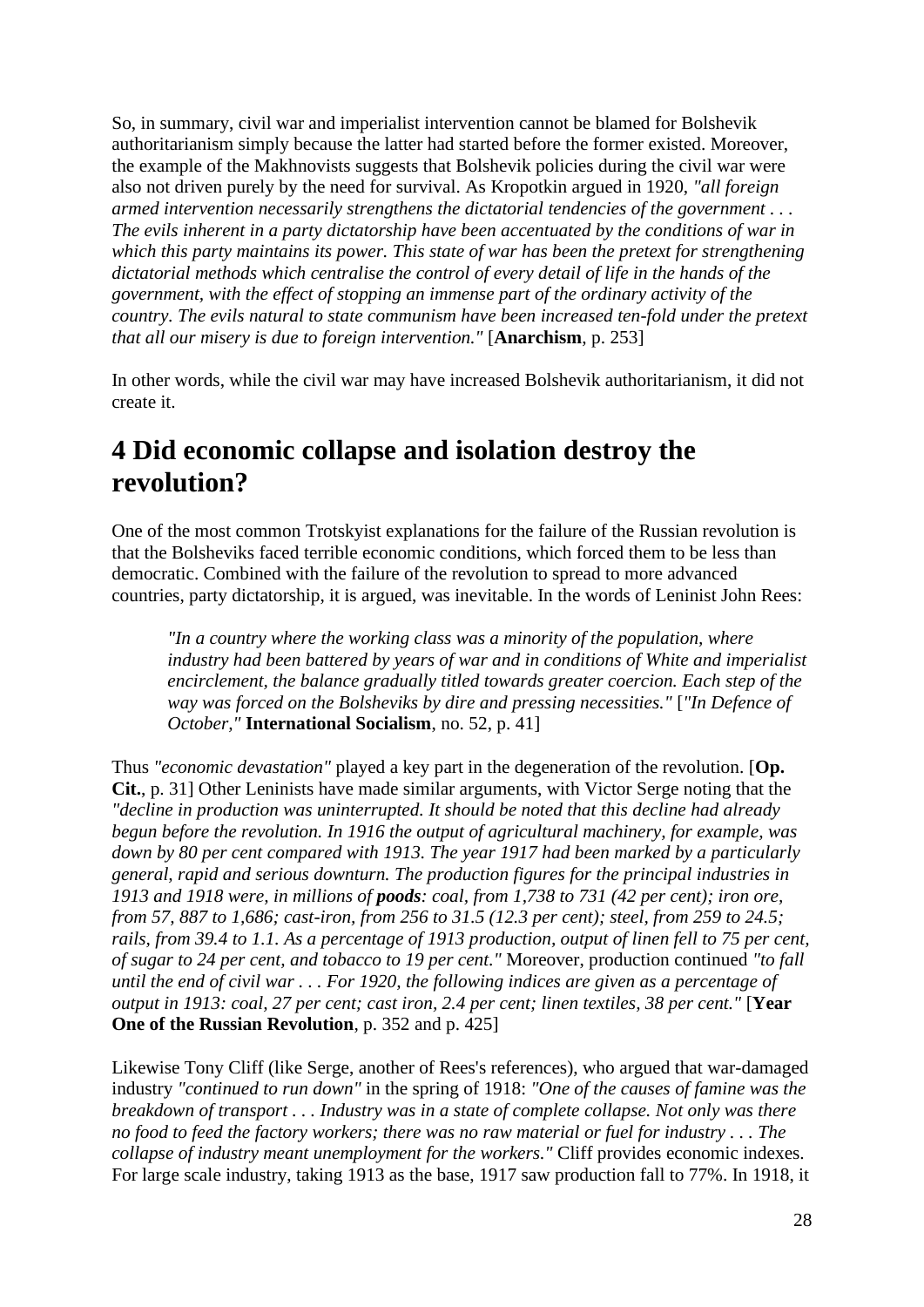was at 35% of the 1913 figure, 1919 it was 26% and 1920 was 18%. Productivity per worker also fell, from 85% in 1917, to 44% in 1918, 22% in 1919 and then 26% in 1920. [**Lenin**, vol. 3, pp. 67-9, p. 86 and p. 85]

In such circumstances, it is argued, how can you expect the Bolsheviks to subscribe to democratic and socialist norms? This meant that the success or failure of the revolution depended on whether the revolution spread to more advanced countries. Leninist Duncan Hallas argues that the *"failure of the German Revolution in 1918-19 . . . seems, in retrospect, to have been decisive . . . for only substantial economic aid from an advanced economy, in practice from a socialist Germany, could have reversed the disintegration of the Russian working class."* [*"Towards a revolutionary socialist party,"* pp. 38-55, **Party and Class**, Alex Callinicos (ed.), p. 44]

Anarchists are not convinced by these arguments. This is for two reasons.

Firstly, we are aware that revolutions are disruptive no matter where they occur and, moreover, Leninists are meant to know this too (see [section 1\)](append43.html#app1). Simply put, there is a certain incredulous element to these arguments. Lenin himself had argued that *"[e]very revolution . . . by its very nature implies a crisis, and a very deep crisis at that, both political and economic. This is irrespective of the crisis brought about by the war."* [**Collected Works**, vol. 30, p. 341] Serge also considered crisis as inevitable, arguing that the *"conquest of production by the proletariat was in itself a stupendous victory, one which saved the revolution's life. Undoubtedly, so thorough a recasting of all the organs of production is impossible without a substantial decline in output; undoubtedly, too, a proletariat cannot labour and fight at the same time."* [Op. Cit., p. 361] As we discussed in detail in [section 2,](append43.html#app2) this was a common Bolshevik position at the time and so it seems strange that -- yet again -- Leninists blame events they consider inevitable for the degeneration of the Bolshevik regime.

Secondly, and more importantly, every revolution or revolutionary situation has been accompanied by economic crisis. This means that **if** Bolshevik authoritarianism is blamed on the state of the economy, it is not hard to conclude that **every** Bolshevik-style revolution will suffer the same fate as the Russian one. For example, as we will shortly prove, Germany itself was in a state of serious economic disruption and falling production in 1918 and 1919, a collapse which would have got worse is a Bolshevik-style revolution had occurred there. This suggests that the common Leninist idea that a successful revolution in, say, Germany would have ensured the success of the Russian Revolution is flawed. Looking at Europe during the period immediately after the first world war, we discover great economic hardship. To quote one Trotskyist editor:

*"In the major imperialist countries of Europe, production still had not recovered from wartime destruction. A limited economic upswing in 1919 and early 1920 enabled many demobilised soldiers to find work, and unemployment fell somewhat. Nonetheless, in 'victorious' France overall production in 1920 was still only twothirds its pre-war level. In Germany industrial production was little more than half its 1914 level, human consumption of grains was down 44 per cent, and the economy was gripped by spiralling inflation. Average per capita wages in Prague in 1920, adjusted for inflation, were just over one-third of pre-war levels."* [John Riddell, *"Introduction,"* **Proceedings and Documents of the Second Congress, 1920**, vol. I,

p. 17]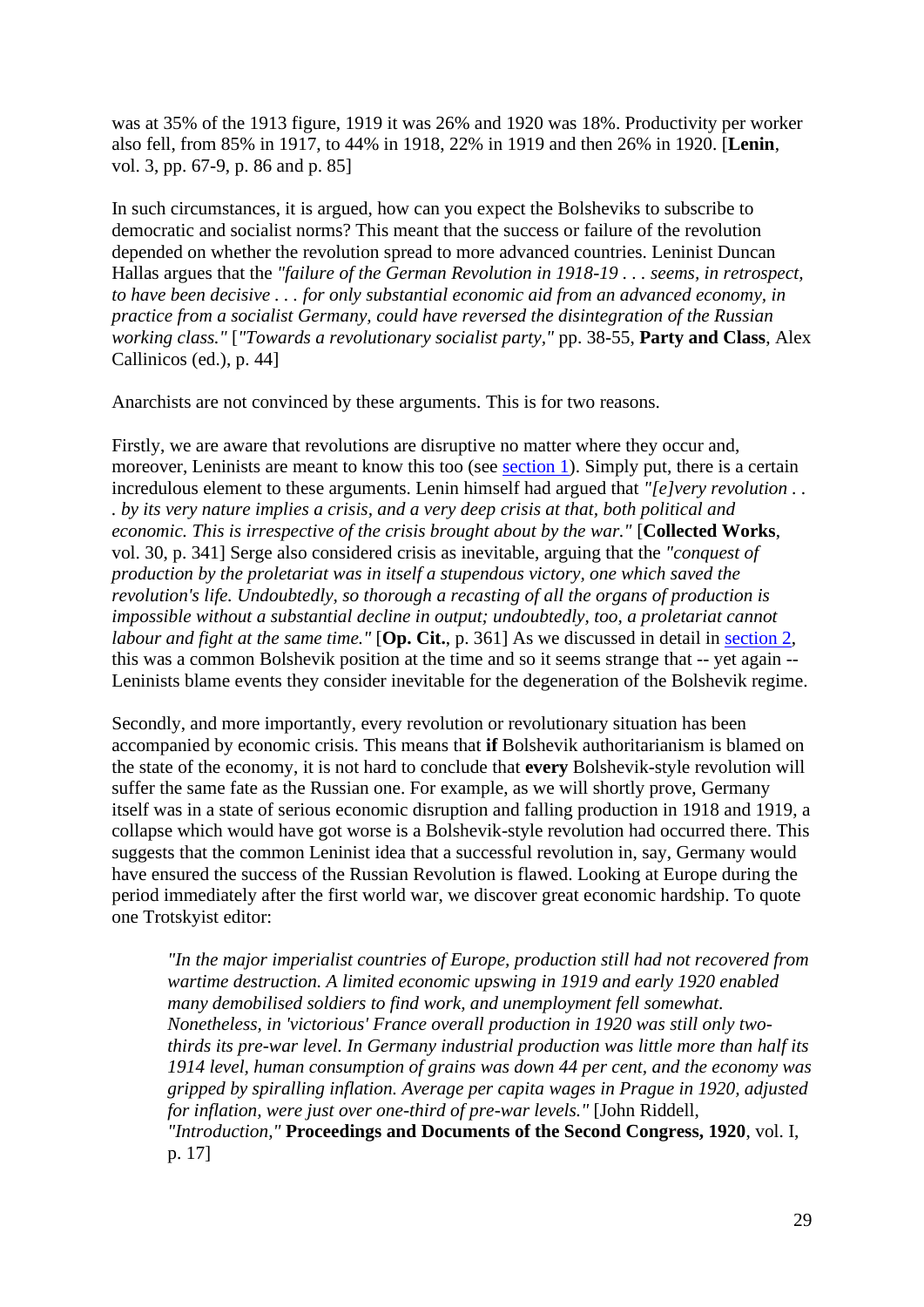Now, if economic collapse was responsible for Bolshevik authoritarianism and the subsequent failure of the revolution, it seems hard to understand why an expansion of the revolution into similarly crisis ridden countries would have had a major impact in the development of the revolution. Since most Leninists agree that a successful German Revolution would have made the difference, we will discuss this in more detail before going onto other revolutions and revolutionary situations.

By 1918, Germany was in a bad state. Victor Serge noted *"the famine and economic collapse which caused the final ruin of the Central Powers."* [**Op. Cit.**, p. 361] The semi-blockade of Germany during the war badly effected the economy, the *"dynamic growth"* of which before the war *"had been largely dependent on the country's involvement in the world market"*. The war *"proved catastrophic to those who had depended on the world market and had been involved in the production of consumer goods . . . Slowly but surely the country slithered into austerity and ultimately economic collapse"* and *"overall food production declined further after poor harvests in 1916 and 1917. Thus grain production, already well below its prewar levels, slumped from 21.8 million to 14.9 million tons in those two years."* [V. R. Berghahn, **Modern Germany**, p. 47, pp. 47-8, p. 50]

The parallels with pre-revolution Russia are striking and it is hardly surprising that revolution did break out in Germany in November 1918. Workers' councils sprang up all across the country, inspired in part by the example of the Russian soviets (and what people **thought** was going on in Russia under the Bolsheviks). A Social-Democratic government was founded, which used the Free Corps (right-wing volunteer troops) to crush the revolution from January 1919 onwards. This meant that Germany in 1919 was marked by extensive civil war and in January 1920 a state of siege was re-introduced across half the country.

This social turmoil was matched by economic turmoil. As in Russia, Germany faced massive economic problems, problems which the revolution inherited. Taking 1928 as the base year, the index of industrial production in Germany was slightly lower in 1913, namely 98 in 1913 to 100 in 1928 and so Germany effectively lost 15 years of economic activity. In 1917, the index was 63 and by 1918 (the year of the revolution), it was 61 (i.e. industrial production had dropped by nearly 40%). In 1919, it fell again to 37, rising to 54 in 1920 and 65 in 1921. Thus, in 1919, the *"industrial production reached an all-time low"* and it *"took until the late 1920s for [food] production to recover its 1912 level . . . In 1921 grain production was still . . . some 30 per cent below the 1912 figure."* Coal production was 69.1% of its 1913 level in 1920, falling to 32.8% in 1923. Iron production was 33.1% in 1920 and 25.6% in 1923. Steel production likewise fell to 48.5% in 1920 and fell again to 36% in 1923. [V. R. Berghahn, **Op. Cit.**, p. 258, pp. 67-8, p. 71 and p. 259]

Significantly, one of the first acts of the Bolshevik government towards the new German Social-Democratic government was *"the offer by the Soviet authorities of two trainloads of grain for the hungry German population. It was a symbolical gesture and, in view of desperate shortages in Russia itself, a generous one."* The offer, perhaps unsurprisingly, was rejected in favour of grain from America. [E.H. Carr, **The Bolshevik Revolution**, vol. 3, p. 106]

The similarities between Germany and Russia are clear. As noted above, in Russia, the index for large scale industry fell to 77 in 1917 from 100 in 1913, falling again to 35 in 1918, 26 in 1919 and 18 in 1920. [Tony Cliff, **Lenin**, vol. 3, p. 86] In other words, a fall of 23% between 1913 and 1917, 54.5% between 1917 and 1918, 25.7% in 1918 and 30.8% in 1919. A similar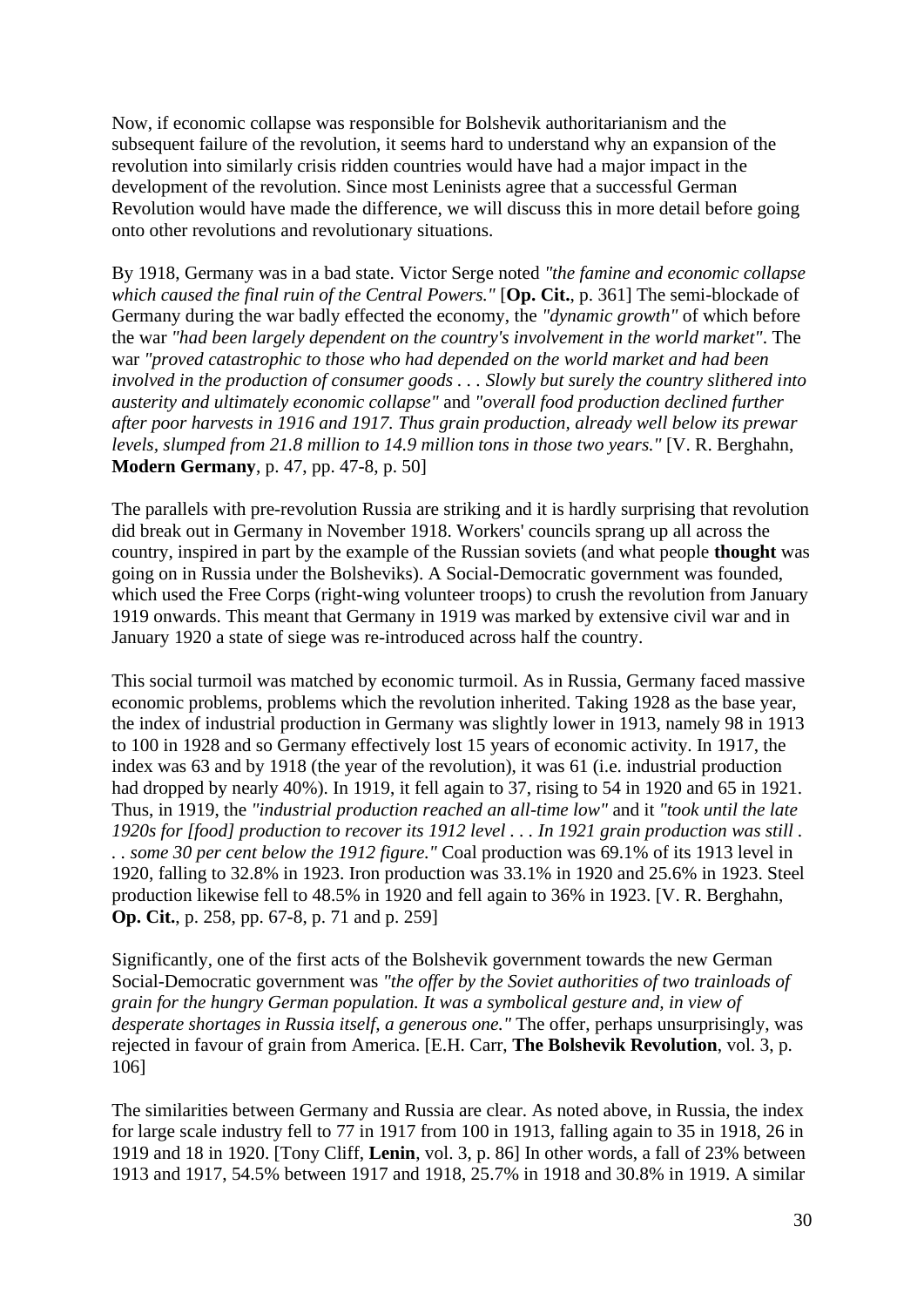process occurred in Germany, where the fall in production was 37.7% between 1913 and 1917, 8.2% between 1917 and 1918 and 33.9% between 1918 and 1919 (the year of revolution). While production did rise in 1920 by 45.9%, it was still around 45% less than before the war.

Thus, comparing the two countries we discover a similar picture of economic collapse. In the year the revolution started, production had fallen by 23% in Russia (from 1913 to 1917) and by 43% in Germany (from 1913 to 1918). Once revolution had effectively started, production fell even more. In Russia, it fell to 65% of its pre-war level in 1918, in Germany it fell to 62% of its pre-war level in 1919. Of course, in Germany revolution did not go as far as in Russia, and so production did rise somewhat in 1920 and afterwards. What is significant is that in 1923, production fell dramatically by 34% (from around 70% of its pre-war level to around 45% of that level). This economic collapse did not deter the Communists from trying to provoke a revolution in Germany that year, so suggesting that economic disruption played no role in their evaluation of the success of a revolution.

This economic chaos in Germany is never mentioned by Leninists when they discuss the "objective factors" facing the Russian Revolution. However, once these facts are taken into account, the superficiality of the typical Leninist explanation for the degeneration of the revolution becomes obvious. The very problems which, it is claimed, forced the Bolsheviks to act as they did were also rampant in Germany. If economic collapse made socialism impossible in Russia, it would surely have had the same effect in Germany? This means, given that the economic collapse in both 1918/19 and 1923 was as bad as that facing Russia in 1918 and that the Bolsheviks had started to undermine soviet and military democracy along with workers' control by spring and summer of that year (see [section 3\)](append43.html#app3), to blame Bolshevik actions on economic collapse would mean that any German revolution would have been subject to the same authoritarianism **if** the roots of Bolshevik authoritarianism were forced by economic events rather than a product of applying a specific political ideology via state power. Few Leninists draw this obvious conclusion from their own arguments although there is no reason for them not to.

So the German Revolution was facing the same problems the Russian one was. This means that when John Rees argues that giving machinery or goods to the peasants in return for grain instead of simply seizing it required *"revolution in Germany, or at least the revival of industry"* in Russia, he completely fails to indicate the troubles facing the German revolution (and the role Bolshevik policies and prejudices played in the collapse of industry, as noted in [section H.6.2\)](sectionH.html#sech62). *"Without a successful German revolution,"* he writes, *"the Bolsheviks were thrown back into a bloody civil war with only limited resources. The revolution was under siege."* [John Rees, *"In Defence of October,"* pp. 3-82, **International Socialism**, no. 52, p. 40 and p. 29] Yet given the state of the German economy at the time, it is hard to see how much aid a successful German revolution could have given and so his belief that a successful German Revolution would have mitigated Bolshevik authoritarianism seems exactly that, a belief without any real evidence to support it. As Lenin argued against the Russian leftcommunists in early 1918:

*"Yes, we shall see the world revolution, but for the time being it is a very good fairytale . . . But I ask, is it proper for a serious revolutionary to believe in fairy-tales? . . . [I]f you tell the people that civil war will break out in German and also guarantee that instead of a clash with imperialism we shall have a field revolution on a worldwide scale, the people will say you are deceiving them. In doing this you will be*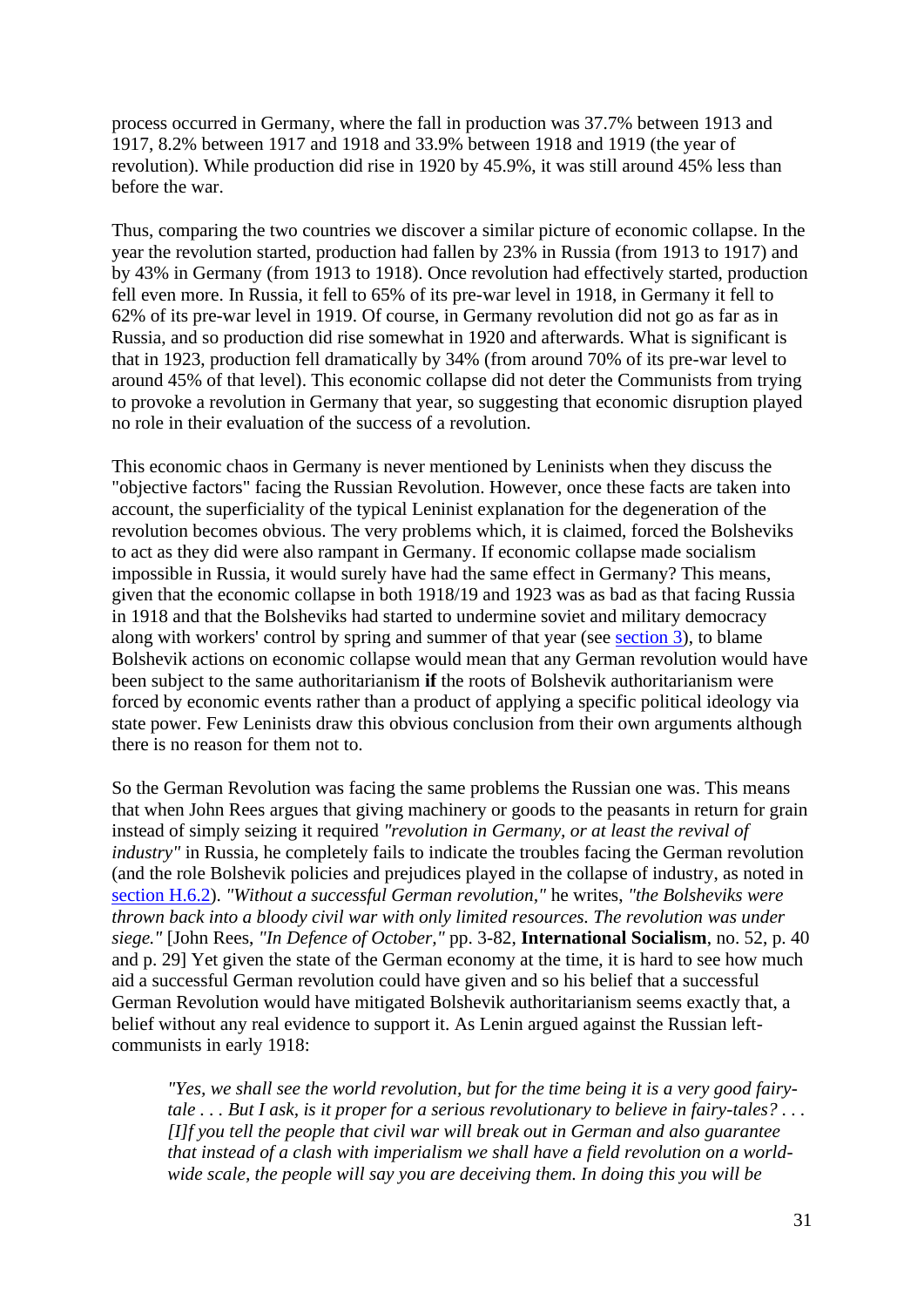*overcoming the difficulties with which history has confronted us only in your minds, by your wishes . . . You are staking everything on this card! If the revolution breaks out, everything is saved . . . But if it does not turn out as we desire, if it does not achieve victory tomorrow -- what then? Then the masses will say to you, you acted like gamblers -- you staked everything on a fortunate turn of events that did not take place . . ."* [**Collected Works**, vol. 27, p. 102]

It seems ironic that modern-day Leninists subscribe to such *"fairy-tales"* in their attempts to excuse Lenin's regime.

The same can be said of other revolutions as well. The Paris Commune, for example, was born after a four-month-long siege *"had left the capital in a state of economic collapse. The winter had been the severest in living memory. Food and fuel had been the main problems . . . Unemployment was widespread. Thousands of demobilised soldiers wandered loose in Paris and joined in the general hunt for food, shelter and warmth. For most working men the only source of income was the 1.50 francs daily pay of the National Guard, which in effect had become a form of unemployment pay."* The city was *"near starving"* and by March it was *"in a state of economic and political crisis."* [Stewart Edwards, *"Introduction,"* **The Communards of Paris, 1871**, p. 23] Yet this economic collapse and isolation did not stop the commune from introducing and maintaining democratic forms of decision making, both political and economic. A similar process occurred during the French Revolution, where mass participation via the *"sections"* was not hindered by economic collapse. It was finally stopped by state action organised by the Jacobins to destroy popular participation and initiative (see Kropotkin's **The Great French Revolution** for details).

During the Spanish Revolution, *"overall Catalan production fell in the first year of war by 30 per cent, and in the cotton-working sector of the textile industry by twice as much. Overall unemployment (complete and partial) rose by nearly a quarter in the first year, and this despite the military mobilisation decreed in September 1936. The cost of living quadrupled in just over two years; wages . . . only doubled."* [Ronald Fraser, **Blood of Spain**, p. 234] Markets, both internally and externally, for goods and raw materials were disrupted, not to mention the foreign blockade and the difficulties the war and revolution imposed in trying to buy products from other countries. This came on top of problems caused by the great depression of the 1930s which affected Spain along with most other countries. Yet, libertarian socialist norms of economic and social decision making continued in spite of economic disruption. Ironically, given the subject of this discussion, it was only once the Stalinist counter-revolution got going were they fatally undermined or destroyed.

Thus economic disruption need not automatically imply authoritarian policies. And just as well, given the fact that revolution and economic disruption seem to go hand in hand.

Looking further afield, even revolutionary situations can be accompanied with economic collapse. For example, the Argentine revolt against neo-liberalism which started in 2001 took place when economy was a mess, with poverty and unemployment at disgusting levels. Four years of recession saw the poverty rate balloon from 31 to 53 percent of the population of 37 million, while unemployment climbed from 14 to 21.4 percent, according to official figures. Yet in the face of such economic problems, working class people acted collectively, forming popular assemblies and taking over workplaces (see **Horizontalism: Voices of Popular Power in Argentina**, edited by Marina Sitrin).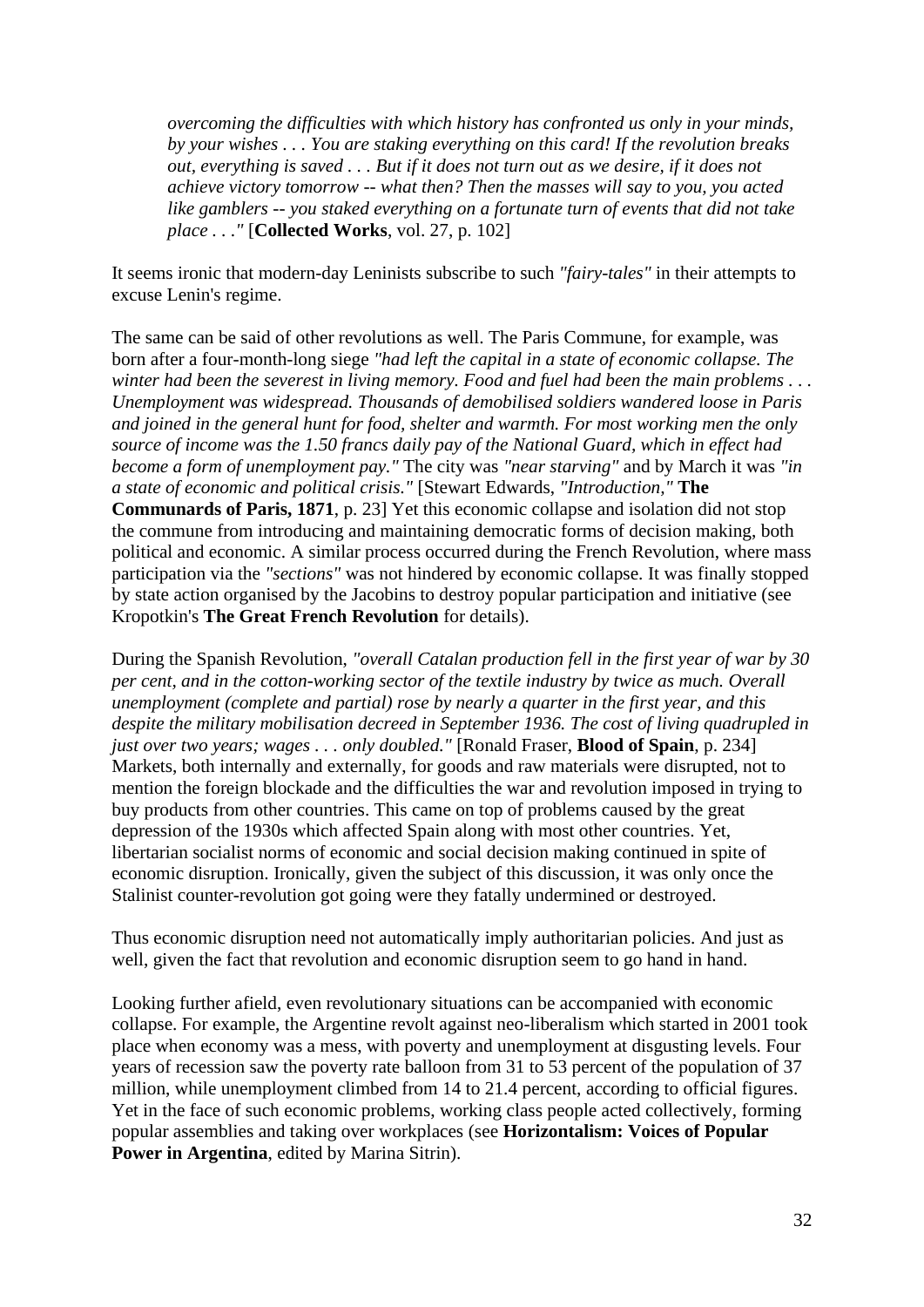The Great Depression of the 1930s in America saw a much deeper economic contradiction. Indeed, it was as bad as that associated with revolutionary Germany and Russia after the first world war. According to Howard Zinn, after the stock market crash in 1929 *"the economy was stunned, barely moving. Over five thousand banks closed and huge numbers of businesses, unable to get money, closed too. Those that continued laid off employees and cut the wages of those who remained, again and again. Industrial production fell by 50 percent, and by 1933 perhaps 15 million (no one knew exactly) -- one-forth or one-third of the labour force -- were out of work."* [**A People's History of the United States**, p. 378] Specific industries were badly affected. For example, total GNP fell to 53.6% in 1933 compared to its 1929 value. The production of basic goods fell by much more. Iron and Steel saw a 59.3% decline, machinery a 61.6% decline and non-ferrous metals and products, a 55.9% decline. Transport was also affected, with transportation equipment declining by 64.2% railroad car production dropping by 73.6% and locomotion production declining by 86.4%. Furniture production saw a decline of 57.9%. The workforce was equally affected, with unemployment reaching 25% in 1933. In Chicago 40% of the workforce was unemployed. Union membership, which had fallen from 5 million in 1920 to 3.4 million in 1929 fell to less than 3 million by 1933. [Lester V. Chandler, **America's Greatest Depression, 1929-1941**, p. 20, p. 23, p. 34, p. 45 and p. 228]

Yet in the face of this economic collapse, no Leninist proclaimed the impossibility socialism. In fact, the reverse was the case. Similar arguments could apply to, say, post-world war two Europe, when economic collapse and war damage did not stop Trotskyists looking forward to, and seeking, revolutions there. Nor did the massive economic collapse that occurred after the fall of Stalinism in Russia in the early 1990s deter Leninist calls for revolution. Indeed, you can rest assured that any drop in economic activity, no matter how large or small, will be accompanied by Leninist articles arguing for the immediate introduction of socialism.

And this was the case in 1917 as well, when economic crisis had been a fact of Russian life throughout the year. Lenin, for example, argued at the end of September that *"[u]navoidable catastrophe is threatening Russia . . . The danger of a great catastrophe and of famine is imminent* . . . Six months of revolution have elapsed. The catastrophe is even closer. *Unemployment has assumed a mass scale. To think that there is a shortage of goods in the country"*. [*"The Threatening Catastrophe and how to Fight It"*, **Collected Works**, vol. 25, p. 327] This did not stop him calling for revolution and seizing power, arguing that only a genuine socialist government -- a Bolshevik one, naturally -- could implement the policies needed to solve the crisis. Nor did this crisis stop the creation of democratic working class organisations, such as soviets, trade unions and factory committees being formed. It did not stop mass collective action to combat those difficulties. It appears, therefore, that while the economic crisis of 1917 did not stop the development of socialist tendencies to combat it, the seizure of power by a socialist party did.

Given that no Leninist has argued that a revolution could not nor should not take place in Russia in 1917, in Germany after the First World War, in the USA during the darkest months of the Great Depression, nor in Europe after the devastation of the Second World War, the argument that the grim economic conditions facing Bolshevik Russia made socialist democracy impossible seem weak. By arguing that, for example, Germany in 1918 to 1921 could create a viable socialist revolution in economic conditions just as bad as those facing Soviet Russia, the reasons why the Bolsheviks created a party dictatorship must be looked for elsewhere. Moreover, **if** the pro-Bolshevik argument Rees, Cliff and others expound **is**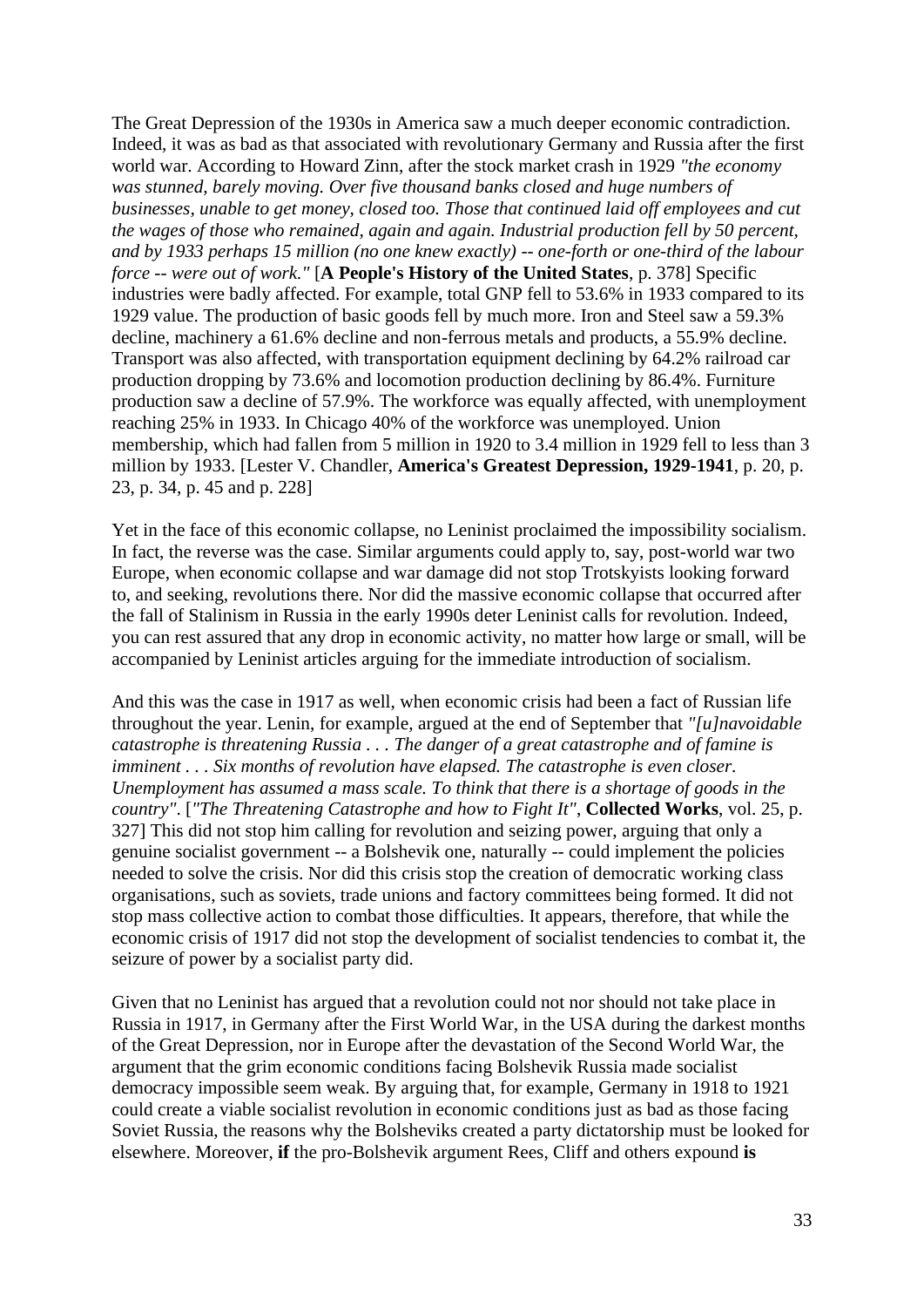correct, then the German Revolution would have been subject to the same authoritarianism as befell the Bolshevik one simply because it was facing a similar economic crisis.

In short, if these arguments are taken seriously them you would have to conclude that, for Leninists, economic collapse only makes socialism impossible once **they** are in power. Which is hardly convincing, or inspiring.

Finally, the situation is not as bleak as these Leninist argument would suggest. Yes, revolutions and economic disruption do go together but this does not make revolution undesirable or impossible. It means that revolutionaries need to be aware of these predictable -- and predicted, at least by anarchists! -- developments and be aware of the solutions can only be found in decentralisation, federalism and self-management. As Kropotkin put it:

*"The first months of emancipation will inevitably increase consumption of goods and production will diminish. And, furthermore, any country achieving social revolution will be surrounded by a ring of neighbours either unfriendly or actually enemies . . . The demands upon products will increase while production decreases, and finally famine will come. There is only one way of avoiding it. We should understand that as soon as a revolutionary movement begins in any country the only possible way out will consist in the workingmen [and women] and peasants from the beginning taking the whole national economy into their hands and organising it themselves . . . But they will not be convinced of this necessity except when all responsibility for national economy, today in the hands of a multitude of ministers and committees, is presented in a simple form to each village and city, in every factory and shop, as their own affair, and when they understand that they must direct it themselves."* [Kropotkin, **Anarchism**, pp. 77-8]

Anarchists have always recognised that a revolution would face problems and difficult "objective factors" and has developed our ideas accordingly. We argue that to blame "objective factors" for the failure of the Russian Revolution simply shows that believing in fairy-tales is sadly far too common on the "serious" Leninist "revolutionary" left. As we discuss in the appendix on ["How did Bolshevik ideology contribute to the failure of the](append44.html)  [Revolution?",](append44.html) Marxist ideas were important and decisive in developments. In other words, economic disruption need not undermine a revolution if libertarian principles are applied. In Russia, this inevitable economic distruption was made worse by Bolshevik ideology due to the policies it inspired and the centralised structures it created.

#### <span id="page-33-0"></span>**5 Was the Russian working class atomised or "declassed"?**

A standard Leninist explanation for the dictatorship of the Bolshevik party (and subsequent rise of Stalinism) is based on the "atomisation" or "declassing" of the proletariat. Neo-Trotskyist John Rees summarises this argument as follows:

*"The civil war had reduced industry to rubble. The working class base of the workers' state, mobilised time and again to defeat the Whites, the rock on which Bolshevik power stood, had disintegrated. The Bolsheviks survived three years of civil war and wars in intervention, but only at the cost of reducing the working class to an atomised, individualised mass, a fraction of its former size, and no longer able to exercise the collective power that it had done in 1917 . . . The bureaucracy of the*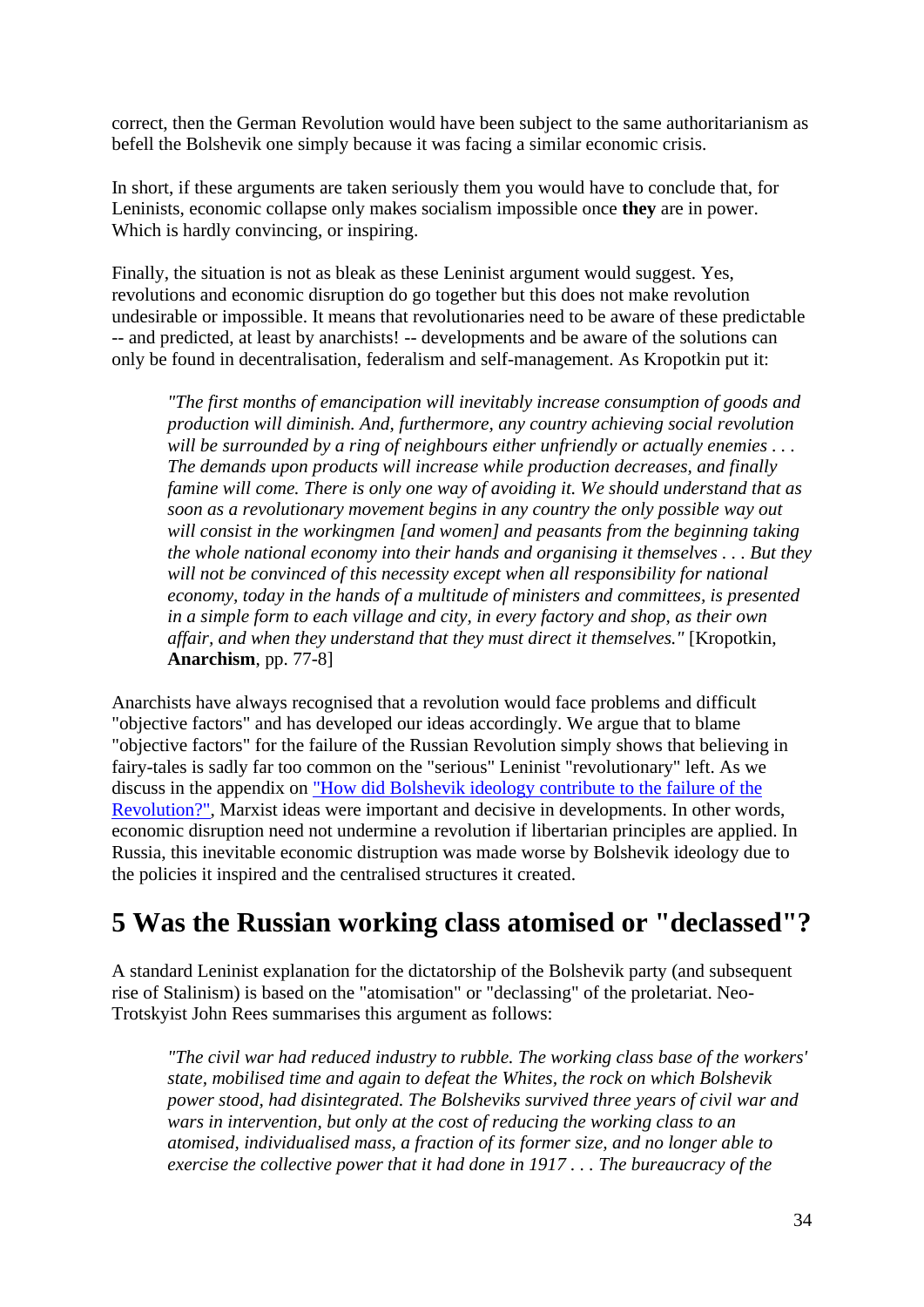*workers' state was left suspended in mid-air, its class base eroded and demoralised. Such conditions could not help but have an effect on the machinery of the state and organisation of the Bolshevik Party . . . The vice-like pressure of the civil war had transformed the state in other ways. The weight of the bureaucracy, of the army, of the Cheka, had grown enormously during the civil war. Without these institutions the October regime would have been swept away in a bloody, reactionary counterrevolution. With them the October revolution had become sclerotic and authoritarian . . . The power of the bureaucracy, and within the bureaucracy the power of its top layers, grew."* [*"In Defence of October,"* pp. 3-82, **International Socialism**, no. 52, pp. 65-6]

It is these objective factors which explain why the Bolshevik party substituted itself for the Russian working class. *"Under such conditions,"* argues Tony Cliff, *"the class base of the Bolshevik Party disintegrated -- not because of some mistakes in the policies of Bolshevism, not because of one or another conception of Bolshevism regarding the role of the party and its relation to the class -- but because of mightier historical factors. The working class had become declassed . . . Bolshevik 'substitutionism' . . . did not jump out of Lenin's head as Minerva out of Zeus's, but was born of the objective conditions of civil war in a peasant country, where a small working class, reduced in weight, became fragmented and dissolved into the peasant masses."* [**Trotsky on Substitutionism**, pp. 62-3] In other words, because the working class was so decimated the replacement of class power by party power and then by that of the bureaucracy (Stalinism) was inevitable.

Before discussing it, we should point out that this argument dates back to Lenin. For example, he argued in 1921 that the proletariat, *"owning to the war and to the desperate poverty and ruin, has become declassed, i.e. dislodged from its class groove, and had ceased to exist as a proletariat . . . the proletariat has disappeared."* [**Collected Works**, vol. 33, p. 65] However, unlike his later-day followers, Lenin was sure that while it *"would be absurd and ridiculous to deny that the fact that the proletariat is declassed is a handicap"* it could still *"fulfil its task of wining and holding state power."* [**Op. Cit.**, vol. 32, p. 412]

Anarchists do not find these arguments particularly convincing. This is for two reasons.

First, it seems incredulous to blame the civil war for the "substitution" of Bolshevik power for working class power as party power had been Lenin's stated aim in 1917 (and long before) and October saw the seizure of power by the Bolsheviks, **not** the soviets (see [section](sectionH.html#sech311)  [H.3.11\)](sectionH.html#sech311). As we saw in [section 3,](append43.html#app3) the Bolsheviks started to gerrymander and disband soviets to remain in power **before** the civil war started. As such, to blame the civil war and the problems it caused for the usurpation of power by the Bolsheviks is unconvincing. Simply put, the Bolsheviks had "substituted" itself for the proletariat from the start, from the day it seized power in the October revolution.

Second, the fact is the Russian working class was far from "atomised." Rather than being incapable of collective action, as Leninists assert, Russia's workers were more than capable of taking collective action throughout the civil war period. The problem for Leninists is, of course, that any such collective action was directed **against** the Bolshevik regime. This caused the party no end of problems for if the working class **was** the ruling class under the Bolsheviks, then who was it striking and protesting against? Emma Goldman explains the issue well: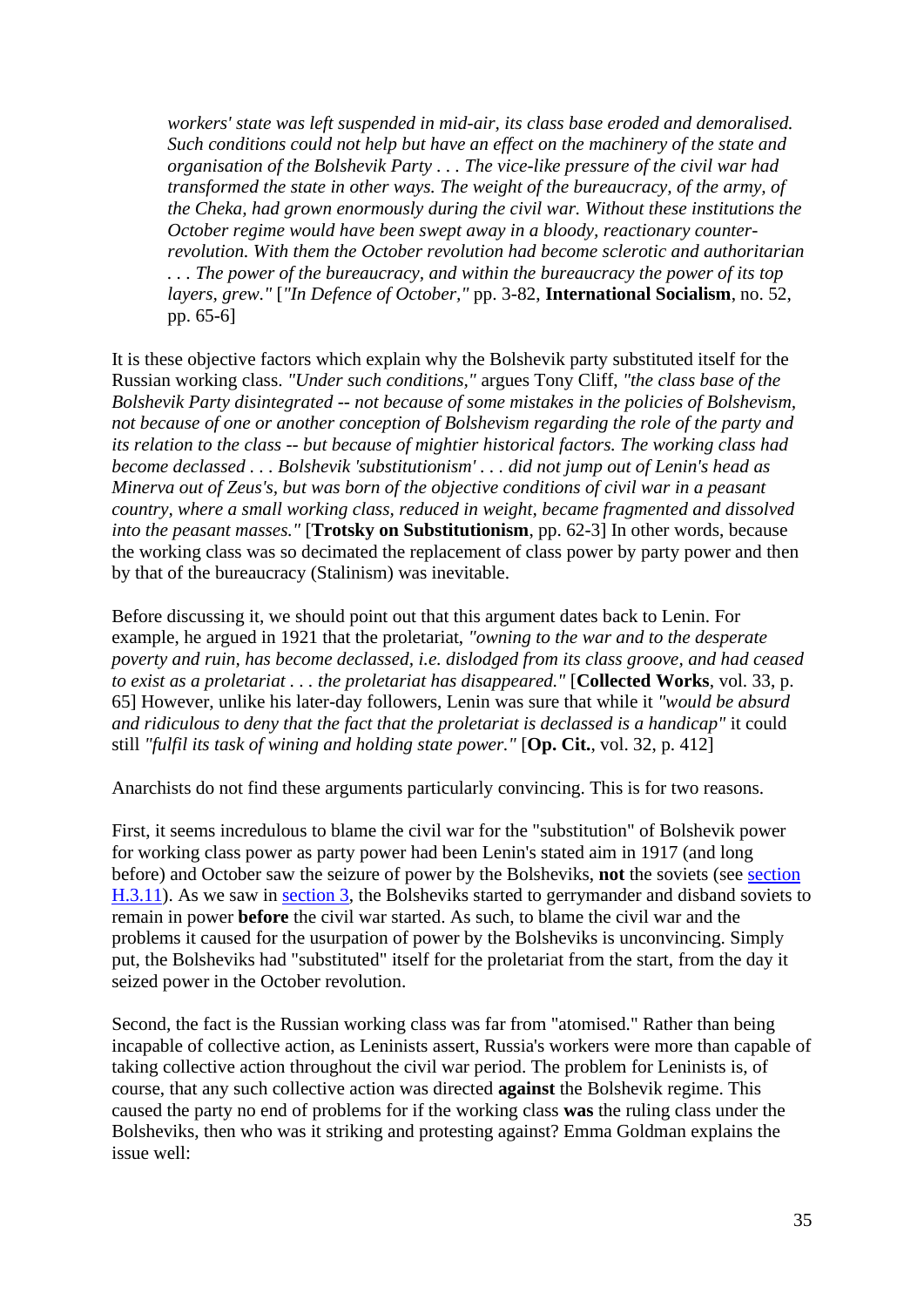*"In my early period the question of strikes had puzzled me a great deal. People had told me that the least attempt of that kind was crushed and the participants sent to prison. I had not believed it, and, as in all similar things, I turned to Zorin [a Bolshevik] for information. 'Strikes under the dictatorship of the proletariat!' he had proclaimed; 'there's no such thing.' He had even upbraided me for crediting such wild and impossible tales. Against whom, indeed, should the workers strike in Soviet Russia, he argued. Against themselves? They were the masters of the country, politically as well as industrially. To be sure, there were some among the toilers who were not yet fully class-conscious and aware of their own true interests. These were sometimes disgruntled, but they were elements incited by . . . self-seekers and enemies of the Revolution . . . no better than out and out counter-revolutionists, and of course the Soviet authorities had to protect the country against their kind."* [**Living My Life**, vol. 2, pp. 872-3]

This still seems to be the position in pro-Bolshevik accounts of the Revolution and its degeneration. After the Bolshevik seizure of power, the working class as an active agent almost immediately disappears from their accounts and any mention of strikes and protests is short and fleeting, if it exists at all. This is unsurprising, as it does not bode well for maintaining the Bolshevik Myth to admit that workers were resisting the so-called "proletarian dictatorship" from the start. The notion that the working class had "disappeared" fits into this selective blindness well: why discuss the actions of a class which did not exist? Thus we have a logical circle from which reality can be excluded: the working class is "atomised" and so cannot take industrial action, evidence of industrial action need not be looked for nor mentioned because the class is "atomised."

As discussed in [section H.6.3,](sectionH.html#sech63) the Russian working class **did** take extensive collective action throughout this period (from the Bolshevik seizure of power to well after the end of the civil war) and faced substantial State repression as a result. Here we provide more evidence of the existence of working class collective struggle throughout the period 1918 to 1923 but before doing so, it is necessary to place Lenin's comments on the "declassing" of the working class in context: rather than being the result of a **lack** of collective industrial direct action and solidarity, Lenin's arguments were the product of its opposite -- the **rise** in collective struggle by the Russian working class. As one historian notes, *"[a]s discontent amongst workers became more and more difficult to ignore, Lenin . . . began to argue that the consciousness of the working class had deteriorated . . . workers had become 'declassed.'" "Lenin's analysis,"* he continues, *"had a superficial logic but it was based on a false conception of working-class consciousness. There is little evidence to suggest that the demands that workers made at the end of 1920 . . . represented a fundamental change in aspirations since 1917"*. Moreover, *"an analysis of the industrial unrest in 1921 shows that long-standing workers were prominent in protest."* [Jonathan Aves, **Workers Against Lenin**, pp. 90-1]

Lenin's pessimistic analysis of 1921 is in sharp contrast to the optimistic mood of early 1920 in Bolshevik ranks produced by the defeat of the White armies. For example, writing in May 1920, Trotsky seemed oblivious to the atomisation of the Russian working class so much bemoaned later, arguing that *"in spite of political tortures, physical sufferings and horrors, the labouring masses are infinitely distinct from political decomposition, from moral collapse, or from apathy . . . Today, in all branches of industry, there is going on an energetic struggle for the establishment of strict labour discipline, and for the increase of the productivity of labour. The party organisations, the trade unions, the factory and workshop administrative committees, rival each one another in this respect, with the undivided support*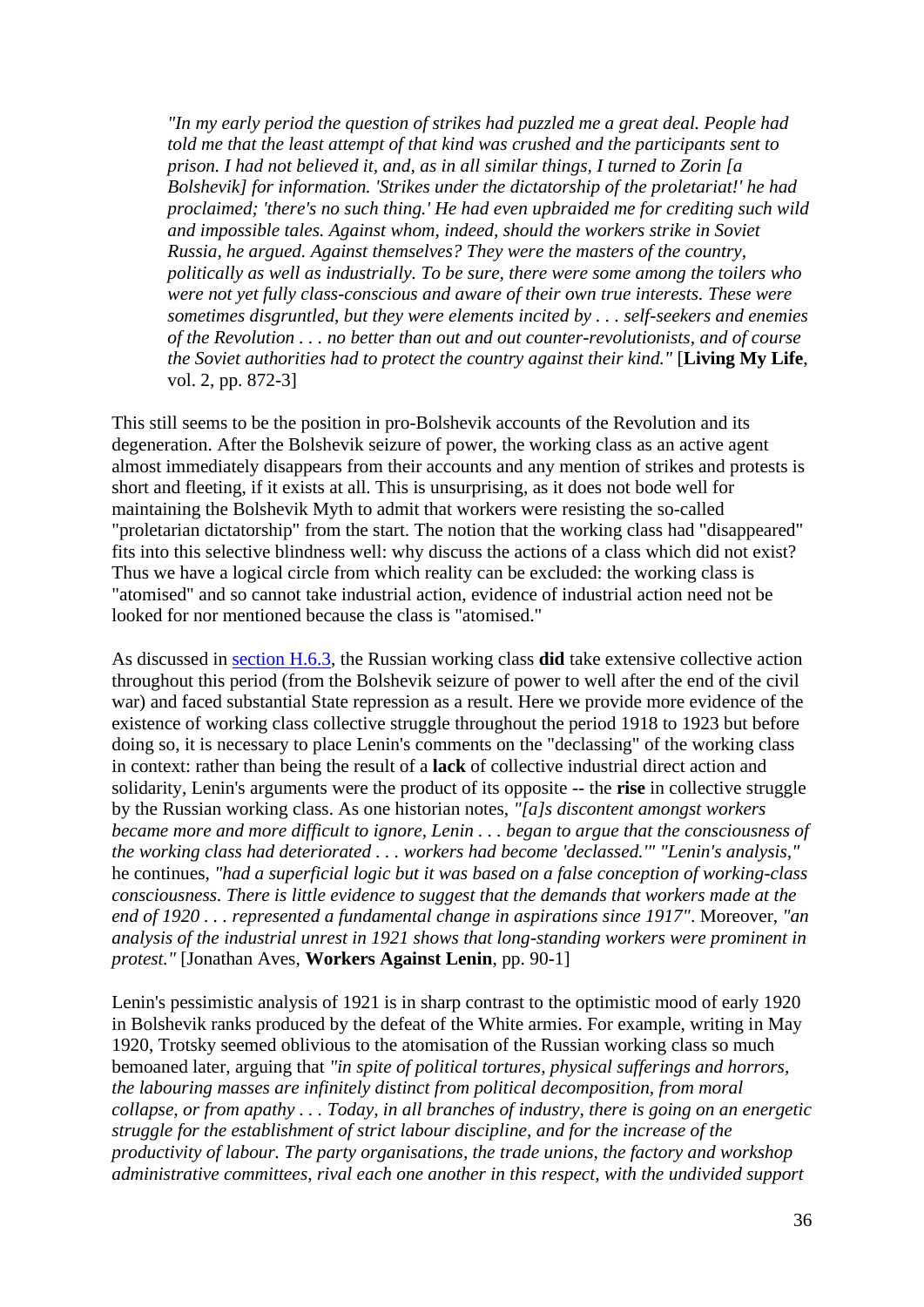*of the working class as a whole."* Indeed, they *"concentrate their attention and will on collective problems"* (*"Thanks to a regime which, though it had inflicted great hardship upon them, has given their life a purpose and a high goal"*!). Needless to say, the party had *"the undivided support of the public opinion of the working class as a whole."* [**Terrorism and Communism**, p. 6]

The turn around in perspective after this period did not happen by accident, independently of the working class resistance to Bolshevik rule. After all, the defeat of the Whites in early of 1920 saw the Bolsheviks take *"victory as a sign of the correctness of its ideological approach and set about the task of reconstruction on the basis of an intensification of War Communism policies with redoubled determination."* This led to *"an increase in industrial unrest in 1920,"* including *"serious strikes."* The resistance was *"becoming increasingly politicised."* Thus, the stage was set for Lenin's turn around and his talk of "declassing." In early 1921 *"Lenin argued that workers, who were no more demoralised than they were in early 1920, had become 'declassed' in order to justify a political clamp-down."* [Aves, **Op. Cit.**, p. 37, p. 80 and p. 18]

Other historians also note this context. For example, while the *"working class had decreased in size and changed in composition, . . . the protest movement from late 1920 made clear that it was not a negligible force and that in an inchoate way it retained a vision of socialism which was not identified entirely with Bolshevik power . . . Lenin's arguments on the declassing of the proletariat was more a way of avoiding this unpleasant truth than a real reflection of what remained, in Moscow at least, a substantial physical and ideological force."* [Richard Sakwa, **Soviet Communists in Power**, p. 261] In the words of Diane Koenker, *"[i]f Lenin's perceptions of the situation were at all representative, it appears that the Bolshevik party made deurbanisation and declassing the scapegoat for its political difficulties, when the party's own policies and its unwillingness to accept changing proletarian attitudes were also to blame."* Ironically, this was not the first time that the Bolsheviks had blamed its problems on the lack of a "true" proletariat and its replacement by "petty-bourgeois" elements: *"This was the same argument used to explain the Bolsheviks' lack of success in the early months of 1917 -- that the cadres of conscious proletarians were diluted by non-proletarian elements."* [*"Urbanisation and Deurbanisation in the Russian Revolution and Civil War,"* pp. 424-450, **The Journal of Modern History**, vol. 57, no. 3, p. 449 and p. 428]

It should be noted that the "declassing" argument does have a superficial validity if you accept the logic of vanguardism. After all, if you accept the premise that the party alone represents socialist consciousness and that the working class, by its own efforts, can only reach a reformist level of political conscious (at best), then any deviation in working class support for the party obviously represents a drop in class consciousness or a "declassing" of the proletariat (see [section H.5.1\)](sectionH.html#sech51). Thus working class protest against the party can be dismissed as evidence of "declassing" which has to be suppressed rather than what it really is, namely evidence of working class autonomy and collective struggle for what it considers **its** interests to be against a new master class. The "declassing" argument is related to the vanguardist position which, in turn, justifies the dictatorship of the party **over** the class (see [section H.5.3\)](sectionH.html#sech53).

So the "declassing" argument is not some neutral statement based on the fact that the numbers of industrial workers fell between October 1917 and 1921. It was developed as a weapon in the class struggle, to justify Bolshevik repression of collective working class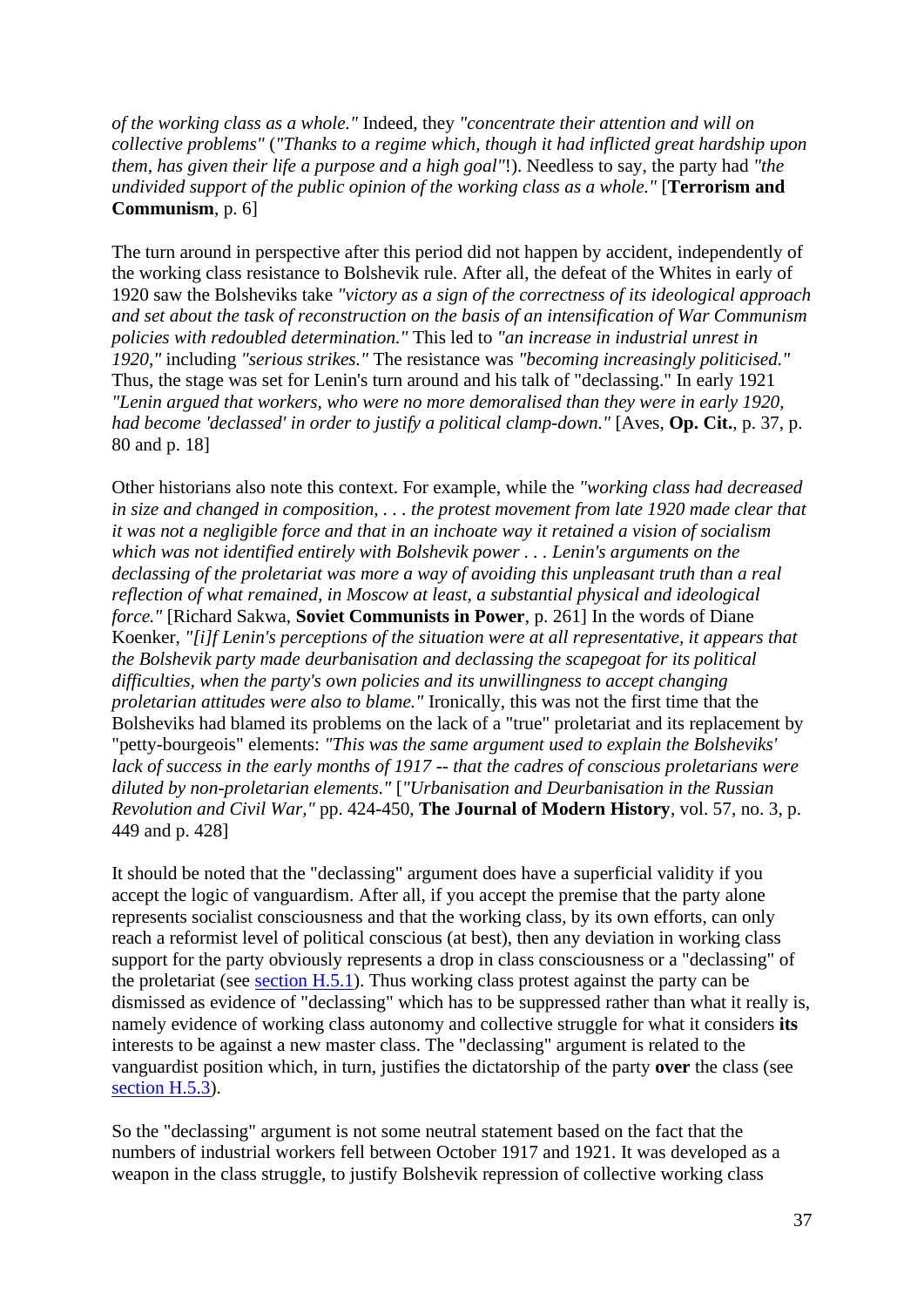struggle, to justify the continuation of Bolshevik party dictatorship **over** the working class. This in turn explains why working class struggle during this period generally fails to get mentioned by later day Bolsheviks -- it simply undermines their justifications for Bolshevik dictatorship. After all, how can they say that the working class could not exercise *"collective power*" when it was conducting mass strikes -- collective action -- throughout Russia during the period 1918 to 1923?

As such, it is not strange that most Leninist accounts of the revolution post-October rarely, if ever, mention what the working class was actually doing. We do get statistics on the drop of the numbers of industrial workers in the cities (usually Petrograd and Moscow), but any discussion on working class protest and strikes is limited at best, usually ignored. Which shows the bankruptcy of what can be called the "statistical tendency" of analysing the Russian working class. While statistics can tell us how many industrial workers remained in Russia in, say, 1921, they do not provide any idea of their combativeness or their ability to take collective decisions and action. If statistics alone indicated that, then the massive labour struggles in 1930s American would not have taken place. Millions had been made redundant: at the Ford Motor Company, for example, 128,000 workers had been employed in the spring of 1929 and only 37,000 were by August of 1931 (only 29% of the 1929 figure) while, by the end of 1930, almost half of the 280,000 textile mill workers in New England were out of work. [Howard Zinn, **A People's History of the United States**, p. 378] Yet in the face of this mass unemployment and economic crisis, the workers organised themselves and fought back. Likewise, the reduction in the number of Russian workers did not restrict their ability to make collective decisions and collectively act on them -- Bolshevik repression **did.**

Moreover, while Leninists usually point to the fall in population in Petrograd and Moscow during the civil war, concentrating on these cities can be misleading. *"Using the Petrograd figures,"* notes Daniel R. Bower, *"historians have painted a lurid picture of flight from the cities. In 1918 alone the former capital lost 850,000 people and was by itself responsible for one-half of the total urban population decline of the Civil War years. If one sets aside aggregate figures to determine the trend characteristic of most cities, however, the experiences of Petrograd appears exception. Only a handful of cities . . . lost half their population between 1917 and 1920, and even Moscow, which declined by over 40 percent, was not typical of most towns in the northern, food-importing areas. A study of all cities . . . found that the average decline in the north (167 towns in all, excluding the capital cities) amounted to 24 percent between 1917 and 1920. Among the towns in the food-producing areas in the southern and eastern regions of the Russian Republic (a total of 128), the average decline came to only 14 percent."* [*"'The city in danger': The Civil War and the Russian Urban Population,"* **Party, State, and Society in the Russian Civil War**, Diane P. Koenker, William G. Rosenberg and Ronald Grigor Suny (eds.), p. 61] Does this mean that the possibility of soviet democracy declined less in these towns? Yet the Bolsheviks applied their dictatorship even there, suggesting that declining urban populations was not the source of their authoritarianism.

Equally, what are we to make of towns and cities which increased their populations? For example, Minsk, Samara, Khar'kov, Tiflis, Baku, Rostov-on-don, Tsaritsyn and Perm all grew in population (often by significant amounts) between 1910 and 1920 while other cities shrunk. [Diane Koenker, *"Urbanisation and Deurbanisation in the Russian Revolution and Civil War,"* pp. 424-450, **The Journal of Modern History**, vol. 57, no. 3, p. 425] Does that mean soviet democracy was possible in those towns but not in Petrograd or Moscow? Or does the fact that the industrial workforce grew by 14.8% between October 1920 and April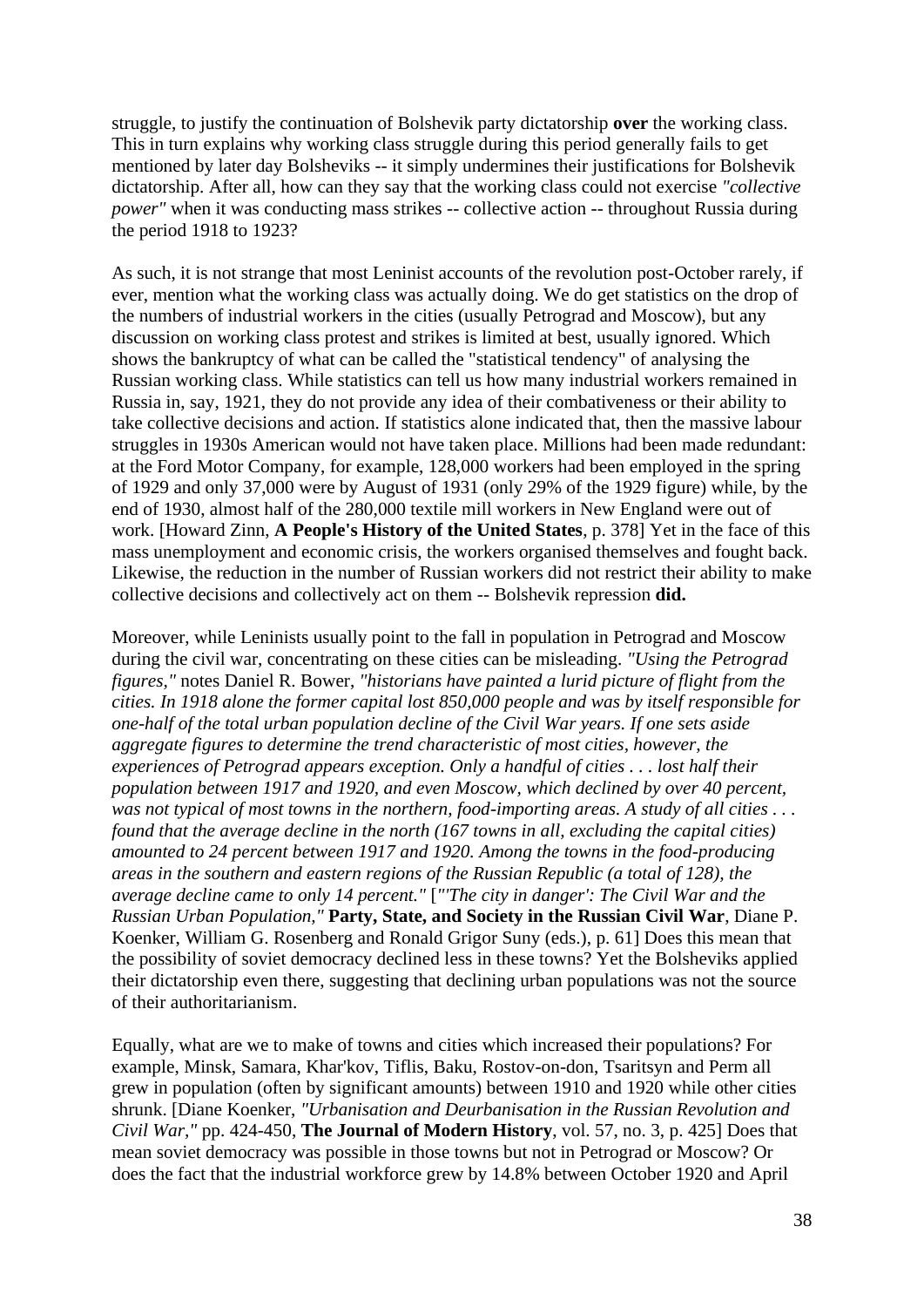1921 mean that the possibility for soviet democracy also grew by a related percentage? [Aves, **Workers Against Lenin**, p. 159] In neither case was soviet democracy encouraged, in spite of the reversal of the factor alleged to have undermined it.

Then there is the question of when the reduction of workers makes soviet democracy impossible. After all, between May 1917 and April 1918 the city of Moscow lost 300,000 of its two million inhabitants. Was soviet democracy impossible in April 1918 because of this? During the civil war, Moscow lost another 700,000 by 1920 (which is basically the same amount per year). [Diane Koenker, **Op. Cit.**, p. 424] When did this fall in population mean that soviet democracy was impossible?

Simply put, comparing figures of one year to another simply fails to understand the dynamics at work, such as the impact of *"reasons of state"* and working class resistance to Bolshevik rule. It, in effect, turns attention away from the state of working class autonomy and on to number crunching.

Ultimately, the question of whether the working class was too "atomised" to govern can only be answered by doing something Leninists rarely do: looking at the class struggle in Russia during this period, by looking at the strikes, demonstrations and protests that occurred under Bolshevik rule. Needless to say, certain strike waves just cannot be ignored. The most obvious case is in Petrograd just before the Kronstadt revolt in early 1921. After all, the strikes (and subsequent Bolshevik repression) inspired the sailors to revolt in solidarity with them. Faced with such events, in Leninist circles the scale of the strikes and the Bolshevik repression is understated and the subject quickly changed. As we noted in [section 10](append42.html#app10) of the appendix on ["What was the Kronstadt Rebellion?",](append42.html) John Rees states that Kronstadt was *"preceded by a wave of serious but quickly resolved strikes."* [**Op. Cit.**, p. 61] Needless to say, he does not -- no more than Trotsky before him -- mention that the strikes were *"resolved"* by *"serious"* state repression as Emma Goldman recalled:

*Trotsky . . . omits the most important reason for the seeming indifference of the workers of Petrograd. It is of importance, therefore, to point out that the campaign of slander, lies and calumny against the sailors began on the 2nd March, 1921. The Soviet Press fairly oozed poison against the sailors. The most despicable charges were hurled against them, and this was kept up until Kronstadt was liquidated on 17th March. In addition, Petrograd was put under martial law. Several factories were shut down . . . Under these iron-clad rules it was physically impossible for the workers of Petrograd to ally themselves with Kronstadt, especially as not one word of the manifestoes issued by the sailors in their paper was permitted to penetrate to the workers in Petrograd. In other words, Leon Trotsky deliberately falsifies the facts."* [*"Trotsky Protests Too Much"*, [**Writings of Emma Goldman**, 264]

Nor does Rees explain how *"an atomised, individualised mass"* **could** conduct such *"serious"* strikes, strikes which required martial law to break. Little wonder, then, Rees does not expound on the strikes and what they mean in terms of the revolution and his own argument. Ida Mett long ago stated the obvious about these all-Russia strike waves: *"And if the proletariat was that exhausted how come it was still capable of waging virtually total general strikes in the largest and most heavily industrialised cities?"* [**The Kronstadt Uprising**, p. 81]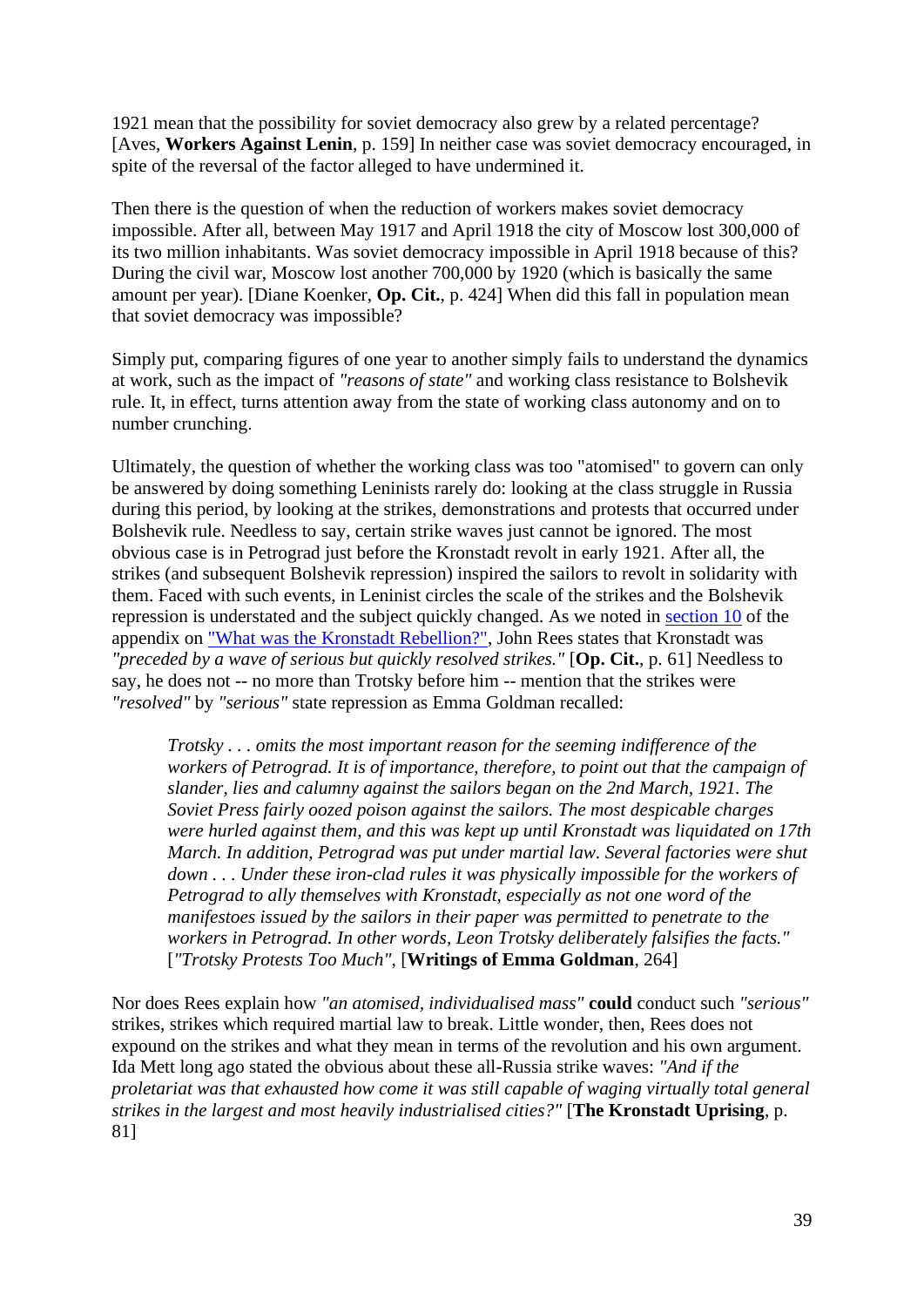Similarly, we find Victor Serge arguing that the *"working class often fretted and cursed; sometimes it lent an ear to the Menshevik agitators, as in the great strikes at Petrograd in the spring of 1919. But once the choice was posed as that between the dictatorship of the White Generals and the dictatorship of its own party -- and there was not and could not be any other choice -- every fit man . . . came to stand . . . before the windows of the local party offices."* [**Year One of the Russian Revolution**, pp. 365-6] An exhausted and atomised working class capable of *"great strikes"*? That seems unlikely. Significantly, Serge does not mention the Bolshevik acts of repression used against the rebel workers (see below). This omission cannot help distort any conclusions to be drawn from his account.

Which, incidentally, shows that the civil war was not all bad news for the Bolsheviks. Faced with working class protest, they could play the "White card" -- unless the workers went back to work, the Whites would win. This explains why the strikes of early 1921 were larger than before and explains why they were so important. As the "White card" could no longer be played, the Bolshevik repression could not be excused in terms of the civil war. Indeed, given working class opposition to the party, it would be fair to say that civil war actually **helped** the Bolsheviks remain in power: without the threat of the Whites, the working class would **not** have tolerated the Bolsheviks longer than the Autumn of 1918. As Emma Goldman recounted, *"Kropotkin emphasised, that the blockade and the continuous attacks on the Revolution by the interventionists had helped to strengthen the power of the Communist regime. Intervention and blockade were bleeding Russia to death, and were preventing the people from understanding the real nature of the Bolshevik regime."* [**My Disillusionment in Russia**, p. 99]

The fact is that working class collective struggle against the new regime -- the new boss class -- and, consequently, Bolshevik repression, started before the outbreak of the civil war, continued throughout the civil war period and reached a climax in the early months of 1921. Even the repression of the Kronstadt rebellion did not stop it, with strikes continuing into 1923 (and, to a lesser degree, afterward). Indeed, the history of the "workers' state" is a history of the state repressing the revolt of the workers.

Needless to say, it would be impossible to give a full account of working class resistance to Bolshevism. All we can do here is give a flavour of what was happening and the sources for further information (also see [section H.6.3\)](sectionH.html#sech63). What should be clear from our account is that the idea that the working class in this period was incapable of collective organisation and struggle is false, the idea that Bolshevik "substitutionism" can be explained in such terms is also false. In addition, it will become clear that Bolshevik repression explicitly aimed to break the ability of workers to organise and exercise collective power. As such, it seems hypocritical for modern-day Leninists to blame Bolshevik party dictatorship on the "atomisation" of the working class when Bolshevik rule was dependent on smashing working class collective organisation and resistance. Simply put, to remain in power Bolshevism, from almost the start, had to crush working class power. This is to be expected, given the centralised nature of the state and the class structures and authoritarian social relationships it generates (see [section H.3.9\)](sectionH.html#sech39) and the assumptions of vanguardism (see [section H.5\)](sectionH.html#sech53). If you like, October 1917 did not see the end of *"dual power"*: rather the Bolshevik state replaced the bourgeois state and working class power (as expressed in its collective struggle) came into conflict with it. By 1921 these protests and strikes were threatening the very existence of the Bolshevik dictatorship, forcing it to abandon key aspects of its economic policies.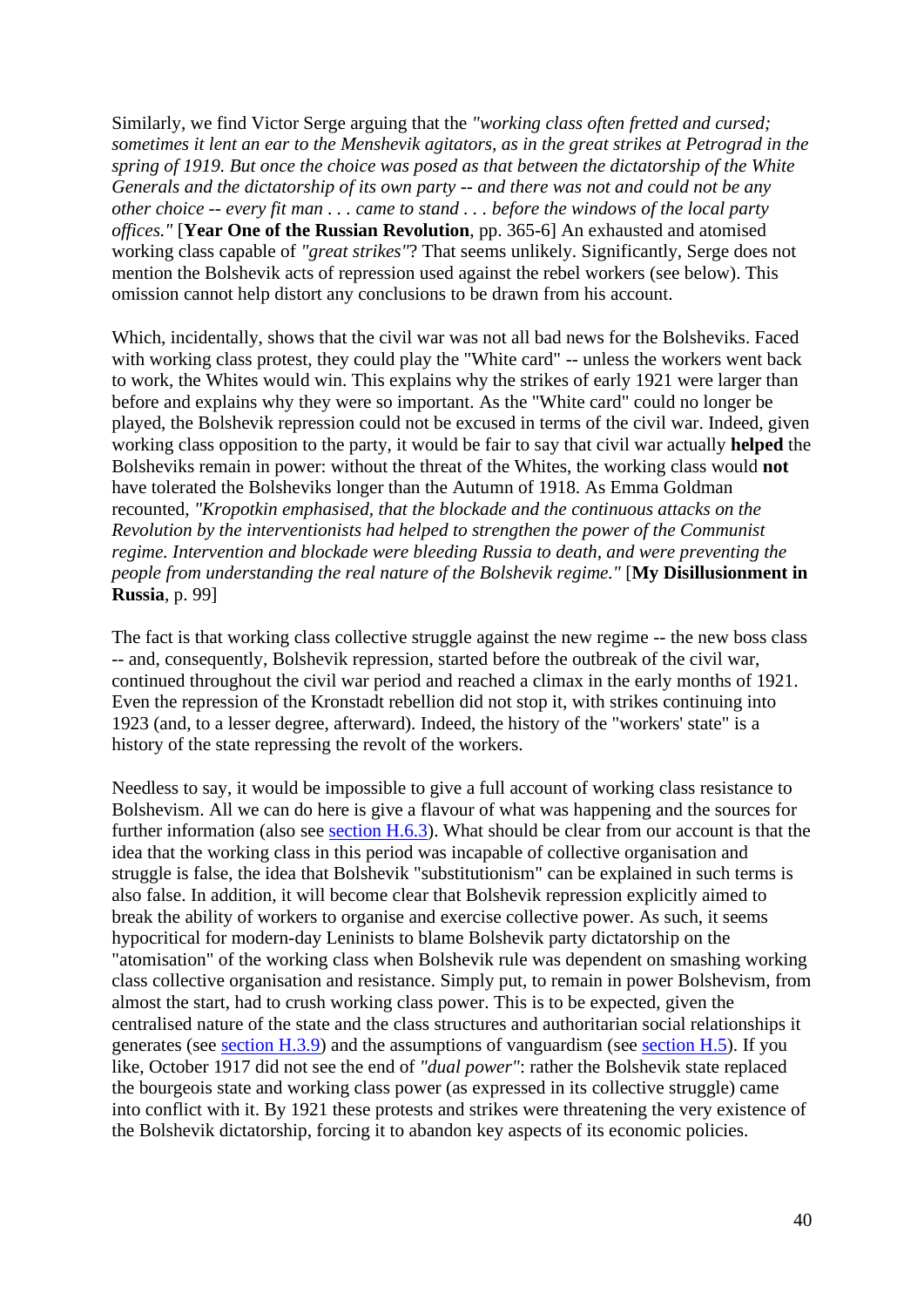This struggle of the "workers' state" against the workers started early in 1918. *"By the early summer of 1918,"* records one historian, *"there were widespread anti-Bolshevik protests. Armed clashes occurred in the factory districts of Petrograd and other industrial centres. Under the aegis of the Conference of Factory and Plant Representatives . . . a general strike was set for July 2."* [William Rosenberg, **Russian Labour and Bolshevik Power**, p. 107] According to another historian, economic factors *"were soon to erode the standing of the Bolsheviks among Petrograd workers . . . These developments, in turn, led in short order to worker protests, which then precipitated violent repressions against hostile workers. Such treatment further intensified the disenchantment of significant segments of Petrograd labour with Bolshevik-dominated Soviet rule."* [Alexander Rabinowitch, **Early Disenchantment with Bolshevik Rule**, p. 37]

The reasons for these protest movement were both political and economic. The deepening economic crisis combined with protests against Bolshevik authoritarianism to produce a wave of strikes aiming for political change. Feeling that the soviets were distant and unresponsive to their needs (with good reason, given Bolshevik postponement of soviet elections and gerrymandering of the soviets -- see [section H.6.1\)](sectionH.html#sech61), workers turned to direct action and the initially Menshevik inspired *"Conference of Factory and Plant Representatives"* (also known as the *"Extraordinary Assembly of Delegates from Petrograd Factories and Plants"*, EAD) to voice their concerns. At its peak, reports *"estimated that out of 146,000 workers still in Petrograd, as many as 100,000 supported the conference's goals."* [Rosenberg, **Op. Cit.**, p. 127] The aim of the Conference (as per Menshevik policy) was to reform the existing system from within and, as such, the Conference operated openly: *"for the Soviet authorities in Petrograd, the rise of the Extraordinary Assembly of Delegates from Petrograd Factories and Plants was an ominous portent of worker defection."* [Rabinowitch, **Op. Cit.**, p. 37]

The first wave of outrage and protests occurred after Bolshevik Red Guards opened fire on a demonstration for the Constituent Assembly in early January (killing 21, according to Bolshevik sources). This demonstration *"was notable as the first time workers came out actively against the new regime. More ominously, it was also the first time forces representing soviet power used violence against workers."* [David Mandel, **The Petrograd Workers and the Soviet Seizure of Power**, p. 355] It would not be the last -- indeed repression by the "workers' state" of workers became a recurring feature of Bolshevism.

The general workers' opposition saw the growth of the EAD. *"The emergence of the EAD"*, Rabinowitch notes, *"was also stimulated by the widespread view that trade unions, factory committees, and soviets . . . were no longer representative, democratically run working-class institutions; instead they had been transformed into arbitrary, bureaucratic government agencies. There was ample reason for this concern."* To counter the EAD, the Bolsheviks organised non-party conferences which, in itself, shows that the soviets had become as distant from the masses as the opposition argued. District soviets *"were deeply concerned about their increasing isolation . . . At the end of March . . . they resolved to convene successive nonparty workers' conferences . . . in part to undercut the EAD by strengthening ties between district soviets and workers."* This was done amidst *"unmistakable signs of the widening rift between Bolshevik-dominated political institutions and ordinary factory workers."* The EAD was an expression of the *"growing disenchantment of Petrograd workers with economic conditions and the evolving structure and operation of Soviet political institutions"*. [**Op. Cit.**, p. 224, p. 232 and p. 231]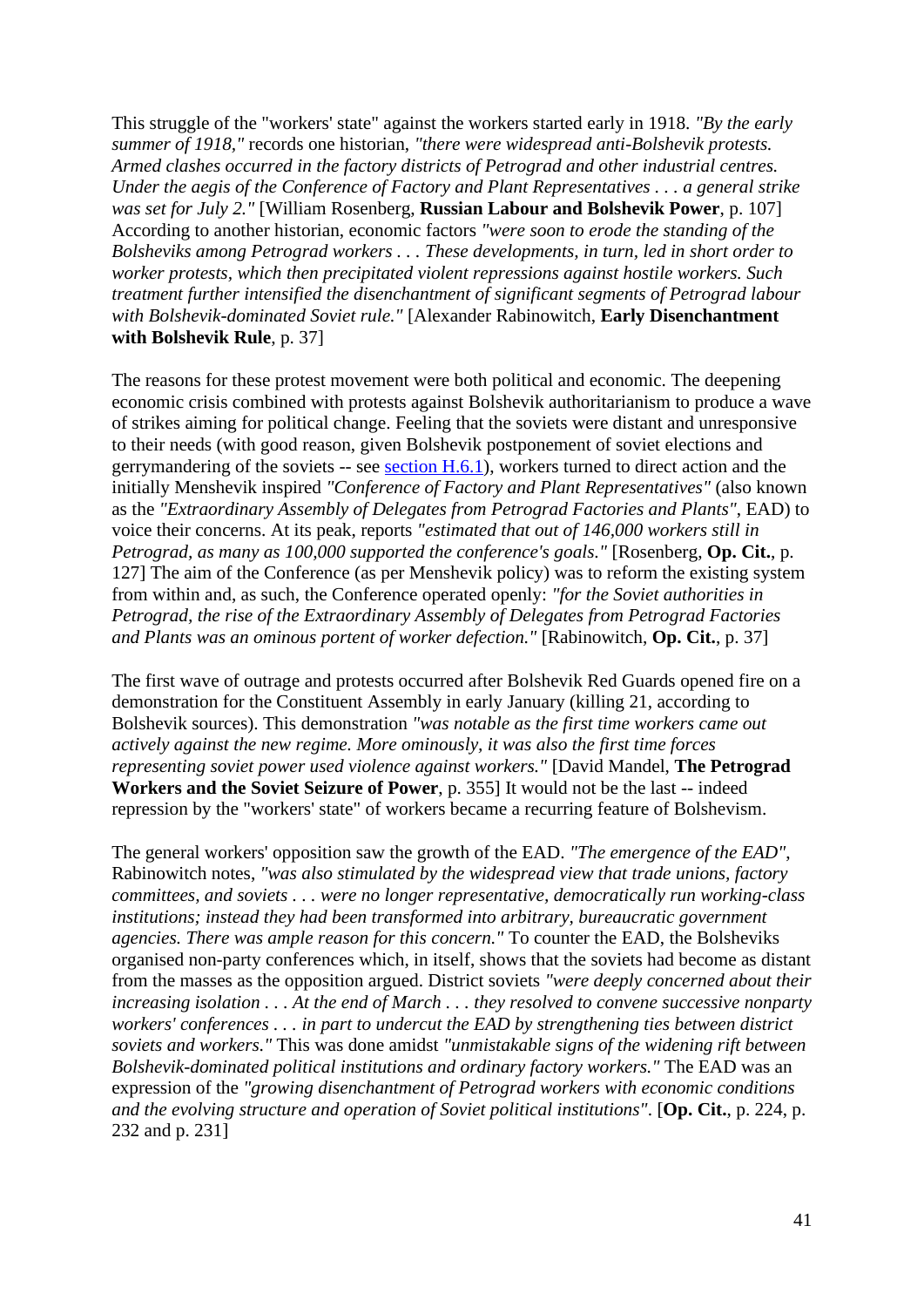It *"appeared that the government was now ready to go to whatever extremes it deemed necessary (including sanctioning the arrest and even shooting of workers) to quell labour unrest. This in turn led to intimidation, apathy, lethargy and passivity of other workers. In these circumstances, growth in support of the [Extraordinary] Assembly slowed down."* The Assembly's plans for a May Day demonstration to protest the government's policies were cancelled because of workers did not respond to the appeals to demonstrate, in part because of *"Bolshevik threats against 'protesters'"*. This apathy did not last long as events *"served to reinvigorate and temporarily radicalise the Assembly. These developments included yet another drastic drop in food supplies, the shooting of protesting housewives and workers in the Petrograd suburb of Kolpino, the arbitrary arrest and abuse of workers in another Petrograd suburb, Sestroresk, the closure of newspapers and the arrests of individuals who had denounced the Kolpino and Sestroresk events, the intensification of labour unrest and conflict with the authorities in the Obukhov plant and in other Petrograd factories and districts."* [Rabinowitch, **Early Disenchantment with Bolshevik Rule**, pp. 40-1]

Early May saw *"the shooting of protesting housewives and workers in the suburb of Kolpino"*, the *"arbitrary arrest and abuse of workers"* in Sestroretsk, the *"closure of newspapers and arrests of individuals who protested the Kolpino and Sestroretsk events"* and *"the resumption of labour unrest and conflict with authorities in other Petrograd factories."* This was no isolated event, as *"violent incidents against hungry workers and their family demanding bread occurred with increasing regularity."* [Alexander Rabinowitch, **The Bolsheviks in Power**, pp. 229-30] The shooting at Kolpino *"triggered a massive wave of indignation . . . Work temporarily stopped at a number of plants."* In Moscow, Tula, Kolomna, Nizhnii-Novoprod, Rybinsk, Orel, Tver' and elsewhere *"workers gathered to issue new protests."* In Petrograd, *"textile workers went on strike for increased food rations and a wave of demonstrations spread in response to still more Bolshevik arrests."* This movement was the *"first major wave of labour protest"* against the regime, with *"protests against some form of Bolshevik repression"* being common. [William Rosenberg, **Russian Labor and Bolshevik Power**, pp. 123-4]

While the Kolpino incident *"was hardly the first of its kind, it triggered a massive wave of indignation . . . Work temporarily stopped at a number of plants."* Between Kolpino and early July, more than seventy incidents occurred in Petrograd, including strikes, demonstrations and anti-Bolshevik meetings. Many of these meetings *"were protests against some form of Bolshevik repression: shootings, incidents of 'terroristic activities,' and arrests."* In some forty incidents *"worker's protests focused on these issues, and the data surely understate the actual number by a wide margin. There were as well some eighteen separate strikes or some other work stoppages with an explicitly anti-Bolshevik character."* [Rosenberg, **Op. Cit.**, pp. 123-4] Then, *"[a]t the very end of May and the beginning of June, when a wave of strikes to protest at bread shortages broke out in the Nevskii district, a majority of Assembly delegates . . . resolved to call on striking Nevskii district workers to return to work and continue preparation for a general city-wide strike."* [Rabinowitch, **Op. Cit.**, p. 42] Unfortunately, for the Assembly, postponing the strikes until later, until a "better time", rather than encouraging them gave the authorities time to prepare.

*"At the end of May and beginning of June, a wave of strikes to protest the lack of bread swept Nivskii district factories"* and *"strikes followed by bloody clashes between workers and Soviet authorities had erupted in scattered parts of central Russia."* In Petrograd, things came to a head during and after the soviet elections in June. On June 21, a general meeting of Obukhov workers *"seized control of the plant"* and the next day the assembled workers *"resolved to*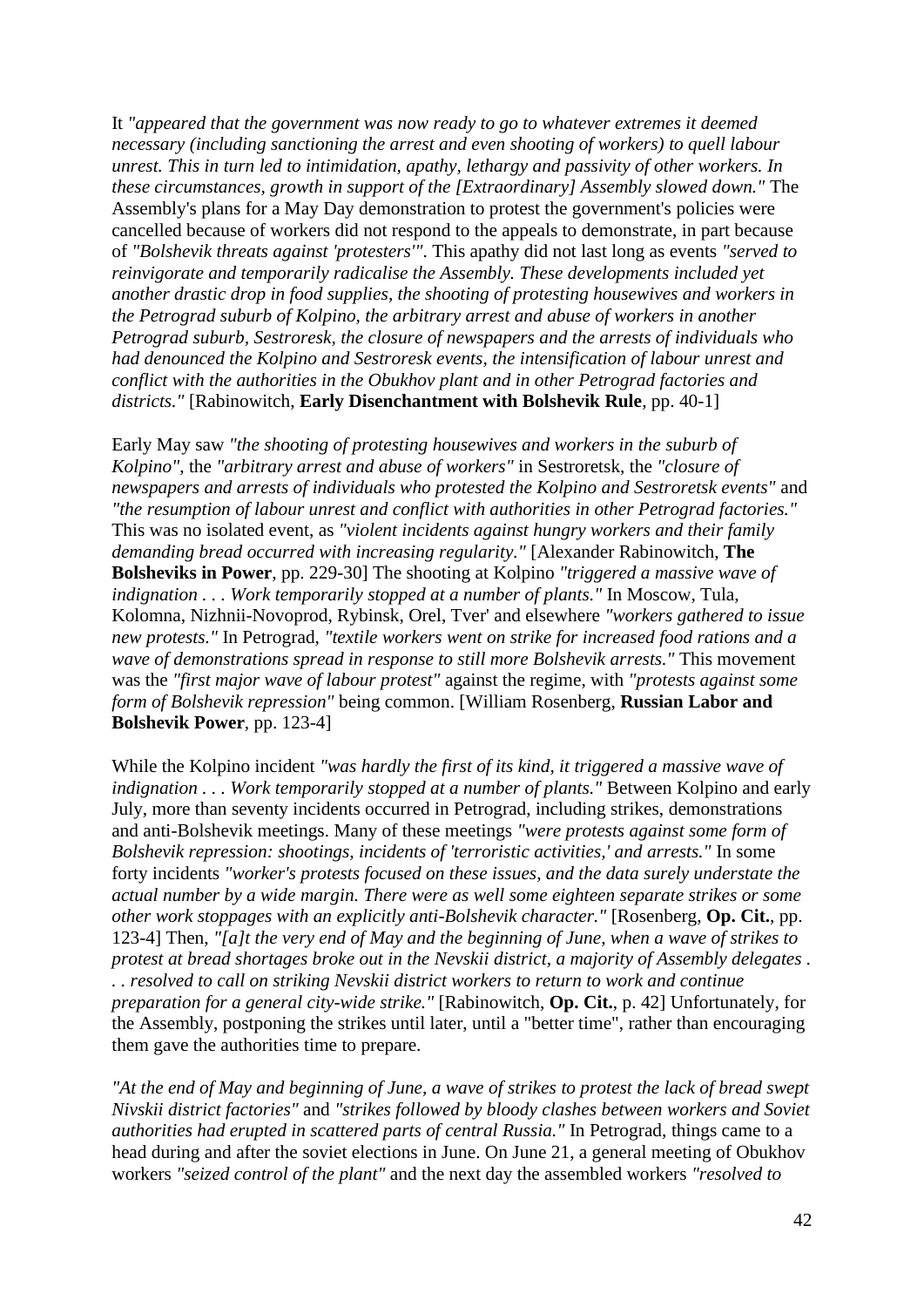*demand that the EAD should declare political strikes . . . to protest the political repression of workers."* Orders were issued by the authorities *"to shut down Obukhov plant"* and *"the neighbourhood surrounding the plant was placed under martial law."* [Rabinowitch, **The Bolsheviks in Power**, p. 231 and pp. 246-7] So faced with workers collective action, the *"Bolsheviks responded by 'invading' the whole Nevskii district with troops and shutting down Obukhov completely. Meetings everywhere were forbidden."* However *"workers were not so readily pacified. In scores of additional factories and shops protests mounted and rapidly spread along the railways."* At the June 26th *"extraordinary session"* of the Conference a general strike was declared for July 2nd. The Bolshevik authorities acted quickly: *"Any sign of sympathy for the strike was declared a criminal act. More arrests were made. In Moscow, Bolsheviks raided the Aleksandrovsk railroad shops, not without bloodshed. Dissidence spread."* On July 1st, *"machine guns were set up at main points throughout the Petrograd and Moscow railroad junctions, and elsewhere in both cities as well. Controls were tightened in factories. Meetings were forcefully dispersed."* [Rosenberg, **Op. Cit.**, p. 127] Unsurprisingly, *"as a result of extreme government intimidation, the response to the Assembly's strike call on 2 July was negligible."* [Rabinowitch, **Early Disenchantment with Bolshevik Rule**, p. 42] This repression was not trivial:

*"Among other things, all newspapers were forced to print on their front pages Petrograd soviet resolutions condemning the Assembly as part of the domestic and foreign counter-revolution. Factories participating in the strike were warned that they would be shut down and individual strikers were threatened with the loss of work - threats that were subsequently made good. Printing plants suspected of opposition sympathies were sealed, the offices of hostile trade unions were raided, martial law declared on rail lines, and armed strike-breaking patrols with authority to take whatever action was necessary to prevent work stoppages were formed and put on 24 hour duty at key points throughout Petrograd."* [**Op. Cit.**, p. 45]

Needless to say, *"the Petrograd authorities drew on the dubious mandate provided by the stacked soviet elections to justify banning the Extraordinary Assembly."* [**Op. Cit.**, p. 42] While the Bolsheviks had won around 50% of workplace votes, they had gerrymandered the soviet making the election results irrelevant. Faced with *"demands from below for the immediate re-election*" of the Soviet, before the long-postponed election took place the existing Bolshevik-controlled Soviet confirmed new regulations *"to help offset possible weaknesses"* in their *"electoral strength in factories."* The *"most significant change in the makeup of the new soviet was that numerically decisive representation was given to agencies in which the Bolsheviks had overwhelming strength, among them the Petrograd Trade Union Council, individual trade unions, factory committees in closed enterprises, district soviets, and district non-party workers' conferences."* This ensured that *"[o]nly 260 of roughly 700 deputies in the new soviet were to be elected in factories, which guaranteed a large Bolshevik majority in advance"*. In short, the Bolsheviks *"contrived a majority"* in the new Soviet long before gaining 127 of the 260 factory delegates and even these victories raised *"the nagging question of how many Bolshevik deputies from factories were elected instead of the opposition because of press restrictions, voter intimidation, vote fraud, or the short duration of the campaign."* Overall, then, the Bolshevik election victory *"was highly suspect, even on the shop floor."* [Alexander Rabinowitch, **The Bolsheviks in Power**, pp. 248-252]

The fact the civil war had just started with the revolt of the Czech Legion at the end of May also undoubtedly aided the Bolsheviks during this election, as did the fact that the Mensheviks and Right-SRs had campaigned on a platform of winning the soviet elections as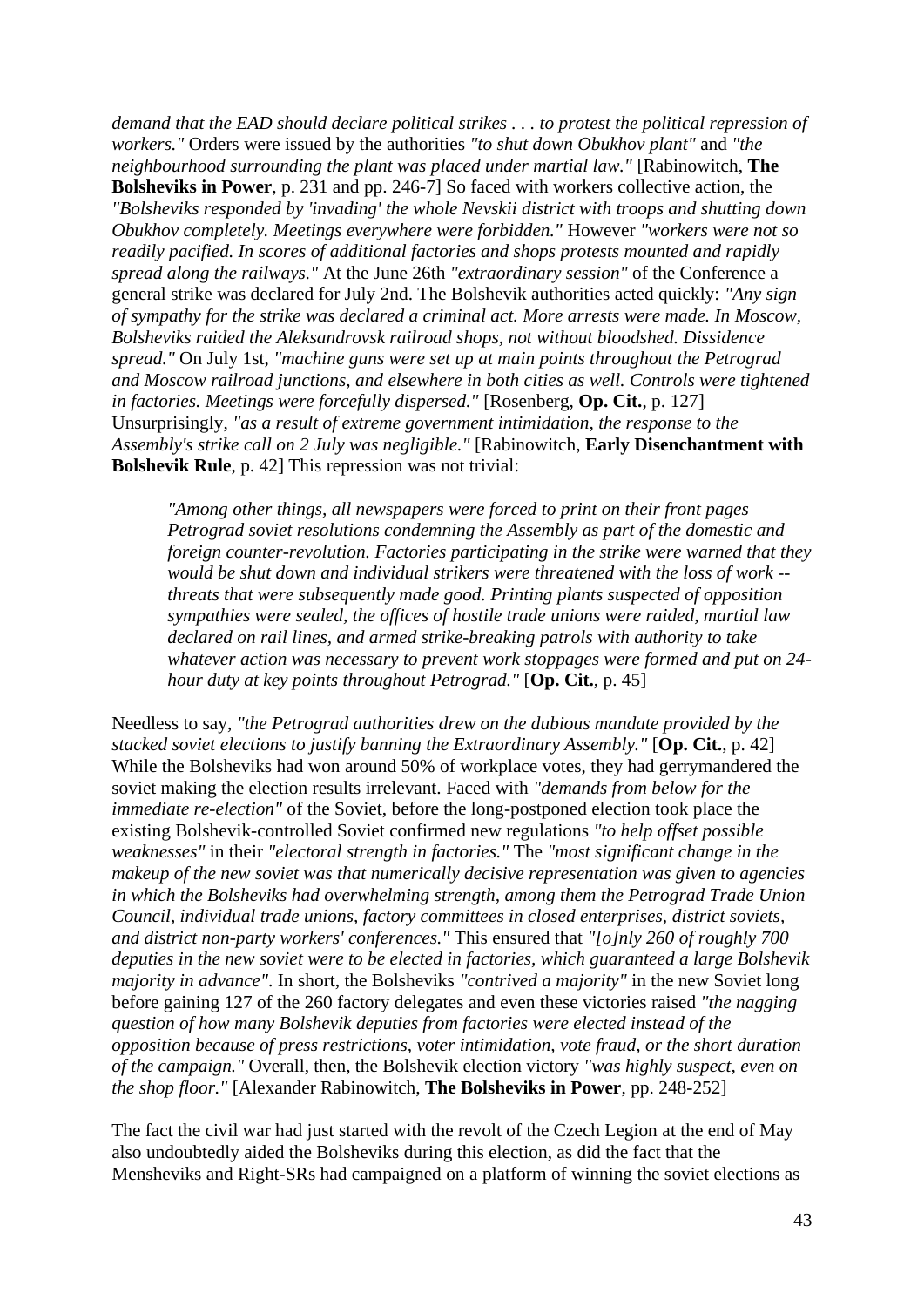the means of replacing soviet democracy by the Constituent Assembly: many workers still viewed the soviets are **their** organisations and aimed for a functioning soviet system rather than its end. With their electoral "mandate," secured beforehand, the opposition fatally weakened by its backward-looking perspective and the threat of counter-revolution (albeit in the name of the Constituent Assembly rather than White restoration), the Bolsheviks turned on the Conference, both locally and nationally, and arrested its leading activists, so decapitating one of the few independent working class organisations left in Russia. As Rabinowitch argues, *"the Soviet authorities were profoundly worried by the threat posed by the Assembly and fully aware if their growing isolation from workers (their only real social base) . . . Petrograd Bolsheviks developed a siege mentality and a corresponding disposition to consider any action -- from suppression of the opposition press and manipulation of elections to terror even against workers -- to be justified in the struggle to retain power until the start of the imminent world revolution."* [**Early Disenchantment with Bolshevik Rule**, pp. 43-4]

In Moscow, workers also organised a Conference movement and *"[r]esentment against the Bolsheviks was expressed through strikes and disturbances, which the authorities treated as arising from supply difficulties, from 'lack of consciousness,' and because of the 'criminal demagogy' of certain elements. Lack of support for current Bolshevik practices was treated as the absence of worker consciousness altogether, but the causes of the unrest was more complicated. In 1917 political issues gradually came to be perceived through the lens of party affiliation, but by mid-1918 party consciousness was reversed and a general consciousness of workers' needs restored. By July 1918 the protest movement had lost its momentum in the face of severe repression and was engulfed by the civil war."* In the light of the fate of workers' protest, the May 16th resolution by the Bogatyr' Chemical Plant calling (among other things) for *"freedom of speech and meeting, and an end to the shooting of citizens and workers"* seems to the point. Unsurprisingly, *"[f]aced with political opposition within the soviets and worker dissatisfaction in the factories Bolshevik power increasingly came to reply on the party apparatus itself."* [Richard Sakwa, *"The Commune State in Moscow in 1918,"* pp. 429-449, **Slavic Review**, vol. 46, no. 3/4, pp. 442-3, p. 442 and p. 443] State repression also took place *"[i]n June 1918 [when] workers in Tula protested a cut in rations by boycotting the local soviet. The regime declared martial law and arrested the protestors. Strikes followed and were suppressed by violence. In Sormovo, when a Menshevik-Social Revolutionary newspaper was closed, 5,000 workers went on strike. Again firearms were used to break the strike."* Other techniques were used to break resistance. For example, the regime often threatened rebellious factories with a lock out, which involved numerous layouts, new rules of discipline, purges of workers' organisations and the introduction of piece work. [Thomas F. Remington, **Building Socialism in Bolshevik Russia**, p. 105 and p. 107] As discussed in [section H.6.1,](sectionH.html#sech61) similar events happened in other cities with the Bolsheviks disbanding soviets elected with non-Bolshevik majorities all across Russia and suppressing the resulting working class protest.

Rather than the Civil War disrupting the relationship between the vanguard party and the class it claimed to lead, it was in fact the Bolsheviks who did so in face of rising working class dissent and disillusionment in the spring of 1918. In fact, *"[b]y the early summer of 1918"* there were *"widespread anti-Bolshevik protests. Armed clashes occurred in the factory districts of Petrograd and other industrial centres."* and *"after the initial weeks of 'triumph' . . . Bolshevik labour relations after October"* changed and *"soon lead to open conflict, repression, and the consolidation of Bolshevik dictatorship over the proletariat in place of proletarian dictatorship itself."* [Rosenberg, **Op. Cit.**, p. 107 and p. 117] Given this, the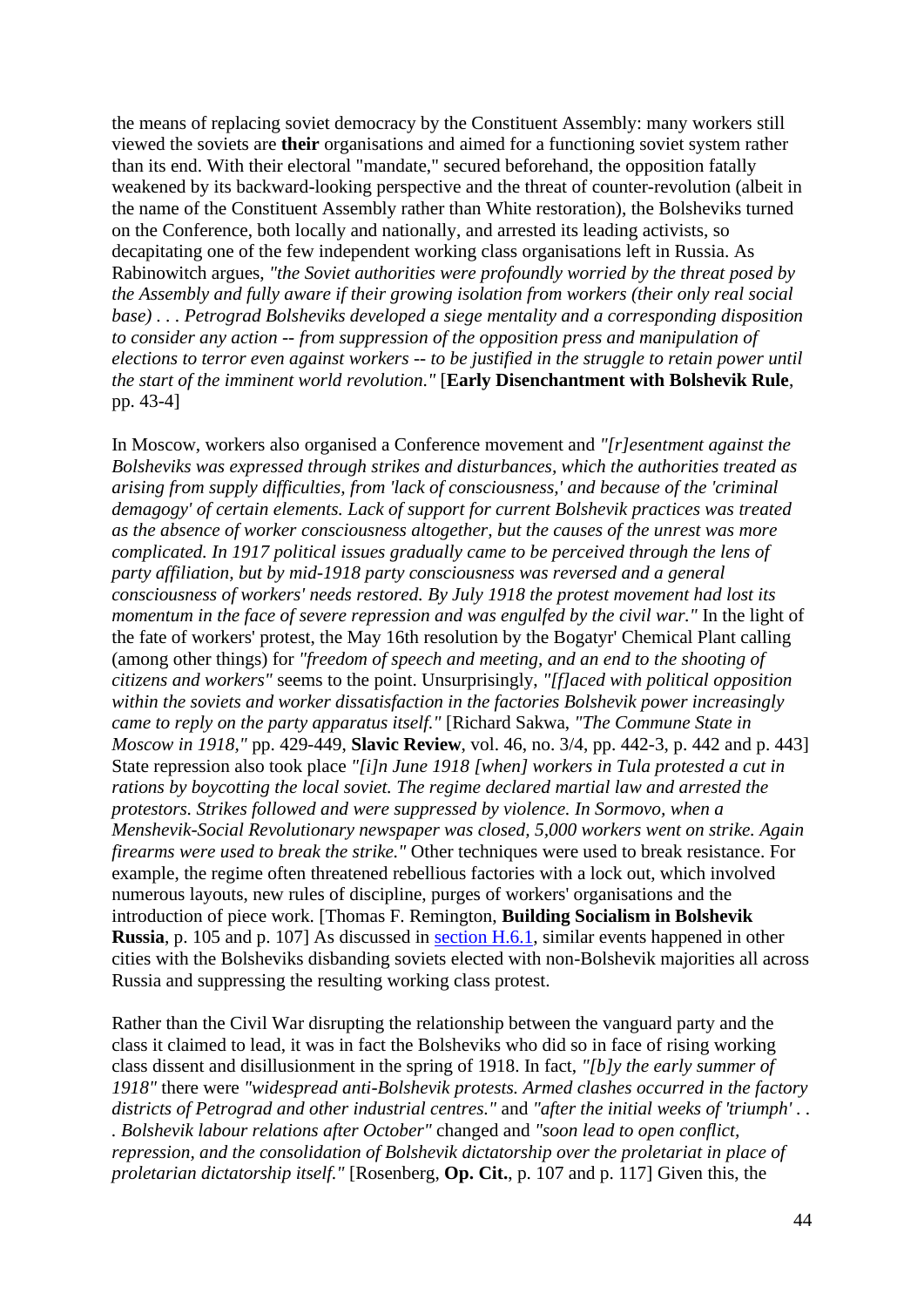outbreak of the civil war consolidated workers support for the Bolsheviks and saved it from even more damaging workers' unrest. As Thomas F. Remington puts it:

*"At various times groups of workers rebelled against Bolshevik rule. But for the most part, forced to choose between 'their' regime and the unknown horrors of a White dictatorship, most willingly defended the Bolshevik cause. The effect of this dilemma may be seen in the periodic swings in the workers' political temper. When Soviet rule stood in peril, the war simulated a spirit of solidarity and spared the regime the defection of its proletarian base. During lulls in the fighting, strikes and demonstrations broke out."* [**Op. Cit.**, p. 101]

This cycle of resistance and repression was widespread. In July 1918, a leading Bolshevik insisted *"that severe measures were needed to deal with strikes"* in Petrograd while in other cities *"harsher forms of repression"* were used. For example, in Tula, in June 1918, the regime declared *"martial law and arrested the protestors. Strikes followed and were suppressed by violence"*. In Sormovo, 5,000 workers went on strike after a Menshevik-SR paper was closed. Violence was *"used to break the strike."* [Remington, **Op. Cit.**, p. 105] It should also be noted that at the end of September, there was a revolt by Baltic Fleet sailors demanding (as they did again in 1921) a *"return to government by liberated, democratic soviets -- that is, 1917-type soviets."* The Left-SR controlled Kronstadt soviet had been disbanded and replaced by a Bolshevik revolutionary committee in July 1918. [Rabinowitch, **The Bolsheviks in Power**, p. 352 and p. 302]

This process of workers protest and state repression continued in 1919 and subsequent years. It followed a cyclical pattern. There was a *"new outbreak of strikes in March 1919 after the collapse of Germany and the Bolshevik re-conquest of the Ukraine. The pattern of repression was also repeated. A strike at a galosh factory in early 1919 was followed by the closing of the factory, the firing of a number of workers, and the supervised re-election of its factory committee. The Soviet garrison at Astrakhan mutinied after its bread ration was cut. A strike among the city's workers followed in support. A meeting of 10,000 Astrakhan workers was suddenly surrounded by loyal troops, who fired on the crowd with machine guns and hand grenades, killing 2,000. Another 2,000, taken prisoner, were subsequently executed. In Tula, when strikes at the defence factories stopped production for five days, the government responded by distributing more grain and arresting the strike organisers . . . strikes at Putilov again broke out, at first related to the food crisis . . . The government treated the strike as an act of counter-revolution and responded with a substantial political purge and re-organisation. An official investigation . . . concluded that many shop committees were led by [Left] Social Revolutionaries . . . These committees were abolished and management representatives were appointed in their stead."* [Remington, **Op. Cit.**, pp. 109-10] In the Volga region, in March 1919 delegates to a conference of railroad workers *"protested the Cheka's arrest of union members, which the delegates insisted further disrupted transport. It certainly curbed the number of strikes."* [Donald J. Raleigh, **Experiencing Russia's Civil War**, p. 371]

The strikes in Petrograd centred around the Putilov shows the response of the authorities to the "atomised" workers who were taking collective action. In March 1919, *"fifteen factories struck together (roughly 35,000 workers were involved) . . . workers at Putilov assembled and sent a delegation to the works committee . . . and put forward a number of demands . . . On 12 March Putilov stopped work. Its workers called to others to join them, and some of them came out in a demonstration where they were fired upon by Cheka troops. Strikes then*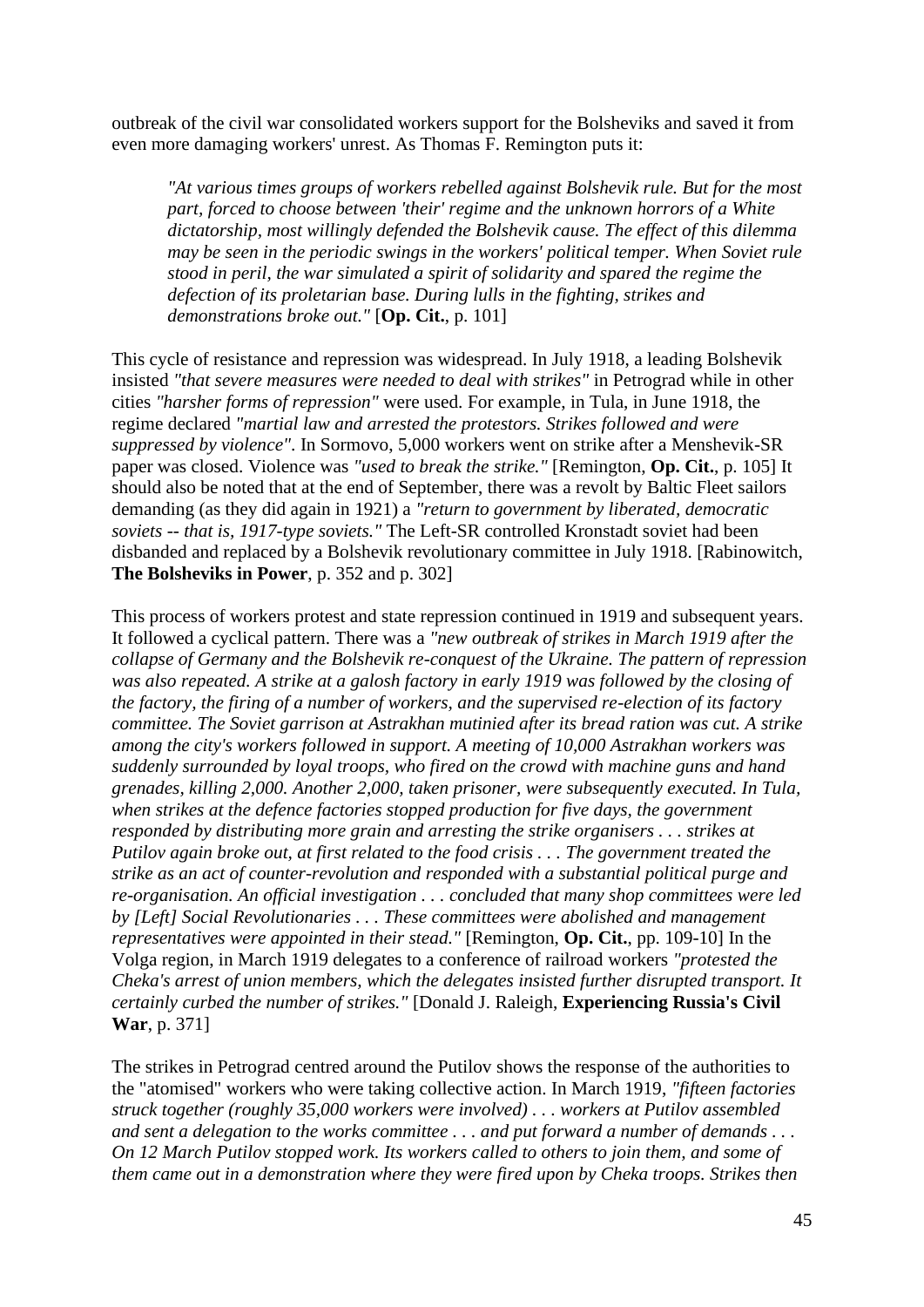*broke out at fourteen other enterprises . . . On Sunday 16 March an appeal was made to the Putilovtsy to return to normal working the following day or . . . the sailors and soldiers would be brought in. After a poor showing on the Monday, the sailor went in, and 120 workers were arrested; the sailors remained until the 21st and by the 22nd normal work had been resumed."* In July strikes broke out again in response to the cancellation of holidays which involved 25,000 workers in 31 strikes. [Mary McAuley, **Bread and Justice**, pp. 251- 253 and p. 254] In the Moscow area, while it is *"impossible to say what proportion of workers were involved in the various disturbances,"* following the lull after the defeat of the workers' conference movement in mid-1918 *"each wave of unrest was more powerful than the last, culminating in the mass movement from late 1920."* For example, at the end of June 1919, *"a Moscow committee of defence (KOM) was formed to deal with the rising tide of disturbances"* The KOM *"concentrated emergency power in its hands, overriding the Moscow Soviet, and demanding obedience from the population. The disturbances died down under the pressure of repression."* [Richard Sakwa, **Soviet Communists in Power**, p. 94 and pp. 94-5] In Tula *"after strikes in the spring of 1919"* local Menshevik party activists had been arrested while Petrograd saw *"violent strikes"* at around the same time. [Jonathan Aves, **Workers Against Lenin**, p. 19 and p. 23]

Historian Vladimir Brovkin summarises the data he provides in his article *"Workers' Unrest and the Bolshevik Response in 1919"* (reproduced along with data from other years in his book **Behind the Front Lines of the Civil War**) as follows:

*"Data on one strike in one city may be dismissed as incidental. When, however, evidence is available from various sources on simultaneous independent strikes in different cities and an overall picture begins to emerge . . . Workers' unrest took place in Russia's biggest and most important industrial centres: Moscow, Petrograd, Tver', Tula, Briansk, and Sormovo. Strikes affected the largest industries . . . Workers' demands reflected their grievances . . . The greatest diversity was in workers' explicitly political demands or expression of political opinion . . . all workers' resolutions demanded free and fair elections to the soviets . . . some workers . . . demanded the Constituent Assembly . . .* 

*"The strikes of 1919 . . . fill an important gap in the development of the popular movement between October 1917 and February 1921. On the one hand, they should be seen as antecedents of similar strikes in February 1921, which forced the Communists to abandon war communism. In the capitals, workers, just as the Kronstadt sailors had, still wanted fairly elected soviets and not a party dictatorship. On the other hand, the strikes continued the protests that had began in the summer of 1918. The variety of behavioural patterns displayed during the strikes points to a profound continuity. . .*

*"In all known cases the Bolsheviks' initial response to strikes was to ban public meetings and rallies . . . In several cities . . . the authorities confiscated strikers' food rations in order to suppress the strike. In at least five cities . . . the Bolsheviks occupied the striking plant and dismissed the strikers en masse . . . In all known cases the Bolsheviks arrested strikers . . . In Petrograd, Briansk, and Astrakhan' the Bolsheviks executed striking workers."* [*"Workers' Unrest and the Bolshevik Response in 1919"*, **Slavic Review**, vol. 49, no. 3, pp. 370-2]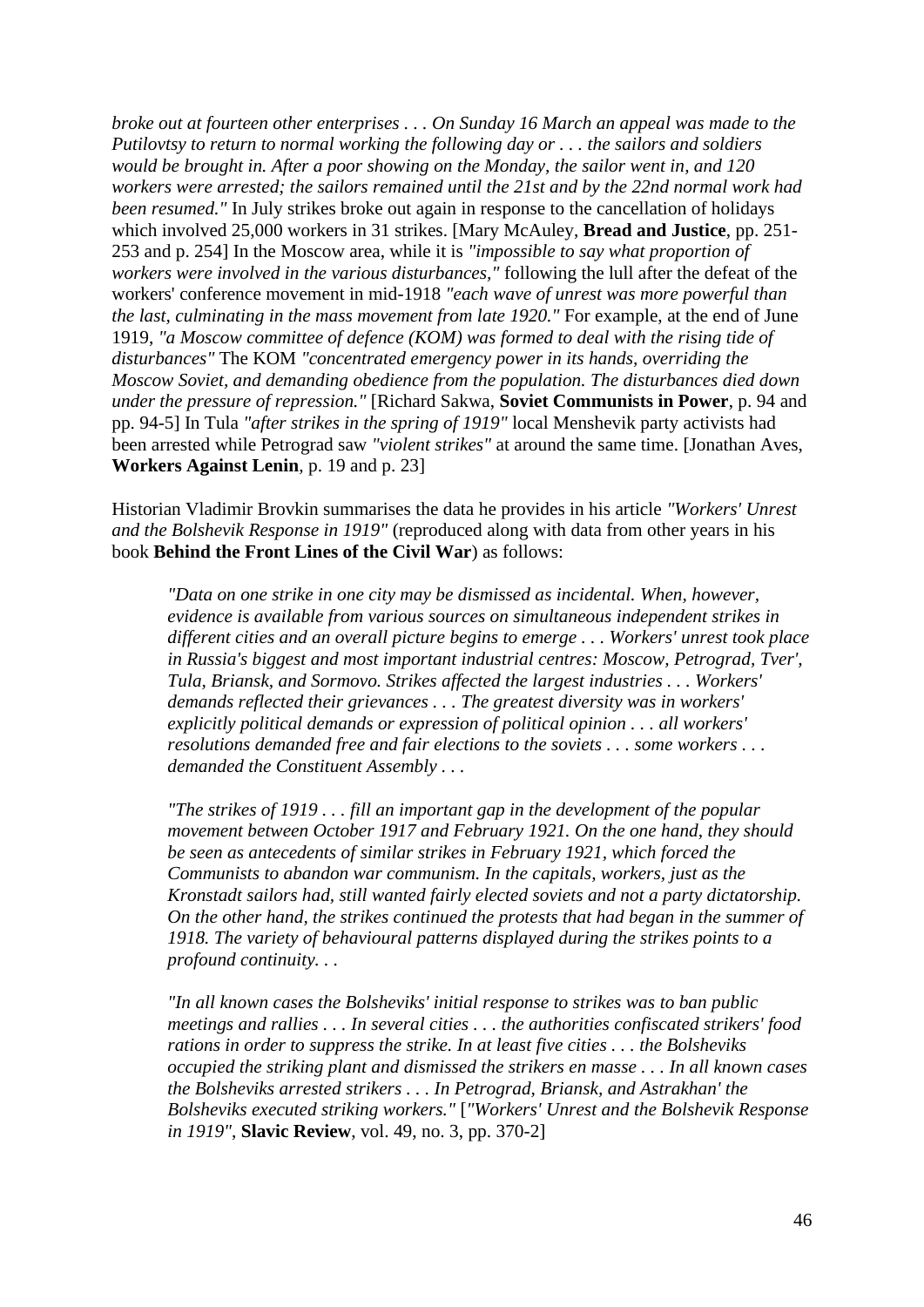Nor was this collective struggle stop in 1919 -- *"strike action remained endemic in the first nine months of 1920"* and *"in the first six months of 1920 strikes had occurred in seventyseven per cent of middle-sized and large works."* For the Petrograd province, soviet figures state that in 1919 there were 52 strikes with 65,625 participants and in 1920 73 strikes with 85,645, both high figures as according to one set of figures, which are by no means the lowest, there were 109,100 workers there. Strikes in 1920 *"were frequently a direct protest against the intensification of War Communist labour policies, the militarisation of labour, the implementation of one-man management and the struggle against absenteeism, as well as food supply difficulties. The Communist Party press carried numerous articles attacking the slogan of 'free labour.'"* Overall, *"the geographical extent of the February-March strike wave is impressive"* and the *"harsh discipline that went with labour militarisation led to an increase in industrial unrest in 1920."* [Aves, **Op. Cit.**, p. 69, p. 74 and p. 80]

The spring of 1920 *"saw discontent on the railways all over the country."* This continued throughout the year. In Petrograd, the Aleksandrovskii locomotive building works *"had seen strikes in 1918 and 1919"* and in August 1920 it again stopped work. Workers had sent three representatives to the works commissar, who had them arrested. Three days later, work stopped and the strikers demanded their release. The authorities placed a guard of 70 sailors outside the enterprise to lock the workers out. The Cheka then arrested the workers' soviet delegates, who were from the SR (Minority) list, along with thirty workers and then the *"opportunity was taken to carry out a general round-up, and arrests were made"* at three other works. After the arrests, *"a meeting was held to elect new soviet delegates but the workers refused to co-operate and a further 150 were arrested and exiled to Murmansk or transferred to other workshops."* The enormous Briansk works *"experienced two major strikes in 1920"*, and second one saw the introduction of martial law on both the works and the settlement it was situated in. In Moscow, a strike in May by printers resulted in their works *"closed and the strikers sent to concentration camps after an attempt to start sympathy action failed."* [Aves, **Op. Cit.**, p. 44, pp. 45-7, pp. 48-9 and p. 59]

In January 1920, a strike followed a mass meeting at a railway repair shop in Moscow. Attempts to spread were foiled by arrests. The workshop was closed, depriving workers of their rations and 103 workers of the 1,600 employed were imprisoned. *"In late March 1920 there were strikes in some factories"* in Moscow and *"[a]t the height of the Polish war the protests and strikes, usually provoked by economic issues but not restricted to them, became particularly frequent . . . The assault on non-Bolshevik trade unionism launched at this time was probably associated with the wave of unrest since there was a clear danger that they would provide a focus for opposition."* [Sakwa, **Op. Cit.**, p. 95] The *"largest strike in Moscow in the summer of 1920"* was by tram workers over the equalisation of rations. It began on August 12th, when one tram depot went on strike, quickly followed by others while workers *"in other industries joined in to."* The tram workers *"stayed out a further two days before being driven back by arrests and threats of mass sackings."* In the textile manufacturing towns around Moscow *"there were large-scale strikes"* in November 1920, with 1000 workers striking for four days in one district and a strike of 500 mill workers saw 3,000 workers from another mill joining in. [Simon Pirani, **The Russian Revolution in Retreat, 1920-24**, p. 32 and p. 43]

Strikes occurred in other places, such as Tula were the workforce *"contained a high proportion of skilled, long-standing, hereditary workers."* An *"all-out strike"* began at the start of June and on 8 June the local newspaper published a declaration from the Tula soviet threatening the strikers with *"the most repressive measures, including the application of the*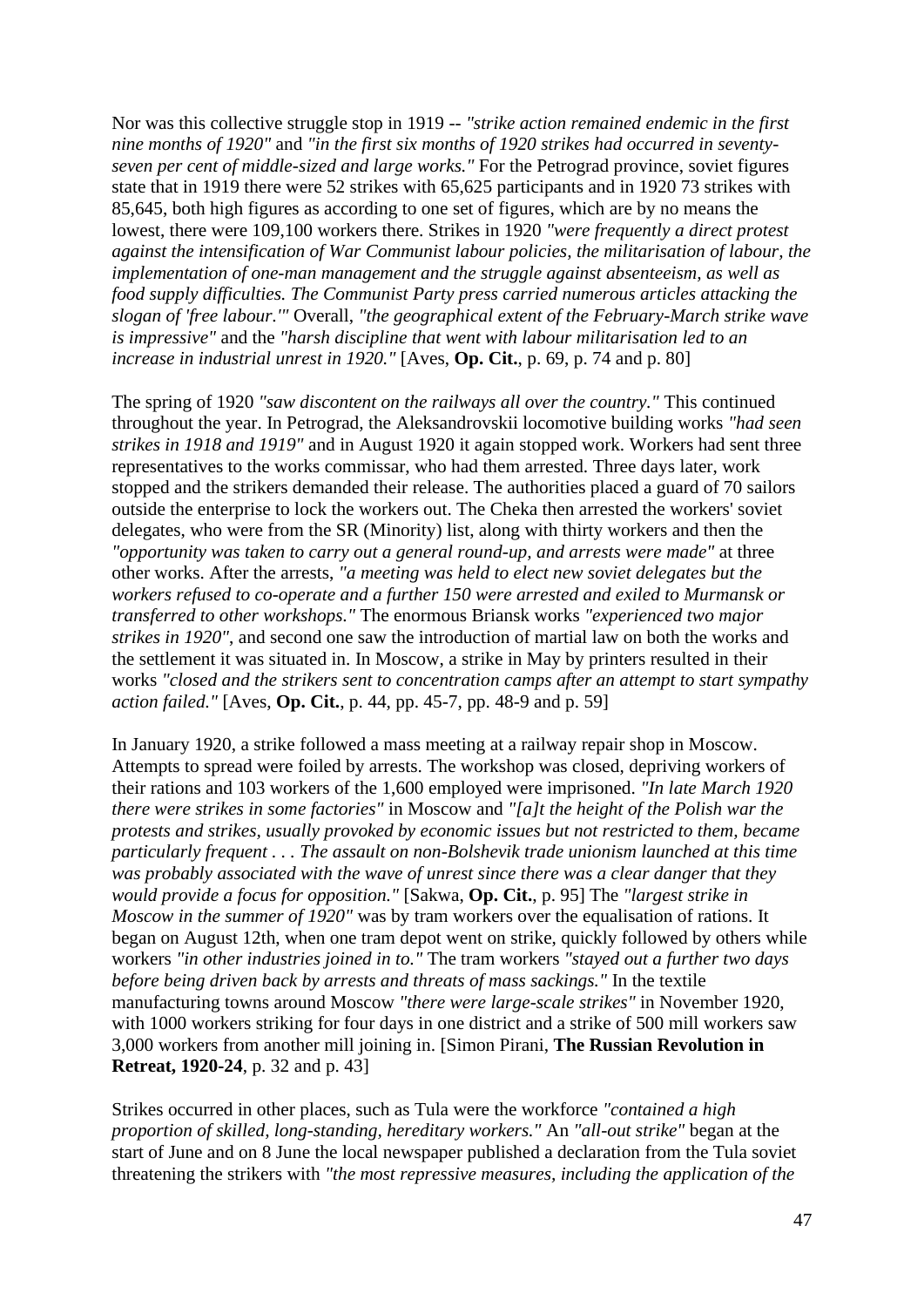*highest measure of punishment"*. The following day the city was declared to be under a *"state of siege"* by the local military authorities. The strikers lost ration cards and by 11 June there was a return to work. Twenty-three workers were sentenced to a forced labour camp until the end of the war. However, the *"combined impact of these measures did not prevent further unrest and the workers put forward new demands."* On 19 June, the soviet approved *"a programme for the suppression of counter-revolution"* and *"the transfer of Tula to the position of an armed camp."* The Tula strike *"highlights the way in which workers, particularly skilled workers who were products of long-standing shop-floor subcultures and hierarchies, retained the capability as well as the will to defend their interests."* [Aves, **Op. Cit.**, p. 50-55] Saratov also saw a wave of factory occupations break out in June and mill workers went out in July while in August, strikes and walkouts occurred in its mills and other factories and these *"prompted a spate of arrests and repression."* In September railroad workers went out on strike, with arrests making *"the situation worse, forcing the administration to accept the workers' demands."* [Raleigh, **Op. Cit.**, p. 375]

While strike activity *"was most common in Petrograd, where there had been 2.5 strikers for every workman,"* the figure for Moscow was 1.75 and 1.5 in Kazan. In early March *"a wave of strikes hit the Volga town of Samara"* when a strike by printers in spread to other enterprises. *"Strike action in Moscow did not just include traditionally militant male metal workers."* Textile workers, tram workers and printers all took strike action. [Aves, **Op. Cit.**, p. 69, p. 72 and pp. 77-8]

The end of the civil war did not see the end of working class protest. Quite the reverse, for *"[b]y the beginning of 1921 a revolutionary situation with workers in the vanguard had emerged in Soviet Russia"* with *"the simultaneous outbreak of strikes in Petrograd and Moscow and in other industrial regions."* In February and March 1921, *"industrial unrest broke out in a nation-wide wave of discontent or volynka. General strikes, or very widespread unrest"* hit all but one of the country's major industrial regions and *"workers protest consisted not just of strikes but also of factory occupations, 'Italian strikes', demonstrations, mass meetings, the beating up of communists and so on."* Faced with this massive strike wave, the Bolsheviks did what many ruling elites do: they called it something else. Rather than admit it was a strike, they *"usually employed the word volynka, which means only a 'go-slow'"*. [Aves, **Op. Cit.**, p. 3, p. 109, p. 112 and pp. 111-2]

In Petrograd in the beginning of February *"strikes were becoming an everyday occurrence"* and by *"the third week of February the situation rapidly deteriorated."* The city was rocked by strikes, meetings and demonstrations. In response to the general strike the Bolsheviks replied with a *"military clamp-down, mass arrests and other coercive measures, such as the closure of enterprises, the purging of the workforce and stopping of rations which accompanied them."* [Aves, **Op. Cit.**, p. 113 and p. 120] As Paul Avrich recounts, in Petrograd these *"street demonstrations were heralded by a rash of protest meetings"* in workplaces. On the 24th of February, the day after a workplace meeting, the Trubochny factory workforce downed tools and walked out the factory. Additional workers from nearby factories joined in. The crowd of 2,000 was dispersed by armed military cadets. The next day, the Trubochny workers again took to the streets and visited other workplaces, bringing them out on strike too. In the face of a near general strike, a three-man Defence Committee was formed. Zinoviev *"proclaimed martial law"* and *"[o]vernight Petrograd became an armed camp."* Strikers were locked out and the *"application of military force and the widespread arrests, not to speak of the tireless propaganda waged by the authorities"* was *"indispensable in restoring order"* (as were economic concessions). [**Kronstadt 1921**, pp. 37-8, p. 39, pp.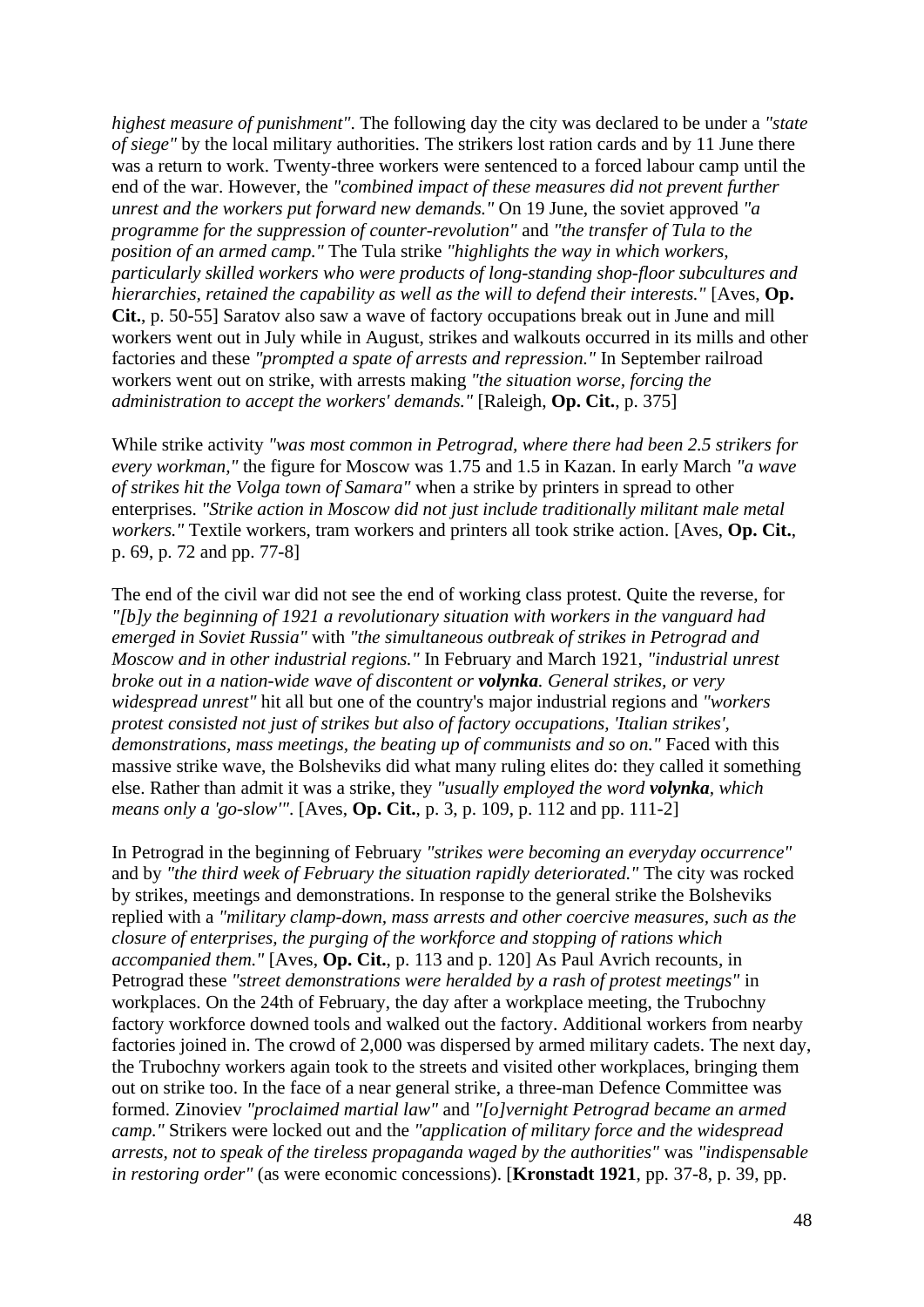46-7 and p. 50] Thus *"massive city-wide protest spread through Petrograd . . . Strikes and demonstrations spread. The regime responded as it had done in the past, with lock-outs, mass arrests, heavy show of force -- and concessions."* [Remington, **Op. Cit.**, p. 111] As we discuss in ["What was the Kronstadt Rebellion?",](append42.html) these strikes produced the Kronstadt revolt while the Bolshevik repression ensured the Petrograd workers did not act with the sailors.

A similar process of workers revolt and state repression occurred in Moscow at the same time. There *"industrial unrest"* also *"turned into open confrontation and protest spilled on to the streets"*, starting with a *"wave of strikes that had its centre in the heart of industrial Moscow."* Meetings were held, followed by demonstrations and strikes which spread to other districts over the next few days. Workers demanded that elections to the soviets be held. Striking railway workers sent emissaries along the railway to spread the strike and soon strikes were *"also spreading outside Moscow city itself into the surrounding provinces"*. In response, *"Moscow and Moscow province were put under martial law."* [Aves, **Op. Cit.**, p. 130, p. 138 and pp. 139-144] This strike wave started when *"[m]eetings in factories and plants gathered and criticised government policies, beginning with supply and developing into general political criticism."* As was typical, the *"first response of the civil authorities to the disturbances was increased repression"* although as *"the number of striking factories increased some concessions were introduced."* Military units called in against striking workers *"refused to open fire, and they were replaced by the armed communist detachments"* which did. *"That evening mass protest meetings were held . . . The following day several factories went on strike"* and troops were *"disarmed and locked in as a precaution"* by the government against possible fraternising. February 23rd saw a 10,000 strong street demonstration and *"Moscow was placed under martial law with a 24-hour watch on factories by the communist detachments and trustworthy army units."* The disturbances were accompanied by factory occupations and on the 1st of March the soviet called on workers *"not to go on strike."* However, *"wide-scale arrests deprived the movement of its leadership."* March 5th saw disturbances at the Bromlei works, *"resulting in the now customary arrest of workers. A general meeting at the plant on 25 March called for new elections to the Moscow Soviet. The management dispersed the meeting but the workers called on other plants to support the calls for new elections. As usual, the ringleaders were arrested."* [Sakwa, **Op. Cit.**, pp. 242-3, p. 245 and p. 246] As in Petrograd, the mixture of (economic) concessions and coercion eventually broke the will of the strikers.

The events at the Bromlei works were significant in that the March 25th a mass meeting passed an anarchist and Left-SR initiated resolution supporting the Kronstadt rebels. The party *"responded by having them sacked en masse"*. The workers *"demonstrated through"* their district *"and inspired some brief solidarity strikes."* Over 3000 workers joined the strikes and about 1000 of these joined the flying picket (managers at one print shop locked their workers in to stop them joining the protest). While the party was willing to negotiate economic issues, *"it had no wish to discuss politics with workers"* and so arrested those who initiated the resolution, sacked the rest of the workforce and selectively re-employed them. Two more strikes were conducted *"to defend the political activists in their midst"* and two mass meetings demanded the release of arrested ones. Workers also struck on supply issues in May, July and August. [Pirani, **Op. Cit.**, pp. 83-4]

In Saratov, the strike started on March 3rd when railroad shop workers did not return to their benches and instead rallied to discuss an anticipated further reduction in food rations. The *"railroad workers debated resolutions recently carried by the Moscow proletariat . . . The next day the strike spread to the metallurgical plants and to most other large factories, as*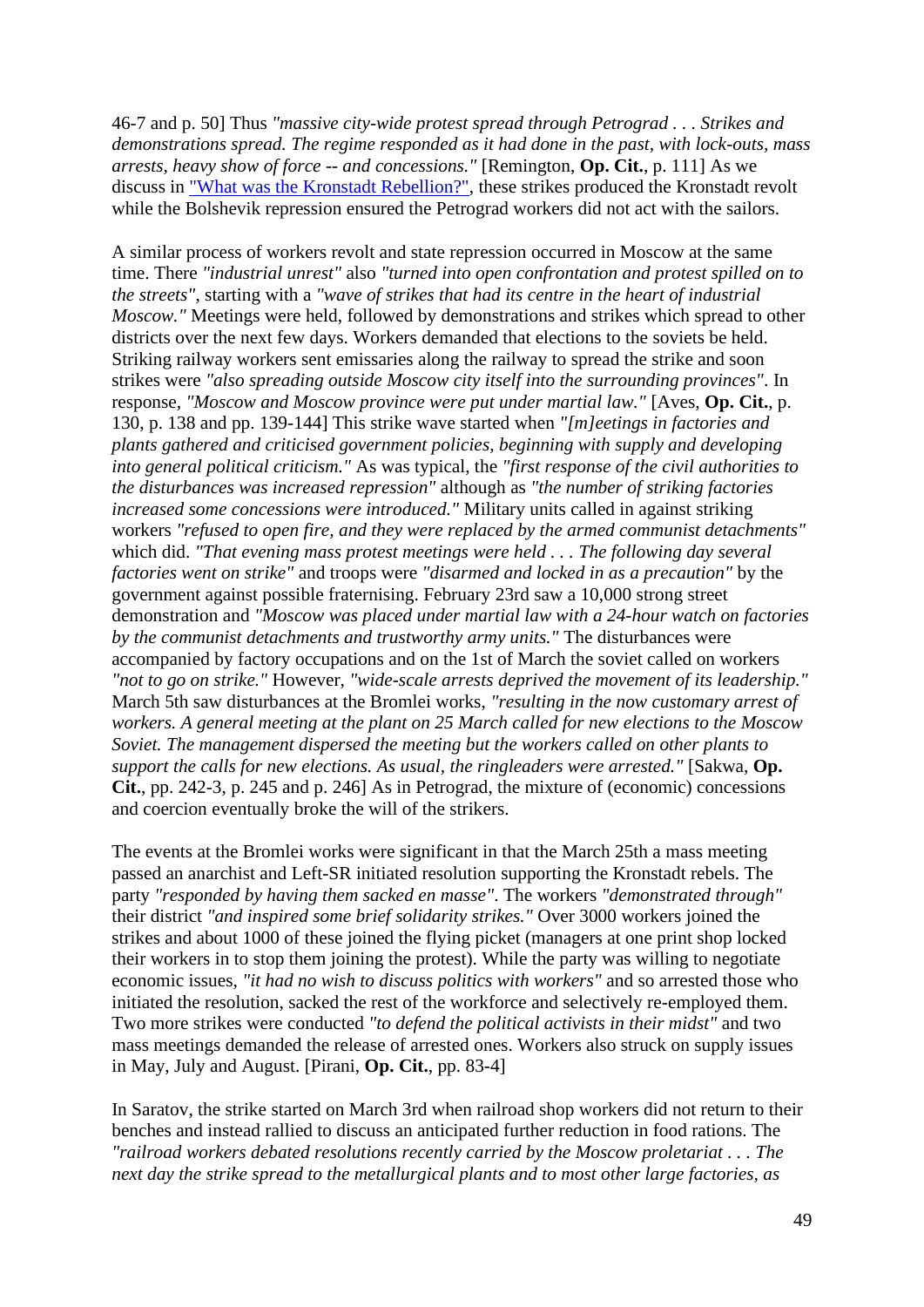*Saratov workers elected representatives to an independent commission charged with evaluating the functioning of all economic organs. When it convened, the body called for the re-election of the soviets and immediate release of political prisoners."* During the next two days, *"the assemblies held at factories to elect delegates to the commission bitterly denounced the Communists."* The *"unrest spilled over into Pokrovsk."* The commission of 270 had less than ten Communists and *"demanded the freeing of political prisoners, new elections to the soviets and to all labour organisations, independent unions, and freedom of speech, the press, and assembly."* While the ration cut *"represent[ed] the catalyst, but not the cause, of the labour unrest"* and *"the turmoil touched all strata of the proletariat, male and female alike, the initiative for the disturbances came from the skilled stratum that the Communists normally deemed the most conscious."* The Communists *"resolved to shut down the commission before it could issue a public statement"* and as they *"expected workers to protest the dissolution of their elected representatives"*, they also *"set up a Provincial Revolutionary Committee . . . which introduced martial law both in the city and the garrison. It arrested the ringleaders of the workers' movement . . .the police crackdown depressed the workers' movement and the activities of the rival socialist parties."* The near general strike was broken by a *"wave of repression"* but *"railroad workers and dockworkers and some printers refused to resume work."*The Cheka sentenced 219 people to death. [Donald J. Raleigh, **Op. Cit.**, p. 379 and pp. 387-9]

A similar *"little Kronstadt"* broke out in the Ukrainian town of Ekaterinoslavl at the end of May. The workers there *"clearly had strong traditions of organisation"* and elected a strike committee of fifteen which *"put out a series of political ultimatums that were very similar in content to the demands of the Kronstadt rebels."* On June 1st, *"by a pre-arranged signal"* workers went on strike throughout the town, with workers joining a meeting of the railway workers. The local Communist Party leader was instructed *"to put down the rebellion without mercy . . . Use Budennyi's [Red] cavalry."* The strikers prepared a train and its driver instructed to spread the strike throughout the network. Telegraph operators were told to send messages throughout the Soviet Republic calling for *"free soviets"* and soon an area up to fifty miles around the town was affected. The Communists used the Cheka to crush the movement, carrying out mass arrests and shooting 15 workers (and dumping their bodies in the River Dnepr). [Aves, **Op. Cit.**, pp. 171-3] It must be noted that the call for *"free soviets"* had previously been raised by the anarchist-influenced Makhnovist movement.

Thus strike action was a constant feature of Bolshevik Russia during the civil war. Rather than being an "atomised" mass, the workers repeatedly organised themselves, made their demands and took collective action to achieve them. In response, the Bolshevik regime used state repression to break this collective activity: martial law, lock-outs, mass arrests, withholding rations and shootings. As such, **if** the rise of Stalinism can, as modern-day Leninists argue, be explained by the "atomisation" of the working class during the civil war then the Bolshevik regime and its repression should be credited with ensuring this happened.

Unsurprisingly, as Emma Goldman recounted, *"counter-revolutionists, and bandits in Soviet penal institutions were a negligible minority. The bulk of the prison population consisted of social heretics who were guilty of the cardinal sin against the Communist Church. For no offence was considered more heinous than to entertain political views in opposition to the party, and to voice any protest against the evils and crimes of Bolshevism. I found that by far the greatest number were political prisoners, as well as peasants and workers guilty of demanding better treatment and conditions."* [**Living My Life**, vol. 2, p. 873] Indeed, of the 17,000 camp detainees on whom statistical information was available on 1 November 1920,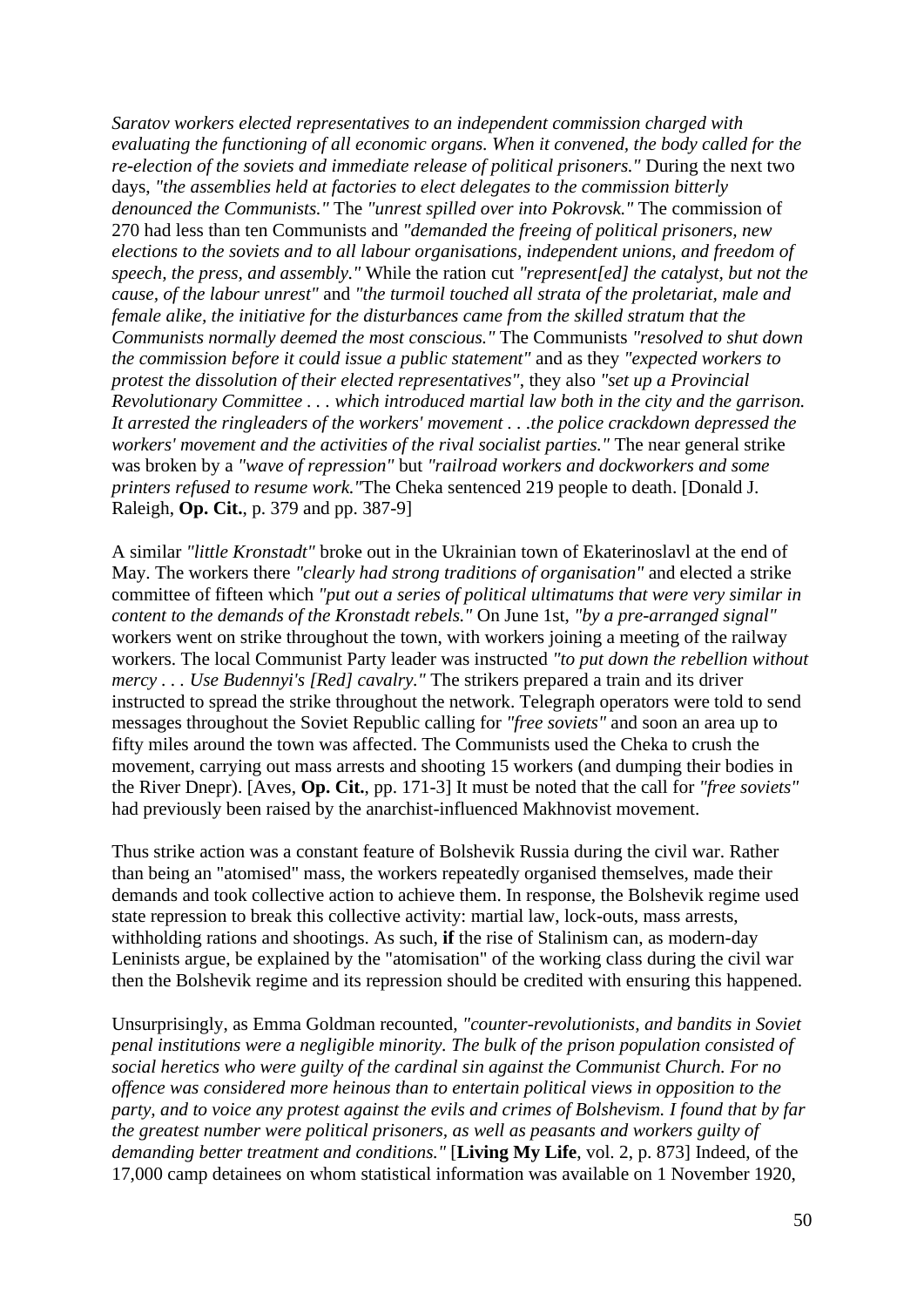peasants and workers constituted the largest groups, at 39% and 34% respectively. Similarly, of the 40,913 prisoners held in December 1921 (of whom 44% had been committed by the Cheka) nearly 84% were illiterate or minimally educated, clearly, therefore, either peasants or workers. [George Leggett, **The Cheka: Lenin's Political Police**, p. 178] Other rebel toilers were not so lucky:

*"It is not possible to estimate with any degree of accuracy how many workers were shot by the Cheka during 1918-1921 for participation in labour protest. However, an examination of individual cases suggests that shootings were employed to inspire terror and were not simply used in the occasional extreme case."* [Aves, **Op. Cit.**, p. 35]

After Kronstadt and the various strike waves and protests of that time, Bolshevik repression of labour unrest continued. The economic crisis of 1921 which accompanied the introduction of the NEP saw unemployment rise while workplaces *"that had been prominent in unrest were particularly hit by . . . purges . . . The effect on the willingness of workers to support opposition parties was predictable."* Yet *"[d]espite the heavy toll of redundancies, the ability to organise strikes did not disappear. Strike statistics for 1921 continue to provide only a very rough indicator of the true scale of industrial unrest and appear not to include the first half of the year."* [Aves, **Op. Cit.**, p. 182-183] For example, in early March, *"long strikes"* hit the textile towns around Moscow. At the Glukhovskaia mills 5000 workers struck for 5 days, 1000 at a nearby factory for 2 days and 4000 at the Voskresenskaia mills for 6 days. In May, 1921, workers in the city of Moscow reacted to supply problems *"with a wave of strikes. Party officials reckoned that in a 24-day period in May there were stoppages at 66 large enterprises."* These included a sit-down strike at one of Moscow's largest plants, while *"workers at engineering factories in Krasnopresnia followed suit, and Cheka agents reported 'dissent, culminating in strikes and occupation' in Bauman."* August 1922 saw 19,000 workers strike in textile mills in Moscow region for several days. Tram workers also struck that year, while teachers *"organised strikes and mass meetings"*. Workers usually elected delegates to negotiate with their trade unions as well as their bosses as both were Communist Party members. Strike organisers, needless to say, were sacked. [Pirani, **Op. Cit.**, p. 82, pp. 111-2 and p. 157]

The spring of 1922 likewise saw Soviet Russia *"hit by a new strike wave"* and the strikes *"continued to reflect enterprise traditions."* That year saw 538 strikes with 197,022 participants recorded. [Aves, **Op. Cit.**, p. 183 and p. 184] The following year saw more stoppages and in *"July 1923 more than 100 enterprises employing a total of some 50,000 people were on strike. In August figures totalled some 140 enterprises and 80,00 workers. In September and November the strike wave continued unabated."* As in the civil war, the managers shut down plants, fired the workers and rehired them on an individual basis. In this way, trouble-makers were dismissed and "order" restored. The *"pattern of workers' action and Bolshevik reaction played itself out frequently in dozens of other strikes. The Bolsheviks acted with the explicit purpose of rooting out the possibility of further protest. They tried to condition workers that labour protest was futile."* The GPU (the renamed Cheka) *"used force to disperse workers demonstrating with the arrested strike leaders."* [Vladimir Brovkin, **Russia After Lenin**, p. 174, pp. 174-5 and p. 175]

In Moscow, *"[b]etween 1921 and 1926, all branches of industry and transport . . . experienced wildcat strikes or other spontaneous labour disturbances. Strike waves peaked in the winter of 1920-21 . . . and in the summer and fall of 1922 and 1923 . . . during July-*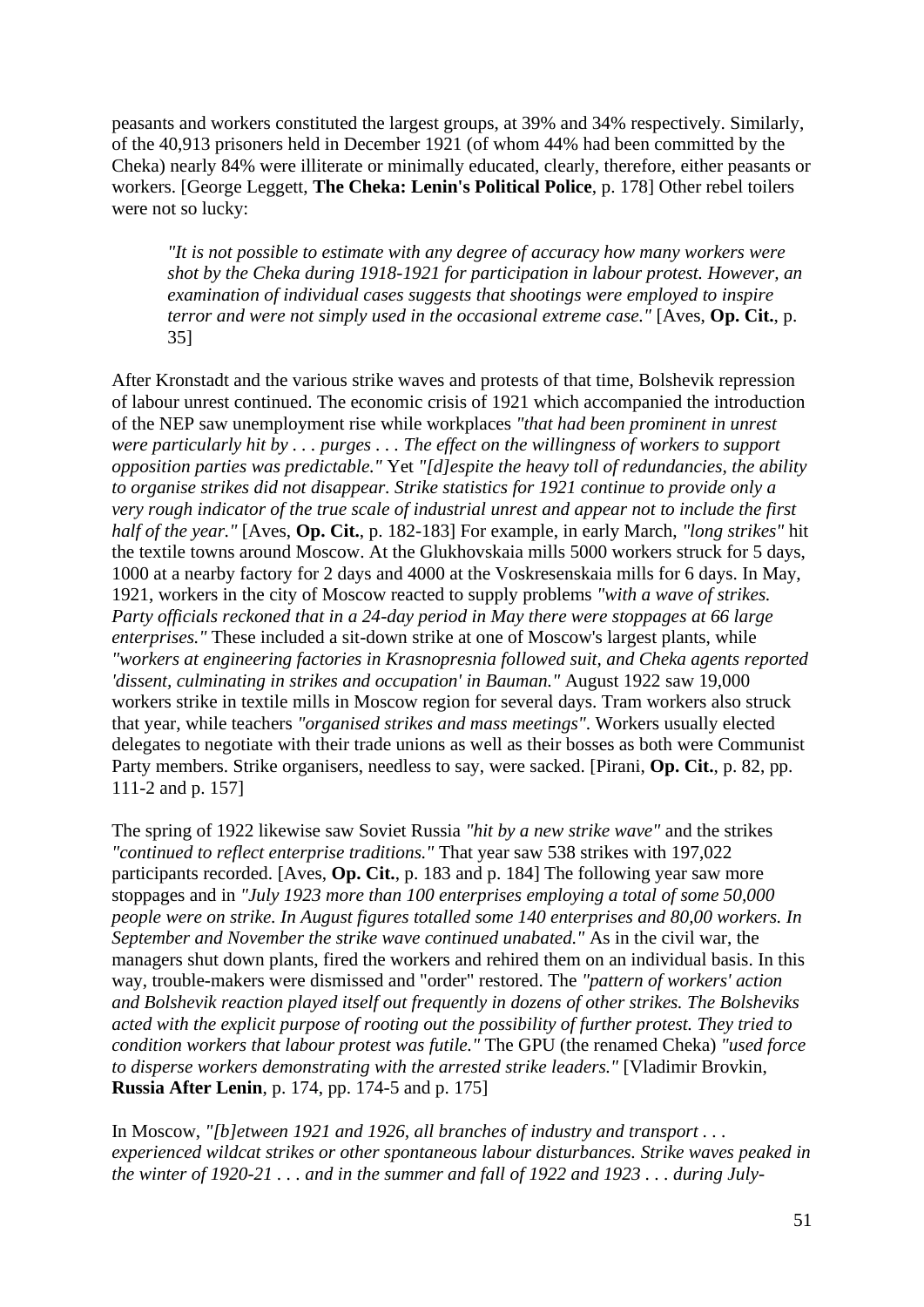*December 1922, for example, 65 strikes and 209 other industrial disturbances were recorded in Moscow's state enterprises."* Metalworkers were arguably the most active sector at this time while *"a number of large strikes"* took place in the textile industry (where *"strikes were sometimes co-ordinated by spontaneously organised strike committees or 'parallel' factory committees"*). And in spite of repression, *"politicisation continued to characterise many labour struggles"* and, as before, *"spontaneous labour activism hindered not only the party's economic program but also the political and social stabilisation of the factories."* [John B. Hatch, **Labour Conflict in Moscow, 1921-1925**, p. 62, p. 63, p. 65, pp. 66-7 and p. 67]

We even find one of the leading proponents of "atomised" excuse, neo-Trotskyist Tony Cliff, noting against Stalinism that *"in 1922, 192,000 workers went on strike in state-owned enterprises; in 1923 the number was 165,000; in 1924, 43,000; in 1925, 34,000; in 1926, 32,900; in 1927, 20,100; in the first half of 1928, 8,900. In 1922 the number of workers involved in labour conflicts was three and a half million, and in 1923, 1,592,800."* He did not ponder how a class he claimed elsewhere had become atomised, individualised, disintegrated and declassed could take such widescale collective industrial action -- nor did he mention the use of State repression under Lenin against such action, instead falsely asserting that before the rise of Stalinism it *"was taken for granted that strikes were not to be suppressed by the state."* [**State Capitalism in Russia**, p. 28] Ultimately, if these strikes between 1922 and 1924 showed a social basis existed to combat the rising Stalinist bureaucracy, surely the strikes between 1918 and 1921 likewise show a social basis existed to combat the existing Leninist bureaucracy?

As well as repression of strike waves across the country, the end of the civil war also saw the Bolsheviks finally destroy what was left of non-Bolshevik trade unionism. In Moscow, this took place against fierce resistance of the union members. As one historian concludes:

*"Reflecting on the determined struggle mounted by printers, bakers and chemical workers in Moscow during 1920-1, in spite of appalling economic conditions, being represented by organisations weakened by constant repression . . . to retain their independent labour organisations it is difficult not to feel that the social basis for a political alternative existed."* [Jonathan Aves, *"The Demise of Non-Bolshevik Trade Unionism in Moscow: 1920-21"*, pp. 101- 33, **Revolutionary Russia**, vol. 2, no. 1, p. 130]

The also Bolsheviks dispersed provincial trade unions conferences in Vologda and Vitebsk in 1921 *"because they had anti-communist majorities."* [Aves, **Workers Against Lenin**, p. 176] At the All-Russian Congress of Metalworkers' Union in May, the delegates voted down the party-list of recommended candidates for union leadership. The Central Committee of the Party *"disregarded every one of the votes and appointed a Metalworkers' Committee of its own. So much for 'elected and revocable delegates'. Elected by the union rank and file and revocable by the Party leadership!"* [Brinton, **The Bolsheviks and Workers Control**, p. 83] Fear of arrest (and worse!) was widespread and so, for example, a Moscow Metalworkers' Union conference in early February 1921 saw the first speakers calling *"for the personal safety of the delegates to be guaranteed"* before criticisms would be aired. [Sakwa, **Op. Cit.**, p. 244] Such an atmosphere is hardly supportive for the encouragement of collective organisation!

Other forms of workers' organisation were also destroyed. For example, in his 1920 diatribe against Left-wing Communism, Lenin pointed to *"non-Party workers' and peasants'*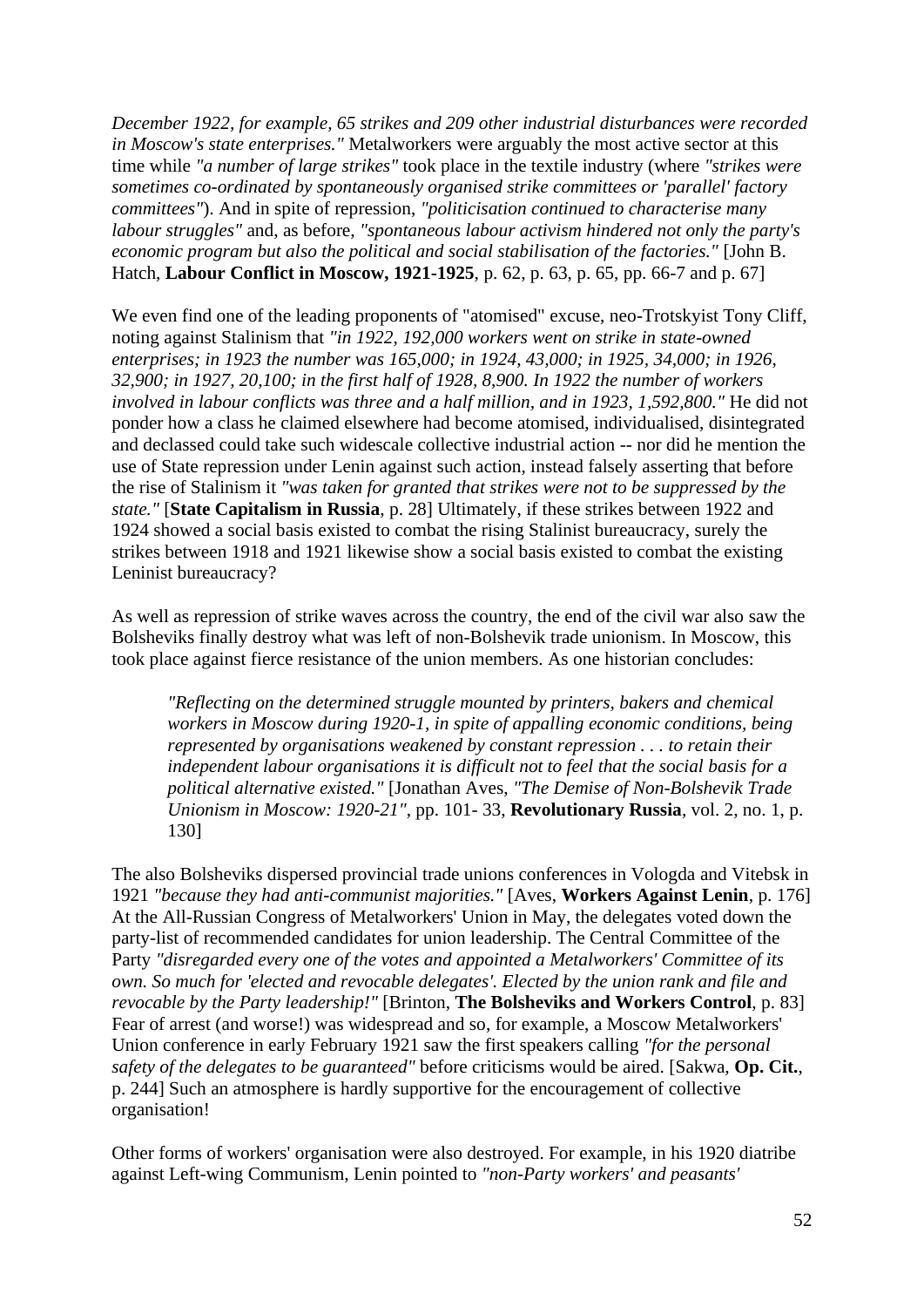*conferences"* and Soviet Congresses as means by which the party secured its rule. Yet, **if** the congresses of soviets were *"democratic institutions, the like of which even the best democratic republics of the bourgeois have never known"*, the Bolsheviks would have no need to *"support, develop and extend"* non-Party conferences *"to be able to observe the temper of the masses, come closer to them, meet their requirements, promote the best among them to state posts".* [**The Lenin Anthology**, p. 573] How the Bolsheviks met *"their requirements*" is extremely significant - they disbanded them, just as they had with soviets with non-Bolshevik majorities in 1918. This was because *"[d]uring the disturbances"* of late 1920, *"they provided an effective platform for criticism of Bolshevik policies."* Their frequency was decreased and they *"were discontinued soon afterward."* [Sakwa, **Op. Cit.**, p. 203]

In the soviets themselves, workers turned to non-partyism, with non-party groups winning majorities in soviet delegates from industrial workers' constituencies in many places. This was the case in Moscow, where Bolshevik support among *"industrial workers collapsed"* in favour of non-party people. Due to support among the state bureaucracy and the usual packing of the soviet with representatives from Bolshevik controlled organisations, the party had, in spite of this, a massive majority. Thus the Moscow soviet elections of April-May 1921 *"provided an opportunity to revive working-class participation. The Bolsheviks turned it down."* [Pirani, **Op. Cit.**, pp. 97-100 and p. 23] Indeed, one Moscow Communist leader stated that these soviet elections had seen *"a high level of activity by the masses and a striving to be in power themselves."* [quoted by Pirani, **Op. Cit.**, p. 101]

In short, an *"examination of industrial unrest after the Bolshevik seizure of power . . . shows that the Revolution had brought to the surface resilient traditions of organisation in society and had released tremendous forces in favour of greater popular participation . . . The survival of the popular movement through the political repression and economic devastation of the Civil War testifies to its strength."* [Aves, **Op. Cit.**, p. 186] The idea that the Russian working class was incapable of collective struggle is hard to defend given this series of struggles (and state repression). The class struggle in Bolshevik Russia did not stop, it continued except the ruling class had changed. All the popular energy and organisation this expressed, which could have been used to combat the problems facing the revolution and create the foundations of a genuine socialist society, were wasted in fighting the Bolshevik regime. Ultimately, the *"sustained, though ultimately futile, attempts to revive an autonomous workers' movement, especially in mid-1918 and from late 1920, failed owing to repression."* [Sakwa, **Op. Cit.**, p. 269] Another historian notes that *"immediately after the civil war"* there was *"a revival of working class collective action that culminated in February-March 1921 in a widespread strike movement and the revolt at the Kronstadt naval base."* As such, the position expounded by Rees and other Leninists *"is so one-sided as to be misleading."* [Pirani, **Op. Cit.**, p. 7 and p. 23]

So, looking at the Moscow Tram strike of August 1920 as an example, in addition to economic demands, strikers called for a general meeting of all depots. This was *"significant: here the workers' movement was trying to get on the first rung of the ladder of organisation, and being knocked off by the Bolsheviks."* The party *"responded to the strike in such a way as to undermine workers' organisation and consciousness"* and *"throttl[ed] independent action"* by *"repression of the strike by means reminiscent of tsarism."* The Bolshevik's *"dismissive rejection"* of the demand for a city-wide meeting *"spoke volumes about their hostility to the development of the workers' movement, and landed a blow at the type of collective democracy that might have better able to confront supply problems."* This, along with the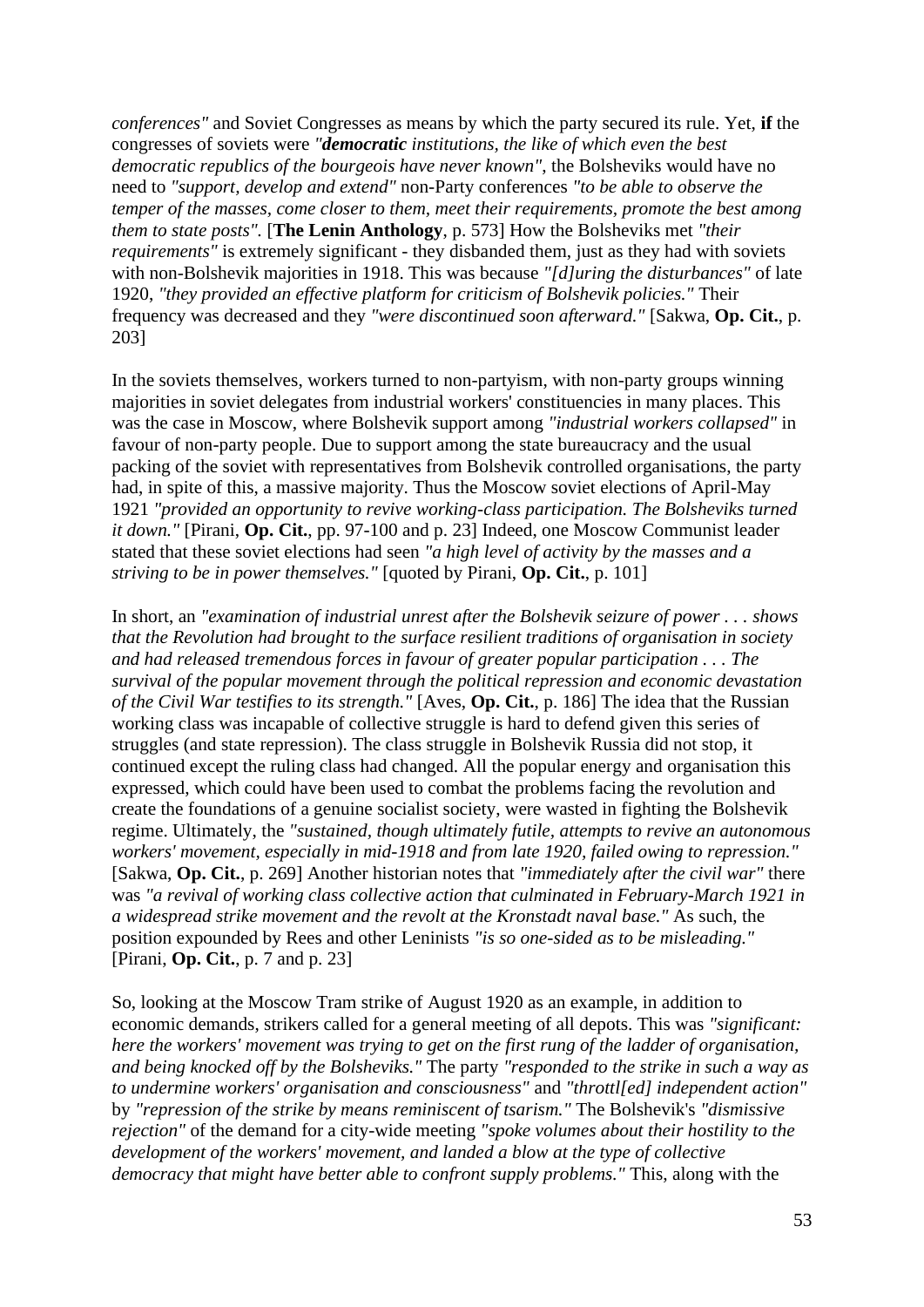other strikes that took place, showed that *"the workers' movement in Moscow was, despite its numerical weakness and the burdens of civil war, engaged with political as well as industrial issues . . . the working class was far from non-existent, and when, in 1921, it began to resuscitate soviet democracy, the party's decision to make the Moscow soviet its 'creature' was not effect but cause."* [Pirani, **Op. Cit.**, p. 32, p. 33, p. 37 and p. 23]

When such things happen, we can conclude that Bolshevik desire to remain in power had a significant impact on whether workers were able to exercise collective power or not. As Pirani concludes:

*"one of the most important choices the Bolsheviks made . . . was to turn their backs on forms of collective, participatory democracy that workers briefly attempted to revive [after the civil war] . . . [Available evidence] challenges the notion . . . that political power was forced on the Bolsheviks because the working class was so weakened by the civil war that it was incapable of wielding it. In reality, non-party workers were willing and able to participate in political processes, but in the Moscow soviet and elsewhere, were pushed out of them by the Bolsheviks. The party's vanguardism, i.e. its conviction that it had the right, and the duty, to make political decisions on the workers' behalf, was now reinforced by its control of the state apparatus. The working class was politically expropriated: power was progressively concentrated in the party, specifically in the party elite."* [**Op. Cit.**, p. 4]

Given this collective rebellion all across the industrial centres of Russia before, during and after the Civil War, it hard to take seriously claims that Bolshevik authoritarianism was the product of an "atomisation" or "declassing" of the working class or that it had ceased to exist in any meaningful sense. Clearly it existed and was capable of collective action and organisation -- until it was repressed by the Bolsheviks and even then it keep returning. This implies that a key factor in rise of Bolshevik authoritarianism was political -- the simple fact that the workers would not vote Bolshevik in free soviet and union elections and so they were not allowed to. As one Soviet Historian put it, *"taking the account of the mood of the workers, the demand for free elections to the soviets [raised in early 1921] meant the implementation in practice of the infamous slogan of soviets without communists,"* although there is little evidence that the strikers actually raised that *"infamous"* slogan. [quoted by Aves, **Op. Cit.**, p. 123] It must also be noted that Bolshevik orthodoxy at the time stressed, and had done since at least early 1919, the necessity of Party dictatorship **over** the workers (see [section H.1.2](sectionH.html#sech12) for details).

Nor can it be said that this struggle can be blamed on "declassed" elements within the working class itself. In her study of this question, Diane Koenker notes that 90% of the change in the number of workers in Moscow *"is accounted for by men. Working women did not leave the city,"* their numbers dropping from 90,000 in 1918 to 80,000 in 1920. Why these 80,000 women workers should be denied a say in their own revolution is not clear, given the arguments of the pro-Bolshevik left. After all, the same workers remained in roughly the same numbers. Looking at the male worker population, their numbers fell from 215,000 to 124,000 during the same period. However, *"the skilled workers whose class consciousness and revolutionary zeal had helped win the October revolution did not entirely disappear, and the women who remained were likely to be family members of these veterans of 1917."* It was *"the loss of young activists rather than all skilled and class conscious urban workers that caused the level of Bolshevik support to decline during the civil war."* Indeed *"the workers who remained in the city were among the most urbanised elements."* In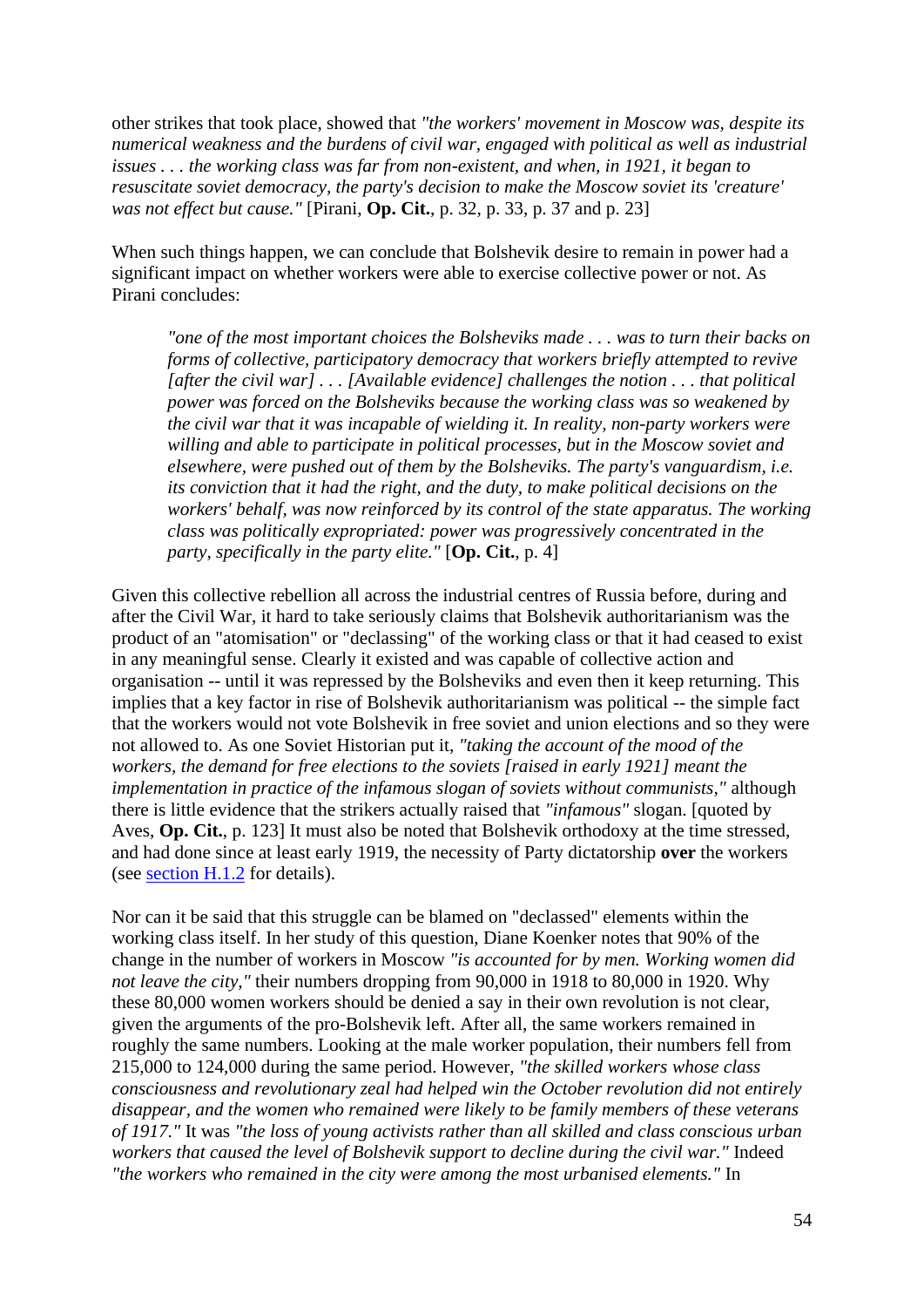summary, *"the deurbanisation of those years represented a change in quantity but not entirely in quality in the cities. The proletariat declined in the city, but it did not wither away . . . a core of the city's working class remained."* [**Op. Cit.**, p. 440, p. 442, p. 447 and p. 449] As Russian anarchist Ida Mett argued decades before in relation to the strikes in early 1921 that inspired the Kronstadt sailor rebellion:

*"The population was drifting away from the capital. All who had relatives in the country had rejoined them. The authentic proletariat remained till the end, having the most slender connections with the countryside.*

*"This fact must be emphasised, in order to nail the official lies seeking to attribute the Petrograd strikes that were soon to break out to peasant elements, 'insufficiently steeled in proletarian ideas.' The real situation was the very opposite. A few workers were seeking refuge in the countryside. The bulk remained. There was certainly no exodus of peasants into the starving towns! . . . It was the famous Petrograd proletariat, the proletariat which had played such a leading role in both previous revolutions, that was finally to resort to the classical weapon of the class struggle: the strike."* [**The Kronstadt Uprising**, p. 36]

In terms of struggle, links between the events in 1917 and those during the civil war also exist. For example Jonathan Aves writes that there were *"distinct elements of continuity between the industrial unrest in 1920 and 1917. This is not surprising since the form of industrial unrest in 1920, as in the pre-revolutionary period and in 1917, was closely bound up with enterprise traditions and shop-floor sub-cultures. The size of the Russian industrial workforce had declined steeply during the Civil War but where enterprises stayed open . . . their traditions of industrial unrest in 1920 shows that such sub-cultures were still capable of providing the leaders and shared values on which resistance to labour policies based on coercion and Communist Party enthusiasm could be organised. As might be anticipated, the leaders of unrest were often to be found amongst the skilled male workers who enjoyed positions of authority in the informal shop-floor hierarchies."* Moreover, *"despite intense repression, small groups of politicised activists were also important in initiating protest and some enterprises developed traditions of opposition to the communists."* Looking at the strike wave of early 1921 in Petrograd, the *"strongest reason for accepting the idea that it was established workers who were behind the volynka [i.e. the strike wave] is the form and course of protest. Traditions of protest reaching back through the spring of 1918 to 1917 and beyond were an important factor in the organisation of the volynka. . . . There was also a degree of organisation . . . which belies the impression of a spontaneous outburst."* [**Op. Cit.**, p. 39 and p. 126]

Clearly, then, the idea that the Russian working class was atomised or declassed cannot be defended given this series of struggles. As noted, the notion that the workers were "declassed" was used to justify state repression of collective working class struggle and defend the necessity of party dictatorship in face of it. Emma Goldman was right to later note how the *"thought oppressed me that what [the Bolsheviks] called 'defence of the Revolution' was really only the defence of [their] party in power."* [**My Disillusionment in Russia**, p. 57] The class struggle in Bolshevik Russia did not stop, it continued except the ruling class had changed from bourgeoisie to Bolshevik dictatorship:

*"There is another objection to my criticism on the part of the Communists. Russia is on strike, they say, and it is unethical for a revolutionist to side against the workers*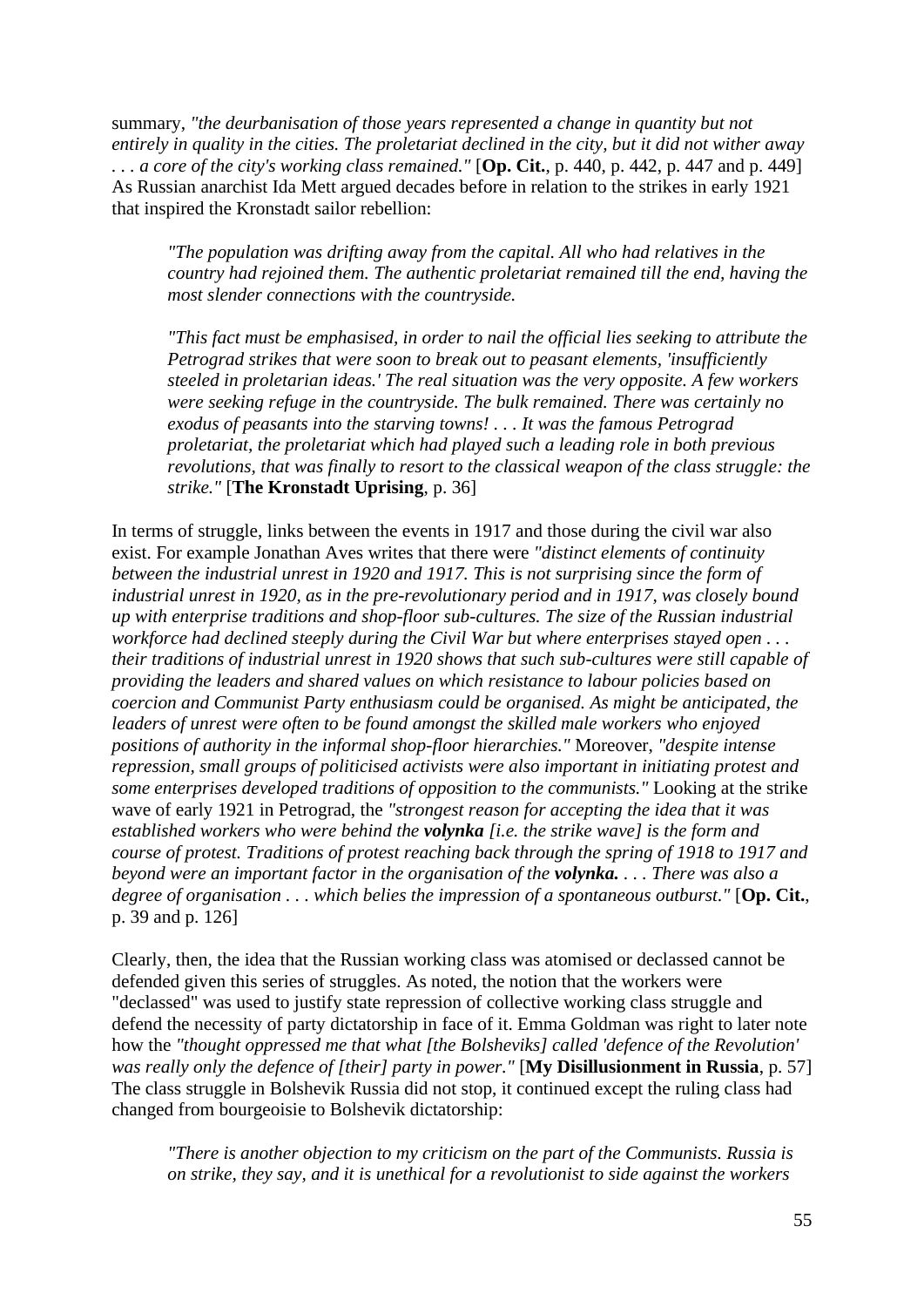*when they are striking against their masters. That is pure demagoguery practised by the Bolsheviki to silence criticism.*

*"It is not true that the Russian people are on strike. On the contrary, the truth of the matter is that the Russian people have been locked out and that the Bolshevik State - even as the bourgeois industrial master -- uses the sword and the gun to keep the people out. In the case of the Bolsheviki this tyranny is masked by a world-stirring slogan: thus they have succeeded in blinding the masses. Just because I am a revolutionist I refuse to side with the master class, which in Russia is called the Communist Party."* [**My Disillusionment in Russia**, p. xlix]

All of which, incidentally, answers Leninist Brian Bambery's rhetorical question: *"why would the most militant working class in the world, within which there was a powerful cocktail of revolutionary ideas, and which had already made two revolutions (in 1905 and in February 1917), allow a handful of people to seize power behind its back in October 1917?"* [*"Leninism in the 21st Century"*, **Socialist Review**, no. 248, January 2001] Once the Russian workers realised that a handful of people **had** seized power they **did** protest the usurpation of their power and rights by the Bolsheviks. The Bolsheviks repressed them.

Yes, as Lenin argued, *"it is clear that there is no freedom and no democracy where there is suppression and where there is violence."* In 1917 he was talking of the *"freedom of the oppressors, the exploiters, the capitalists"* but it equally applies to the working class -- if the so-called *"dictatorship of the proletariat, i.e., the organisation of the vanguard of the oppressed as the ruling class"* is suppressing the working class itself then there can be *"no freedom and no democracy"* for the working class and so it **cannot** be the ruling class. Rather, it is the self-proclaimed *"vanguard"* party which is in fact the ruling class and just like *"under capitalism we have the state in the proper sense of the word, that is, a special machine for the suppression of one class by another, and, what is more, of the majority by the minority.*" Thus the so-called "workers state" became, as anarchists had long predicted, like any other State, *"a power which arose from society but places itself above it and alienates itself more and more from it"* and *"consists of special bodies of armed men having prisons, etc., at their command"* [*"The State and Revolution,"* **The Lenin Anthology**, p. 373, p. 374, p. 316] As can be seen, the Bolshevik regime was most definitely a State... **in the normal sense of the term.** That it prefixed the word "Red" onto these instruments of minority rule matters little, as can be seen from the repression of labour protest under Lenin from early 1918 onwards.

All in all, these strikes and subsequent repression confirms Bakunin's prescient critique of Marxism (see [section H.1.1\)](sectionH.html#sech11). Based on the anarchist analysis of the State as *"minority government, from the top downward, of a vast quantity of men,"* he correctly predicted that even the so-called workers' State *"cannot be sure of its own self-preservation without an armed force to defend it against its own internal enemies, against the discontent of its people."* [**Michael Bakunin: Selected Writings**, p. 265] Yes, of course, workers viewed the Bolshevik regime more favourably than the possibility of a White victory -- but that is a very low bar indeed: socialism, surely, should aspire to be somewhat more appealing than the restoration of Tsarism!

Little wonder, then, that the role of the masses in the Russian Revolution after October 1917 is rarely discussed by pro-Bolshevik writers. Indeed, the conclusion to be reached is simply that for the Bolsheviks the role of workers is to support the party, get it into power and then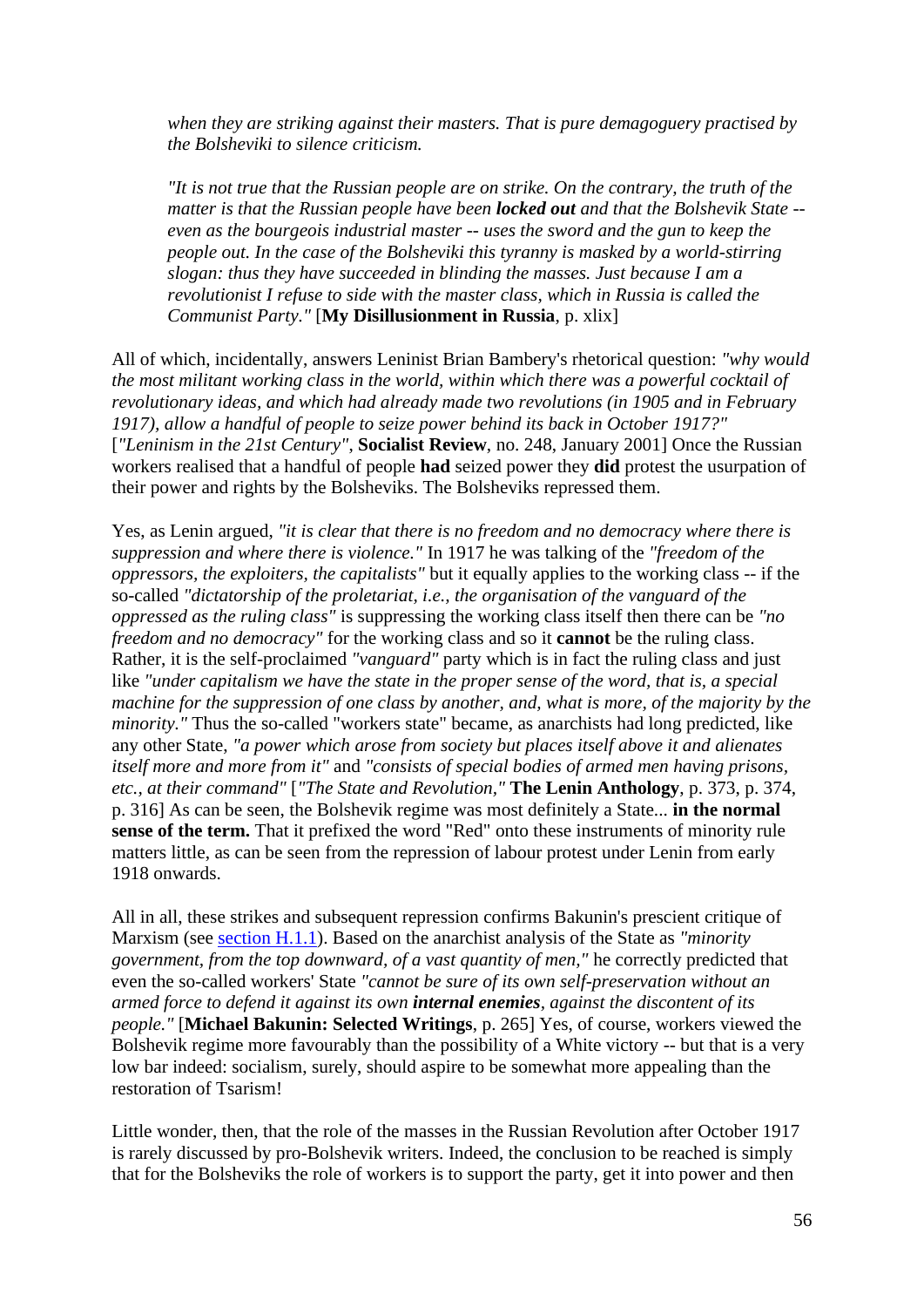do what it tells them. Unfortunately for the Bolsheviks, the Russian working class refused this position, the same position it held under Tsarism and capitalism. Instead they practised collective struggle in defence of their economic **and** political interests, a struggle which inevitably brought them into conflict both with the "workers' state" and their role in Bolshevik ideology. Faced with this collective action, the Bolshevik leaders (beginning with Lenin) started to talk about the "declassing" of the proletariat to justify their repression of (and power **over**) the working class. Ironically, it was the aim of Bolshevik repression to "atomise" the working class as, fundamentally, their rule depended on it. While Bolshevik repression did, in the end, succeed it cannot be said that the working class in Russia did not resist this usurpation of power by the Bolshevik party. As such, rather than "atomisation" or "declassing" being the cause for Bolshevik power and repression, it was, in fact, one of **results** of them -- and helped ensure the rise of Stalin.

## **6 Did the Bolsheviks blame "objective factors" for their actions?**

In a word, no. At the time of the revolution and for some period afterwards, the idea that "objective factors" were responsible for their policies was one which few, if any, Bolshevik leaders expressed. As we discussed in [section 2,](append43.html#app2) leading Bolsheviks like Lenin, Trotsky and Bukharin argued that **any** revolution would face civil war and economic crisis. Lenin **did** talk about the *"declassing"* of the proletariat from 1920 onwards, but that did not seem to affect the proletarian and socialist character of his regime (indeed, Lenin's argument was developed in the context of **increasing** working class collective action, **not** its absence).

This is not to say that the Bolshevik leaders were completely happy with the state of their revolution after the final victory over the White counter-revolution. Lenin, for example, expressed deep concern about the rising bureaucratic deformations he saw in the soviet state (particularly after the end of the civil war). Yet, while concerned about the bureaucracy, he was not concerned about the Party's monopoly of power in spite of the obvious relation between the two (how could a party dictatorship function without a bureaucracy?). Similarly, he tried to combat the bureaucracy by increasing the very structural forms which created it in the first place, namely by increasing centralisation, which in turn increased the bureaucracy and its power. In short, he fought the bureaucracy by "top-down" and, ironically, bureaucratic methods, the only ones left to him. A similar position was held by Trotsky, who was quite explicit in supporting the party dictatorship throughout the 1920s (and, indeed, the 1930s -- as discussed in the appendix ["Reply to errors and distortions in David McNally's pamphlet](append31.html)  *['Socialism from Below'"](append31.html)*). Needless to say, due to the limitations of the ideology, both failed to understand how bureaucracy arises and how it could be effectively fought.

This position started to change, however, as the 1920s drew on and Trotsky was increasingly sidelined from power. Then, faced with the rise of Stalinism, Trotsky had to find a theory which allowed him to explain the degeneration of the revolution and, at the same time, absolve Bolshevik ideology (and his own actions!) from all responsibility for it. He did so by invoking the objective factors facing the revolution. Since then, his various followers have utilised this argument, with various changes in emphasis, to attack Stalinism while defending Bolshevism.

The problem with this type of argument is that all the major evils usually associated with Stalinism already existed under Lenin and Trotsky. Party dictatorship, one-man management,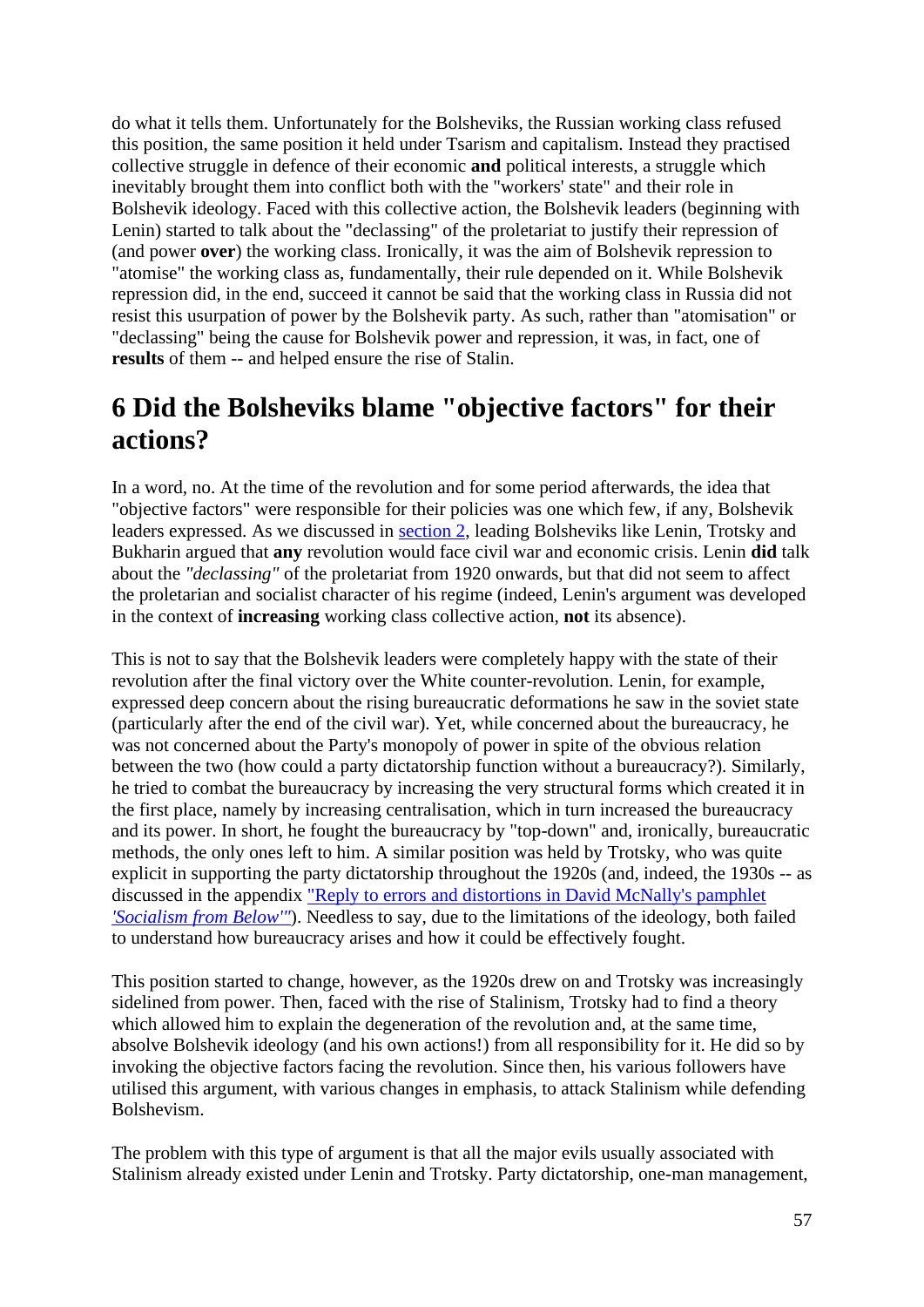repression of opposition groups and working class protest, state bureaucracy and so on all existed before Stalin manoeuvred himself into absolute power. Thus, for example, we find Peter Binns of the British SWP lament in 1987 that:

*"This exploitation and powerlessness of the Russian class [under Mikhail Gorbachev] is nothing new. It came about more than 50 years ago. The final vestiges of workers' rights disappeared in 1929 when it was decreed that all managers' orders were now to be 'unconditionally binding on his subordinate administrative staff and on all workers'. It was at this time that the trade unions ceased to be able to play any function on behalf of workers, in particular over the negotiation of wages. An internal passport system was introduced, and in 1930 all industrial enterprises were forbidden to employ workers who left their former jobs without permission . . . As the Russian authorities themselves cynically put it: 'With the entry of the USSR into the period of socialism, the possibility of using coercive measures by corrective labour have immeasurably increased.' . . . In fact all efforts to start any independent workers' initiatives, let alone workers' councils, are now suppressed and are standardly rewarded with extreme forms of repression."* [*"The Theory of State Capitalism"*, pp. 73-98, **Russia: From Workers' State to State Capitalism**, p. 75]

Yet this describes the regime under Lenin and Trotsky! As noted in [section H.3.14,](sectionH.html#sech314) in early 1918 Lenin advocated *"dictatorial"* one-man management and started to impose it, so ending the experiments in workers' control which had previously flourished since mid-1917. This was followed a few years later by the *"militarisation of labour"*, likewise championed by Lenin and Trotsky:

*"The militarisation of labour, rushed through the ninth Party Congress with typical Tammany Hall steam-roller methods, definitely turned every worker into a galleyslave. The substitution of one-man power in the shops and mills in place of cooperative management placed the masses again under the thumb of the very elements they had for three years been taught to hate as the worst menace . . . Insult was added to injury by the introduction of the labour book, which virtually stamped everyone a felon, robbed him of the last vestiges of freedom, deprived him of the choice of place and occupation, and fastened him to a given district without the right of straying too far, on pain of severest penalties."* [Emma Goldman, **Living My Life**, vol. 2, p. 780]

As noted in the [last section,](append43.html#app5) workers who protested against the imposition of these policies and class relations were likewise rewarded with repression. Indeed, Trotsky wrote a book defending this regime against criticism by leading Marxist Karl Kautsky which included the comment that *"[i]n point of fact, under Socialism there will not exist the apparatus of compulsion itself, namely, the State: for it will have melted away entirely into a producing and consuming commune. None the less, the road to Socialism lies through a period of the highest possible intensification of the principle of the State. And you and I are just passing through that period. Just as a lamp, before going out, shoots up in a brilliant flame, so the State, before disappearing, assumes the form of the dictatorship of the proletariat, i.e., the most ruthless form of State, which embraces the life of the citizens authoritatively in every direction."* [**Terrorism and Communism**, pp. 169-70] As Stalin put in 1930 (apparently, according to Binns, when a new class system had now developed):

*"We are in favour of the withering away of the state, and at the same time we stand for the strengthening of the dictatorship of the proletariat, which represents the most*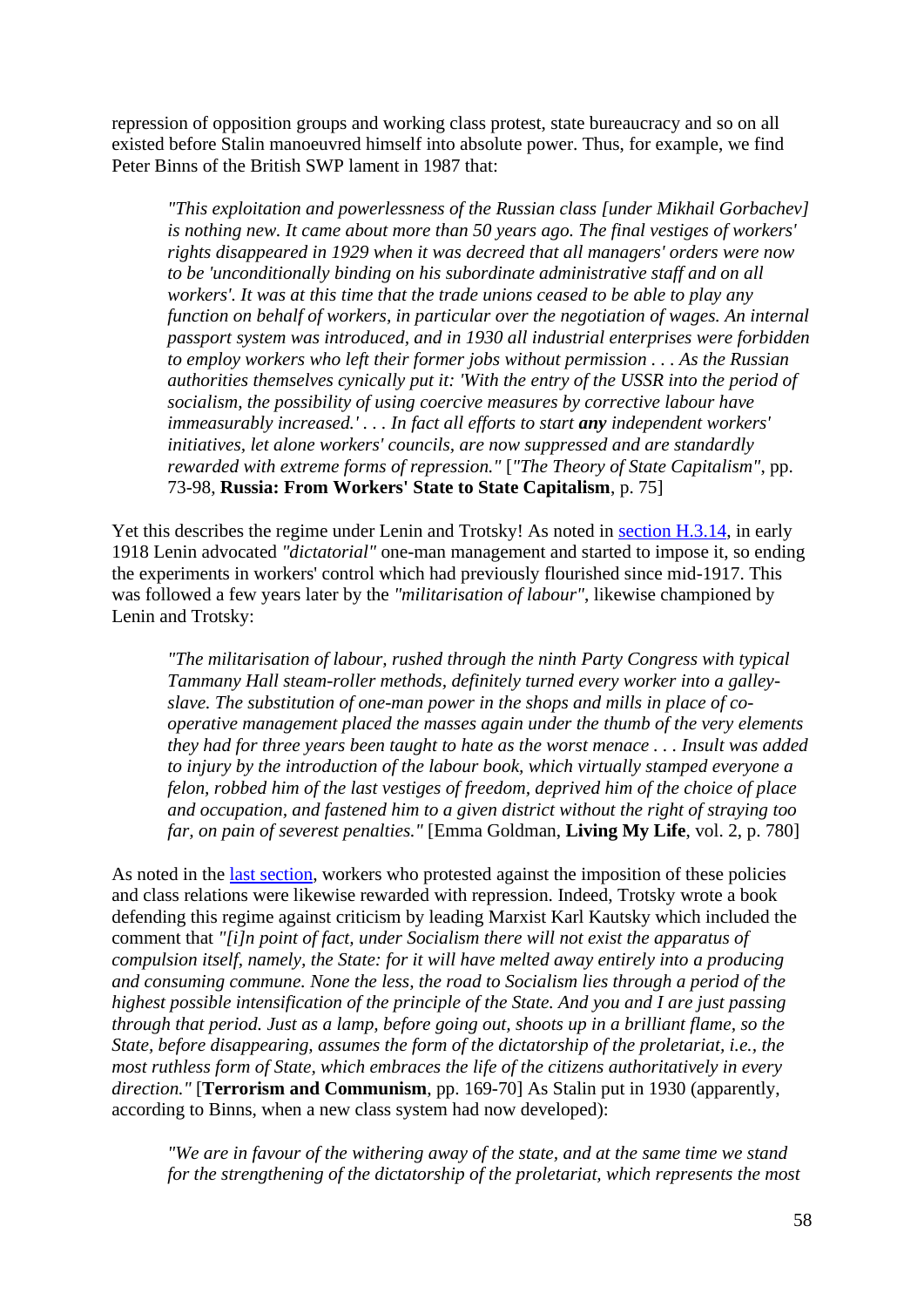*powerful and mighty of all forms of the state which have existed up to the present day. The highest development of the power of the state, with the object of preparing the conditions of the withering away of the state: that is the Marxist formula. Is it 'contradictory'? Yes, it is 'contradictory.' But this contradiction is a living thing and wholly reflects the Marxist dialectic."* [quoted by Alfred B. Evans Jr., **Soviet Marxism-Leninism: The Decline of an Ideology**, p. 39]

Thus Stalinism and Bolshevism was based on the same social-relations -- and a social system is **not** defined by the individuals in charge and their intentions but rather the relations within its social structures and the power-relations these generate. While it can be argued that Stalinism was worse -- that repression was more brutal and privileges were more extreme - this does not change the **class** nature of the regime and the inequalities that these authoritarian social relations created. As Emma Goldman saw at first hand, *"better and more plentiful food was served Party members at the Smolny dining-room and many similar injustices and evils"*, there was a *"special hospital for Communists, with every modern comfort, while other institutions lacked the barest medical and surgical necessities"*, *"housing arrangements disclosed similar favouritism and injustice"* along with general *"inefficiency, mismanagement, and bureaucratic corruption"*. [**Living My Life**, vol. 2, p. 732, p. 754 and p. 900] That the bureaucracy under Stalin gained more wealth and exercised greater power over its subjects hardly changes the class nature of the regime. Indeed, the greater abuses of Stalinism had their basis in the social relations created under Lenin and Trotsky (and, of course, Stalin who was -- least we forget -- an *"old Bolshevik"* as well, indeed an older one than Trotsky).

Worse for the advocates of this position, with the exception of the state bureaucracy, none of the mainstream Bolshevik leaders found anything to complain about. Whether it is Lenin or Trotsky, the sad fact of the matter is that a party dictatorship presiding over an essentially state capitalism economy was not considered a bad thing. Indeed, the "gains" of October Trotskyists claim that Stalinism destroyed were, in fact, long dead by 1921. Soviet democracy, working class freedom of speech, association and assembly, workers' selfmanagement in the workplace, trade union freedom, the ability to strike, and a host of other, elementary, working class rights had been eliminated long before the end of the civil war (indeed, often before it started) and *"there is no evidence indicating that Lenin or any mainstream Bolshevik leaders lamented the loss of workers' control or of democracy in the soviets, or at least referred to these losses as a retreat, as Lenin declared with the replacement of War Communism by NEP in 1921."* [Samuel Farber, **Before Stalinism**, p. 44]

Which, of course, causes problems for those who seek to distance Lenin and Trotsky from Stalinism and claim that Bolshevism is fundamentally "democratic" in nature. The knots Leninists get into to do this can be ludicrous. A particularly crazy example can be seen from the UK's Socialist Workers Party. For John Rees, it is a truism that *"it was overwhelmingly the force of circumstance which obliged the Bolsheviks to retreat so far from their own goals. They travelled this route in opposition to their own theory, not because of it -- no matter what rhetorical justifications were given at the time."* [*"In Defence of October,"* pp. 3-82, **International Socialism**, no. 52, p. 70] So we cannot judge the Bolsheviks on what they did **nor** what they said! This is understandable for, as Rees implicitly admits, the Bolsheviks did **not** blame "objective circumstances" for their decisions. Rather, they viewed them as ideologically correct responses to difficulties they thought **every** revolution would face.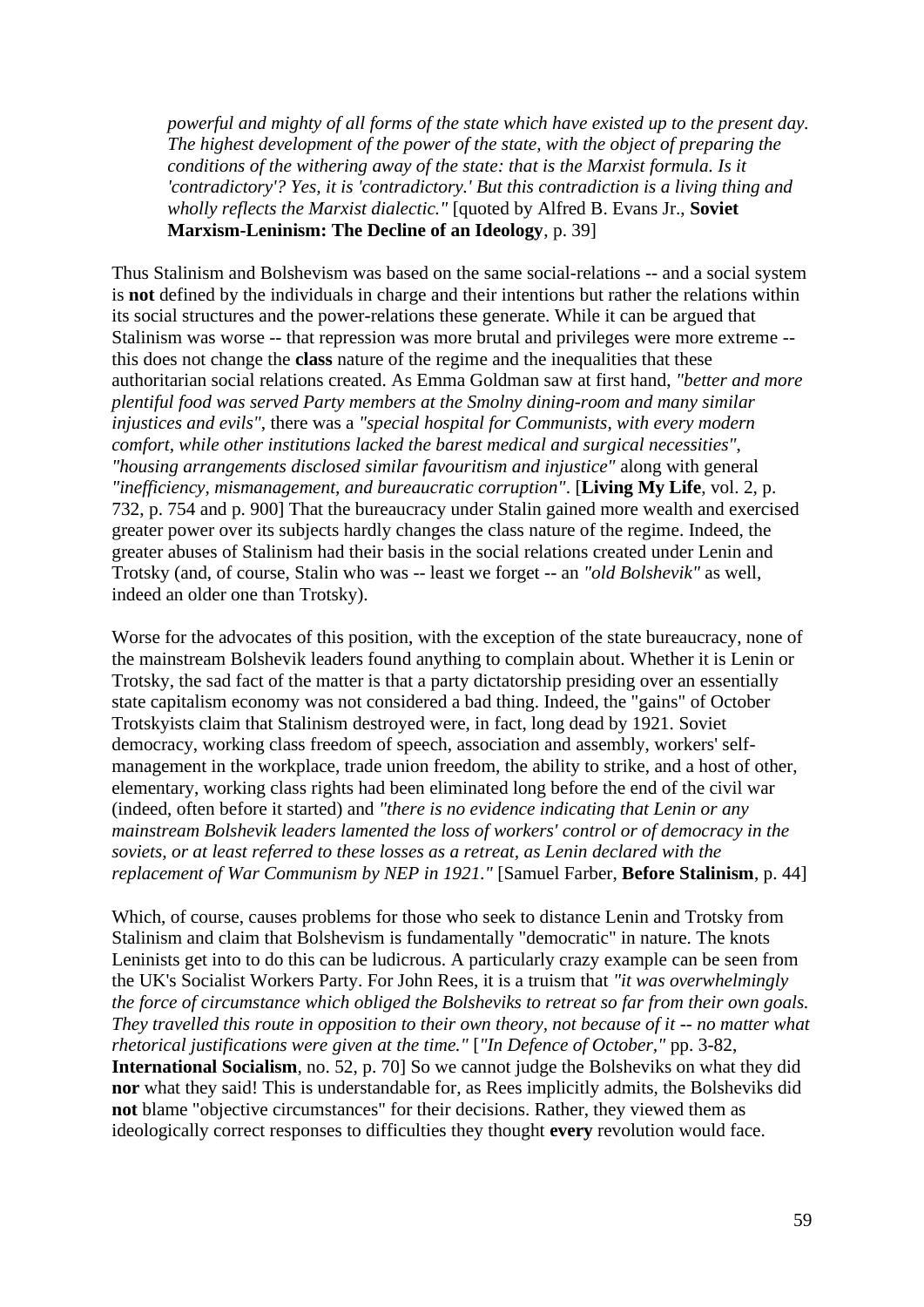So this sort of position has little substance to it. It is both logically and factually flawed. Logically, it simply makes little sense as anything but an attempt to narrow political discussion and whitewash Bolshevik practice and politics. Given that Leninists constantly quote from Lenin's and Trotsky's post-1918 works, it seems strange that they try to stop others so doing. Strange, but not surprising, given their task is to perpetuate the Bolshevik Myth. Where that leaves revolutionary politics is left unsaid, but it seems to involve worshipping at the shrine of October and treating as a heretic anyone who dares suggest we analysis it in any depth and perhaps learn lessons from it. As discussed in the [next section,](append43#app7) there is utility in such spurious arguments.

Of course Rees' comments are little more than assertions. Given that he dismisses the idea that we can actually take what any Bolshevik says at face value, we are left with little more than a mind reading operation in trying to find out what the likes of Lenin and Trotsky "really" thought. Perhaps the root explanation of Rees' position is the awkward fact that there are no quotes from any of the leading Bolsheviks which support it? After all, if they were quotes from the hallowed texts expounding the position Rees says the Bolshevik leaders "really" held then he would have provided them. The simple fact is that Lenin and Trotsky, like all the Bolshevik leaders, considered a one-party dictatorship presiding over a state capitalist economy as "socialism" (it also explains Trotsky's difficulty in understanding the obvious class-nature of Stalinism and his ambiguous position in terms of its "achievements"). Can we really dismiss this simply as *"rhetorical justifications"* rather than an expression of *"their own theory"*? Can we really ignore the awkward fact that they never expressed *"their own theory"* and instead we have to make do with the *"rhetorical justifications"* Rees is at such pains for us to ignore?

Which shows that a major problem in discussing the failure of the Russian Revolution is the attitude of modern day Leninists. Rees presents us with another example when he asserts that *"what is required of historians, particularly Marxists, is to separate phrase from substance."* The Bolsheviks, Rees argues, were *"inclined to make a virtue of necessity, to claim that the harsh measures of the civil war were the epitome of socialism."* Indeed, he states that non-Leninists *"take Lenin or Trotsky's shouts of command in the midst of battle and portray them as considered analyses of events."* [**Op. Cit.**, p. 46]

Yet this argument is simply incredulous. After all, neither Lenin nor Trotsky could be said to be anything **but** political activists who took the time to consider events and analyse them in detail, however wrongly. Moreover, they defended their arguments in terms of Marxism. Would Rees consider Lenin's **State and Revolution** as an unimportant work? After all, this was produced in the midst of the events of 1917, in often difficult circumstances (such as when hiding from the police). If so, then why not his other, less appealing, political proclamations (never mind actions)? Moreover, looking at just a few of the works produced in this period it is clear that they are anything **but** *"shouts of command in the midst of battle."* Trotsky's **Terrorism and Communism** is a substantial book, for example. It was **not** an ad hoc comment made during a conference or *"in the midst of battle."* Quite the reverse, it was a detailed, substantial and thought-out reply to criticism by the influential German social democrat Karl Kaustky (and, before Lenin, the most respected Marxist thinker in the world). Indeed, Trotsky explicitly asks the question (*"Is there still theoretical necessity to justify revolutionary terrorism?"*) and answers yes, his *"book must serve the ends of an irreconcilable struggle against the cowardice, half-measures, and hypocrisy of Kautskianism in all countries."* [**Terrorism and Communism**, p. 9 and p. 10]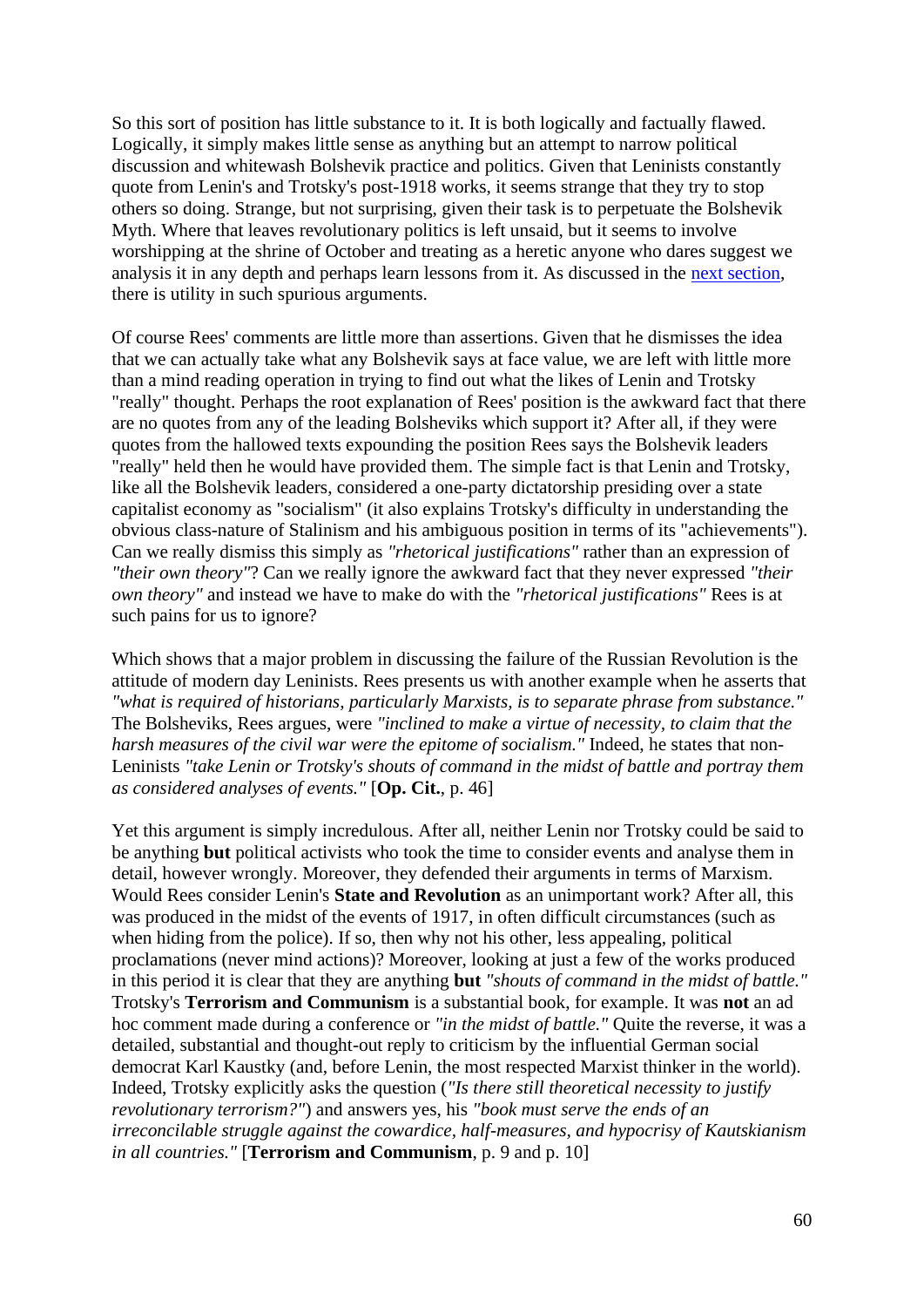This work was circulated at the Second Congress of the Communist International along with Lenin's **'Left-wing' Communism: An Infantile Disorder**, a work still recommended by the likes of SWP in spite of its defence of party dictatorship (see [section H.3.3\)](sectionH.html#sech33) and so in spite of it being, presumably, *"shouts of command in the midst of battle"* rather than *"considered analyses of events"*. Significantly, Congress attendee anarchist-turned-Bolshevik Alfred Rosmer later opined that both works had *"lost none of their value"* and could *"still be profitably read today.* [**Lenin's Moscow**, p. 69]

Therefore, Rees's comments are hard to take seriously. It is even harder to do so when it becomes clear that Rees does not apply his comments consistently or logically. He does not object to quoting Lenin and Trotsky during this period when they say something he **approves** of, regardless of how badly it reflects their actions. This is hardly convincing, particularly when their "good" quotes are so at odds with their practice and their "bad" quotes so consistent with them: as Marx argued, we should judge people by what they do, **not** by what they say. This seems a basic principle of scientific analysis and it is significant, if not surprising, that Leninists like Rees want to reject it.

Worse, as we note in [section H.6.2,](sectionH.html#sech62) Bolshevik ideology played its role in the degeneration of the revolution from the start. Many -- but not all -- the negative developments within the Revolution were actually consistent with the vision of socialism expounded in 1917. Others were, of course, opposed to the claims made before the seizure of power but were inevitable given these very claims -- not least the swift rise of a new bureaucracy (as anarchists had warned about long before October) given Marxist prejudices in favour of centralism and nationalisation. Focusing on "objective circumstances" draws attention away from this negative impact of both the Bolshevik vision of socialism which guided the policies being implemented and the policies being imposed. The assumption that these policies were not only driven by necessity but also successfully countered this necessity cannot be maintained for the policies imposed not only reflected many of the pre-1918 positions of orthodox Marxism, they had a negative impact in-so-far as they made a bad economic situation worse as well as expanding and empowering an officialdom which soon enough became a new ruling class (for further discussion see the appendix ["How did Bolshevik ideology contribute](append44.html)  [to the failure of the Revolution?"\)](append44.html)

Ultimately, the theoretical problem with this position is that it denies the importance of ideas. After all, even if it where true that the **theory** of Bolshevism was different to its practice and the justifications for that practice, it would leave us with the conclusion that this **theory** was not sufficient when faced with the rigours of reality. In other words, that it is impractical -- a conclusion that Leninists do not want to draw, hence the stress on "objective factors" to explain its failure.

Similarly, there seems to be an idealist tint to Leninist accounts of the Russian Revolution. They seem to portray the Lenin of 1921 as, essentially, the same person as the Lenin of 1917. That seems to violate the basic ideas of materialism. As Herbert Read points out, *"the phrase 'the dictatorship of the proletariat' . . . became fatal through the interventions of two political expedients -- the identification of the proletariat with the Bolshevik Party, and the use of the State as an instrument of revolution. Expedients and compromises may have been necessary for the defeat of the reactionary forces; but there is no doubt whatsoever that what took place was a progressive brutalisation of Lenin's own mind under the corrupting influence of the exercise of power."* [**A One-Man Manifesto**, p. 51] It seems common sense that if a political strategy exposes its followers to the corrupting effects of power we should factor this into any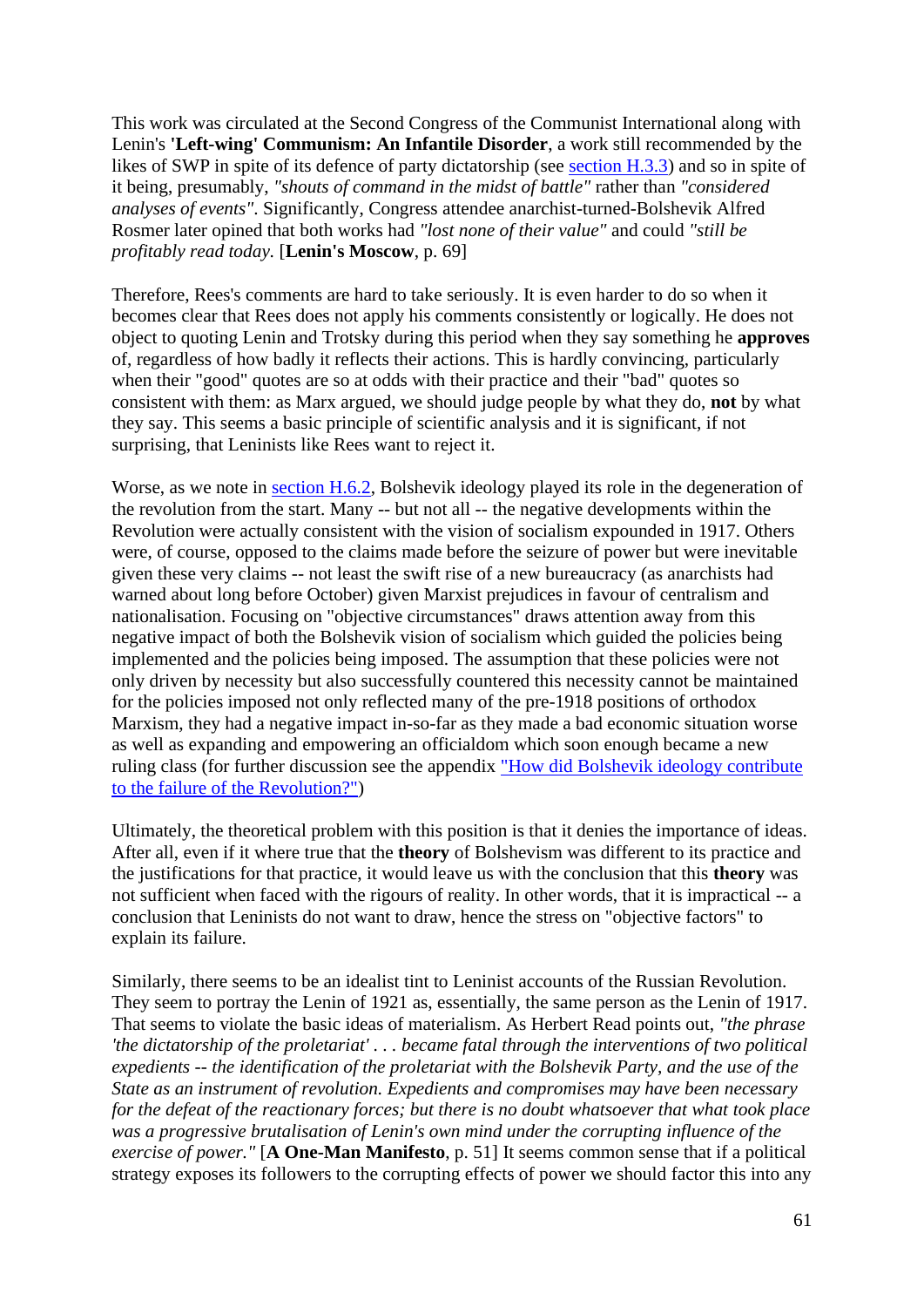evaluation of it. Sadly, Leninists fail to do this -- even worse, they attempt to whitewash the post-October Lenin (and Trotsky) by excluding the "bad" quotes which reflect their practice, a practice which they are at pains to downplay (or ignore)!

As libertarian socialist Cornelius Castoriadis noted, this pro-Bolshevik response *"teaches us nothing we could extend beyond the confines of the Russian situation in 1920. The sole conclusion to be drawn from this kind of 'analysis' is that revolutionaries should ardently hope that future revolutions break out in more advanced countries, that they should not remain isolated, and that civil wars should not in the least be devastating."* It does not explain *"why it 'degenerated' precisely in such a way that it led to the power of the bureaucracy"*, which is perhaps unsurprising for *"[i]nsofar as ideas play a role in the development of history -- and, in the final analysis, they play an enormous role -- the Bolshevik ideology (and with it, the Marxist ideology lying behind it) was a decisive factor in the birth of the Russian bureaucracy."* [**The Role of Bolshevik Ideology in the Birth of the Bureaucracy**, p. 92 and p. 104]

Then, of course, there is the attitude of the Bolshevik leaders themselves to these so-called *"shouts of command in the midst of battle."* Rather than dismiss them as irrelevant, they continued to subscribe to them years later. For example, Trotsky was still in favour of party dictatorship in the late 1930s (see [section H.1.2\)](sectionH.html#sech12). Looking at his justly infamous **Terrorism and Communism**, we discover him in the 1930s reiterating his support for his arguments of 1920. His preface to the 1936 French edition sees him state that the book was *"devoted to a clarification of the methods of the proletariat's revolutionary policy in our epoch."* He concluded as follows: *"Victory is conceivable only on the basis of Bolshevik methods, to the defence of which the present work is devoted."* The previous year, in his introduction to the second English edition, he was equally unrepentant. *"The British proletariat,"* he argued, *"will enter upon a period of political crisis and theoretical criticism . . . The teachings of Marx and Lenin for the first time will find the masses as their audience. Such being the case, it may be also that the present book will turn out to be not without its use."* He dismissed the *"consoling illusion"* that *"the arguments of this book [were] true for backward Russia"* but *"utterly without application to advanced lands."* The *"wave of Fascist or militarised police dictatorships"* in the 1920s and 1930s was the reason. It seems ironic that Trotsky's selfproclaimed followers are now repeating the arguments of what he termed *"incurable Fabians"*, namely that arguments within it were irrelevant and not applicable in circumstances other than those it was written in. [**Terrorism and Communism**, p. xix, p. xxxv, p. xlvii and p. xxxix]

So rather than distance himself from the authoritarian and state-capitalist policies modern day Leninists claim were thrust upon an unwilling Bolshevik party by "objective factors," Trotsky defended them. This is unsurprising, given that as we noted above in [section 2,](append43.html#app2) Trotsky himself argues in that work that these "objective factors" would be faced in **every** revolution. As it was, he argues that it was only the *"slow development of the revolution in the West"* which stopped *"a direct passage from military Communism to a Socialistic system of production."* Rather than admit to *"illusions"* caused by the *"iron necessity"* of winning the civil war, he talks about *"those economic hopes which were bound up with the development of the world revolution."* He even links Bolshevik practice with Stalinism, noting that the *"idea of five-year plans was not only formulated in that period [1918-1920], but in some economic departments it was also technically worked out."* Indeed, in 1920 he noted how the policies he was implementing in practice and defending in theory were *"correct from the point of view both of principle and of practice"*. [**Op. Cit.**, p. xliii and p. 135]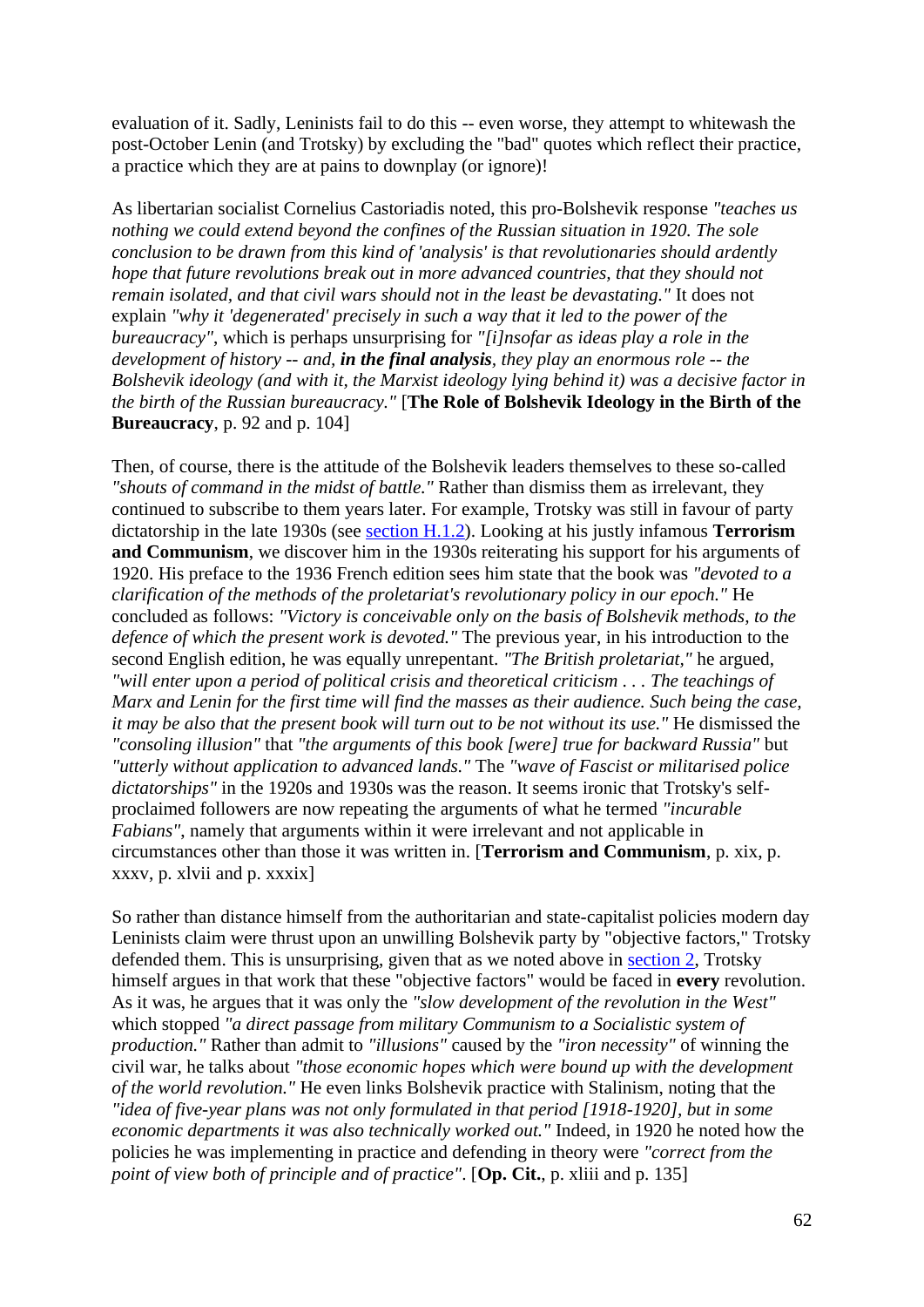Even his essay outlining what he considers the differences between Stalinism and Bolshevism does not see him fundamentally distancing himself from the positions modern day Leninists like to explain by "objective factors." He stated that the *"Bolshevik party achieved in the civil war the correct combination of military art and Marxist politics."* What did that involve? Immediately before making that claim he argued that the *"Bolshevik party has shown the entire world how to carry out armed insurrection and the seizure of power. Those who propose the abstraction of the Soviets from the party dictatorship should understand that only thanks to the party leadership were the Soviets able to lift themselves out of the mud of reformism and attain the state form of the proletariat."* Thus the *"party dictatorship"* is seen as being an example of *"Marxist politics"* being successfully applied and not something to be opposed. Moreover, *"the Bolshevik party was able to carry on its magnificent 'practical' work only because it illuminated all its steps with theory."* [*"Stalinism and Bolshevism,"* **Writings of Leon Trotsky 1936-37**, pp. 430-1]

Clearly, rather than denounce the power of the party as being against Bolshevik theory, as Rees claims, for Trotsky it represented its application. While Trotsky excuses some Bolshevik actions (such as the banning of opposition groups) as a product of "objective factors" (such as the civil war), he clearly sees the degeneration of the revolution coming **after** the civil war and its *"correct combination"* of *"Marxist politics"* and *"military art,"* which included *"party dictatorship"* over the soviets.

This lack of distancing is to be expected. After, the idea that "objective factors" caused the degeneration of the Russian Revolution was first developed by Trotsky to explain, after his fall from power, the rise of Stalin. While **he** was head of the Soviet state no such "objective" factors seemed to be required to "explain" the party dictatorship over the working class. Indeed, quite the reverse as he argued in 1923: *"If there is one question which basically not only does not require revision but does not so much as admit the thought of revision, it is the question of the dictatorship of the Party."* [**Leon Trotsky Speaks**, p. 158] In this he reflected party orthodoxy, as expressed by Zinoviev to the delegates to the Second Congress of the Communist International who were busy seeking wisdom from **Terrorism and Communism**:

*"Today, people like Kautsky come along and say that in Russia you do not have the dictatorship of the working class but the dictatorship of the party. They think this is a reproach against us. Not in the least! We have a dictatorship of the working class and that is precisely why we also have a dictatorship of the Communist Party. The dictatorship of the Communist Party is only a function, an attribute, an expression of the dictatorship of the working class . . . [T]he dictatorship of the proletariat is at the same time the dictatorship of the Communist Party."* [**Proceedings and Documents of the Second Congress 1920**, vol. 2, pp. 151-2]

Trotsky in 1920 (and beyond!) was just stating mainstream Bolshevik ideology, echoing a statement made in March 1923 by the Central Committee (of which he and Lenin were members) to mark the 25th anniversary of the founding of the Communist Party issued long after the need for *"shouts of command in the midst of battle"*. It sums up the lessons gained from the revolution and states that *"the party of the Bolsheviks proved able to stand out fearlessly against the vacillations within its own class, vacillations which, with the slightest weakness in the vanguard, could turn into an unprecedented defeat for the proletariat."* Vacillations, of course, are expressed by workers' democracy. Little wonder the statement rejects it: *"The dictatorship of the working class finds its expression in the dictatorship of the*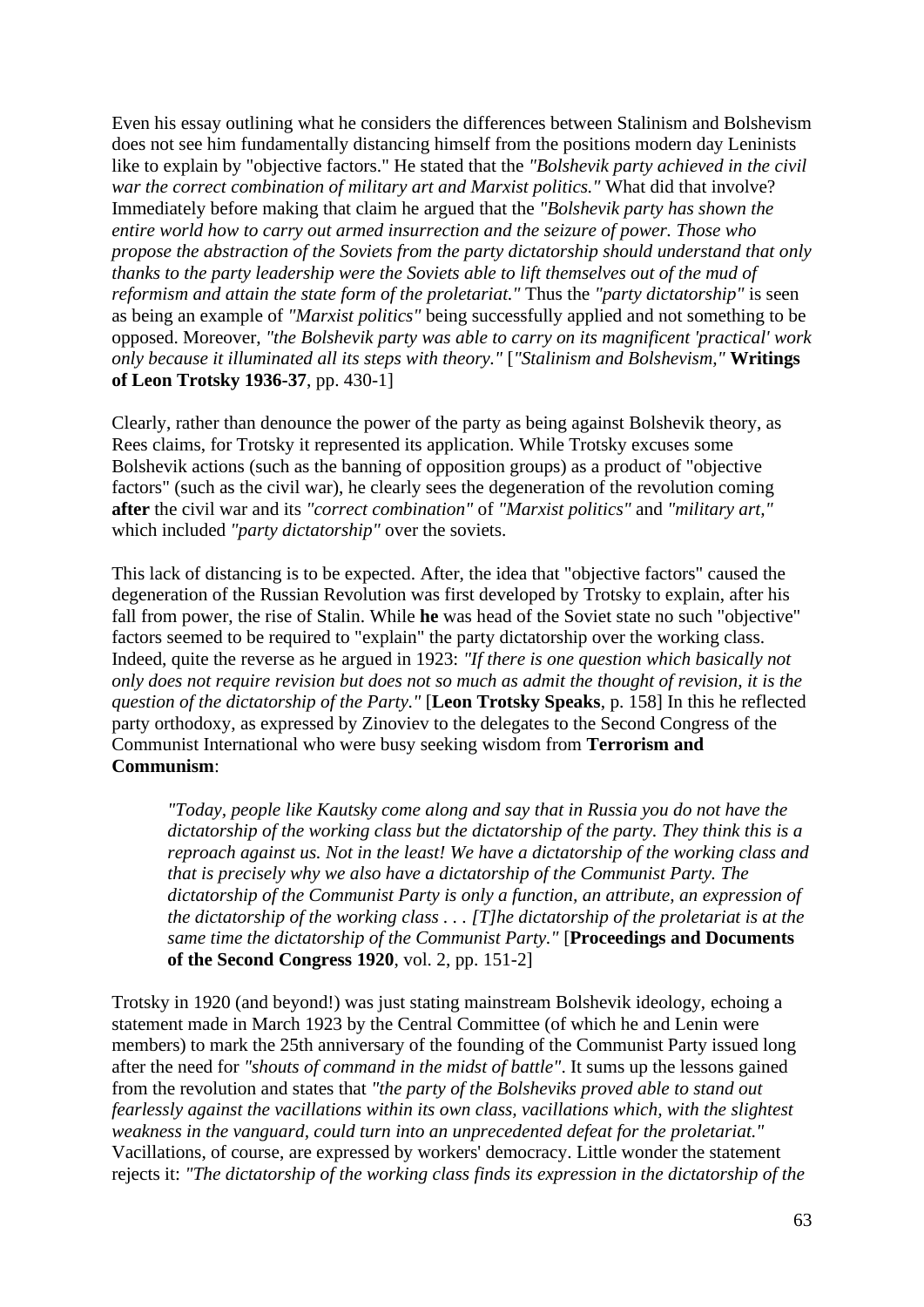## *party."* [*"To the Workers of the USSR"* in G. Zinoviev, **History of the Bolshevik Party**, p. 213, p. 214]

So, as with all the leading Bolsheviks, he considered the party dictatorship as an inevitable result of any proletarian revolution. Moreover, he did not question the social relationships within production either. One-man management held no fears for him and he considered the state-capitalist regime under himself and Lenin "socialist" and defended it as such. He was fully supportive of one-man management, going so far as to suggest in 1920 that *"if the civil war had not plundered our economic organs of all that was strongest, most independent, most endowed with initiative, we should undoubtedly have entered the path of one-man management in the sphere of economic administration much sooner and much less painfully."* [**Terrorism and Communism**, pp. 169 $\hat{a} \in \{70\}$  Writing in the peace of 1923, he likewise argued that the *"system of actual one-man management must be applied in the organisation of industry from top to bottom. For leading economic organs of industry to really direct industry and to bear responsibility for its fate, it is essential for them to have authority over the selection of functionaries and their transfer and removal."* These economic organs must *"in actual practice have full freedom of selection and appointment."* [quoted by Robert V. Daniels, **A Documentary History of Communism**, vol. 1, p. 237]

As can be seen, all of these post-civil war opinions fit in well with his civil war opinions on the matter. Now, it seems strange that rather than present what he "really" thought, Trotsky expounded what presumably was the **opposite** of it. Surely the simplist conclusion to draw is that Trotsky said what he really did think and expressed this in his so-called *"shouts of command"* made during the civil war? Can all these comments be dismissed as *"rhetorical justifications"* and not reflective of Trotsky's real ideas? Ultimately, either you subscribe to the idea that Lenin and Trotsky were able to clearly express their ideas themselves or you subscribe to the notion that they hid their "real" politics and only modern-day Leninists can determine what they, in fact, "really" meant to say and what they "really" stood for. And as for all those "awkward" quotes which express the **opposite** of the divined true faith, well, they can be ignored.

Which is, of course, hardly a convincing position to take, particularly as Lenin and Trotsky were hardly shy in justifying their authoritarian policies and expressing a distinct lack of concern over the fate of any **meaningful** working class conquest of the revolution like, say, soviet democracy. Indeed, as we note in [section 3](append45.html#app3) of the appendix ["Were any of the](append45.html)  [Bolshevik oppositions a real alternative?",](append45.html) the sad fact is that the inter-party conflicts of the 1920s were **not** about workers' democracy at all rather party democracy, as admitted in 1925 by Max Eastman, one of Trotsky's main supporters at the time, who noted that *"this programme of democracy within the party [was] called 'Workers' Democracy' by Lenin"* and that *"Trotsky merely revived this original plea."* [**Since Lenin Died**, p. 35] Ironically, Trotskyists in soviet prisons in the early 1930s *"continued to consider that 'Freedom to choose one's party -- that is Menshevism'"* and this was their *"final verdict."* [Ante Ciliga, **The Russian Enigma**, p. 280] No wonder they seemed surprised to be there!

Ultimately, Trotsky's issue with Stalinism was not based on **real** socialist principles, such as meaningful working class freedoms and power. Rather it was a case of *"the political centre of gravity ha[ving] shifted from the proletarian vanguard to the bureaucracy"* and this caused *"the party"* to change *"its social structure as well as in its ideology."* [*"Stalinism and Bolshevism,"* **Writings of Leon Trotsky 1936-37**, p. 422] The party dictatorship had been replaced by the dictatorship of the state bureaucracy, in other words. Once this happened,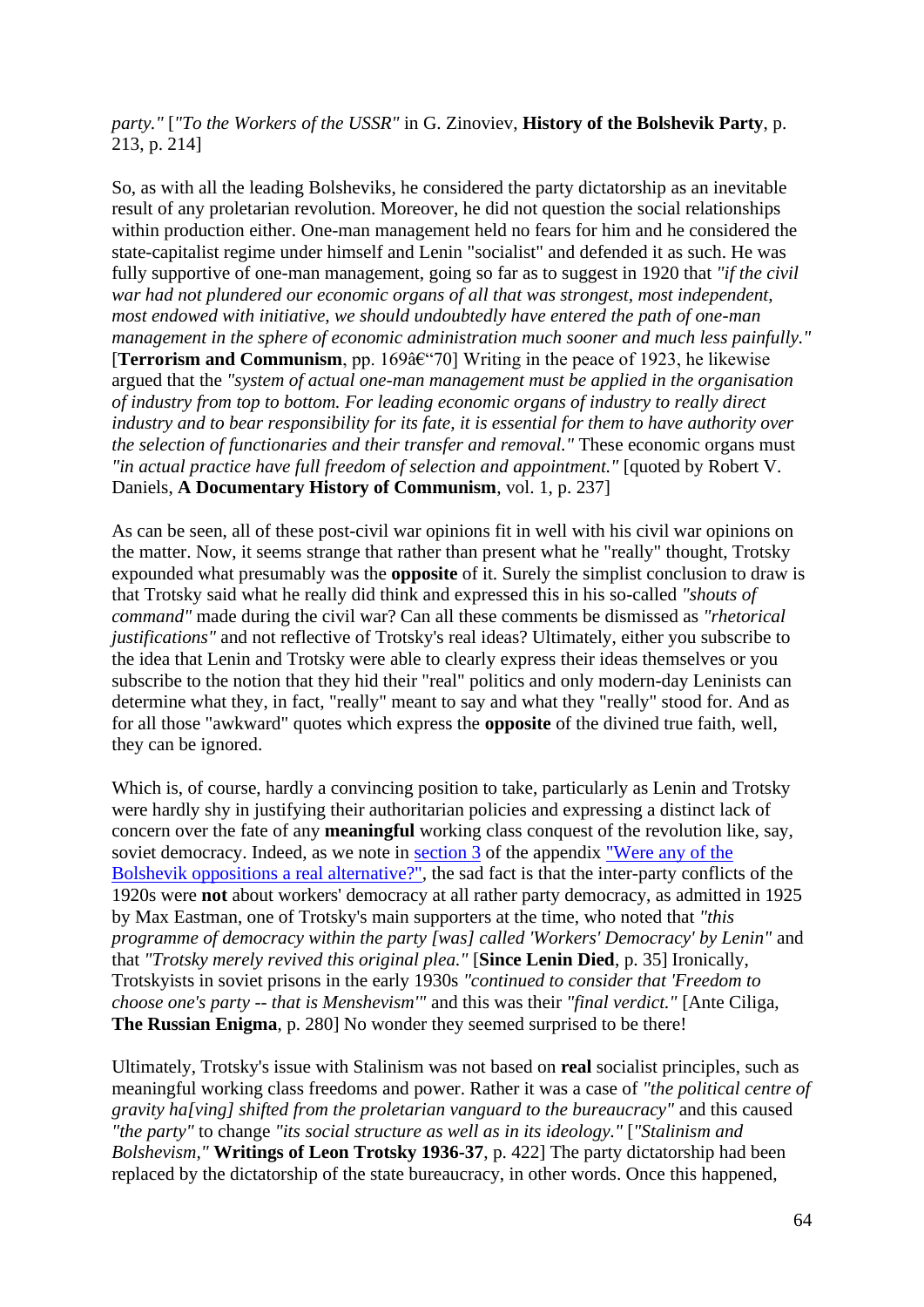Trotsky sought to explain it. As analysing the impact of Bolshevik ideology and practice were, by definition, out of the question given his role in formulating and imposing it, that left the various "objective factors" Trotsky turned to in order to explain developments after 1923, to explain Stalinism while keeping true to Bolshevik ideology **and** practice.

This legacy shows itself with those who repeated it afterwards. Trotsky's limited critique explains why, to quote Chris Harman (another member of the British SWP), Trotsky *"continued to his death to harbour the illusion that somehow, despite the lack of workers' democracy, Russia was a 'workers' state.'"* Simply put, there had been no workers' democracy under Lenin and Trotsky and he considered that regime a *"workers' state"* so why should this be a key criteria for evaluating Stalinism? The question arises why **Harman** thought that Lenin's Russia was some kind of "workers' state" if workers' democracy is the criteria by which such things are to be judged. But, then again, he thinks Trotsky's **Left Opposition** *"framed a policy along [the] lines"* of *"returning to genuine workers' democracy"*! [**Bureaucracy and Revolution in Eastern Europe**, p. 20 and p. 19] This also undermines the SWP's "Stalinism was state-capitalism" position (it must be stressed, as noted in [section](sectionH.html#sech313)  [H.3.13,](sectionH.html#sech313) this is **not** the same as the anarchist analysis, even if the conclusions are the same). As orthodox Trotskyist Ted Grant summarised in 1949:

*"If Comrade Cliff's thesis is correct, that state capitalism exists in Russia today [under Stalin], then he cannot avoid the conclusion that state capitalism has been in existence since the Russian Revolution and the function of the revolution itself was to introduce this state capitalist system of society. For despite his tortuous efforts to draw a line between the economic basis of Russian society before the year 1928 and after, the economic basis of Russian society has in fact remained unchanged."* [*"Against the Theory of State Capitalism: Reply to Comrade Cliff,"* **The Unbroken Thread**, p. 199]

Indeed! Although Grant was wrong to view Stalin's Russia as a *"degenerated workers' state"* rather that reject Bolshevism for introducing state-capitalism and party dictatorship in Russia, the fact is that in terms of **social relations** he is correct -- Russia **was** state-capitalist under Lenin and Trotsky. The awkward fact is that the Russian working class was expropriated both politically and economically in the first few months. A new State -- with its own bureaucracy and armed forces separate from the masses -- was emerging by January 1918, with the elimination of democracy within the armed forces and workplaces imposed by March and April of that year. This process was in place before "objective factors" like civil war started or had a significant impact -- which undoubtedly explains why the Bolsheviks at the time did **not** justify their policies in those terms, why Lenin in November 1919 stated that the *"organisation of the communist activity of the proletariat and the entire policy of the Communists have now acquired a final, lasting form; I am certain that we are on the right path and that progress along that path is fully ensured."* [**Collected Works**, vol. 30, p. 144]

The major problem for Trotskyists of all kinds is that all the characteristics which they claim differentiate Bolshevism and Stalinism were all applied under Lenin and Trotsky. So, while most neo-Trotskyists like to proclaim that socialism **has** to be politically and economically democratic to qualify as socialist in order to exclude Stalinism from Marxism, the awkward fact is that these same parties also consider Lenin's regime post-1917 as socialist in spite of it being a party dictatorship politically and state-capitalist economically: apparently, socialism need not be democratic after all.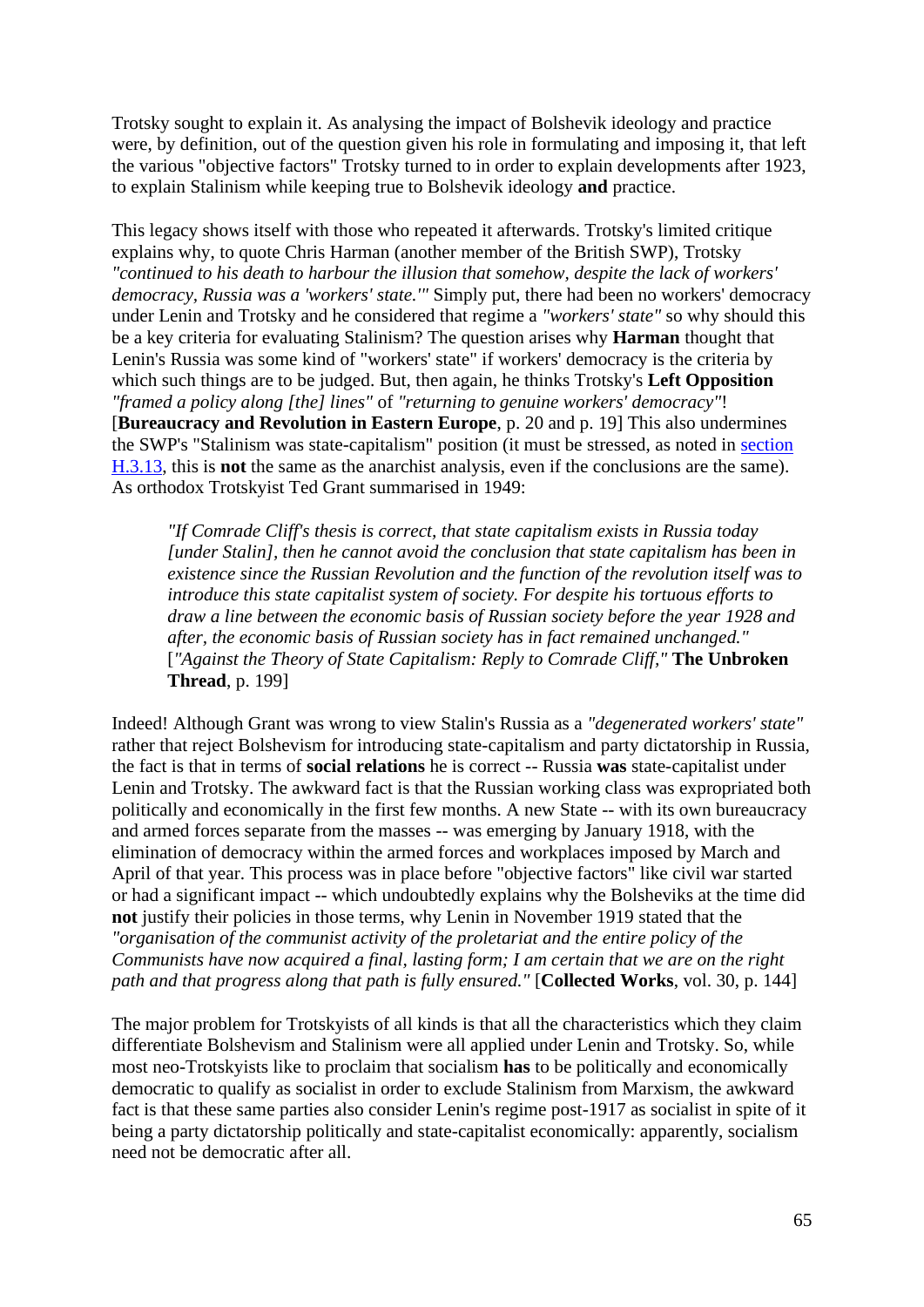For anarchists, however, the regime confirmed the *"belief that a revolution Ã la Bakunin would have brought more constructive results, if not immediate anarchism . . . the Russian Revolution had been Ã la Bakunin, but it had since been transformed Ã la Karl Marx. That seemed to be the real trouble. I had not been na* $\tilde{A}$ <sup>-</sup> *ve enough to expect anarchism to rise phoenix-like from the ashes of the old. But I did hope that the masses, who had made the Revolution, would also have the chance to direct its course."* [Emma Goldman, **Living My Life**, vol. 2, p. 826] As Kropotkin summarised, we *"have always pointed out the effects of Marxism in action. Why be surprised now?"* In short, it was the case of *"a small political party which by its false theories, blunders, and inefficiency has demonstrated how revolutions must not be made."* [quoted by Emma Goldman, **My Disillusionment in Russia**, p. 36 and p. 98]

So, in summary, the leading Bolsheviks did not view "objective factors" as explaining the failure of the revolution. Indeed, until Trotsky was squeezed out of power they did not think that the revolution **had** failed: party dictatorship and one-man management were considered as expressions of a successful revolution. Trotsky's issue with Stalinism was simply that the bureaucracy had replaced the *"the proletarian vanguard"* (i.e. himself and his followers) as the dominant force in the Soviet State and it had started to use the techniques of political repression developed against opposition parties and groups against him. The idea that "objective factors" caused the failure of the revolution was not used to explain the party dictatorship but rather the usurpation of **its** power by the bureaucracy. Its subsequent use by both orthodox and neo-Trotskyists to rationalise Leninist policies do not address the fundamental issue of **why** the revolution failed as it, as we discuss in the [next section,](append43.html#app7) exists to **exclude** the impact of Bolshevik ideology in that process. Ultimately, it is unconvincing when placed in the wider context of Leninist ideology before, during and after the civil war.

## **7 What role does "objective factors" play in Leninist ideology?**

As we discuss in the appendix on ["How did Bolshevik ideology contribute to the failure of](append44.html)  [the Revolution?",](append44.html) Marxist ideology played a key role in the degeneration of the revolution and in laying the groundwork for the rise of Stalinism. However, this is a conclusion which no Leninist could entertain for a moment and this explains the popularity of "objective factors" within these cirlces -- for its role is to obscure this key factor in the failure of the revolution. Kropotkin stated the obvious, namely that the problems were increased but not created by the counter-revolution and other "objective factors":

*"The evils naturally inherent in party dictatorship have thus been increased by the war conditions under which this party maintained itself. The state of war has been an excuse for strengthening the dictatorial methods of the party, as well as its tendency to centralise every detail of life in the hands of the Government, with the result that immense branches of the usual activities of the nation have been brought to a standstill. The natural evils of State Communism are thus increased tenfold under the excuse that all misfortunes of our life are due to the intervention of foreigners."* [**Direct Struggle Against Capital**, p. 488]

So the stressing of "objective factors" is hardly accidental for it shifts perspectives away from Bolshevik ideology and its flaws. It ensures that any Leninist defence of Bolshevism based purely on stressing "objective factors" results in the conclusion that Bolshevik ideology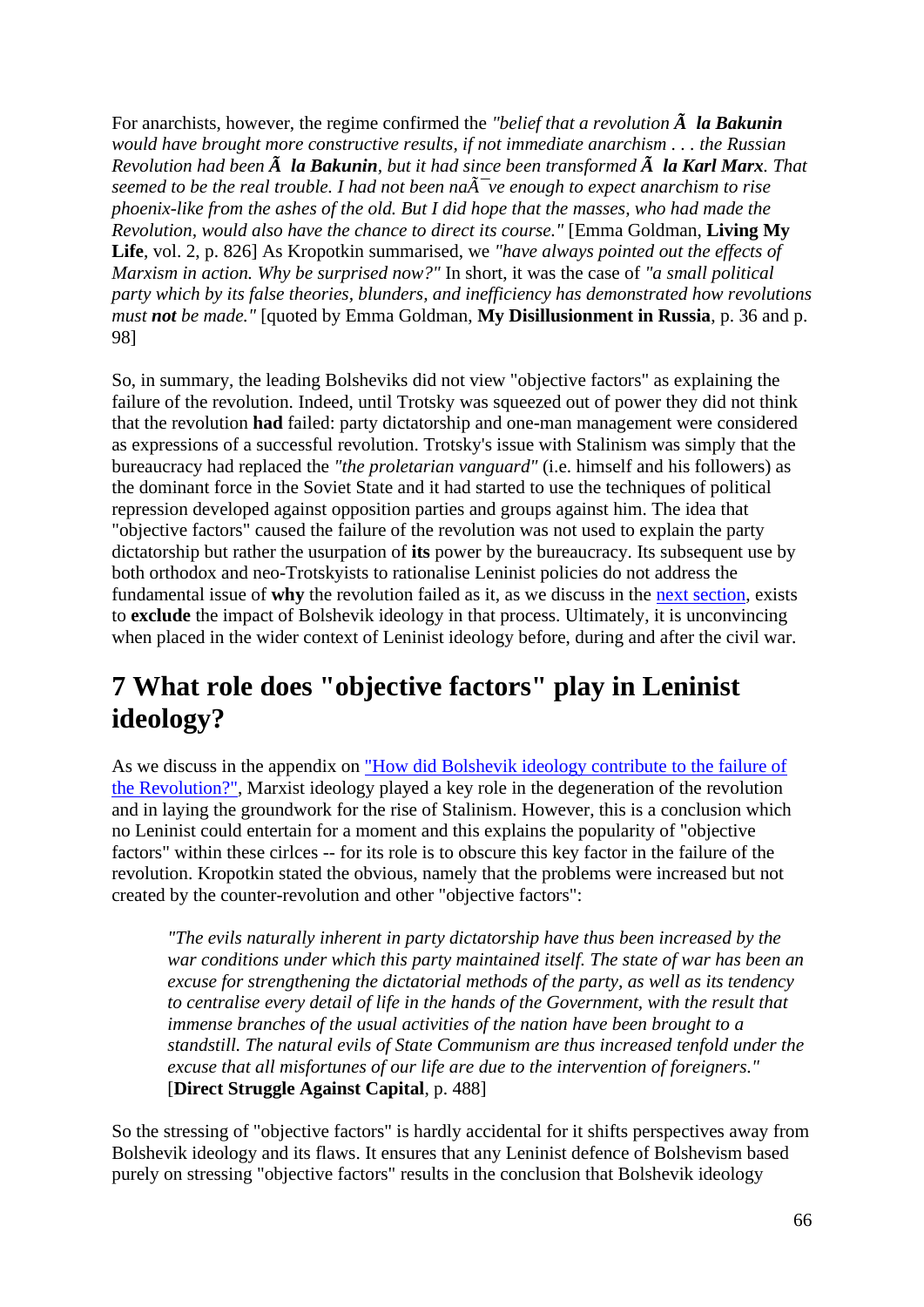played **no role** in the decisions made by the party leaders, that they simply operated on autopilot from October 1917 onwards. As Samuel Farber puts it *"determinism's characteristic and systemic failure is to understand that what the masses of people do and think politically is as much part of the process determining the outcome of history as are the objective obstacles that most definitely limit peoples' choices."* [**Before Stalinism**, p. 198] This is particularly the case when, as in Bolshevik Russia, "the masses of people" have had their revolution expropriated from them and placed into the hands of a few leaders at the top of a centralised, hierarchical social structure which combines political and economic decision making and power.

For anarchists, "objective factors" and "ideology" are interwoven -- ideas reflect the social conditions in which they develop but how people react to events are influenced by the ideas in their heads and these are also influenced by "ideologically correct" sources from the past. The decisions made by those in power impact on the objective circumstances -- making them better or worse depending on their suitability to address the issues. Social structures create specific social relations, and so an ideological prejudice in favour of, say, centralisation results in the building of specific forms of social organisation which, in turn, quickly become objective factors. Similarly, concentrating power into a few hands automatically limits the options and knowledge available to solve the problems, as Malatesta noted long before 1918:

*"Social action [...] is the resultant of initiatives, thoughts and actions of all individuals who make up society; a resultant which, all other things being equal, is greater or smaller depending on whether individual forces are directed to a common objective or are divided or antagonistic. And if instead, as do the authoritarians, one means government action when one talks of social action, then this is still the resultant of individual forces, but only of those individuals who form the government or who by reason of their position can influence the policy of the government. [...] Even if we pursue our hypothesis of the ideal government of the authoritarian socialists, it follows from what we have said that far from resulting in an increase in the productive, organising and protective forces in society, it would greatly reduce them, limiting initiative to a few, and giving them the right to do everything without, of course, being able to provide them with the gift of being all-knowing."* [**Anarchy**, pp. 38-9]

In short, when a few hold political, economic and social power and are ruling in the name of the working class then the impact of ideology becomes correspondingly concentrated. Unsurprisingly, rather than just select policies at random the Bolshevik leadership pursued consistently before, during and after the civil war policies which reflected their ideology. There was a preference for policies which centralised power in the hands of a few (politically **and** economically), that saw socialism as being defined by nationalisation rather than selfmanagement, that considered bigger as inherently better, that stressed that role and power of the vanguard above that of the working class, that saw class consciousness as being determined by how much a worker agreed with the party leadership rather than whether it expressed the actual needs and interests of the class as a whole.

By stressing just one aspect of the matter, the "objective," Leninists ensure that the other, the "subjective," is ignored and so ensure a flawed analysis of the revolution and lessons to be learned from it. Indeed, what could be learned? Only that any future revolution should occur in an advanced capitalist nation, avoid isolation, civil war and so on. Thus Bolshevik ideology can be uncritically embraced for, ultimately, it has never been applied!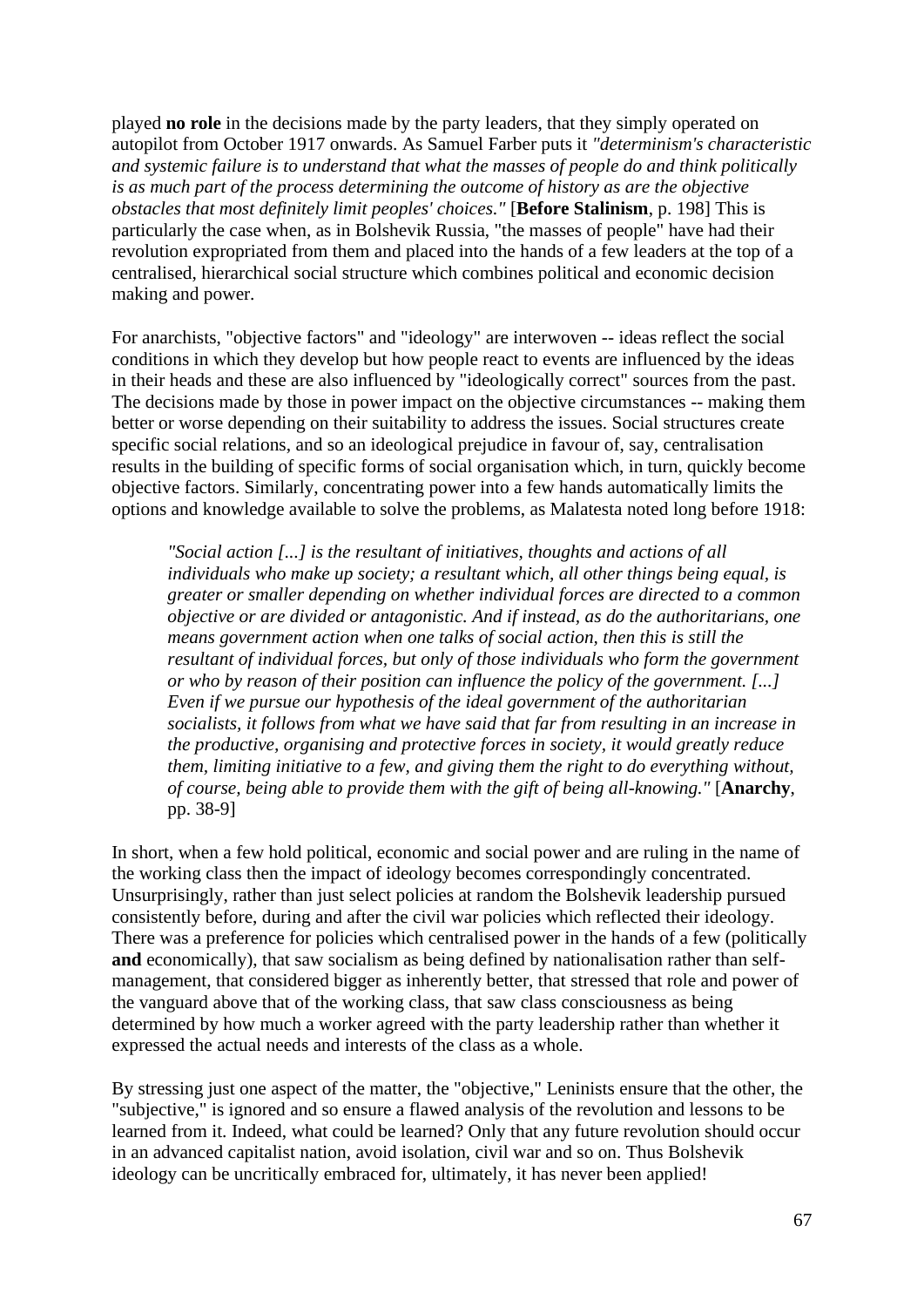Yet Bolshevism itself undermined the socialist potential of the revolution, irrespective of the actual circumstances involved (which, to some degree, will affect **any** revolution). For example, the Bolshevik preference for centralisation and nationalisation would negatively affect a revolution conducted in even the best circumstances, as would the seizure of state power rather than its destruction. Only the elimination of what makes Bolshevism Bolshevik would ensure that a revolution would be successful. So anarchists stress that rather than being forced upon them by "objective factors" many of these policies were, in fact, in line with precivil war Bolshevik ideas. The Bolshevik vision of socialism, in other words, ensured that they smothered the (libertarian) socialist tendencies and institutions that existed at the time. As Chomsky summarises, *"Lenin and Trotsky, shortly after seizing state power in 1917, moved to dismantle organs of popular control, including factory committees and Soviets, thus proceeding to deter and overcome socialist tendencies."* [**Deterring Democracy**, p. 361] That they **thought** their system of state capitalism was a form of "socialism" is irrelevant - they systematically combated (real) socialist tendencies in favour of state capitalist ones and did so knowingly and deliberately (see sections [H.3.1](sectionH.html#sech31) and [H.3.13](sectionH.html#sech313) on the differences between real socialism and Marxism in its Bolshevik mode and [section H.6](sectionH.html#sech6) on Bolshevik practice itself).

So it is important to stress that even **if** the Russian Revolution had occurred in better circumstances, it is unlikely that Bolshevism would have resulted in socialism rather than state capitalism. Bolshevik principles ensure that any revolution lead by a vanguard party would not have succeeded. This can be seen from the experience of Bolshevism immediately after it seized power, before the start of the civil war and major economic collapse, so their application in even the best of situations would have undermined socialist tendencies in the revolution. Simply put, a statist revolution will have statist, not libertarian, ends.

The focusing on "objective factors" (particularly the civil war) has become the traditional excuse for people with a romantic attachment to Leninism but who are unwilling to critically analyse what the Bolsheviks actually did in power and how it so often reflected their pre-October policies and promises. This excuse is not viable if you seek to build a revolutionary movement today: you need to choose between the real path of Lenin and the real, anarchist, alternative. As Lenin constantly stressed, a revolution will be difficult -- fooling ourselves about what will happen now just undermines our chances of success in the future and ensure that history will repeat itself. For the "objective factors" argument is not a defence of Leninism, but rather one that seeks to evade having to make such a defence. Revolutionary politics would be much better served by confronting this history and the politics behind it head on. Perhaps, if Leninists did do this, they would remain Leninists, but at least then their party members and those who read their publications would have an understanding of what this meant. And they would have to dump Lenin's **State and Revolution** into the same place Lenin himself did when in power -- into the rubbish bin -- and admit that democracy and Bolshevik revolution do not go together.

Looking at the "subjective factor" and the ideology which drove it means to recognise that it was **not** a case of the Bolshevik regime wanting to introduce communism but, being isolated, ended up imposing state capitalism instead. Rather, these policies were explicitly advocated **from the start**, before the seizure of power in October 1917. So the idea that "objective factors" caused the degeneration of the revolution is valid if and only if the Bolsheviks were implementing socialist policies during the period immediately after the October revolution: that was not the case, Lenin and other leading Bolsheviks explicitly argued for these policies as essential for building socialism (or, at best, the preconditions of socialism) in Russia and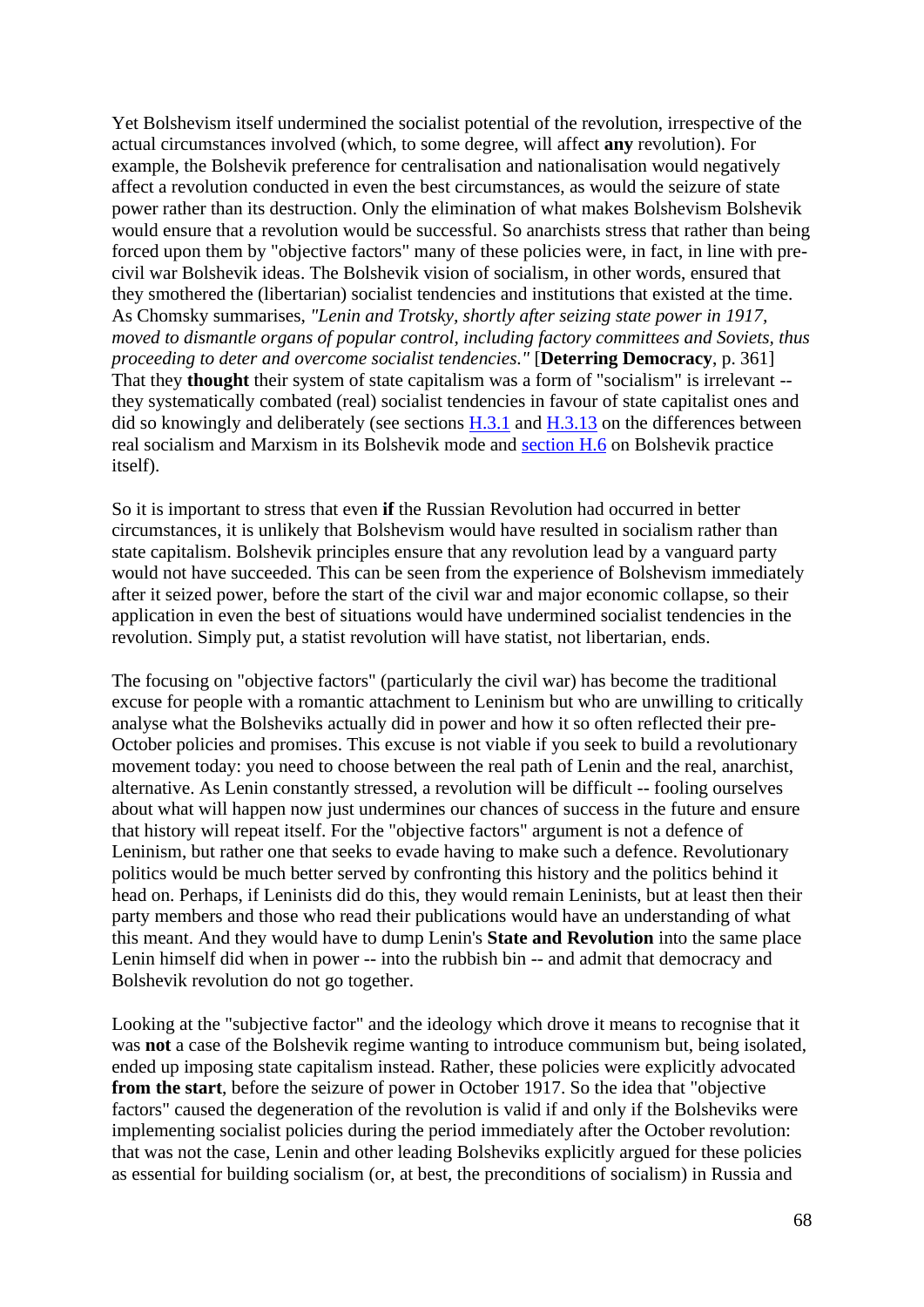Bolshevik practice flowed from this analysis. Unsurprisingly, then, the Bolsheviks happily introduced authoritarian and state capitalist policies **from the start.** Many of the policies denounced as "Stalinist" by Leninists were being advocated and implemented by Lenin in the spring of 1918, i.e. **before** the start of the civil war and the deepening of economic chaos that it produced.

In other words, the usual excuses for Bolshevik tyranny do not hold much water, both factually and logically.

## **8 Do Leninists usually deny the importance of ideology?**

In a word, no. Usually Leninists stress the importance of ideology in both social change and revolution -- after all, why join their party if ideology is unimportant as decisions are driven by "objective factors"? Yet, ironically, other aspects of their analysis of the Russian Revolution recognises that ideology **does** play an important role.

Indeed, the framework which Leninists use in this discussion shows the importance of Bolshevik ideology and the key role it played in the outcome of the revolution. After all, pro-Bolsheviks argue that the "objective factors" forced the **Bolsheviks** to act as they did. However, the proletariat is meant to be the *"ruling class"* in the *"dictatorship of the proletariat."* As such, to argue that the Bolsheviks were forced to act as they did due to circumstances means to implicitly acknowledge that the party held power in Russia, **not** the working class. That a ruling party could become a party dictatorship is not that unsurprising, nor that **its** vision of what "socialism" was would be given preference over the desires of the working class in whose name it ruled. So these apologetics show the validity of Bakunin's critique of Marxism:

*"Nor can we comprehend talk of freedom of the proletariat or true deliverance of the masses within the State and by the State. State signifies domination, and all domination implies subjection of the masses, and as a result, their exploitation to the advantage of some governing minority.*

*"Not even as revolutionary transition will we countenance national Conventions, nor Constituent Assemblies, nor provisional governments, nor so called revolutionary dictatorships: because we are persuaded that revolution is sincere, honest and real only among the masses and that, whenever it is concentrated in the hands of a few governing individuals, it inevitably and immediately turns into reaction."* [**No Gods, No Masters**, vol. 1, p. 160]

This is not the only way in which Leninist defences of Bolshevism undermines itself. In their own way, Leninists admit the key role of ideas indirectly when they cannot avoid mentioning the collective resistance to Bolshevism indicated in [section 5](append43.html#app5) above. In the few cases when the class struggle under the Bolsheviks is not ignored, Leninists often argue that while the working class was capable of collective decision making and action, the nature of such action was suspect. This arguments rests on the premise that the "advanced" workers (i.e. party members) left the workplace for the front or for government posts, leaving the "backward" workers behind. This argument is often used, particularly in regard to the garrison of Kronstadt at the time of their revolt in early 1921 (see [section 8](append42.html#app8) of the appendix on ["What](append42.html)  [was the Kronstadt Rebellion?"\)](append42.html).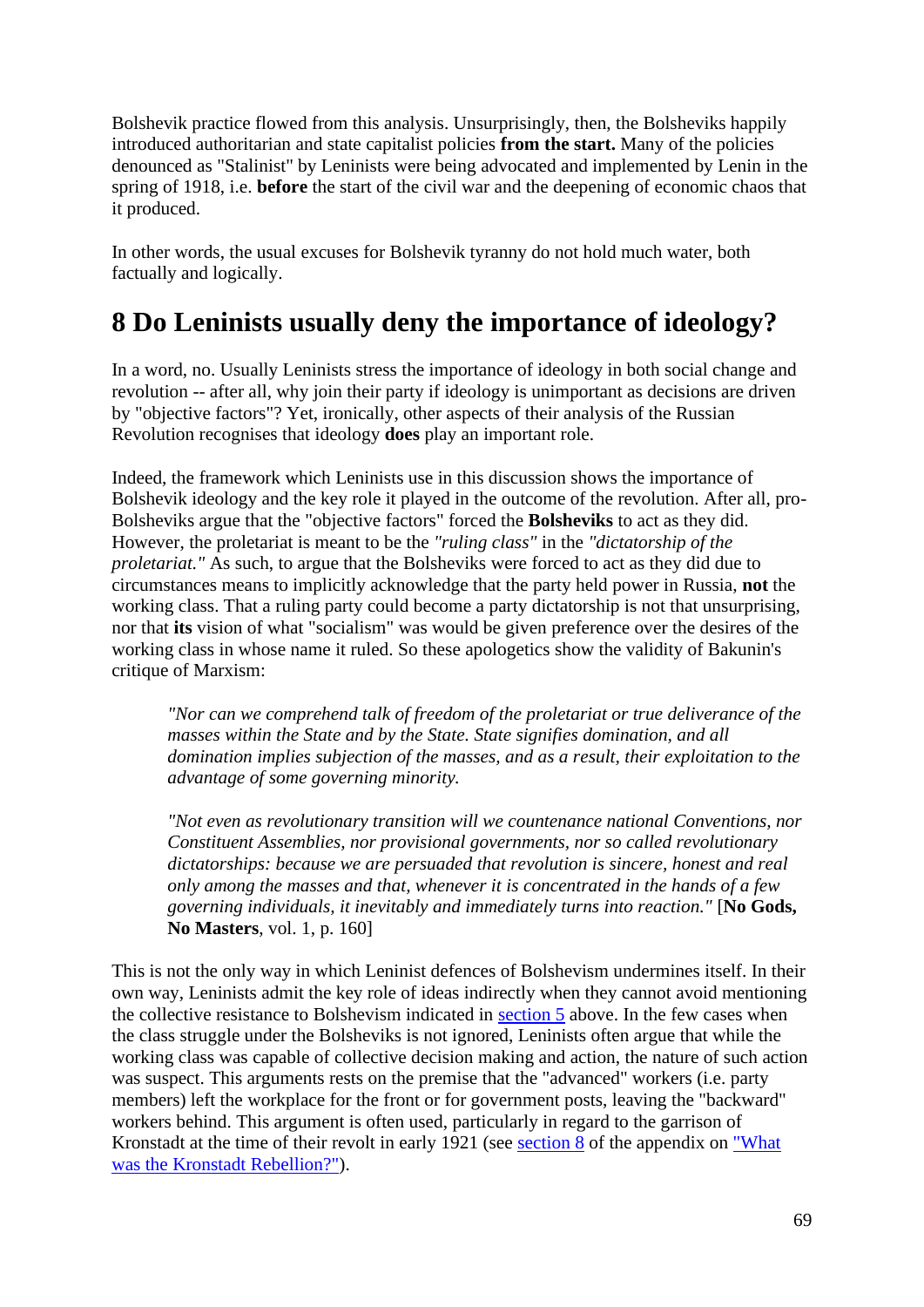Yet this argument raises more problems that its solves. In **any** revolution the most advanced, the most politically consciousness tend to volunteer to go to the front first and, of course, tend to be elected as delegates to committees of various kinds (local, regional and national; economic, political and social). There is little that can be done about it but if soviet -- or socialist -- democracy depends on the "advanced" workers being there in order for it to work, then it suggests two things. First, and most obvious, that ideas matter -- if not, then the question of advanced and backward workers would be irrelevant. Second, that the commitment to democracy is lacking in those who argue along these lines, for what happens if the "backward" masses reject the "advanced" elements? Given the key role played by the latter then do they have the right, even the duty, to impose their will on the former? And it also begs the question of **who** determines what constitutes "backward" -- if it means "does not support the party" then it becomes little more than a rationale for party dictatorship (as it did under Lenin and Trotsky).

Writing in 1938 while he defended the repression of the 1921 Kronstadt revolt, Trotsky argued that a *"revolution is 'made' directly by a minority,"* he argued that the *"success"* of a revolution is *"possible"* when *"this minority finds more or less support, or at least friendly neutrality, on the part of the majority."* So what happens if the majority expresses opposition to the party? Unfortunately Trotsky does not raise this question, but he does answer it indirectly by arguing that *"to free the soviets from the leadership [sic!] of the Bolsheviks would have meant within a short time to demolish the soviets themselves. The experience of the Russian soviets during the period of Menshevik and SR domination and, even more clearly, the experience of the German and Austrian soviets under the domination of the Social Democrats, proved this. Social Revolutionary-anarchist soviets could only serve as a bridge from the proletarian dictatorship. They could play no other role, regardless of the 'ideas' of their participants."* [Lenin and Trotsky, **Kronstadt**, p. 85 and p. 90]

Thus to let the working masses (the *"majority"*) have free soviet elections and so reject the vanguard (the *"minority"*) would mean the end of soviet power, allowing the proletariat a say in the progress of the revolution means the end of the *"proletarian dictatorship"*! Which, of course, is interesting logic. The authoritarian core of the Bolshevik vision of revolution is thus exposed -- along with the key role of ideology in the outcome of the revolution!

Victor Serge likewise presented an insight into the Bolshevik perspective on the role of ideology in a revolution when he noted that in 1918 *"[a]gitation conducted by the SRs and Mensheviks called demonstrations in the streets and prepared for a general strike. The demands were: free trade, wage increases, payment of wages one, two or three months in advance and 'democracy.' The intention was to incite the working class itself against the revolution."* Which only makes sense once you realise that by *"the revolution"* Serge simply meant *"the Bolsheviks"* and the obvious truth that the working class was **not** managing the revolution at all, was **not,** in any sense, in power. *"The best elements among the workers,"* explains Serge, *"were away fighting; those in the factories were precisely the less energetic, less revolutionary sections, along with the petty folk, yesterday's small shopkeepers and artisans, who had come there to find refuge. This proletariat of the reserve often allowed itself to fall under the sway of Menshevik propaganda."* [**Year One of the Russian Revolution**, p. 229] Given that Serge is discussing the period **before** the revolt of Czechoslovak Legion (and so the start of the civil war), a greater indictment of Bolshevism cannot be found. After all, what does "workers' democracy" mean unless the proletariat can vote for its own delegates? Little wonder Daniel Guerin described Serge's book as *"largely a justification of the liquidation of the soviets by Bolshevism."* [**Anarchism**, p. 97] What point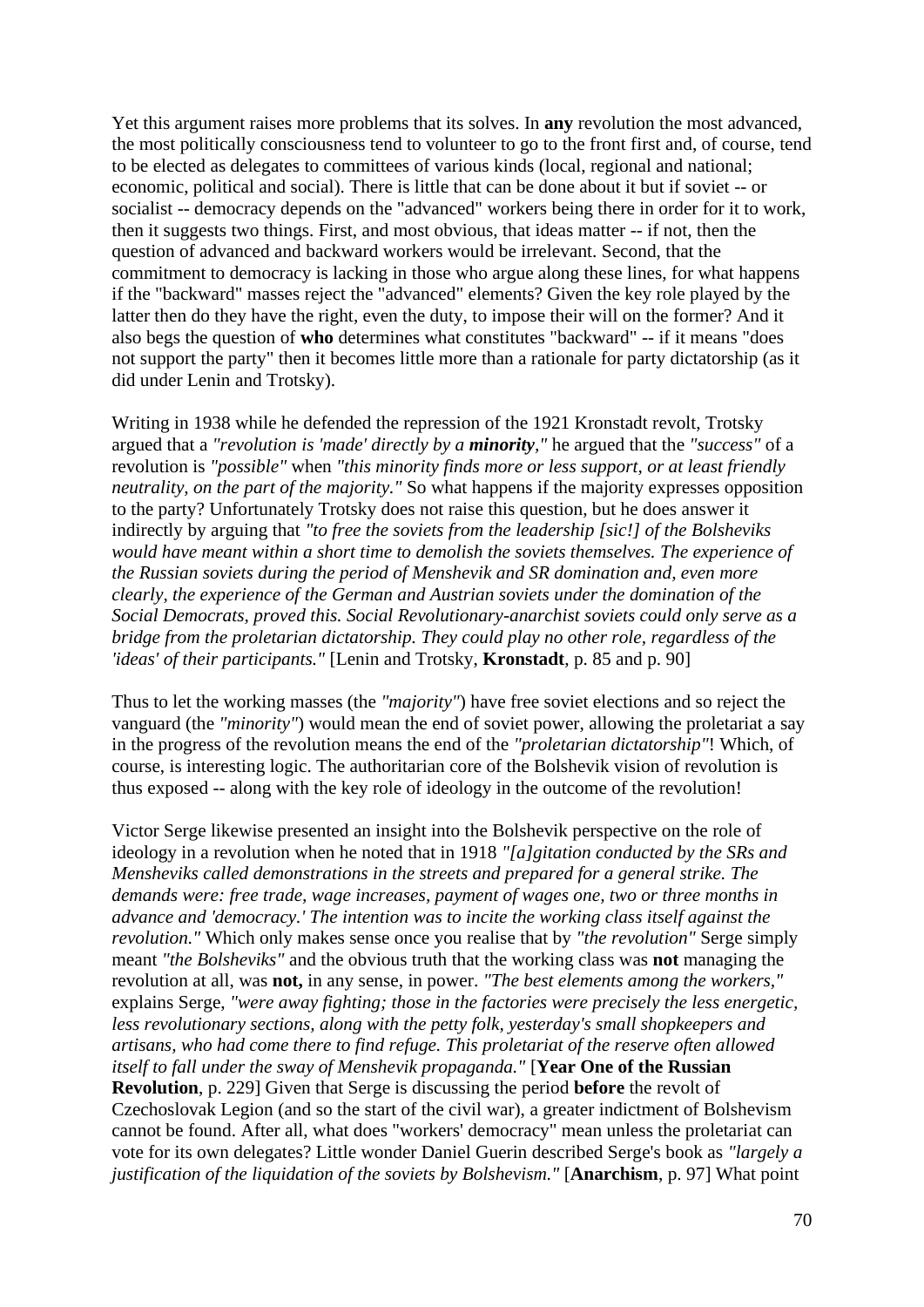is there having genuine soviet elections if the *"less revolutionary sections"* (i.e. Trotsky's *"majority"*) will not vote for the vanguard? And can socialism exist without democracy? Can we expect an unaccountable vanguard to govern in the interests of anyone but its own? Of course not!

Thus we find Serge arguing that the *"party of the proletariat must know, at hours of decision, how to break the resistance of the backward elements among the masses; it must know how to stand firm sometimes against the masses . . . it must know how to go against the current, and cause proletarian consciousness to prevail against lack of consciousness and against alien class influences."* [**Op. Cit.**, p. 218] Ideas apparently **do** matter after all. Trotsky comments on this theme allows us to draw the obvious conclusions:

*"The very same masses are at different times inspired by different moods and objectives. It is just for this reason that a centralised organisation of the vanguard is indispensable. Only a party, wielding the authority it has won, is capable of overcoming the vacillation of the masses themselves . . . if the dictatorship of the proletariat means anything at all, then it means that the vanguard of the proletariat is armed with the resources of the state in order to repel dangers, including those emanating from the backward layers of the proletariat itself."* [*"The Moralists and Sycophants against Marxism"*, pp. 53-66, **Their Morals and Ours**, p. 59]

Of course, by definition, **every** group is *"backward"* compared to the vanguard and so Trotsky's and Serge's argument amounts to little more than a justification for party dictatorship **over** the proletariat. Thus the validity of Bakunin's prediction that Marxism's *"sham people's government would be no other than the completely despotic rule of the masses by a new and very small aristocracy of actual or alleged 'scholars.' The people are no 'scholars,' and therefore they are as a whole to be freed from the toils of government, and as a whole they are to make up the herd that is governed. What a splendid freedom!"* {**Micheal Bakunin: Selected Writings**, p. 269] Is it then that surprising that Bolsheviks revised the Marxist theory of the state to justify elite rule? As discussed in [section H.3.8,](sectionH.html#sech38) once in power Lenin and Trotsky saw that the "workers' state" had to be independent of the working class in order to overcome the *"wavering"* and *"vacillation of the masses themselves."*

The reason why such a system would not result in socialism does not take long to discover. For anarchists, freedom is not just a goal, a noble end to be achieved sometime in the distant future, but rather a necessary part of the process of creating socialism. Eliminate freedom (and, as a necessary result, workplace and community self-management, initiative, selfactivity) and the end result will be anything **but** socialism. Ultimately, as Malatesta argued, *"the only way that the masses can raise themselves"* is by freedom *"for it is only through freedom that one educates oneself to be free."* [**Op. Cit.**, p. 53] Ironically, by using state repression to combat *"backward"* elements, the Bolsheviks ensured that they stayed that way and, more importantly, disempowered the **whole** working class so ensuring that Bolshevik dictatorship came into constant conflict with it and its continuing struggle for autonomy. Rather than base itself on the creative powers of the masses, Bolshevism crushed it as a threat to its power and so ensured that the economic and social problems affecting Russia increased.

And need it be pointed out that "low" culture or "backwardness" have been used by numerous imperialist and authoritarian regimes to justify their rule over a given population? It matters little whether the population are of the same nationality as the rulers or from a subjugated people, the arguments and the logic are the same. Whether dressed up in racist or classist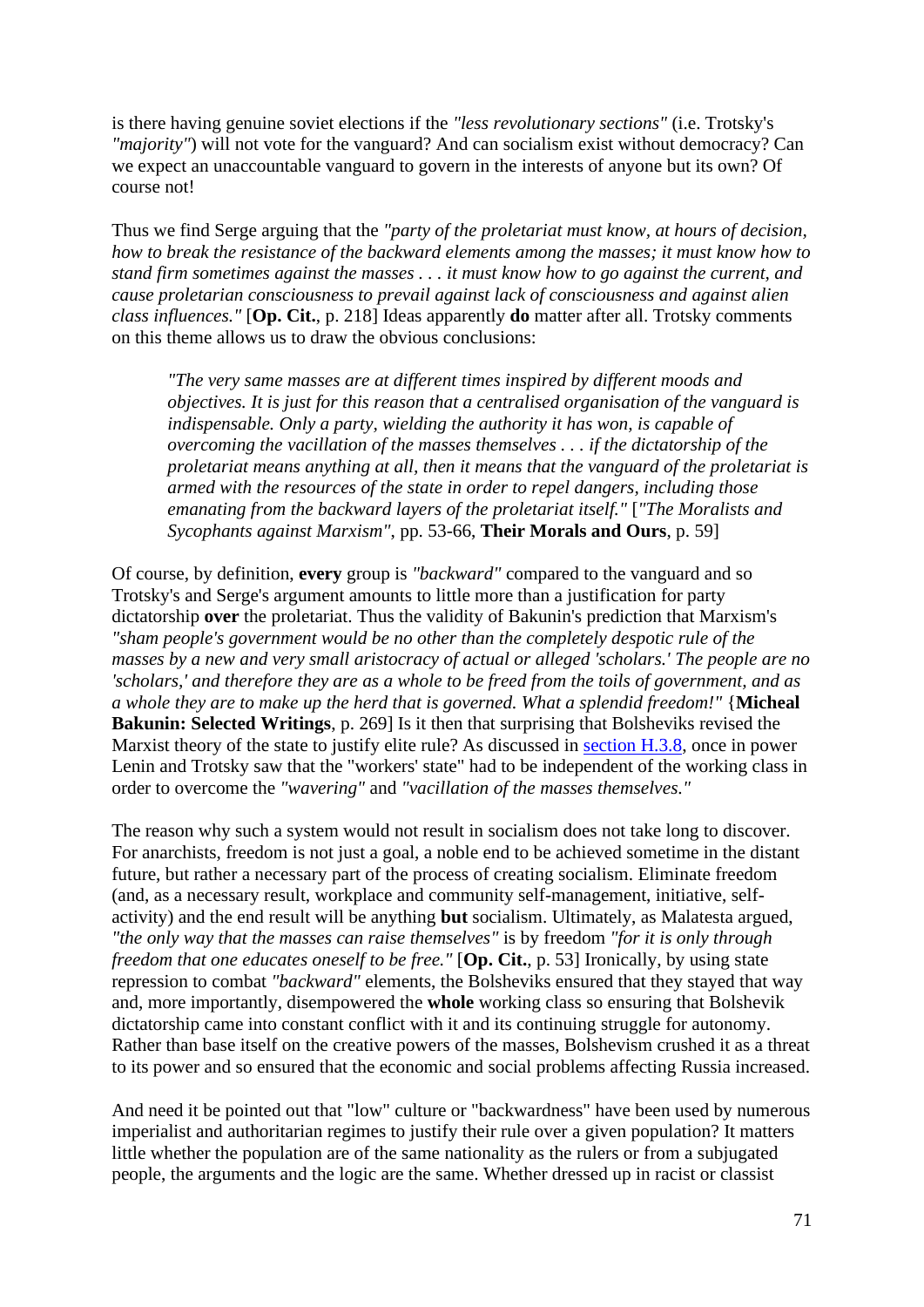clothing, the same elitist pedigree lies behind the pro-Bolshevik argument that democracy would have brought *"chaos"* or *"capitalist restoration."* The implicit assumption that working class people are not fit for self-government is clear from these rationales. Equally obvious is the idea that the party knows better than working class people what is best for them.

Sounding like Bolshevik Henry Kissingers, Leninists argue that Lenin and Trotsky had to enforce their dictatorship **over** the proletariat to stop a *"capitalist restoration"* (Kissinger was the US state's liaison with the Chilean military when it helped their coup in 1973 and infamously stated that the country should not be allowed to turn communist due to the stupidity of its own people). Needless to say, anarchists argue that even if the Bolshevik regime had not already been capitalist (specifically, **state** capitalist) this logic simply represents an elitist position based on *"socialism from above"* (see [section H.3.3\)](sectionH.html#sech33). Yes, soviet democracy **may** have resulted in the return of (private) capitalism but by maintaining party dictatorship the possibility of socialism was automatically nullified. Simply put, the pro-Leninist argument implies that socialism can be implemented from above as long as the right people with the right ideas are in power. Thus the crudest determinism flips into the most vacuous idealism, with the flipping driven by the overwhelming necessity of defend the Bolshevik regime. And while we can understand Trotsky seeking to absolve his conscious on the role **his** decisions, policies and politicis played in creating the regime Stalin so adroitly utilised in his rise to power, it becomes less clear why modern-day socialists would seek to encase themselves in such contradictions.

Such reasoning by Trotsky and Serge show the role of ideology in the outcome of the revolution, so underming their invocation of "objective factors" to explain all. Yet, at the same time, they stress the importance of Leninist ideology in ensuring the "victory" of the revolution. They seek to have it both ways -- the application of the crudest form of deterministic materialism on the one side, the glorification of the will of a few leaders on the other. It also exposes the authoritarian core of Leninism which justified the repression of working class revolt. Given this, it is incredulous for Leninists like Chris Harman to suggest that it was the *"decimation of the working class"* which caused (by *"necessity"*) the *"Soviet institutions"* to take *"on a life independently of the class they had arisen from. Those workers and peasants who fought the Civil War could not govern themselves collectively from their places in the factories."* [*"How the revolution was lost"*, pp. 13-36, P. Binns, T. Cliff, C. Harman, **Russia: From Workers' State to State Capitalism**, p. 18] Given that this *"independent"* life is required to allow the party (requoting Serge) to *"go against the current,"* Harman simply fails to understand the dynamics of the revolution, the actual social position of the vanguard and the resistance of the working class subject to it. Moreover, the reason **why** the *"workers and peasants"* could not govern themselves collectively was because the party had seized power for itself and systematically destroyed soviet, workplace and military democracy to remain there (see [section H.6\)](sectionH.html#sech6). Then there is the way the Bolsheviks reacted to such collective unrest: they sought to break the workers as a collective force. The use of violence, lockouts and re-registration was typical, as was the arresting of "ringleaders" (see [section 5](append43#app5) above for details) It seems ironic, therefore, to blame "objective factors" for the "atomisation" of the working class when, in fact, this was a key aim of Bolshevik repression of labour protest -- repression which was easily justified by its ideology.

Ultimately, the degeneration of the Russian Revolution can be traced from when the Bolsheviks seized power **on behalf of** the Russian working class and peasantry and has its roots in Marxist ideology. Most obviously, state implies the delegation of power and initiative into the hands of a few leaders who form the "revolutionary government." Yet the